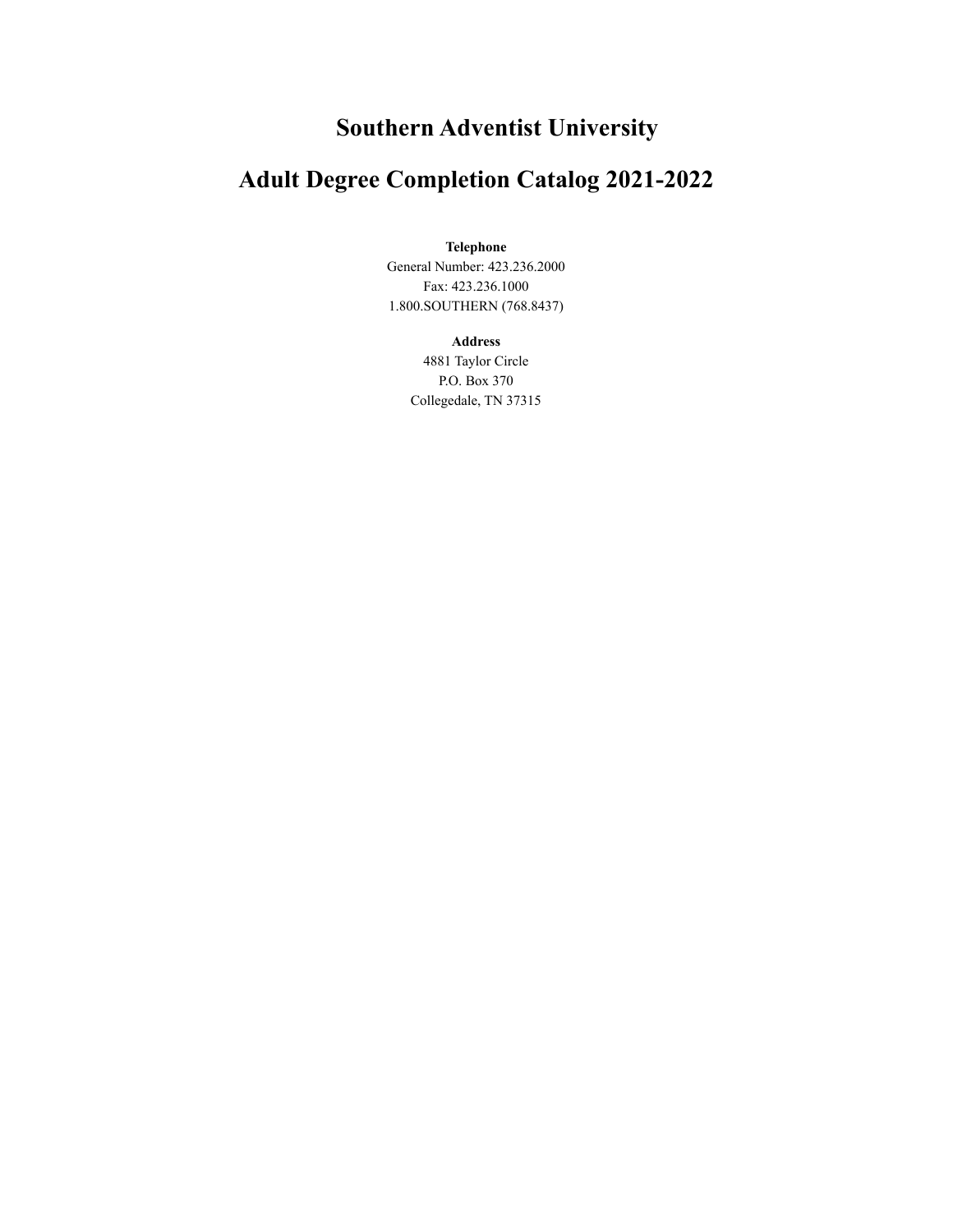# **This is Southern**

# **Southern Offers**

Southern Adventist University is a co-educational institution established by the Seventh-day Adventist Church, offering doctoral, master's, baccalaureate, associate degrees, and one-year certificates. Various delivery modalities (face-to-face, online, hybrid and other) are employed in order to effectively support learners enrolled in the university's classes and programs.

# **The Mission**

Grounded in Jesus Christ and dedicated to the beliefs of the Seventh-day Adventist Church, we equip students to embrace biblical truth, embody academic and professional excellence, and pursue Spirit-filled lives of service.

# **The Vision**

Southern Adventist University's vision is to:

- Model the love of Jesus in every interaction.
- Invite each student into a saving relationship with Jesus.
- Inspire each student to engage with God's Church and the world through service and witness.
- Provide each student with an exceptional learning experience that equips them to thrive in a fluid, global job market.

# **Core Values**

As Southern Adventist University employees, we:

- Embrace the Seventh-day Adventist Church's Worldview and Fundamental Beliefs
- Love Others as God Loves Them
- Act with Integrity
- Live Prayerfully
- Serve Others Generously
- Follow God's Calling
- Pursue Excellence
- Exercise Responsible Stewardship
- Offer an Exceptional, Wholistic Learning Experience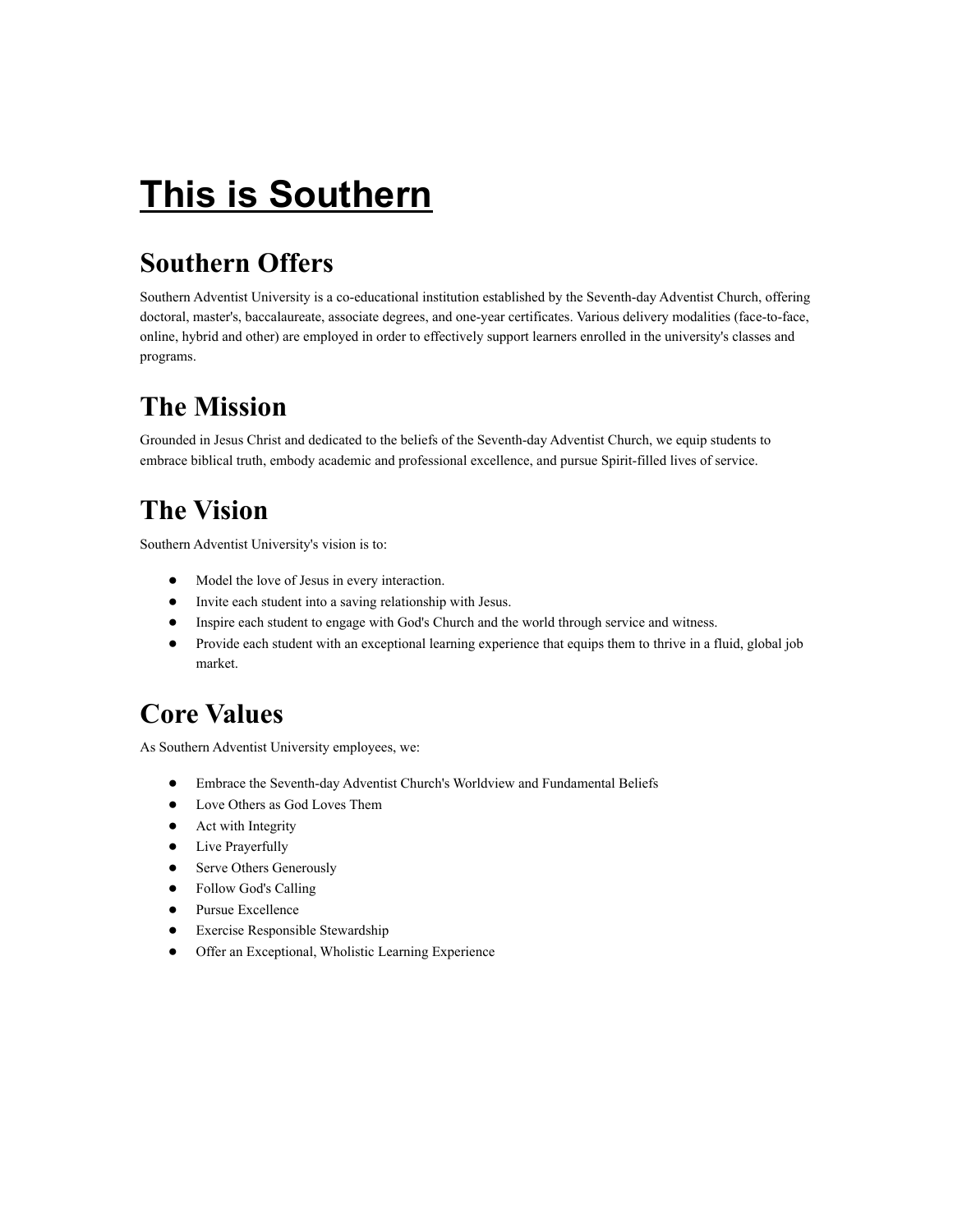## **Educational Philosophy**

Rooted in its theological understanding of God and humanity, the educational philosophy of the Seventh-day Adventist church is summarized as follows:

- God, the Creator and Sustainer of the universe, is the Source of all knowledge.
- Created in the image of God for the purpose of communion with Him, humanity has sinned and has separated from Him.
- Through infinite love, God sent His Son to restore this relationship with us-a personal relationship that begins now and continues throughout eternity.

Within the context of this theological understanding, education is viewed as an essential element of redemption, and must focus on developing the whole person. Through harmonious development of the physical, mental, and spiritual, and social dimensions, the individual becomes better equipped to bring wholeness to a broken world.

# **Institutional Goals**

Southern Adventist University will

● **Learning Community**

nurture a learning community that engages students with ideas that mark educated persons, global and multicultural perspectives, and advanced technology to develop both ethical principles and intellectual flexibility.

● **Faculty and Staff**

hire and develop a competent and diverse faculty and staff who model balanced ethical lives, integrate faith and learning, demonstrate scholarship through teaching, research, and other scholarly and creative activities, and celebrate and energize the student spirit as they respect and support the different ways students develop their minds, their persons, and their citizenship.

● **Students**

recruit, retain, and support a capable, diverse student body.

● **Campus Environment**

provide a safe, nurturing learning community of faith for students, faculty, and staff.

● **Student Service**

enable every student to participate in local service and/or mission service activities.

● **Partnerships**

pursue and nurture partnerships with alumni, church, community, business and industry, civic organizations, and government in order to analyze, project, and respond to changing needs to help ensure that graduates are prepared for a life of service.

● **Stewardship**

steward resources entrusted to the university through effective fiscal management to fulfill its mission, vision and goals.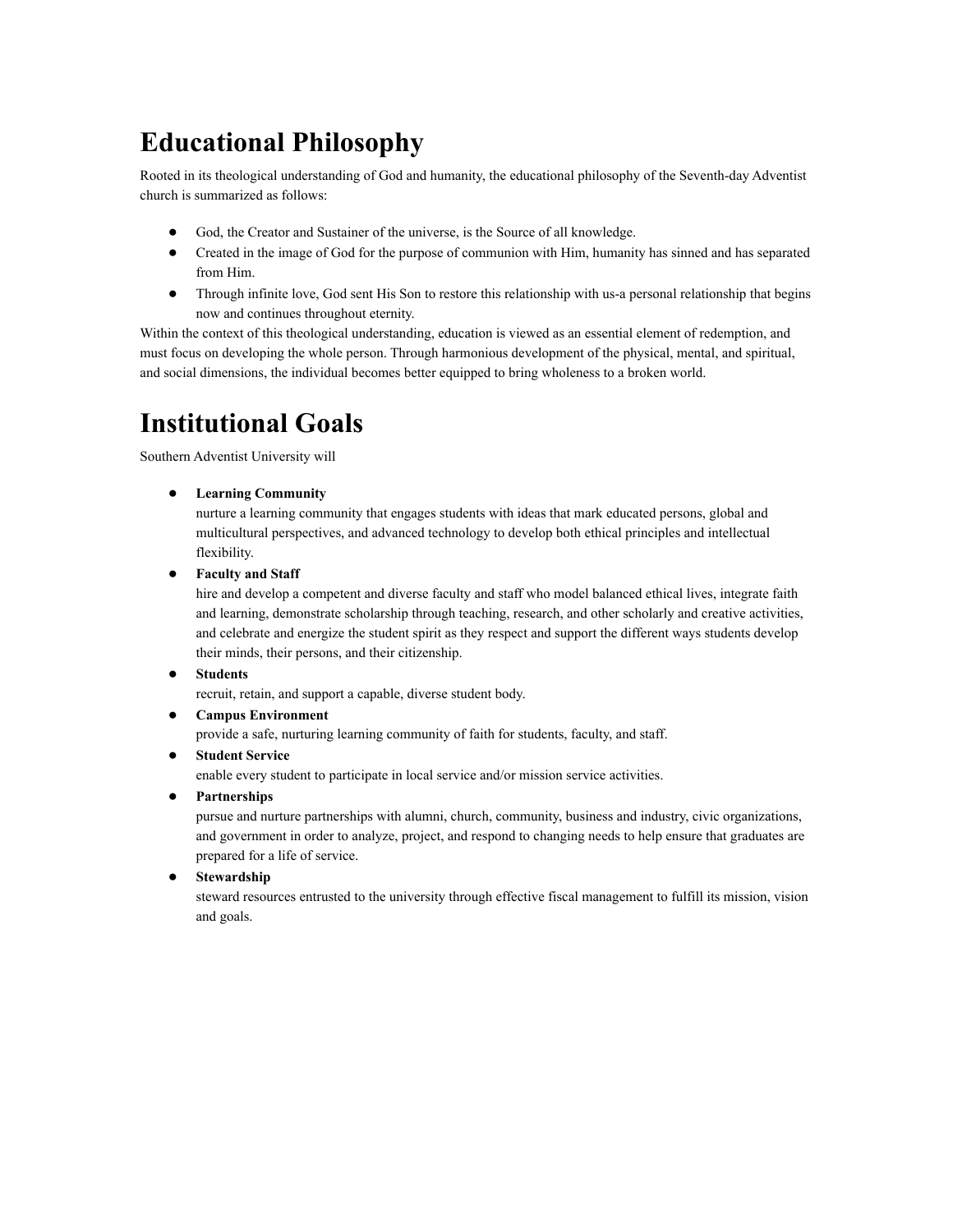## **Student Learning Goals**

Undergraduate students of Southern Adventist University will

● **Spiritual Development**

grow in a vibrant relationship with the Lord Jesus Christ, while integrating into their lives Bible-based beliefs and values as understood by the Seventh-day Adventist church.

● **Intellectual Development**

develop a commitment to life-long-learning and demonstrate a mastery of the cognitive skills of critical reasoning, independent thinking, reflective judgment, communication, and creativity needed to confront the issues, ideas, and values of historical and contemporary civilization.

● **Individual and Social Development**

develop socio-emotional maturity that enables them to be effective leaders and contributing members of their churches, families, groups, and communities in a global society.

● **Physica**l **Development** take responsibility for their own well-being through a healthy lifestyle.

# **History**

In 1892 the educational venture that developed into Southern Adventist University had its beginning in the small village of Graysville, Tennessee. The school became known as Graysville Academy. In 1896 the name was changed to Southern Industrial School and five years later to Southern Training School.

In 1916 because of limited acreage available for further expansion of plant facilities, the school was moved to the Thatcher farm in Hamilton County, Tennessee. The name "Collegedale" was given to the anticipated community. At its new location, the school opened as Southern Junior College and continued as such until 1944 when it achieved senior college status and the name was changed to Southern Missionary College. In 1982 the name was changed to Southern College of Seventh-day Adventists.

In 1996 graduate studies were added to the curriculum and the name was changed again, this time to Southern Adventist University. In 2012, a doctor of nursing practice was added to the curriculum.

# **Setting**

Southern Adventist University's one-thousand-acre Collegedale campus is nestled in a valley 18 miles east of Chattanooga. The quietness and beauty of the surroundings are in keeping with the University's educational philosophy.

## **Accreditation and Memberships**

Southern Adventist University is accredited by the Southern Association of Colleges and Schools Commission on Colleges (SACSCOC) to award one-year certificates, associate, baccalaureate, master's and doctoral degrees. Questions about the accreditation of Southern Adventist University may be directed in writing to the Southern Association of Colleges and Schools Commission on Colleges at 1866 Southern Lane, Decatur, GA 30033-4097, by calling (404) 679-4500, or by using information available on SACSCOC's website (www.sacscoc.org).

It is also accredited by the Accrediting Association of Seventh-day Adventist Schools, Colleges, and Universities. Additional information regarding the University may be obtained by contacting the State Board of Independent Colleges and Universities, Department of Education, Tallahassee, FL 32399 (850.488.8695).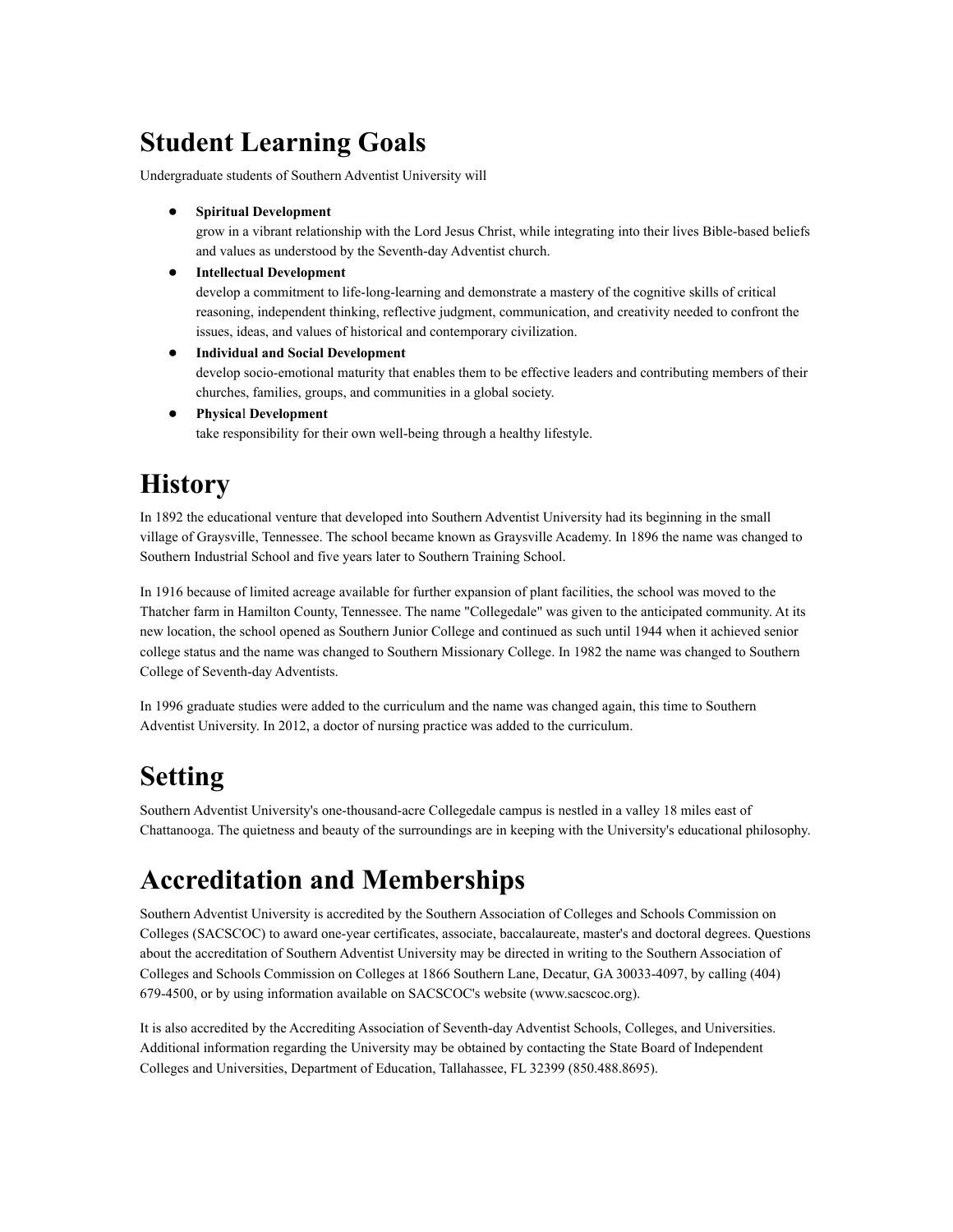Schools and departments of the University are also accredited by various organizations as follows:

- Southern Adventist University has received accreditation for its business and business-related programs through the International Accreditation for Collegiate Business Education (IACBE), Olathe, Kansas. The following degree programs are accredited by the IACBE:
	- o Bachelor of Business Administration degree
	- o Bachelor of Science degrees in Business Administration, Corporate Community Wellness Management, Health Services and Senior Living, and Sports Studies
	- o Master of Business Administration
- The Health Services and Senior Living program is accredited by the National Association of Boards of Examiners of Long Term Care Administrators.
- The School of Computing's B.S. in Computer Science program (including both the Computer Science and Embedded Systems concentrations) is accredited by the Computing Accreditation Commission of ABET, http://www.abet.org.
- The School of Education and Psychology is accredited by the Council for the Accreditation of Educator Preparation (CAEP), Washington, D.C. (phone 202.223.0077) for Initial Preparation (ITP). The University is approved by the Tennessee State Board of Education for the preparation of secondary and elementary teachers.
- The School of Education and Psychology clinical mental health counseling program and school counseling program are accredited by the Council for Accreditation of Counseling and Related Education Programs (CACREP), cacrep.org (Alexandria, VA 22314, telephone number, 703.535.5990).
- The School of Music is a fully-accredited member of the National Association of Schools of Music.
- The Associate of Science, Bachelor of Science, and Master of Science degree programs in nursing are accredited by the Accreditation Commission for Education in Nursing (ACEN), 3343 Peachtree Road, NE, Suite 850, Atlanta, GA 30326. The School of Nursing is an agency member of the Council of Baccalaureate and Higher Degree Programs and the Council of Associate Degree Programs of the National League for Nursing. The School of Nursing is approved by the Tennessee Board of Nursing.
- The Bachelor of Science in Physical Education is approved by the Tennessee Board of Education and accredited through the Council for the Accreditation of Educator Preparation (CAEP) as well as the Accrediting Association of Seventh-day Adventist Schools, Colleges and Universities. The Bachelor of Science is an accredited academic program by the National Wellness Institute. All of these graduates become a Certified Wellness Practitioner provided they graduate with a 2.75 GPA or higher and pay the required fee.
- The Social Work program is accredited by the Council on Social Work Education.
- The Physical Therapist Assistant Program at Southern Adventist University is accredited by the Commission on Accreditation in Physical Therapy Education (CAPTE), (3030 Potomac Ave., Suite 100, Alexandria, VA 22305; phone: 703.706.3245; email: accreditation@apta.org). If needing to contact the program/institution directly, please call 423.236.2858 or email pta@southern.edu.

Southern Adventist University is also a member of the Association of American Colleges, the American Council on Education, the Tennessee College Association, and the American Association of Colleges for Teacher Education.

### **Academic Program**

Southern Adventist University offers 1 doctor of nursing practice with 7 emphases, 10 master's degree programs with 43 emphases, 75 baccalaureate degree majors, 20 associate degree majors, 64 minors, and 2 one-year certificates. Additional preprofessional and terminal curricula are available to students seeking admission to professional schools. (See Degrees and Curricula ). Eleven departments/schools offer secondary teaching certification.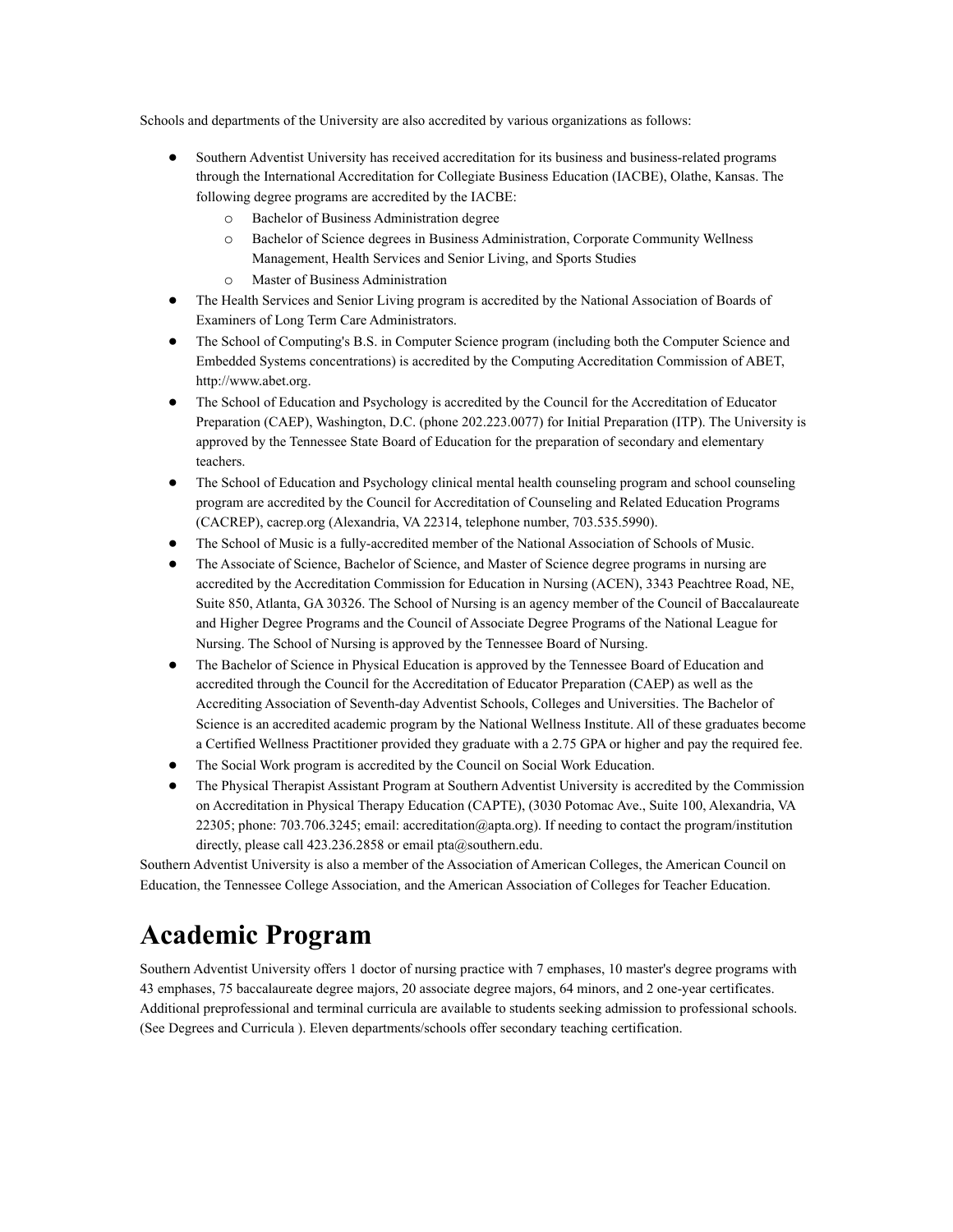# **Online Learning**

Online courses are designed to be dynamic, with frequent student and professor interaction; for example, live class meetings are held online and students interact with both the instructor and one another in discussion forums. Class resources are available on eClass, Southern Adventist University's course management system.

A number of graduate degree programs are available entirely online, and some undergraduate courses also are available, including dual enrollment courses for high-school students. Certification courses are offered for teachers in North American Division K-8 schools.

## **Students**

Fifty-four percent of the students of Southern Adventist University come from the eight states constituting the Southern Union Conference of Seventh-day Adventists. However, most of the additional states and 8 foreign unions are also represented. The ratio of men to women is 43% to 57%.

Former Southern Adventist University students are now serving in the ministerial, teaching, medical, and other services of the Seventh-day Adventist Church at home and abroad. Others are engaged in advanced study, business pursuits, government service, research activities, private and institutional medical services, and the teaching professions on all levels.

## **Facilities**

The following buildings house the academic and other activities of the University:

Bietz Center for Student Life-Student Center Brock Hall-Business, English, History and Political Studies, Journalism and Communication, Visual Art and Design Daniells Hall-Social Work Florida Hospital Hall-Nursing Hackman Hall-Religion Hickman Science Center-Biology, Chemistry, Computing, Mathematics, Physics and Engineering Hulsey Wellness Center-Gymnastics Center, Physical Education, Health and Wellness J. Mabel Wood Hall-Music Ledford Hall-Technology Lynn Wood Hall-Heritage Museum, Advancement, Alumni, Development, Counseling and Testing McKee Library-Main Campus Library Miller Hall-Modern Languages Sanford & Martha Ulmer Student Center-Computer Center, Campus Ministries, Dining Hall, student activity rooms, K.R.'s Place Summerour Hall-Education and Psychology, Teaching Material Center William Iles Physical Education Center- Gymnasium, Swimming Pool Wright Hall-Administration

Other facilities on or near campus that may serve student needs:

Campus Services-Security Charles Fleming Plaza-shopping center with businesses serving the University and community. Includes:

Adventist Book Center Campus Shop-student bookstore and gift shop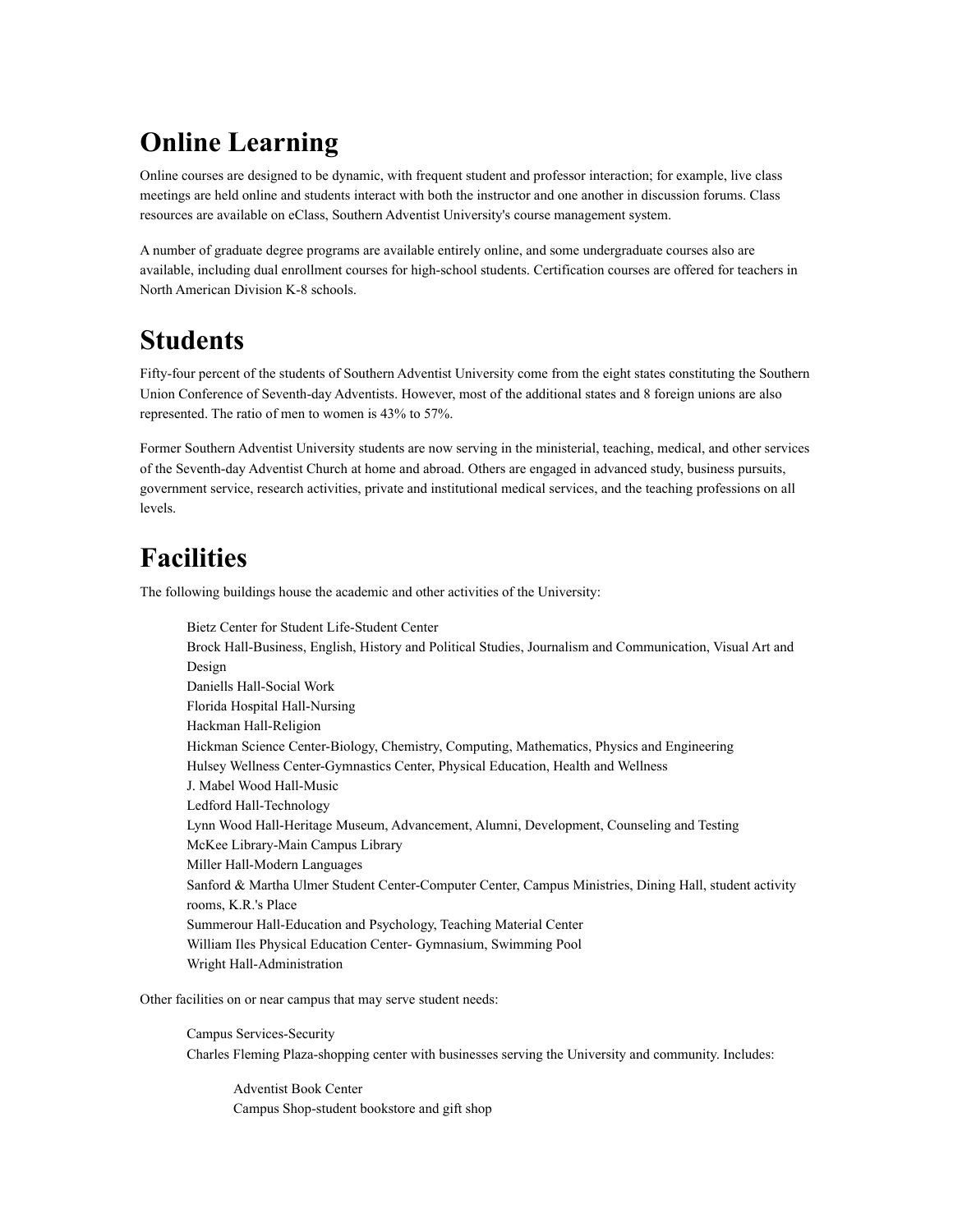Collegedale Credit Union Quick Print United States Post Office Village Market with grocery, deli, bakery

Collegedale Academy-secondary laboratory school Collegedale Adventist Middle School Collegedale Korean Church Collegedale Seventh-day Adventist Church Recreational Area-tennis courts, track, playing field Southern Village-student housing Arthur W. Spalding Elementary School-laboratory school Spalding Cove Apartments-married student housing Spanish-American Seventh-day Adventist Church Student Apartments Student Park Talge Hall-men's residence hall Thatcher Hall-women's residence hall Thatcher South-women's residence hall University Health Center-health services Winding Creek Apartments-married student housing

## **Something to keep in mind -**

Although this CATALOG is not a textbook, you will refer to it often during your university career. It describes the academic program you select and the requirements you must fulfill to graduate. Before you enroll at Southern or register for any succeeding semester, you should satisfy yourself that you are familiar with this *Catalog*.

Two important parts of your academic life are General Education and your field of concentration. You will find it especially valuable to read carefully the sections of the *Catalog* that explain these programs.

Every attempt has been made to prepare this *Catalog* so everyone may understand it, but some of the information may still be confusing to you. Also, because changes may occur in your program requirements, you may encounter contradictions between this *Catalog* and advice that you later receive. Talk to someone about the sections of this *Catalog* that are not clear.

The first person to talk to is your academic adviser. You may also find help from the chair/dean of your department/school. It may be necessary to visit with the Director or Assistant Director of Records and Advisement. The Vice President and Associate Vice President for Academic Administration are also available to assist you. If you need explanations about financial questions, talk with the Vice President of Enrollment Management or the Director of Student Finance.

Remember that you are the one who selects your program of study and it is your responsibility to know the graduation requirements and meet them.

In publishing this catalog, every reasonable effort has been made to be factually accurate. The publisher assumes no responsibility for editorial, clerical, or printing errors. The information presented is, at the time of printing, an accurate description of course offerings, policies, and requirements of Southern Adventist University. The provisions of this catalog, however, are not to be regarded as an irrevocable contract between the university and the student. The university reserves the right to change any provision or requirement at any time, without prior notice.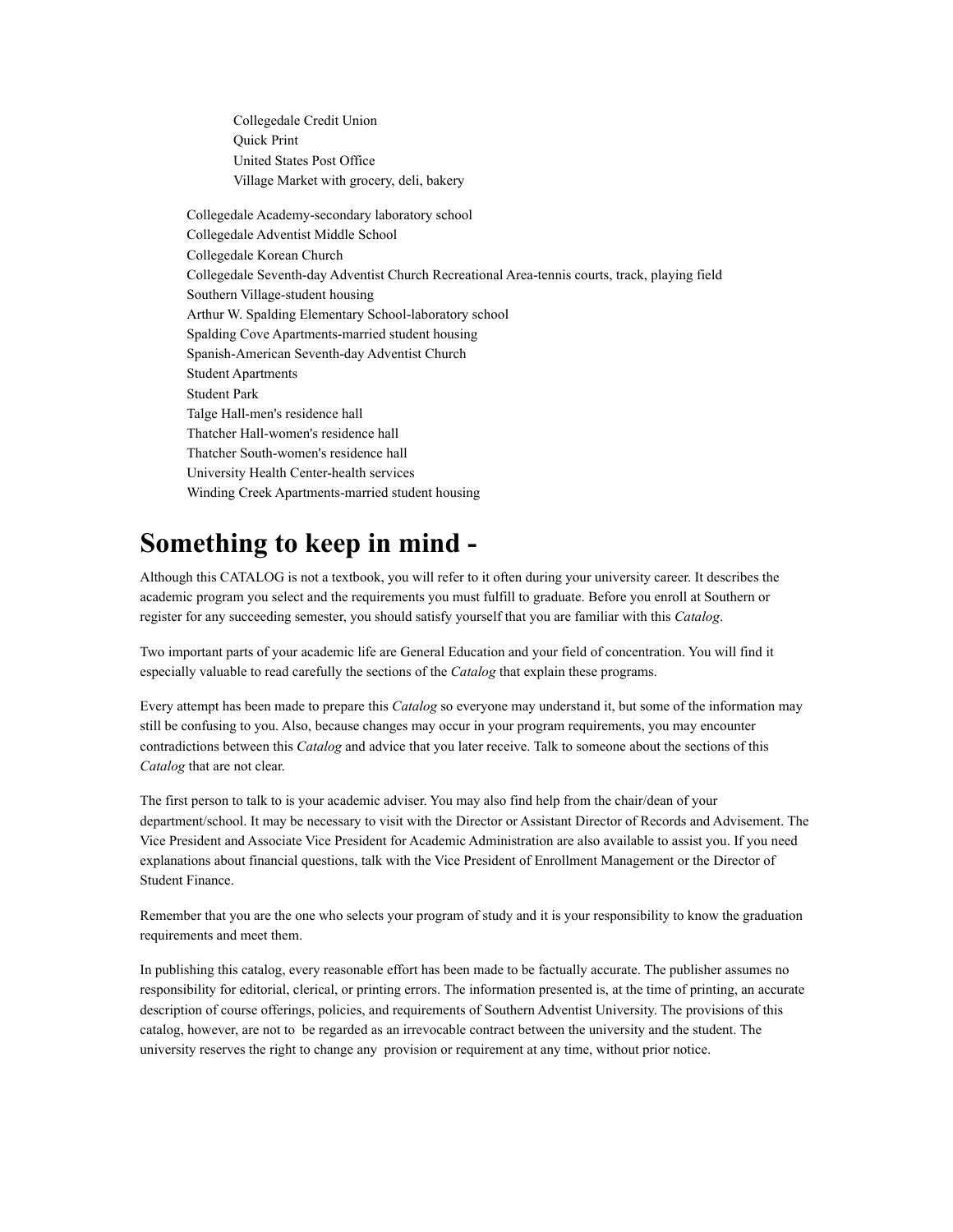# **Academic Calendar**

## **2021-22 School Year**

## **2nd Semester**

| Jan 9        | Enrollment Activities for New Students, 11:00 a.m. - 2:00 p.m. Wright Hall |
|--------------|----------------------------------------------------------------------------|
| Jan 10       | Classes Begin                                                              |
| Jan 17       | Martin Luther King, Jr. Day/No Class/Community Service Day                 |
| Jan 18       | Last Day to make a change for 100% refund                                  |
| Jan 19       | Fee for Class Change and "W" Show on Transcript                            |
| Jan 25       | Last Day to Add a Class/Census Date                                        |
| Jan 25       | SmartStart (S22S3) Registration opens                                      |
| Mar 11-20    | Spring Break                                                               |
| Mar 22       | Mid-term Grades due 5:00 p.m.                                              |
| Mar 24       | Last Day to Drop                                                           |
| Mar 28       | Southern Scholars Pre-Registration                                         |
| Mar 28       | Registration Opens for S22S1, S22S2                                        |
| Mar 29-30    | Senior Pre-Registration>93 hours                                           |
| Mar 31-Apr 1 | Junior Pre-Registration>54 hours                                           |
| Apr 4        | May Senior Deadline for Correspondence/Incompletes/Home Study              |
| Apr 4-5      | Sophomores Pre-Registration>23 hours                                       |
| Apr 6-8      | Freshmen Pre-Registration<24 hours                                         |
| Apr 11       | F22 Registration Open for New/Transfer                                     |
| Apr 11       | Last Day to Order Regalia for May Graduation                               |
| May $2-5$    | <b>Semester Exams</b>                                                      |
| May 8        | Commencement                                                               |
| May 10       | Winter Semester Grades Due by 5 p.m.                                       |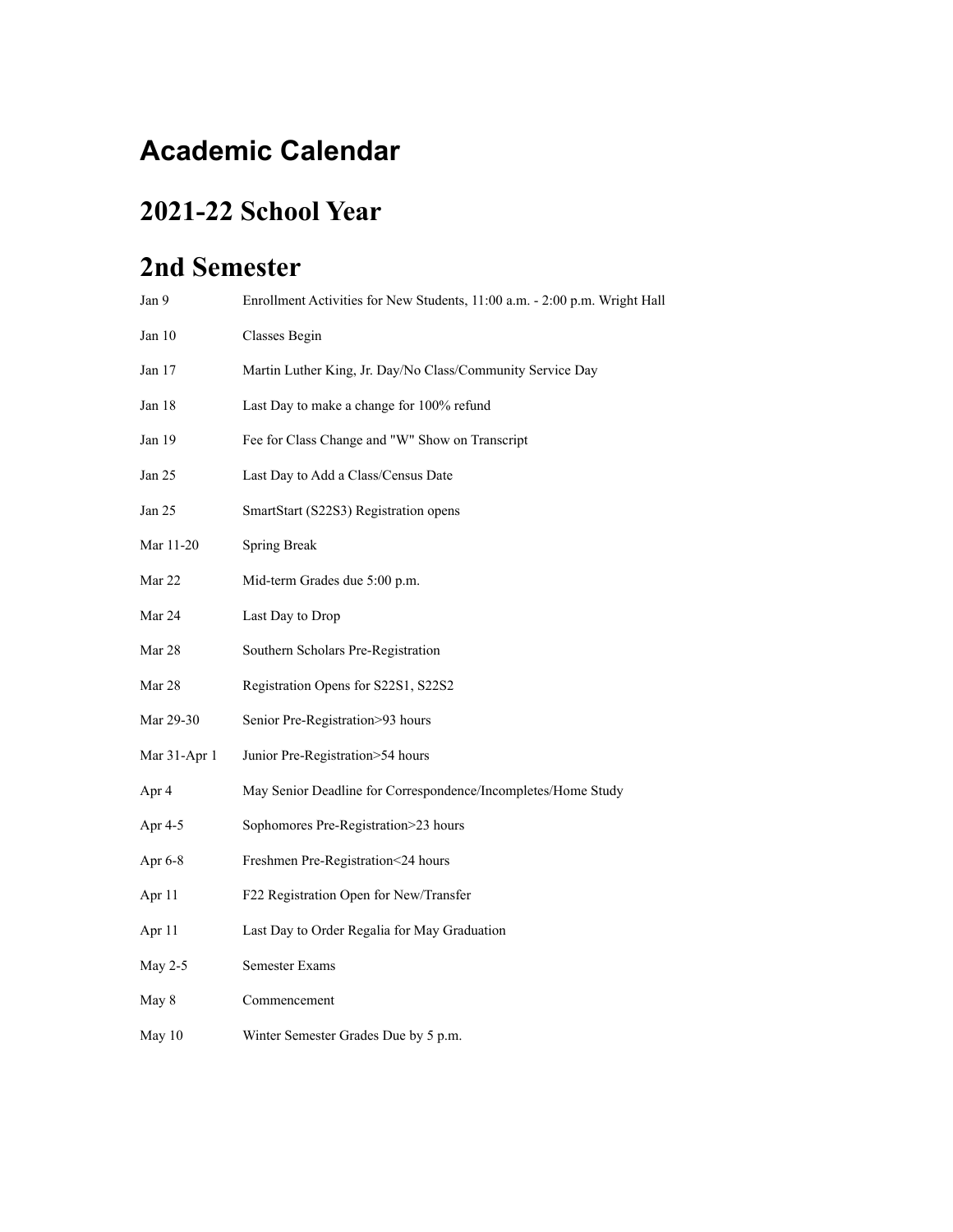# **Admissions**

Southern Adventist University welcomes applications from students who seek a university career that unites spirituality and academic integrity and who commit themselves to an educational program designed according to Christian principles as taught by the Seventh-day Adventist Church. The University does not discriminate in admissions on the basis of age, gender, race, color, ethnic or national origin, religion, or handicap.

# **Application Procedure for Admission**

- Prospective students should apply on the Internet at apply.southern.edu.
- The online application fee of \$25 must be paid through the application portal.
- It is the student's responsibility to request any former colleges or universities to forward official transcripts to the university in support of the application. These will become the property of the University.
- Upon receipt and evaluation of the application, transcripts of credits and test scores, the Graduate and Professional Studies Office will notify the applicant of the admission decision.

# **Admission of Adult Degree Completion Students**

For priority processing, applications of adult degree completion students should be submitted at least four weeks before class begins in the entering module. Applications will be accepted year round.

## **Regular Acceptance**

To be admitted to the adult degree completion program, an individual must meet the following requirements:

- Must be age 25 or older. Non-traditional students under 25 years old may petition for an exception based on their unique circumstances.
- Must provide transcripts from one or more officially accredited colleges or universities with evidence of a college GPA of 2.00 unless otherwise specified for the major.
- Must have earned at least 24 hours of undergraduate academic credit from one or more officially accredited colleges and universities. Official transcripts from colleges or universities previously attended must be submitted before transfer credit can be awarded.

**NOTE: This program is not designed for international students in the US on an F-1 visa. I-20 forms can not be issued by the university for students in the adult degree completion program.**

# **Probationary Acceptance**

Applicants who do not meet the requirements for regular acceptance can be considered for admission on academic probation. Academic probation continues for the entire first semester and allows a maximum enrollment of 13 credit hours for the semester.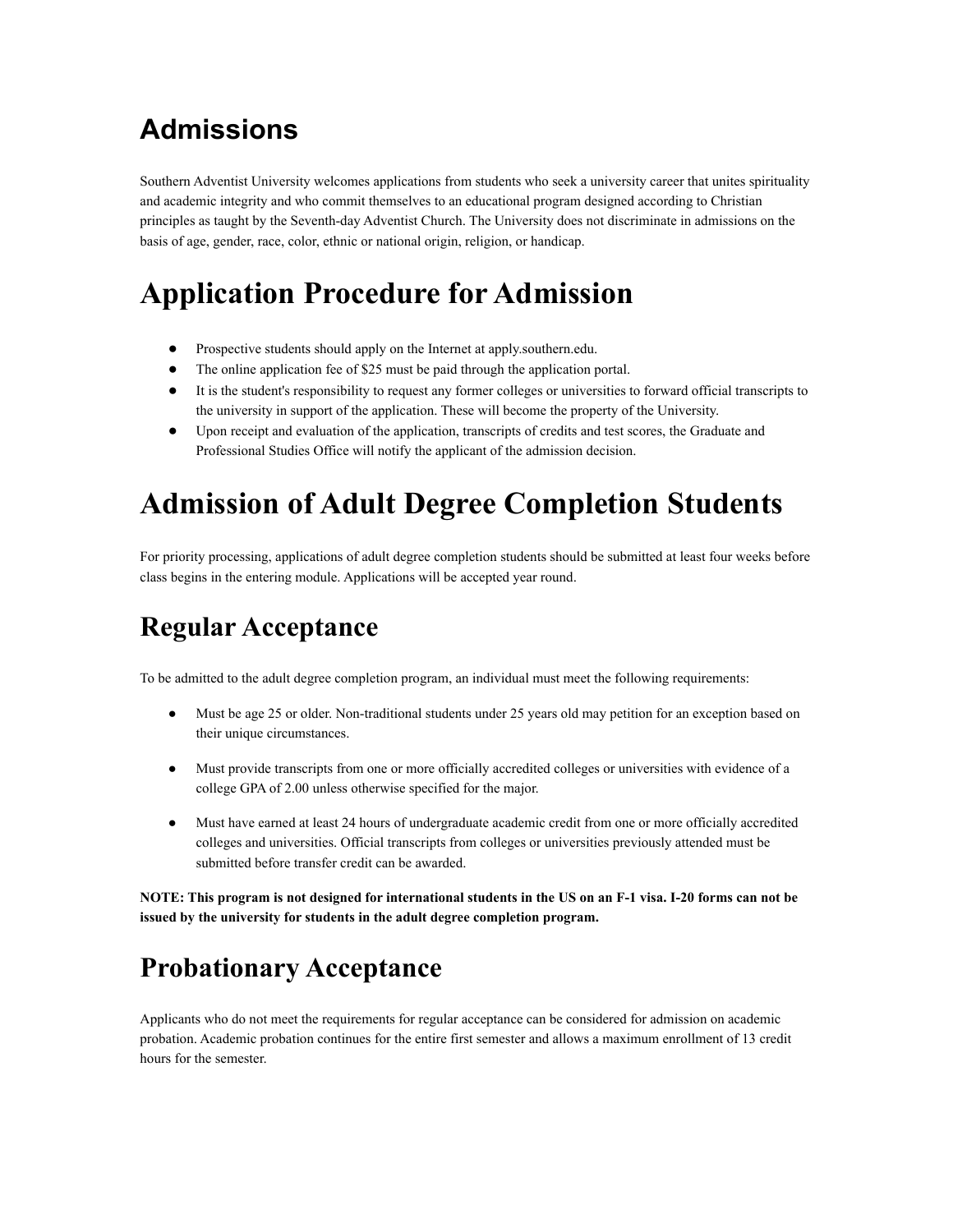Students will be reviewed by the Academic Review Committee at the end of the semester at which time they will either be placed on regular standing, remain on probation, or be academically dismissed.

## **Transfer Credits**

Southern accepts credits from approved accredited institutions and verifiable credit from international and non-accredited institutions. Credit by examination taken at other colleges will be accepted according to Southern Adventist University standards (see "University Credit by Examination" in the Academic Policies section of the *Catalog*). Background deficiencies revealed by transcripts and entrance examinations will be given individual attention.

The criteria for evaluating transfer work from an accredited school is based on guidelines given in *Transfer Credit Practices* AACRAO 2015 guide. The ACE recommendation guide is used for evaluating transcripts for the veterans of the armed forces and credit from unaccredited sources. Credit may be considered for courses taken at institutions which are not accredited only after the student has completed at least 12 semester hours at Southern Adventist University with a 2.00 or better average GPA. Transfer courses that are comparable to Southern Adventist University courses may be recorded with an earned grade of "C-" or higher. All college transfer work from Tennessee will be recorded to meet the requirements of the HOPE scholarship. Transfer credit from international foreign schools must be evaluated by a credentialed foreign evaluator. As a general rule, accredited international institution credit is usually issued with pass/fail grades.

A student who has been dismissed from another institution because of poor scholarship or citizenship, or who is on probation from that institution should address this on the application at the time of applying for admission..

**Adult degree completion students must submit official college transcripts from previously attended institutions documenting at least 24 credit hours of previously earned college credit before being allowed to continue registering for classes.**

## **Admission of International Students**

**This program is not designed for international students in the US on an F-1 visa. I-20 forms can not be issued by the university for students in the adult degree completion program. International students may apply for online adult degree completion programs following the standard application and admission process. However, coursework will have to be completed in international students' home country.**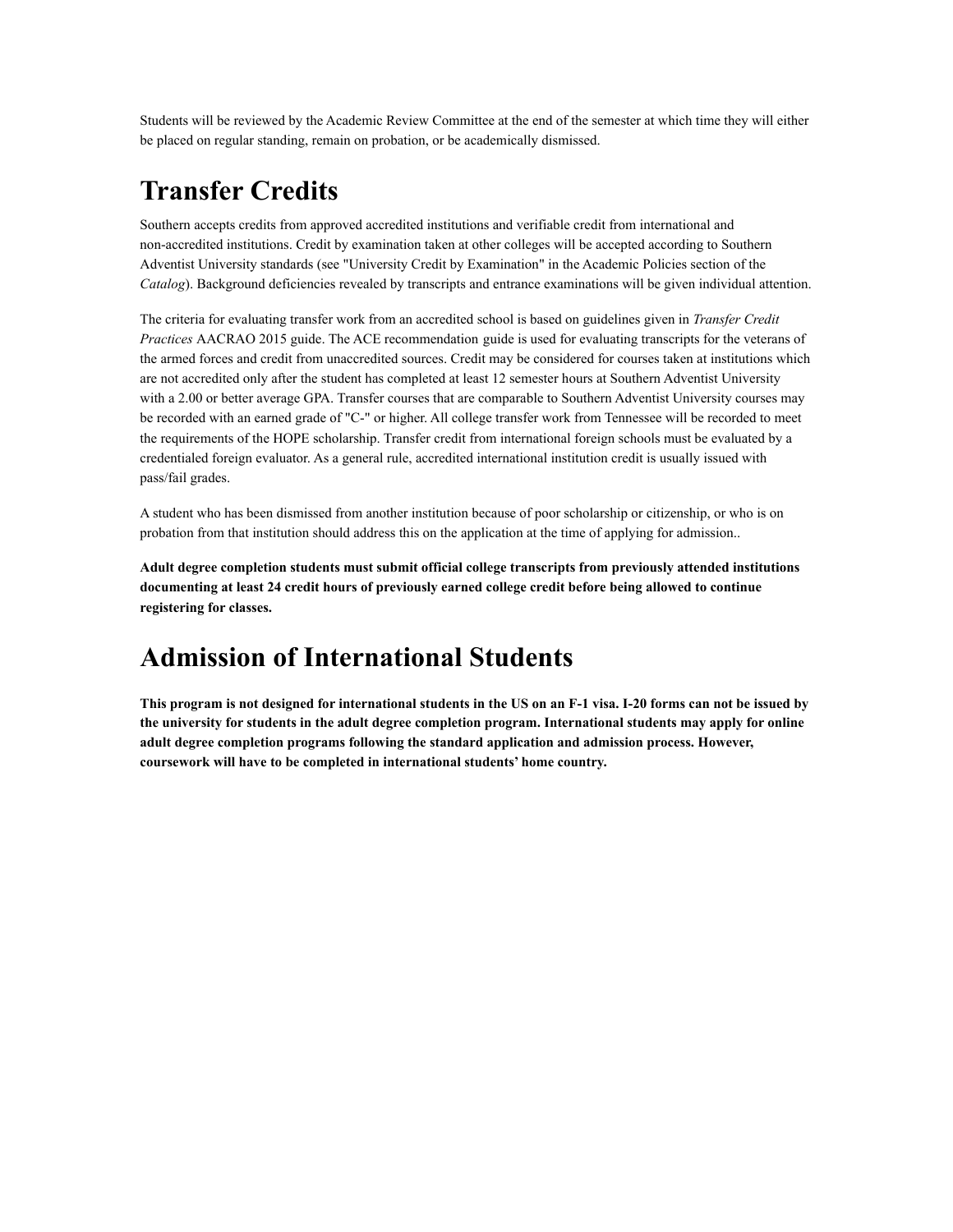# **Academic Policies**

# **Degree Requirements Planning a Course of Study**

When planning their course work, students should acquaint themselves with their chosen program of study and graduation requirements outlined in this *Catalog*. Students who have not decided their course of study before entering the University may take a general program exploring several fields.

Students may consult an adult degree completion adviser, prior to registering for courses each term.

Degree candidates are responsible for satisfying all degree requirements. They may choose to meet the requirements of any one *Catalog* in effect during the period of residency. If students discontinue their education for a period of twelve months or more, they must re-qualify according to the *Catalog* in force at the time of their return.

### **General Degree Requirements: Baccalaureate Degree**

The general degree requirements for a baccalaureate degree are as follows:

- Satisfactory make-up of admissions deficiencies.
- A minimum of 124 semester hours with both a resident and cumulative grade point average (GPA) of 2.00 (C) or above.\*
- A minimum of 40 hours of upper division credit, to include at least 18 upper division hours in the major.
- Writing classes requirement *(for BIS degree only)*.
- Completion of a major with a cumulative GPA of 2.25 in the major,  $*$  completion of the General Education requirements, and electives to satisfy the total credit requirements for graduation. Courses completed with grades lower than a "C-" will not be applied toward a major or minor.
- More than one major may be earned provided all courses required for each major and its cognates are completed. Each major must include a minimum of 20 semester hours that do not overlap with any other major or minor.
- More than one minor may be earned provided all courses required for each minor are completed.
- Completion of an exit examination as required by the department or school.
- Students wishing to obtain a second degree will need to complete, beyond the 124 minimum hours required, a minimum of 30 hours, including 16 hours upper division, and a new major.

*\*Some schools, departments, or majors require a higher standard. The student should consult the respective Catalog section for specific GPA or grade requirements for the desired program.*

### **Major and Minor Requirements**

Each major consists of 30 hours or more in the chosen field of specialization of which 18 hours must be upper division credit. The total semester hours required for each major varies for each degree and major.

All minors consist of at least eighteen semester hours. Six hours of a minor must be upper division credit. Each minor must include a minimum of 12 semester hours that do not overlap with any other major or minor.

The specific requirements for majors and minors are given under the respective disciplines section.

# **Degrees and Curricula**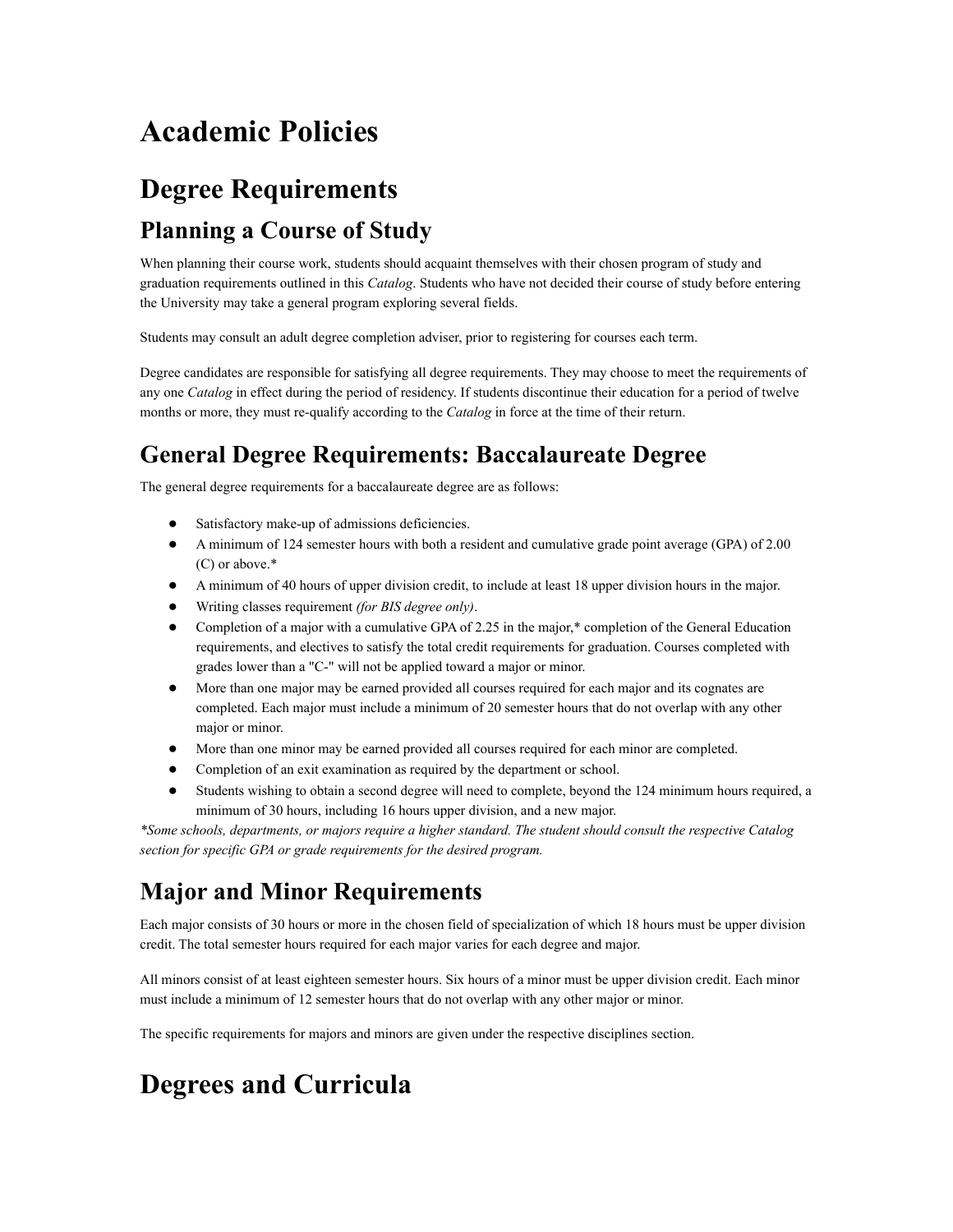**A Doctor of Nursing Practice** consists of at least five (5) semesters of course work beyond the master's degree. It offers two (2) areas of emphases and requires a scholarly project.

**A Master's Degree** consists of at least one additional year of course work beyond the bachelor's degree. It includes a field of concentration and may require a thesis.

**The Bachelor of Arts** degree consists of four years of course work that places a student's major field of study in the context of a liberal arts education. To encourage a wide range of studies, a minor is required. A foreign language component is required.

**The Bachelor of Science** degree consists of four years of course work that places the student's major field of study in the context of a liberal arts education. The degree permits greater concentration in the field of study. No minor or foreign language study is required except as specified for certain majors.

**The Bachelor of Business Administration** degree is a professional degree consisting of a four-year program with concentrations available in various fields of business. Requirements for this degree are outlined in the School of Business section.

**The Bachelor of Integrative Studies** degree consists of four years of multi-disciplinary course work that gives the student flexibility to pursue a customized field of study in the context of a liberal arts education. No minor or foreign language study is required.

**The Bachelor of Fine Arts** degree consists of four years of course work allowing the student the focus to develop a body of work in drawing and painting. No minor is required.

**The Bachelor of Music** degree is a professional degree consisting of four years of course work designed to meet the needs of students wishing to receive teaching credentials. Requirements for this degree are outlined in the School of Music section.

**The Bachelor of Nursing** degree is a professional degree consisting of a four-year program of courses designed to meet the needs of students wishing to go into the nursing profession. Requirements for this degree are outlined in the School of Nursing section.

**The Bachelor of Social Work** degree is a professional degree consisting of a four-year program of courses designed to meet the needs of students wishing to go into the social work profession. Requirements for this degree are outlined in the School of Social Work section.

**The Associate of Arts** degrees is a two-year program designed to meet the needs of students who wish to pursue a short general studies program.

**The Associate of Science** degree is a two-year program designed to meet the needs of students who wish to pursue a short occupational or pre-professional program.

**The Associate of Technology** degree is a two-year program designed to meet the needs of students who wish to pursue an occupational program.

**The One-Year Certificate** is available for students in the Auto Mechanics Technician and in a Bible worker program. Requirements for these certificates are outlined in the Technology Department and in the School of Religion.

**Preprofessional Curricula** are programs designed to prepare students to enter professional schools. In some cases paraprofessional curricula will lead to an associate degree.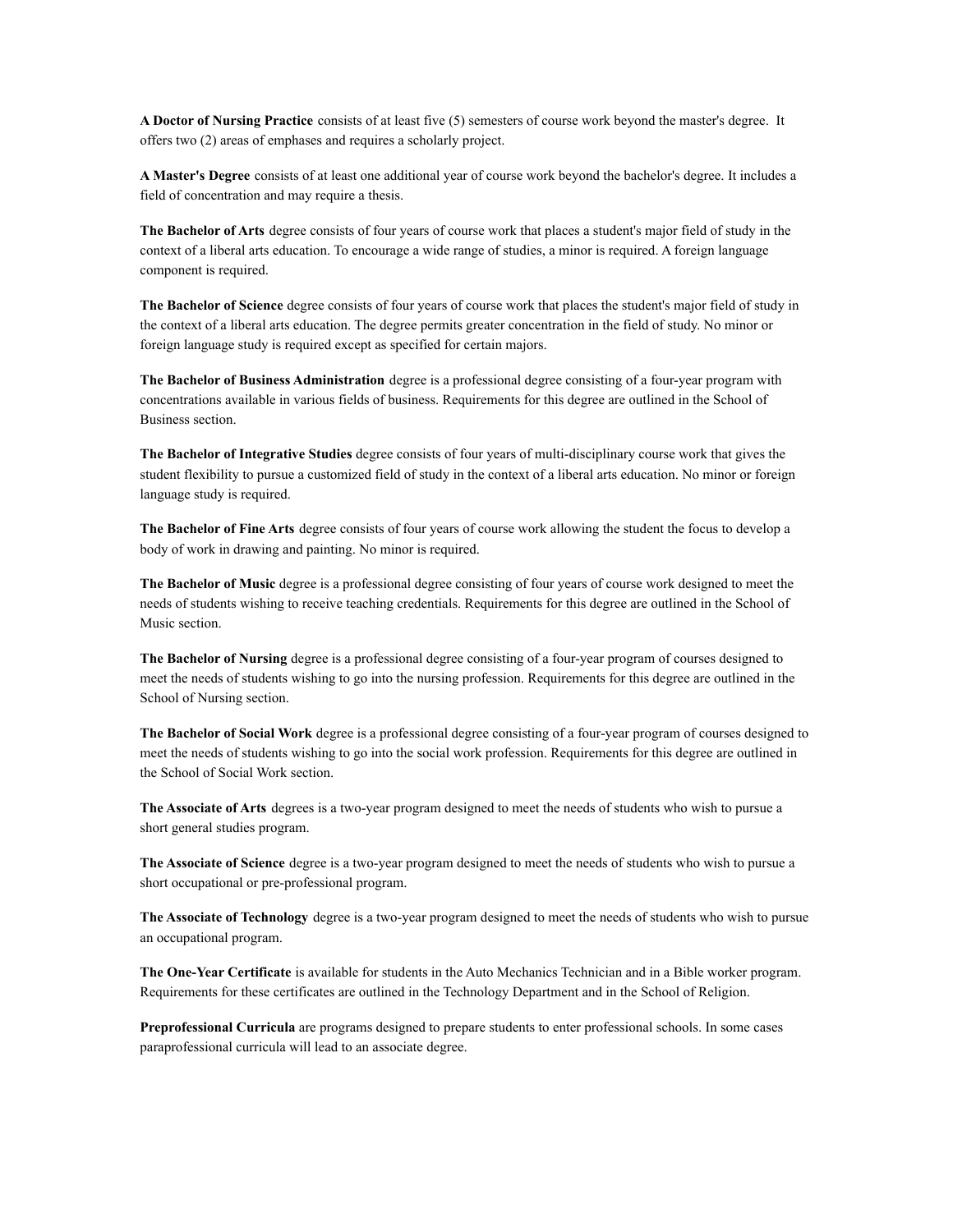# **Registration**

Students are expected to register during the scheduled registration periods designated in the school calendar. New students are encouraged to contact their adult degree completion adviser for assistance with registering for courses. New students are required to participate in the adult degree completion orientation activities.

**Late Registration.** Permission to register late must be obtained from the Director of Records and Advisement. The course load of a late registrant may be reduced according to the amount of class work missed. A student registering after the first three business days of the term must obtain permission from the instructor and their adviser before enrolling in a class. No student may register after one week of the term has elapsed.\*

#### *\* Timelines may vary depending on the length of the course.*

**Changes in Registration.** To avoid changes in registration, students should carefully consider the program of courses necessary to meet their objectives. To avoid subsequent adjustments, a balance should be maintained between the course load, work program, and extracurricular activities.

To make changes in registration, students must complete the online change of registration form (Add/Drop) available on the Records and Advisement Office webpage (<https://www.southern.edu/records/>). Course changes and complete withdrawals from the school become effective on the date the online form is submitted by the student. A fee will be assessed for each change in program after the first three days of the term.

A student may not change from one section to another of the same course without the approval of the professor.

When a student drops a class during the first three days of the term, the class is deleted from the student's record. A grade of "W" is issued when a student drops the class after the first three days of the term. A student may withdraw from a class up to the date published on the course schedule to receive a "W". No withdrawals will be permitted after the published date.

**Canceled Classes.** The Dean of Graduate and Professional Studies or a department/school may cancel a class for which fewer than six tuition paying students enroll. This policy applies to ordinary classes but not to directed study courses, private lessons, and other special classes such as special methods of secondary teaching. Students enrolled in canceled classes should confer with their adult degree completion adviser to determine alternate means to complete their schedules.

**Withdrawal Procedure for Students Called to Active Military Duty.** The Southern Adventist University community recognizes the sacrifices that those in the armed forces make while serving our country. We are proud of these individuals and have, therefore, adopted the following policy to deal with currently enrolled Southern Adventist University students who are called to active military duty.

- Upon presentation of official military orders, the student will be automatically withdrawn from all of his/her courses for the given semester and a grade of "W" with notice of reason for withdrawal will be recorded on his/her academic record.
- In addition, the student is eligible for a full-tuition refund or can choose to have the monies held on account to be used at a later date.
- In the case of a resident student, room and board charges will be prorated based on the period in the semester when the student is required to leave; and the remaining charges will be refunded or held on account based on the student's request.
- If the veteran has left to perform military service, the veteran is to be readmitted with the same academic status he or she had when last in attendance at Southern. In most cases, the length of the absence from Southern cannot exceed five years.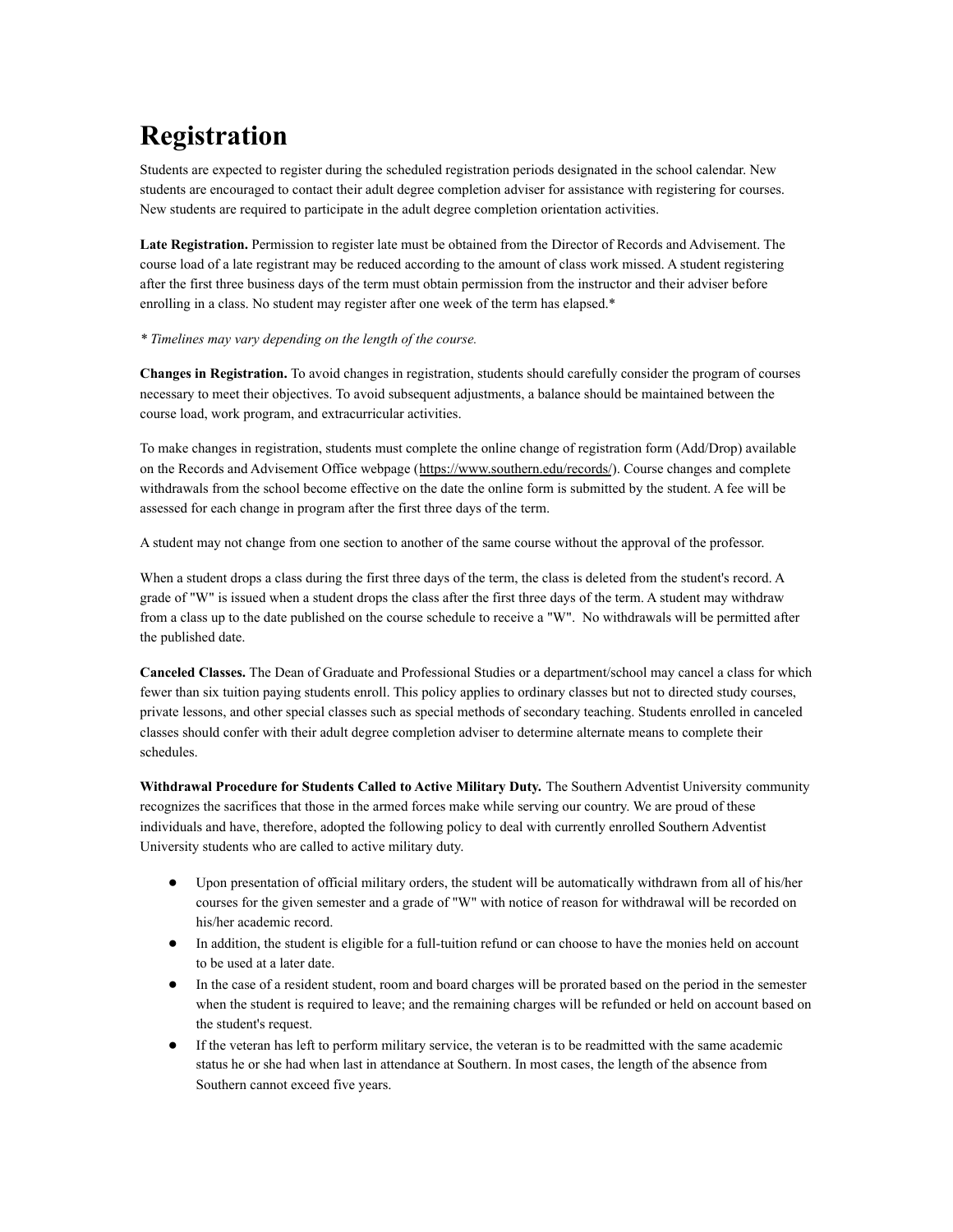## **Credit Hours and Course Load**

University courses are expressed in semester hours. A semester hour is consistent with the Carnegie Unit of one hour of faculty directed instruction and a minimum of two hours of academic student work for undergraduate (UG) or three hours of academic work for graduate (G) level courses. Student academic work contributes to established intended learning outcomes and is verified by evidence of student achievement. For courses that meet for fewer than 16 weeks, weekly hour expectations are adjusted proportionally.

An equivalent amount of work is required for lectures, labs, internships, summer courses, online courses, directed (UG) study, independent study (G), or other course types leading to the award of credit hours. Schools and departments may determine contact time over the minimum requirements as needed. Physical Education activity courses meet two fifty minute periods for one credit hour. A laboratory period of two and one-half to three hours is equal to one class period. Except by permission of the office of the Vice President for Academic Administration, a student may not register for 18 or more semester hours.

**Student Status.** An undergraduate student must be currently enrolled for a minimum of 12 semester hours to be considered full-time. Part-time status is maintained when a student is enrolled in 6-11 semester hours. Non-degree status is given to the student enrolled in 5 or fewer hours.

**Study-Work Program.** It is important that the student adjust the course load to achieve a reasonable balance in study and work. During registration the student should confer with the adult degree completion adviser in planning the proper course load.

## **Class Standing**

| <b>Standing</b> | Hours                |
|-----------------|----------------------|
| Freshmen        | 0-23 semester hours  |
| Sophomores      | 24-54 semester hours |
| Juniors         | 55-93 semester hours |
| <b>Seniors</b>  | 94 semester hours    |

## **Prerequisite for Taking Upper Division Classes**

Students must complete 24 semester hours of 100- and 200-level courses (lower division) before enrolling in a 300- or 400-level course (upper division). In addition, students must earn credit for **ENGL 101 before they can enroll in upper division classes.**

## **Graduation Requirements**

**Degree Candidacy:** A student becomes a degree candidate when s/he enters the school term during which it will be possible to complete all requirements for graduation. A senior contract for graduation must be given to the Records and Advisement Office by the end of October of the senior year.

**Dates of Graduation:** The date of graduation will be (a) the date of commencement for those graduating in December or May and (b) for others, the last day of the month in which graduation requirements are met and an official transcript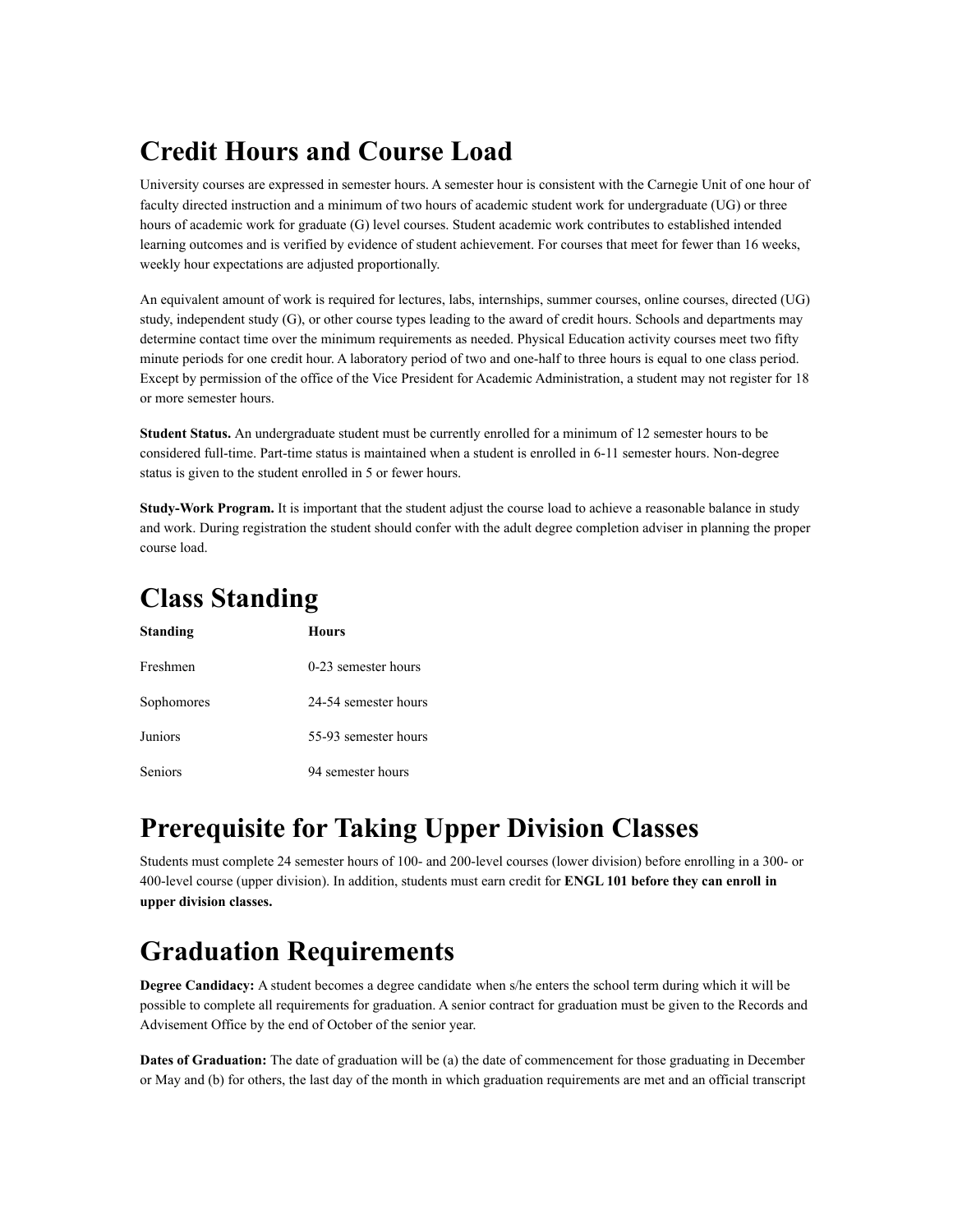is received at the Records and Advisement Office. Currently, there are two commencement services annually, one at the end of the first semester and another at the end of the second semester.

**Transcripts:** Before a student will be allowed to graduate, transcripts of all transfer credits and pertinent correspondence must be received at the Records and Advisement Office.

**Participation in Graduation Exercises:** Students are allowed to participate in commencement exercises only if they have completed all the courses required for graduation.

**Deferred Graduation:** Students ordinarily graduate under the requirements of the *Catalog* of the year in which they enter the University. Students who are studying for a baccalaureate degree and fail to graduate within six calendar years (four years for an associate degree), must plan to conform to the current *Catalog*.

### **Residence Requirements**

**Baccalaureate Degree:** Twenty-five percent of the total semester hours required for the baccalaureate degree must be taken in residence, including at least 31 of the last 36 hours completed preceding the conferment of the degree. The total hours taken in residence must include at least 15 in upper division, 9 of which must be in the major (per major) and 3 in the minor (per minor), if one or more minors are taken.

**Associate Degree:** Twenty-five percent of the total semester hours required for the associate degree must be taken in residency including at least 31 of the last 36 hours completed preceding the conferment of the degree. The total hours taken in residence must include at least 15 in the major (per major) and 3 in the minor (per minor) if one or more minors are taken.

**Certificate Programs:** Eighteen semester hours of credit must be completed in residence immediately preceding the conferment of a one-year certificate.

**Transfer Credit:** A form and an approval process must be followed with the Records and Advisement Office prior to taking courses for transfer credit at another college or university during any session the student is simultaneously enrolled at Southern Adventist University and during any summer after initial enrollment. See department/school sections of the *Catalog* for classes which must be taken in residence.

## **Graduation with Academic Honors**

Students graduating with a cumulative GPA of 3.50 or above will have the degree conferred as follows: 3.50-3.74, cum laude; 3.75-3.89, magna cum laude; 3.90-4.00, summa cum laude. The appropriate designations will appear on the diploma.

## **Honor Roll/Dean's List**

At the conclusion of each semester of the school year, students who have carried a minimum of 12 semester hours and who have attained the following grade point averages will be included in the honors group indicated:

| <b>GPA</b> | <b>Honors</b>             |
|------------|---------------------------|
| 3.50-3.74  | Honor Roll                |
| 3.75-3.89  | Dean's List               |
| 3.90-4.00  | Distinguished Dean's List |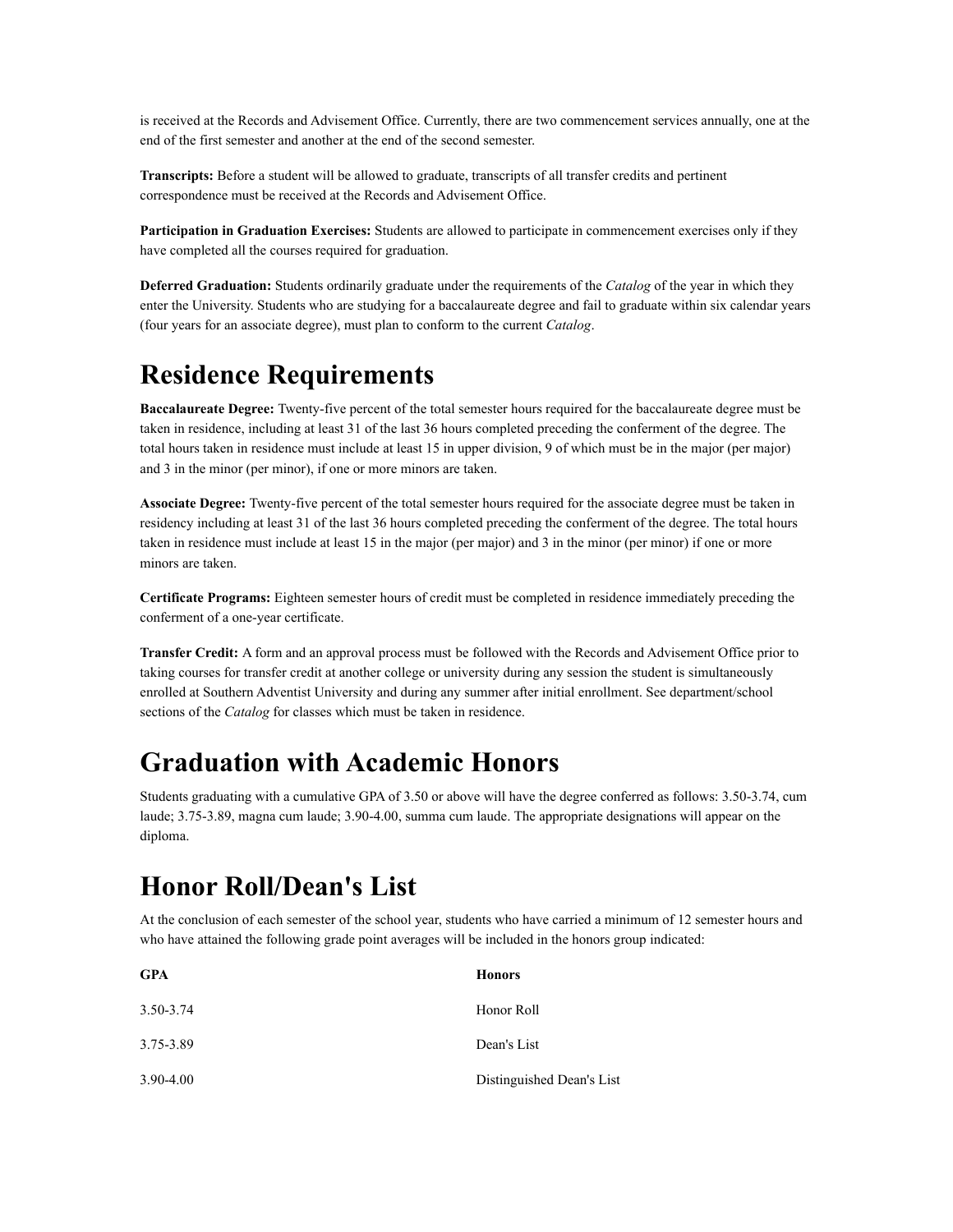# **Advisement**

Southern Adventist University is committed to assisting every student in the area of academic advisement. Adult degree completion students are assigned an academic adviser and are recommended to consult with their advisers before registering for classes.

The responsibility of meeting graduation requirements belongs to the individual student. In planning their schedules all students should consult their degree audit in the university's online Student Planning portal. In addition, students should carefully follow the instructions in the *Catalog* and the recommendations of their adviser(s). In the event of a discrepancy between an adviser's word and the *Catalog*, final interpretation of graduation requirements rests with the Records and Advisement Office.

Seniors must file a senior contract in the Records and Advisement Office to graduate. Previous to their senior year students should check periodically with the Records and Advisement office to determine whether they are meeting all curriculum requirements satisfactorily.

# **Grading System**

Course grades are an expression of the student's mastery of the objectives for a particular course. Course objectives, in turn, focus exclusively on discipline-related and content-based knowledge and competencies which the student is expected to achieve as a result of participating in the particular course. Thus, a grade is a permanent record for other institutions of higher education, potential employers, and others, of the student's fluency in the subject matter.

The student's grade may be calculated on a normal curve or as a percentage of mastery of the course objectives, or some combination of the two. In any case, a grade should clearly indicate the level of achievement which the student has reached relative to course objectives. Grades are usually based on both formative (i.e. quizzes, homework, group work) and summative (i.e. exams, papers, major projects) activities, although proportions will vary.

Letter grades are generally defined as follows:

- **A Superior;** the student demonstrates exceptional capability in handling course material
- **B Above average;** the student's demonstrated capability in handling course material exceeds the expectation of the professor
- **C Average;** the student demonstrates a satisfactory grasp of course material which the professor intends students to learn in the class
- **D Below average;** the student's demonstrated ability to deal with the course material is less than the professor intends students to learn
- **F Failing;** the student does not demonstrate sufficient capability with the course material to merit a passing grade
- **W Withdrew from the class;** is not calculated in the GPA
- **AU Audit;** no credit
- **I Incomplete;** is not calculated in the GPA
- **IP In Progress;** a temporary passing grade for interrupted course work still in progress; is not calculated in the GPA
- **P Pass;** is not calculated in the GPA
- **NR Not Reported;** the professor did not issue a grade; is not calculated in the GPA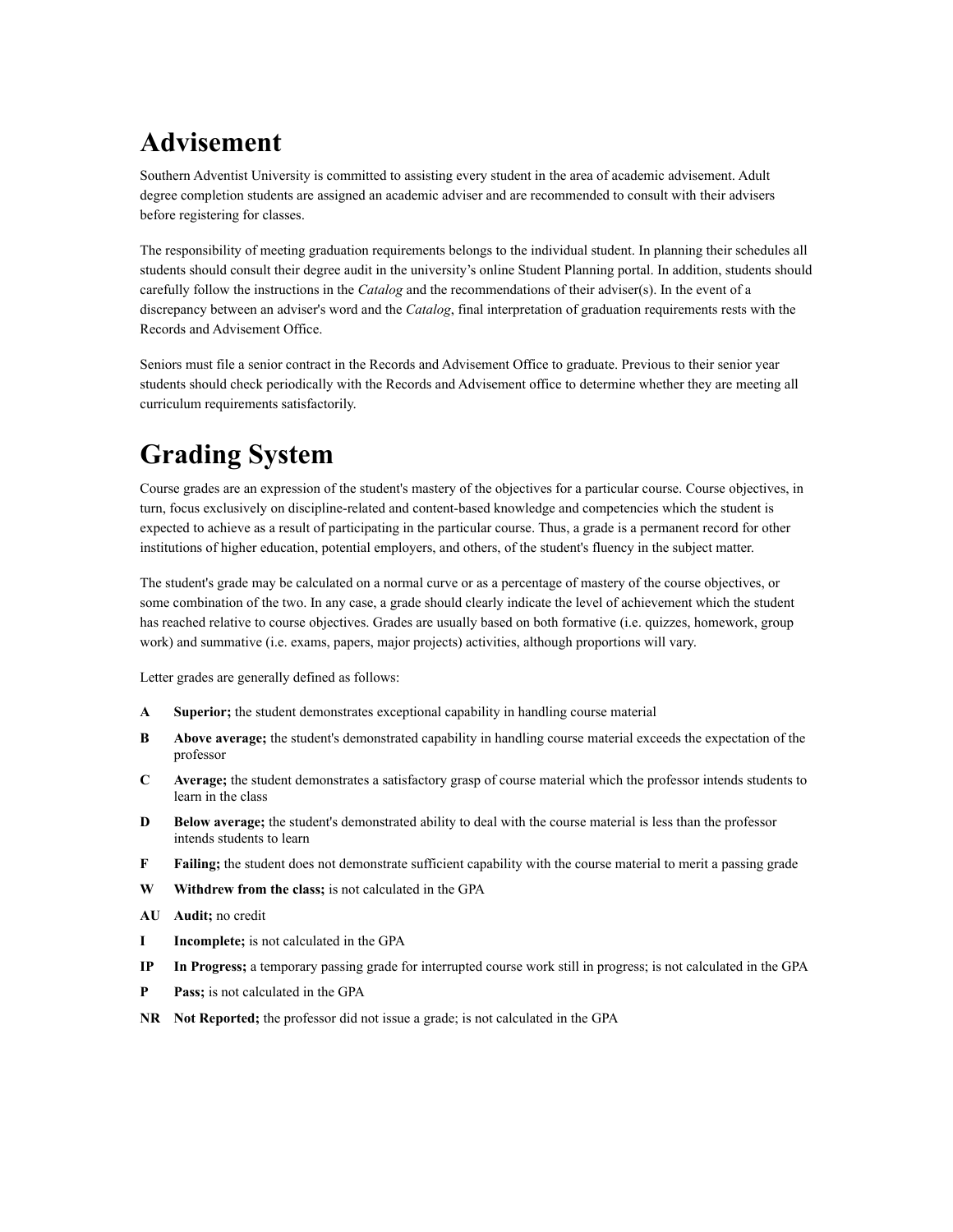The Pass/Fail option is available only in Physical Education activity classes (ADAC and PEAC) with the exception of PEAC 125 and PEAC 425. **Students enrolling in these classes must make a decision either to receive a grade of Pass/Fail or a conventional grade before the final grades are submitted. The decision will be final.**

A student may receive an "I" (Incomplete) because of illness or other unavoidable delay. Any incomplete which is not removed by the end of the following term (Fall, Winter) will automatically become an "F". A student may petition for an incomplete grade to extend up to one year. After a year a grade must be issued. Grade changes for a course are accepted up to one year. After one year, the student should enroll the second time and repeat the course.

A course may be repeated before the student takes a more advanced course in the same field. Only the last grade will be counted on repeated courses.

Mid-semester and semester grade reports are available online for the student to access. Only semester grades are recorded on the student's permanent record. The following system of grading and grade point values is used:

| Grade        | <b>Grade Points Per Hour</b> |      |                            |
|--------------|------------------------------|------|----------------------------|
| $\mathsf{A}$ | 4.00 grade points per hour   | C    | 2.00 grade points per hour |
| $A -$        | 3.70 grade points per hour   | $C-$ | 1.70 grade points per hour |
| $B+$         | 3.30 grade points per hour   | $D+$ | 1.30 grade points per hour |
| B            | 3.00 grade points per hour   | D    | 1.00 grade points per hour |
| $B -$        | 2.70 grade points per hour   | D-   | 0.70 grade points per hour |
| $C+$         | 2.30 grade points per hour   | F    | 0.00 grade points per hour |

The grade point average is calculated by dividing the total number of grade points earned by the credit hours attempted.

### **Outcomes Assessment**

In an ongoing attempt to improve its educational quality, the University administers a comprehensive assessment program. This involves periodic measurement of student academic achievement, student satisfaction, and personal, professional, and career development. Although participation in these assessment activities is expected of all students, not every student will be selected for every assessment; but during the course of enrollment, students are likely to be involved in at least one assessment activity.

# **Student Records**

A student's record is regarded as confidential, and release of the record or of information contained therein is governed by regulations of the federal law of the "Family Educational Rights and Privacy Act (FERPA)." Only directory information, such as a student's name, photograph, address, e-mail address, telephone listing, birthplace and date, major fields of study, participation in officially recognized activities and sports, dates of attendance, degrees and awards received, and the most recent previous educational agency or institution attended, may be released by the institution without consent of the student unless the student has asked Southern to withhold such information.

With the permission of the student, parents of students termed "dependent" for income tax purposes are entitled to access to the student's educational records. The law also provides for the release of information to university personnel who demonstrate a legitimate educational interest, other institutions engaged in research (provided information is not revealed to any other parties), and certain federal and state government officials.

A student may inspect and review records and is entitled to challenge the content of records. Students may access online a history of their coursework, grades, and degree audit.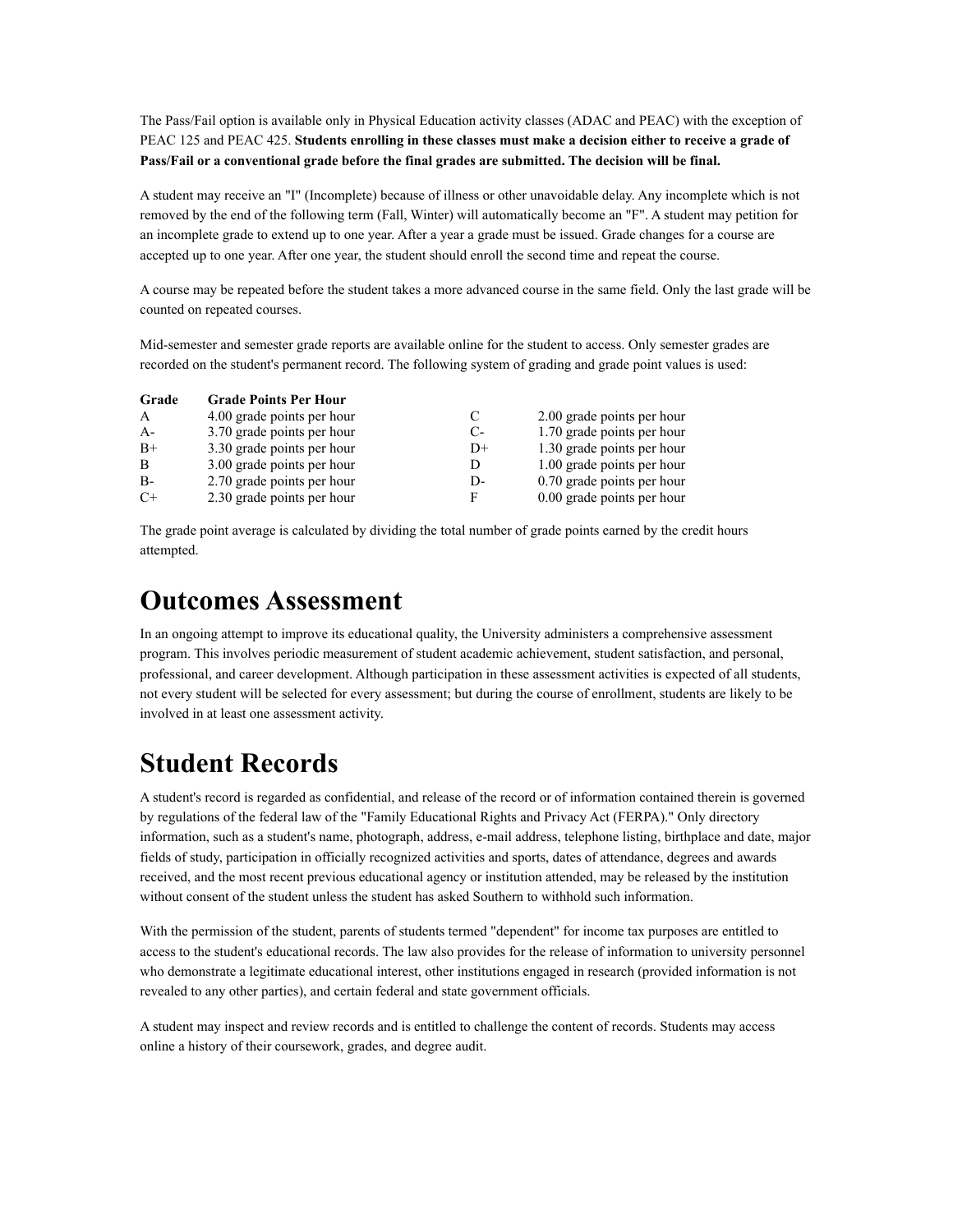A more thorough explanation of records may be obtained from the Records and Advisement Office. A FERPA tutorial and quiz is available at southern.edu/records. The Director of Records and Advisement will further explain and clarify the FERPA to students, parents, or interested parties upon request.

## **Academic Honesty**

Morally and spiritually, Southern Adventist University is dedicated to scholastic integrity. Consequently, both students and faculty are required to maintain high, ethical Christian levels of honesty.

### **Faculty Responsibilities:**

- 1. Professors must explain clearly the requirements for assignments, examinations, and projects, such as "open book," "take home," or "peer collaboration."
- 2. Professors may assume "no collaboration" is the rule unless they state otherwise.

### **Student Responsibilities:**

- 1. Students assume responsibility to avoid plagiarism by learning the proper procedures for acknowledging borrowed wording, information, or ideas. Otherwise students might innocently misrepresent others' material as their own.
- 2. Students unfamiliar with procedures for citing sources should confer with their professors.
- 3. Students are to assume that all course work is "no collaboration" unless stated otherwise by the professor.
- 4. Many professors will require students to submit papers through **Turnitin**, an originality checker application.

### **Schools/Departmental Policies:**

Some departments/schools, because of the nature of their programs, have additional honesty policies which have the same force as those published here. Such policies will be presented to students before implementation.

### **Procedures for Handling Academic Dishonesty:**

- 1. When a professor suspects that academic dishonesty has occurred, the professor should first privately discuss the incident with the student. After the meeting, if the professor is convinced the student was dishonest, he or she will file an incident report with the Associate Vice-President of Academic Administration describing the infraction and the penalty administered. The professor shall also give a copy of the report to the student.
- 2. In verified instances of academic dishonesty, the commonly applied penalties include, but are not limited to the following:
	- Record a failing grade on the exam, assignment, or project.
	- Assign a failing grade in the class.
	- Allow the student to resubmit the assignment with a reduced value for the assignment.
	- Assign the student a paper, project, or activity that improves the student's understanding of the value and nature of academic integrity.
- 3. The University keeps a centralized file of dishonesty reports in the Academic Administration office. After two reported incidents of academic dishonesty, the Associate Vice President will notify the dean or chair of the student's major. Two incidents also make a student eligible for dismissal from the University.
- 4. At any point, the student may appeal any of the above actions through the established appeal procedures spelled out in the "Academic Grievance Procedure" section of this *Catalog*.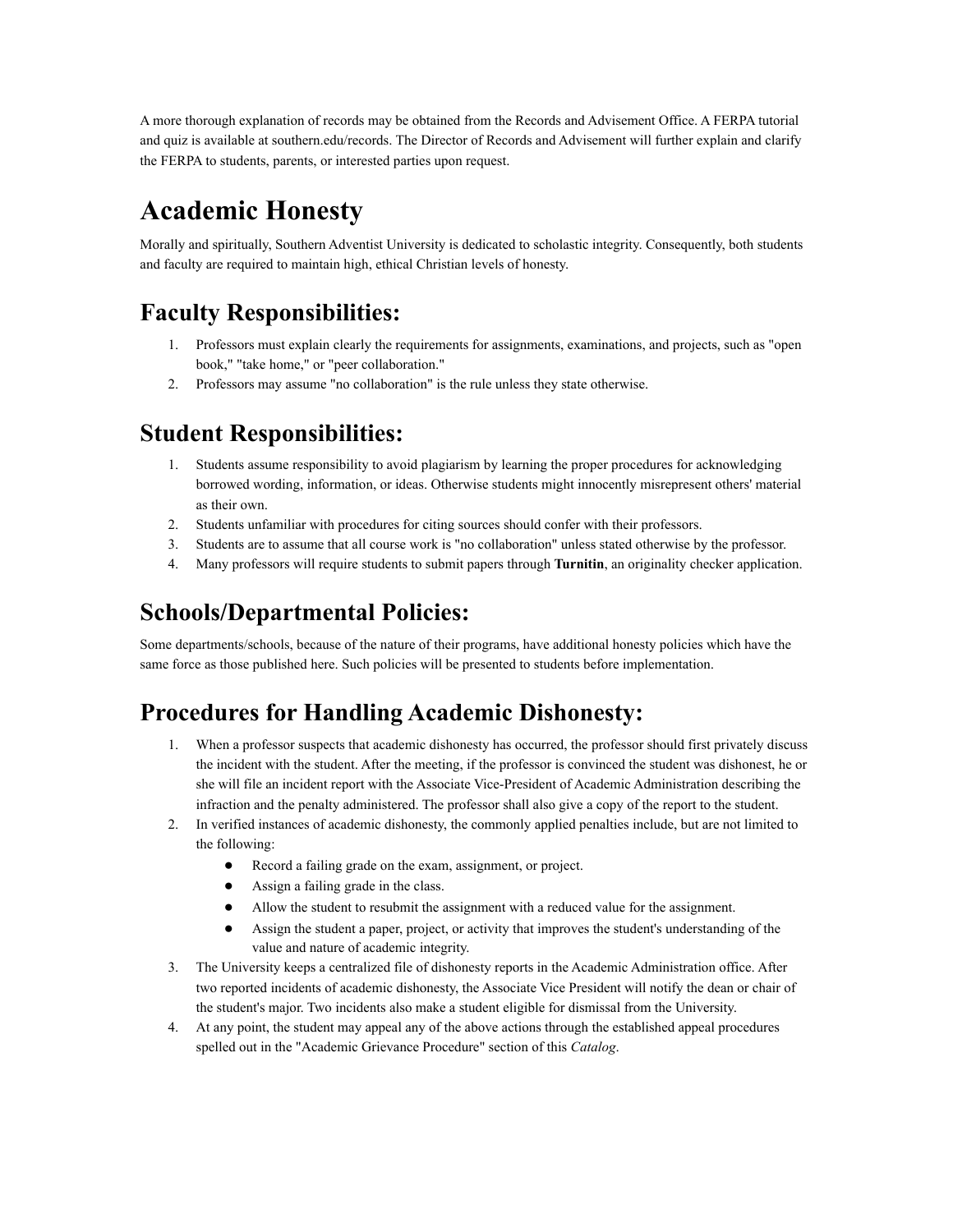## **Conditional Standing and Dismissal**

Any student whose GPA does not meet the criteria for graduation is on conditional standing. The following are four categories of students who are on conditional standing:

- 1. Students whose Southern Adventist University or cumulative GPA falls below 2.00. They are not eligible to hold office in any student organization.
- 2. Students in baccalaureate programs completing their sophomore year with a GPA in their major field less than the level required for graduation. For most degrees the institutional graduation requirement is 2.25, but some programs may designate a higher GPA.
- 3. Students on conditional standing may enroll in a maximum of 13 hours and are required to sign a contract agreeing to fulfill additional requirements designed to assist the student with improving their academic performance.

Candidates for a baccalaureate degree must achieve a minimum GPA of 2.00 after 24 semester hours have been attempted. Candidates for an associate or certificate program must have a GPA of 2.00 before beginning their final semester. Veterans enrolled for baccalaureate degrees, associate degrees, or certificate programs must maintain a cumulative grade point average of 2.00, or they will not be certified for veterans benefits. Veterans may be certified for repeat of "F" grades or for a major that requires a specific minimum grade and the grade received was lower than specified.

Government regulations require all financial aid recipients to maintain satisfactory academic progress towards a degree as measured both qualitatively and quantitatively in order to receive financial aid. This requirement applies to the entire enrollment at Southern Adventist University-even periods during which a student does not receive financial aid. Failure to comply with this requirement may result in a student becoming ineligible for financial aid.

This policy defines the minimum standards for eligibility for state and/or federal financial aid.

Students are subject to academic dismissal for any of the following categories:

- 1. If they are on conditional standing for two consecutive semesters without demonstrating improvement;
- 2. If their Southern Adventist University or cumulative GPA does not reach the levels indicated in the preceding paragraph or the levels in the following table:

| <b>Credit Hours</b> | <b>Attempted Cumulative Grade Point Average</b> |
|---------------------|-------------------------------------------------|
| $0 - 23$            | 1.50 or above                                   |
| 23-54               | 1.75 or above                                   |
| 55 or above         | 2.00 or above                                   |

At the end of each semester the Academic Review Committee reviews the records of students who are subject to dismissal and the Associate Vice President for Academic Administration will notify students in writing whether or not they may continue. A student academically dismissed may be readmitted only after demonstrating maturity and motivation for a university career. The dismissed student may be required to successfully complete at least one term of college-level courses at another institution prior to readmission at Southern Adventist University.

Students receiving financial aid must also meet an academic progress policy set by the federal government. For further explanation see, "Academic Progress Requirements."

## **Absences**

**Class.** Attendance at class and laboratory appointments is expected. Professors prepare an absence policy for each class, which includes an explanation of penalties, if any, for absences, and the procedure for making up work, if such is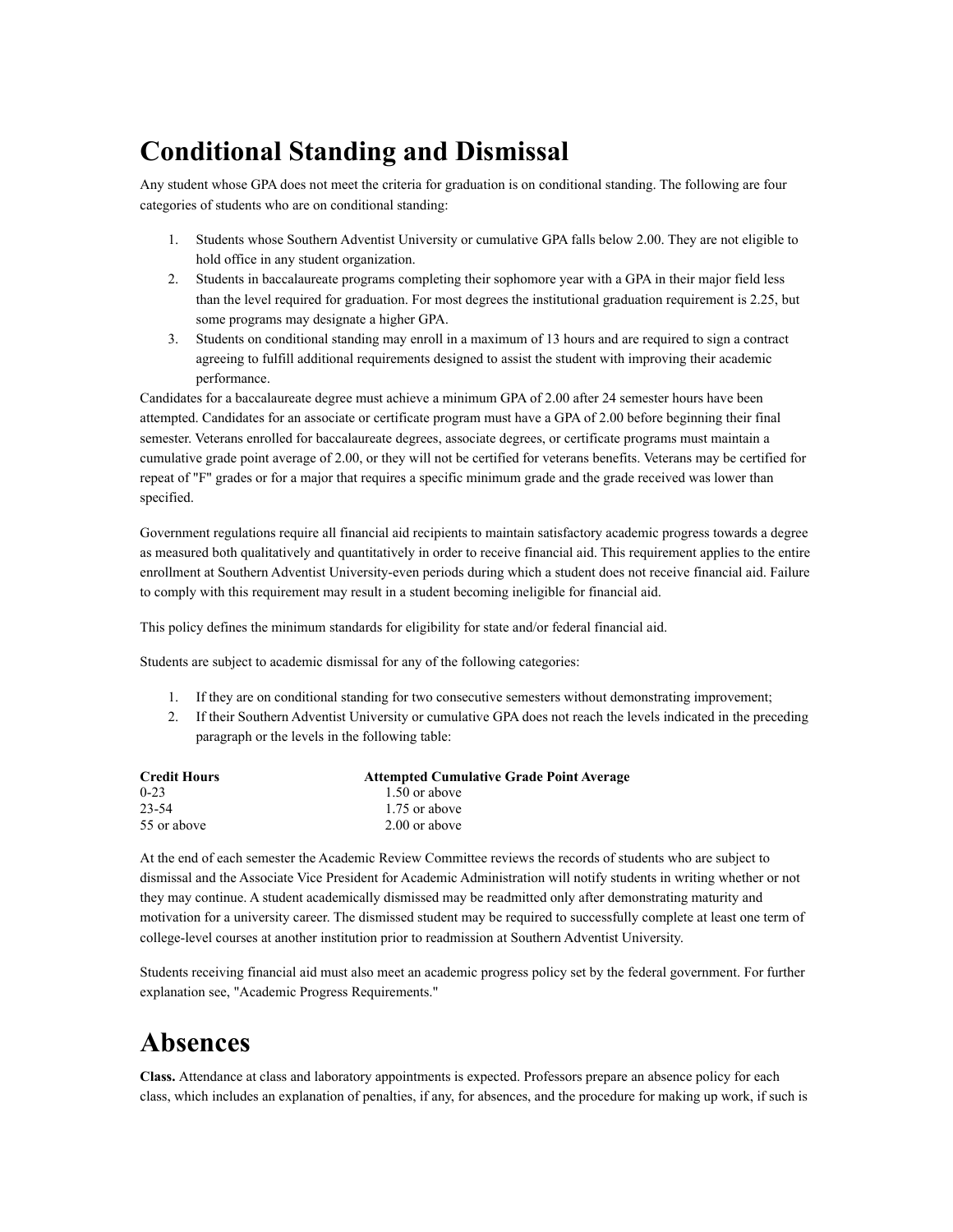allowed. It is the responsibility of professors to publish their policies for each class at the beginning of each semester, but it is the students' responsibility to familiarize themselves with the practices of each professor from whom they are taking classes. Generally speaking, professors will not excuse absences for reasons other than illness, authorized school trips, or emergencies beyond the students' control.

Students are not penalized if they incur absences while participating in school-authorized activities, but they are held responsible for work they miss. It is their responsibility to initiate arrangements to make up their assignments. One and one-half absences are given for missing a 75-minute class, two for missing a 100-minute class, etc.

Students who are on conditional standing are not eligible to participate in extra-curricular trips if the trip would require them to miss more than one day of classes per semester.

**Examination.** Because of problems concerning time, expense and fairness, final examinations will be taken as scheduled. In the case of illness verified by University Health Center or a physician, death in the immediate family, three examinations scheduled consecutively in one day, or four or more examinations scheduled in one day, a final exam may be rescheduled upon approval by the professor and the Associate Vice President for Academic Administration. The rescheduled examination will be given at a time convenient to the professor.

When examinations are rescheduled because of three scheduled consecutively in one day or four in one day, the last examination of the day will normally be the one rescheduled. Examinations rescheduled for any reason other than those listed above, may require a fee of \$100 per examination. All rescheduling requests will be made on a form available at the office of the Vice President for Academic Administration.

## **Limitations on Class Attendance**

Classes at Southern Adventist University are open to registered students only. The learning experiences, class discussions, and the information disseminated in the classroom, or other places of learning, are services which the University provides to its students. The relationship of trust that is required for honest inquiry and open interaction between students and faculty is protected by asking visitors not to attend or participate in classes without prior permission of the professor.

Professors and the institution reserve the right to remove students or visitors from classes if their speech or behavior threatens the purposes of the class by exceeding the bounds of normal academic freedom.

Professors conducting extension classes from other institutions on the Southern Adventist University campus share the rights spelled out by this policy.

## **Sequence of Courses**

A student may not receive credit for a course which is a prerequisite to a course for which s/he has already received credit.

## **Course Numbers**

Each course number consists of three figures as follows:

**HIST 354. Latin America (C-1), (W) 3 hours**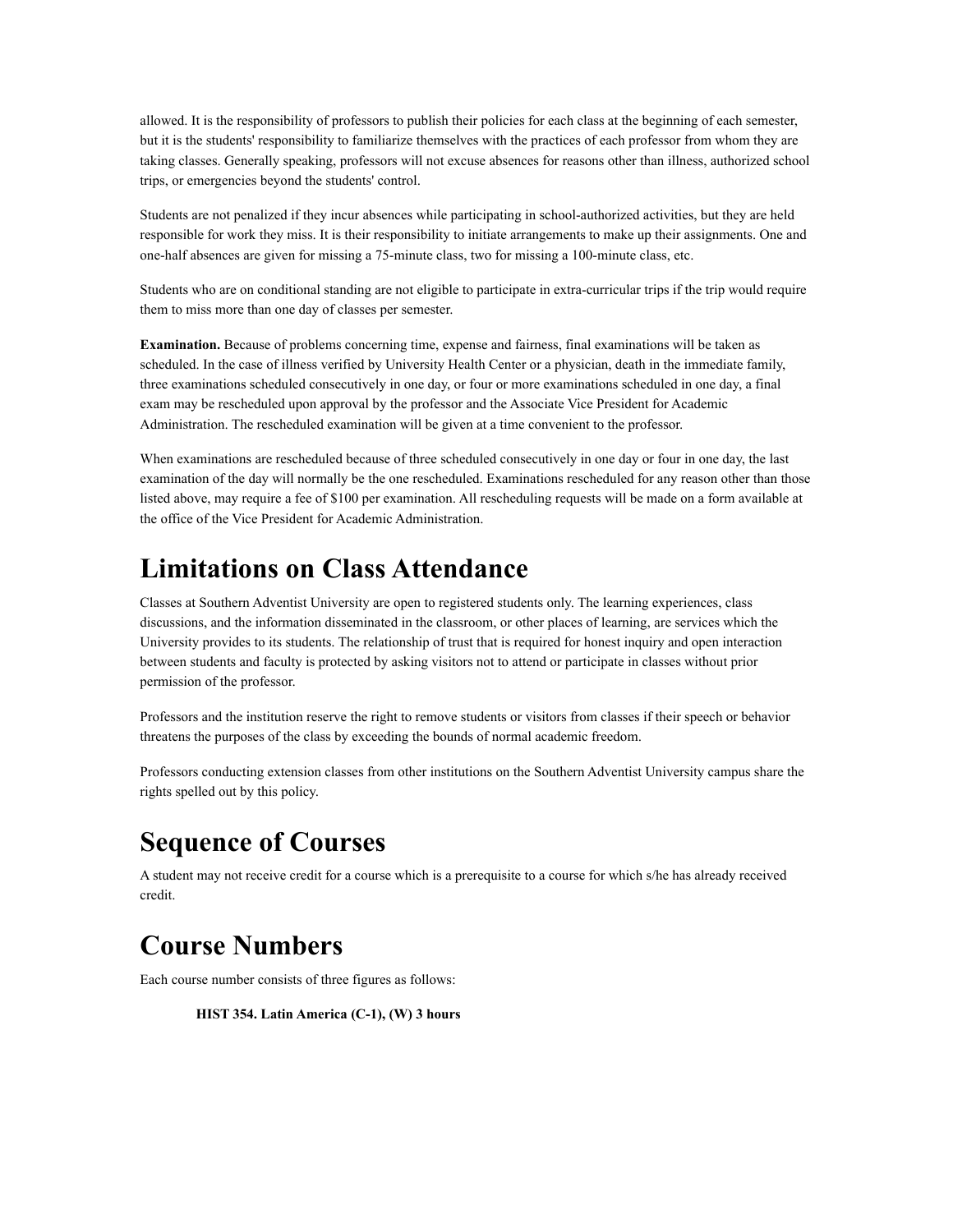The first numeral indicates class year status as follows:

0-Developmental (no credit) 1-freshman level (lower division) 2-sophomore level (lower division) 3-junior level (upper division) 4-senior level (upper division)

Within a given 100 sequence there is no significance in one course number being higher than another. For instance, 265 does not necessarily mean that the course is on a higher level than 235.

Course numbers separated by a hyphen are two-semester courses in which credit for the first course is a prerequisite to the second [e.g., ENGL 101-ENGL 102. Critical Thinking in Academic Reading and Writing]. However, credit is given for the first semester when taken alone.

Course numbers that stand alone represent courses of one semester which are complete units. Course numbers separated by a comma [e.g., HIST 154, HIST 155. American History and Institutions] represent complete units, either one of which is counted for graduation without reference to sequence.

Designation in brackets following course titles, [e.g., MATH 215 - Statistics (IN-4)] indicates the General Education area and sub-area that the class fulfills. Classes designated with a "(W)" are writing classes for General Education credit.

**Students may earn credit for a cross-listed course from only one department/school [e.g.** HIST 356 and SOCI 356**].**

# **Cognate Courses**

Required courses related to the major which are not a part of the major are called cognate courses [e.g., students majoring in Nursing are required to take Microbiology as a cognate course].

# **Student Rights Right of Petition**

Students who believe there is a valid reason for requesting variance from or exception to an academic policy stated in the *Catalog* may make a petition to the Director of Records and Advisement for consideration of their case after obtaining the advice and signature of the department chair or school dean of their major. The petition must contain a statement of the request and supporting reasons. Highly unusual requests will be referred to the Vice President for Academic Administration. Students will be notified in writing by the Director of Records and Advisement of the action on petitions. Petition forms are available online at southern.edu/records.

### **Academic Grievance Procedure**

Students who believe that their academic rights have been infringed upon or that they have been treated unjustly with respect to their academic program are entitled to a fair and impartial consideration of their cases. They should do the following to effect a solution:

- 1. Present the case to the professor or professors concerned.
- 2. If necessary, discuss the problem with the department chair or school dean.
- 3. If agreement is not reached at this level, submit the matter to the Vice President for Academic Administration.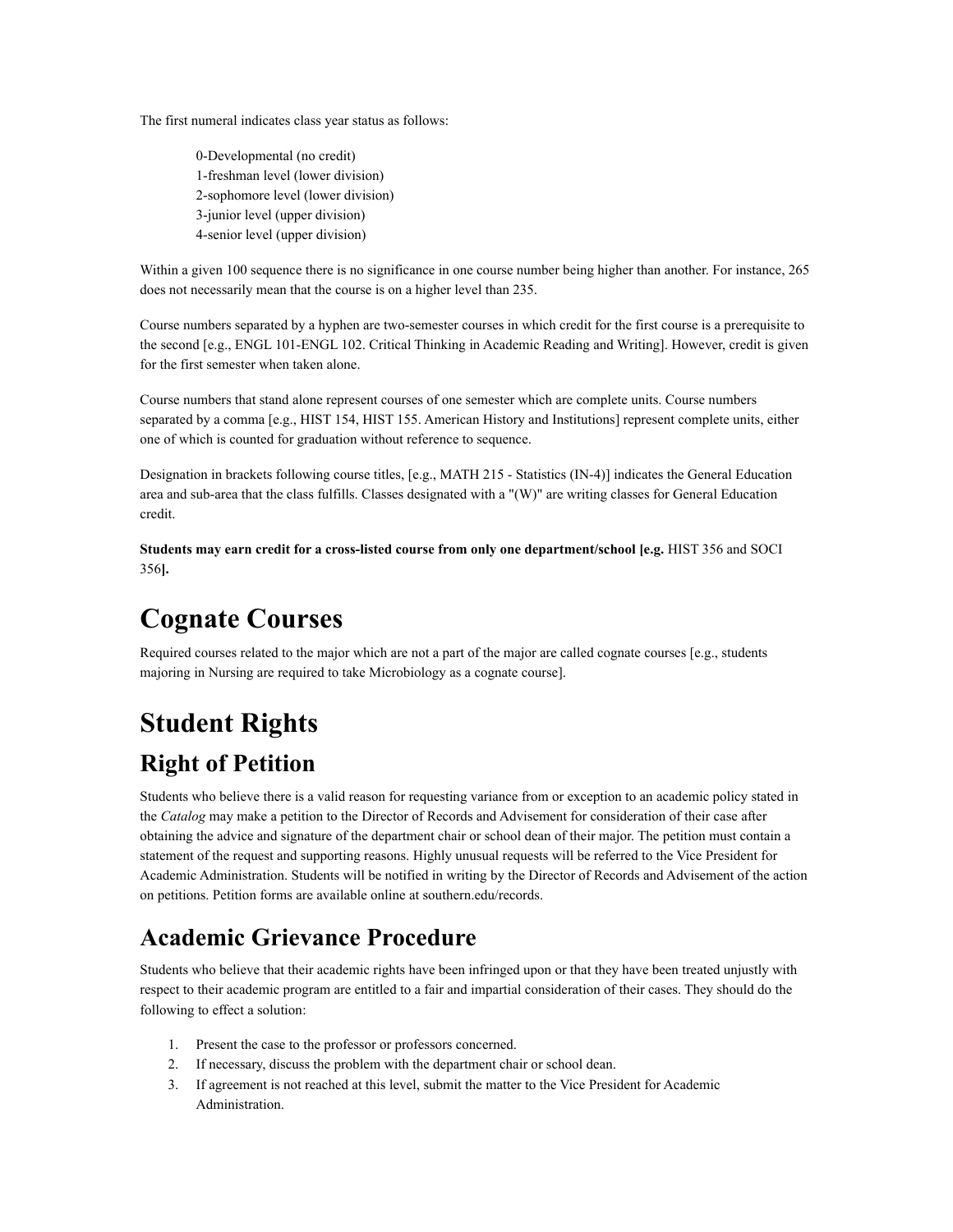4. Finally, ask for a review of the case by the Academic Grievance Committee, chaired by the Vice President for Academic Administration or his designee and including three other faculty members and two students selected by the Undergraduate Council. Both the student and the professor involved in the case are entitled to appear before the committee or to present a written statement of the case. The decision of the committee shall be presented in writing to the individuals involved within three days of the committee meeting unless a later time is agreed upon by both parties. The decision of the committee is binding and will be implemented by the professor involved or the Vice President for Academic Administration.

## **Student Identity**

### **Identity Verification**

All students including those who enroll in a distance education course at Southern Adventist University for the first time are required to authenticate their identity at the time of initial registration in their first semester at Southern. The student may accomplish this using one of the following options: 1) Authenticate in person at Southern Adventist University or 2) Authenticate online with a secure identity verification partner, chosen by Southern Adventist University. Fees for this authentication are the responsibility of the student.

### **Exam Proctor**

Students in online classes may also be required to take online examinations using Southern's designated paid proctoring service. Fees for proctoring are the responsibility of the student.

## **Nontraditional College Credit**

In addition to credit earned in the traditional classroom setting, Southern Adventist University accepts credit earned by other means-challenge examination, College Level Examination Program (CLEP), and credit for life/prior/experiential learning. Note that credits earned through CLEP and life/prior/experiential learning do not count towards the university's residency requirements.

Southern recognizes the International Baccalaureate as nontraditional credit and will record up to 12 hours of credit of courses taken on the Highest level (HL).

**University Credit by Examination.** Although the university recognizes several types of examination for credit, some policies apply to all types.

- No CLEP or challenge exam may be attempted for a course in which the student has been enrolled beyond the second week of a semester.
- Grades are recorded for departmental challenge examinations and scaled scores are recorded for nationally formed examinations.
- Students may earn a maximum of 12 hours of credit by examination in courses that do not appear in the University Catalog if the evaluating tests are approved by Undergraduate Council.
- Credit for challenge and/or validation examinations will not be placed on a student's permanent record and is, therefore, not transferable until that student has successfully completed 12 semester hours in residence at Southern Adventist University.
- Fees charged for challenge examination and credit are listed under "Other Charges and Fees" in the financial section of this Catalog.
- Additional information concerning challenge examinations may be obtained from the Records and Advisement Office or the Counseling and Testing Center.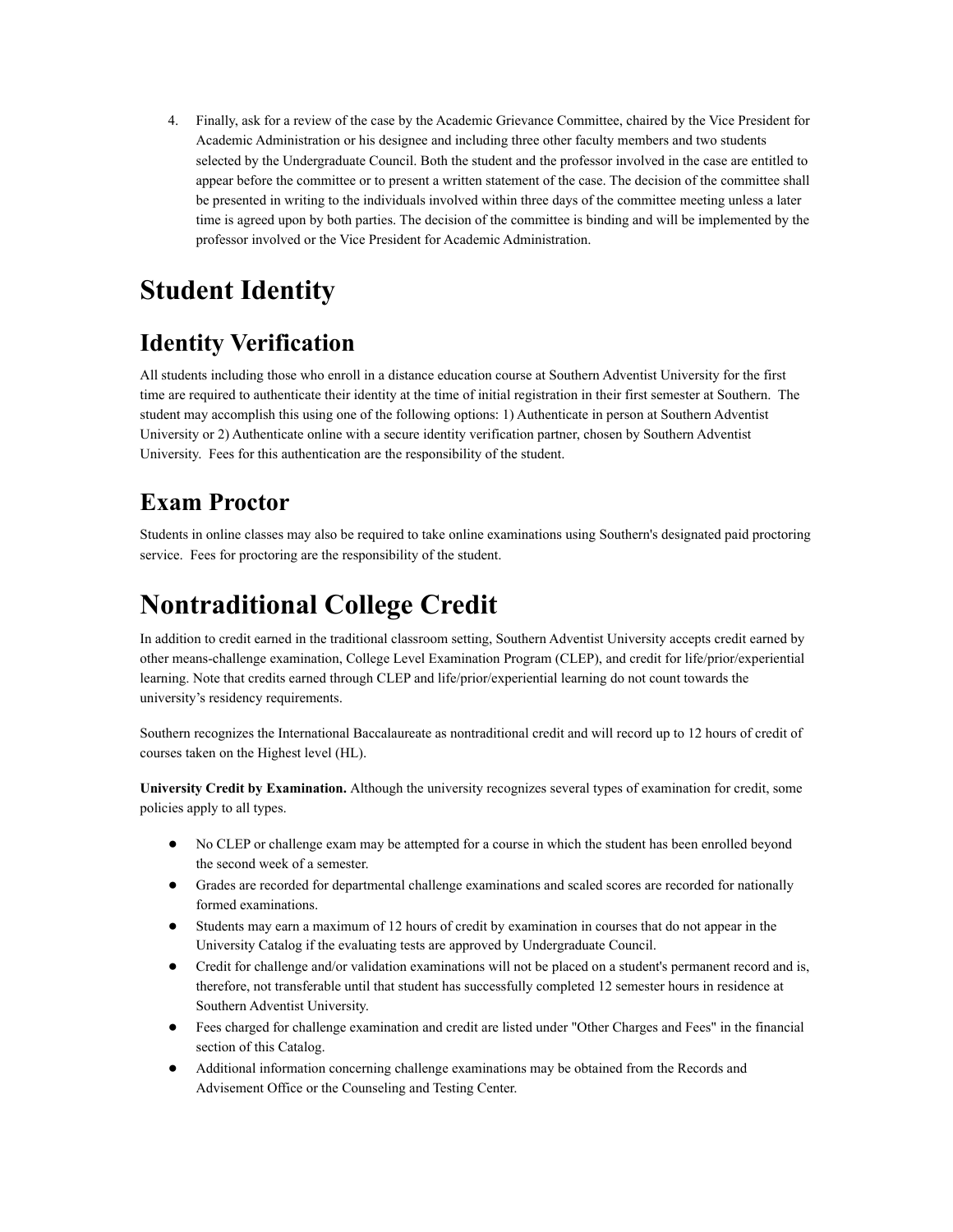There are specific policies for different types of credit by examination.

- Challenge examinations demonstrating competence equivalent to a regular course and prepared by a department/school. The following policies apply:
	- o Challenge examinations must be passed at "B" level or above.
	- o Since not all classes listed in the *Catalog* are open to challenge examinations, students must obtain permission from both the department chair or school dean and the Vice President for Academic Administration before petitioning to challenge a course.
	- o Students must also furnish evidence of adequate preparation to challenge a class before the department chair or school dean assigns a professor to prepare a challenge examination.
	- o A student may challenge a given course only once.
	- o A challenge test may not be taken if the student has audited the class.
- College Level Examination Program (CLEP) subject examinations
	- o CLEP subject examinations must be passed at the score of 50 or higher to receive credit.
- Advanced Placement Examinations
	- $\circ$  In general, AP examinations must be passed with a score of 3, but some departments have additional restrictions.
	- o AP history exams, if passed with a 4 or higher, qualify for elective credits. They do not fulfill the general education requirement for history. Three hours of AP/CLEP credit can, however, count towards a history major or minor.
	- o The biology and chemistry AP requirement is 5. Students may be exempt from taking BIOL 152 if they have an Advanced Placement grade of 5 and a grade of "B" or better in BIOL 151. A student receiving a score of 5 on the chemistry AP examination will be given credit for CHEM 151. Credit for CHEM 152 requires a 5 on the AP exam and years of H.S. Chemistry and laboratory work that is equivalent to our university chemistry lab. A student receiving a score of 4 or higher on the AP Chemistry exam will receive credit for CHEM 119. (A student may not receive credit for both CHEM 119 and CHEM 151.)
	- o A score of 3 or higher on the AP English Language and Composition exam or on the AP English Literature and Composition exam earns credit for ENGL 101. Credit for ENGL 102 may not be earned through Advanced Placement.
- Modern language offers students the opportunity to earn up to six intermediate language credits in Arabic, Chinese, French, German, Hebrew, Italian, Japanese, and Spanish through the STAMP 4S test. Details are available from the Modern Languages Department.

### **Practicum and Internships**

Suggested departmental/school guidelines for practicum and internships are as follows:

#### **Practicum**

- A minimum of 50 clock hours per one credit hour.
- The process of learning a job on a part-time basis.
- The work may be done at various job sites.

#### **Internships**

- A minimum of 100 clock hours per one credit hour.
- The application of learning the skills of a job on a full-time basis.
- The work must be supervised on one job site.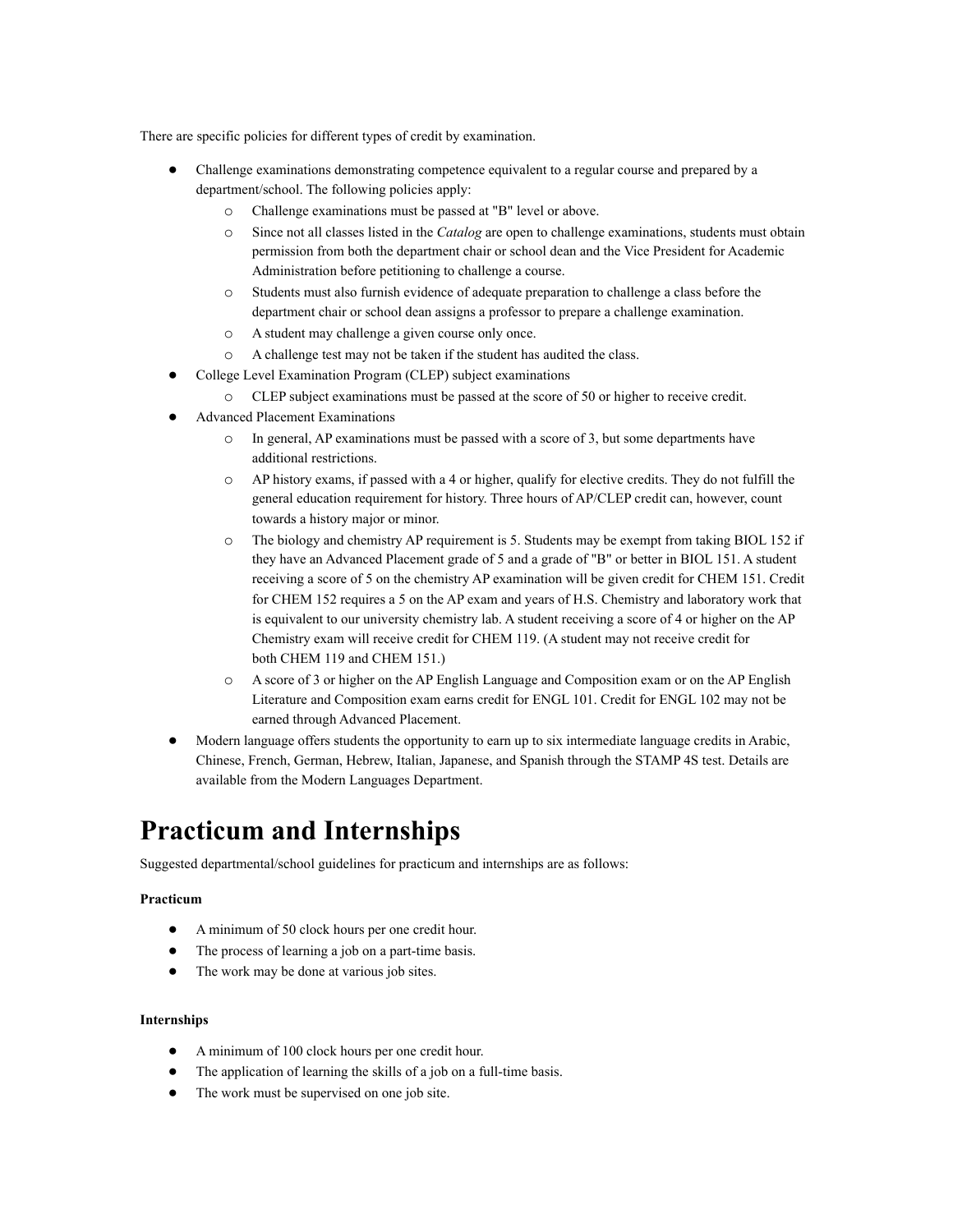## **Academic Forgiveness**

The University maintains an adult degree completion academic forgiveness policy for courses taken at any institution, including Southern Adventist University. The policy allows for the removal of previous coursework from the calculation of the student's grade point averages and from consideration for fulfillment of all University requirements. Academic forgiveness does not remove the record of these courses from the student's transcript.

#### **Eligibility:**

- 1. A student must be admitted to an undergraduate adult degree completion program at Southern Adventist University.
- 2. Students must not have earned an undergraduate degree.
- 3. Students cannot have attended Southern Adventist University for a minimum of three (3) consecutive years immediately prior to the most recent admission into the adult degree completion program.

#### **Policy:**

- 1. Any undergraduate course with a grade below a C- included on the student's Southern Adventist University transcript taken anywhere by the student prior to his or her most recent admission into the adult degree completion program is eligible for forgiveness.
- 2. Students may request and be granted academic forgiveness only once over their academic lifetime at Southern Adventist University.
- 3. Upon requesting academic forgiveness, students may select up to 32 credit hours of eligible courses to receive forgiveness.
- 4. Once approved, the forgiven courses will no longer impact a student's cumulative and university GPAs, which are used for academic determinations including, but not limited to, academic standing, graduation requirements, and honors.
- 5. Academic forgiveness is not retroactive and will have no effect on prior actions or academic determinations.
- 6. A record of forgiven coursework and the grades earned will remain on the transcript, but the quality point values will be removed from the cumulative quality point average. A notation on the transcript will indicate which courses have been forgiven.
- 7. Once approved, academic forgiveness is irrevocable. It is very important that students seek academic and financial aid advisement prior to requesting academic forgiveness.

This policy is independent of financial aid regulations. All coursework will still count in the financial aid satisfactory academic progress (SAP) calculation. Financial aid requirements at the time of application will apply. Therefore, students should check with their student finance counselor for guidance prior to requesting academic forgiveness. Approval of academic forgiveness at Southern Adventist University does not guarantee that other institutions will recognize this action.

## **Waiver Examinations**

Upon the approval of the department chair or school dean and the Associate Vice President for Academic Administration, students may obtain a waiver of curricular requirements by successfully completing a comprehensive examination-written, oral, manipulative, or otherwise, as determined by the department/school involved. A fee of \$50 per examination is charged.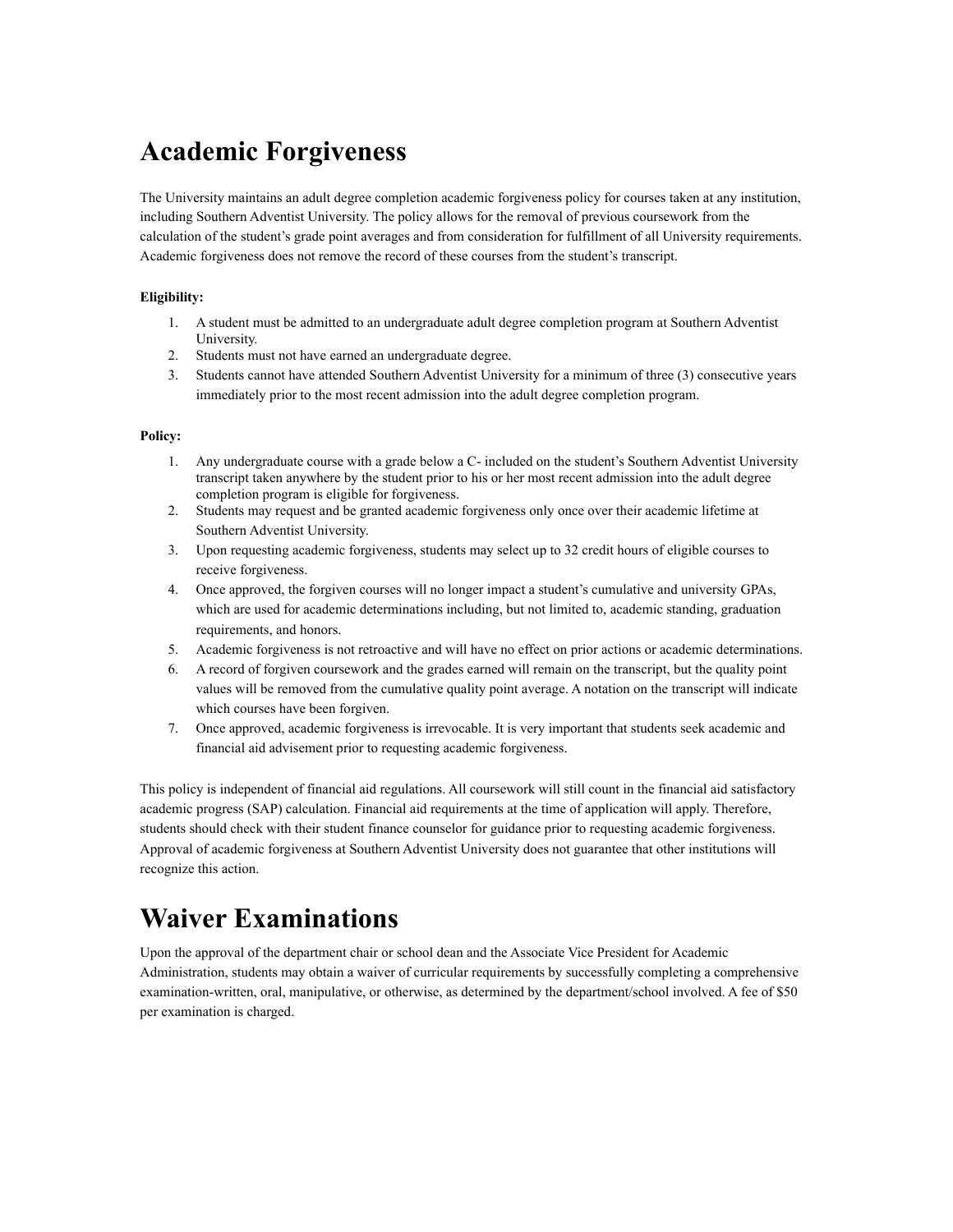# **Transient Student**

A Southern Adventist University student acquires transient student status when s/he is granted permission through the Southern Adventist University Records and Advisement Office to enroll for automatically transferable credit at another accredited institution. The credit that students may transfer must meet Southern Adventist University criteria for transfer credit and residence requirements.

To receive transient status, a student must:

- 1. have completed a minimum of 12 hours in residence at Southern Adventist University and
- 2. be enrolled simultaneously at Southern Adventist University for a minimum of three hours of class credit. (This condition does not apply to summer classes.)

Students may not receive transient status for more than one semester during which the amount of transferable credit exceeds the amount of simultaneous credit earned at Southern Adventist University.

## **Transcripts**

Students may obtain official transcripts of their academic record through the National Student Clearinghouse website at studentclearinghouse.org or by clicking on "My Access" at southern.edu. Official transcripts sent directly to a student will be enclosed in a sealed envelope with the registrar's signature across the back. Transcripts are released for those students whose accounts are current or paid in full and who are current in re-payment of student loans.

The National Student Clearinghouse charges the student credit or debit card \$2.25 for each transcript destination. Electronic transcripts are available for an additional charge.

A student may receive an unofficial transcript for evaluative purposes by applying in person or by faxing the form to 423.236.1899. The form is available at southern.edu/records/transcripts.

## **Apostille Service and Document Authentication Process**

Southern Adventist University offers apostille and document authentication of transcripts and diplomas. As per the Hague Convention of 1962, there is a list of countries which require a document to go through the apostille process prior to being presented. For countries which are not a signatory party to the Hague Convention of 1961, the documents are required to go through the authentication process certifying the authenticity of the document before being presented. The student needs to check the country to see which process is required. The apostille and authentication process of transcripts and diplomas require:

- The student must request the apostille/authentication process for the diploma/transcript.
- The student must request his/her official transcript on line: southern.edu/records and request a replacement diploma from the Records and Advisement Office. The student must receive financial clearance. (See official transcript charges at the Records and Advisement Office website.)
- The charge for the apostille/authentication process is \$100 to be paid to the cashier (phone number: 423.236.2826) at Southern Adventist University. This charge covers the costs for a replacement diploma, notary fees, validation of the notary at the Hamilton County Courthouse, Clerk's Office; priority mailing of the documents to the Tennessee Secretary of State for apostille or authentication process; priority mail envelope back to the Records and Advisement Office. The Records and Advisement Office will then mail the document(s) via priority mail to the specified address.
- The process will take a minimum of 15 business days before mailing to the person/place indicated.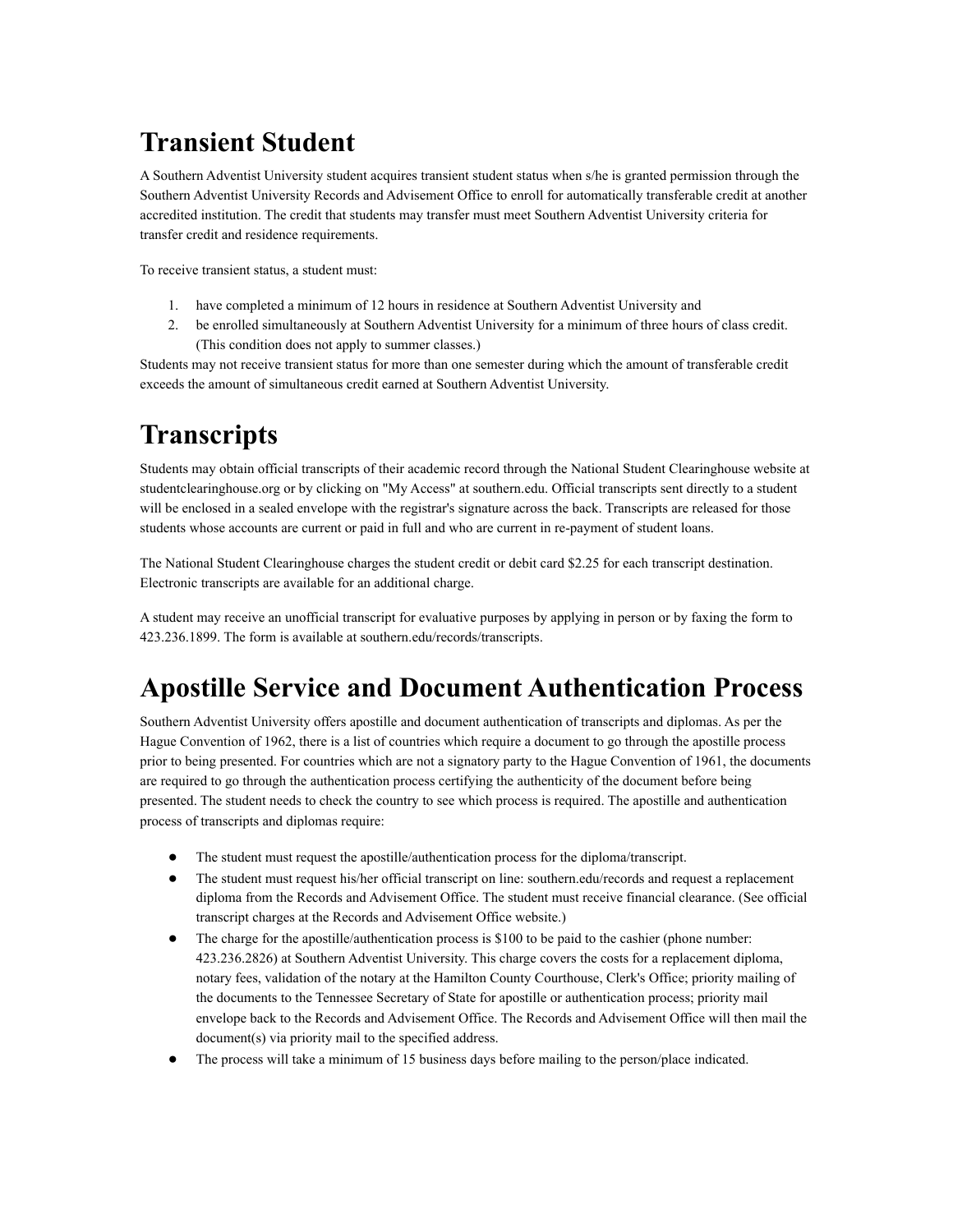# **Financing Your Education**

## **Student Finance Mission Statement**

In a spirit of Christ-likeness, Student Finance financially counsels students who are committed to the mission and values of Southern Adventist University.

# **Financial Aid**

Southern Adventist University provides financial aid for students in the form of grants, scholarships, loans, and employment. The source of these funds is Southern Adventist University, private groups, donors, corporations, the Southern Union Conference of Seventh-day Adventists, the student's state, and Title IV funds from the United States Government. Financial aid applicants will not be denied assistance on the basis of sex, race, color, national origin, religion, or ethnicity. The Student Finance Office follows established procedures and practices which will assure equitable and consistent treatment of all applicants.

Students are urged to contact the Student Finance Office, P.O. Box 370, Collegedale, TN 37315-0370, phone 1.800.SOUTHERN, or go to our website southern.edu/finance for additional information.

# **Financial Aid Applications**

The Free Application for Federal Student Aid (FAFSA) must be submitted annually to apply for the federal, state, and institutional aid programs. This application needs to be completed online at studentaid.gov/fafsa. **Southern Adventist University's TITLE IV code is 003518.**

Applications received by the priority deadline of January 31 will be given preference. To meet this deadline, the FAFSA should be submitted no later than January 2 . Applications received after January 31 will be processed as long as time and funds permit.

Southern Adventist University strongly encourages selecting the automatic IRS Data Retrieval Tool when completing the FAFSA to ensure accuracy of financial information and avoid potential verification delays.

### **Transfer Student Financial Aid Application**

Financial aid for students transferring from other institutions will be determined by their academic standing, which will be calculated on all hours Southern Adventist University has accepted. Students with a GPA below policy will be on financial aid probation for one semester. If the cumulative GPA or the completion rates are below the required levels at the end of the probationary period, students will be ineligible to receive financial aid. Deletion of transfer hours from Southern Adventist University academic records may affect a student's financial aid eligibility, depending on the number of hours deleted. Any change in academic program, such as changing from a baccalaureate degree program to an associate degree program, or from an associate degree program to a one-year certificate degree program, may affect a student's eligibility for financial aid.

### **Transient Student Financial Aid Application**

Financial aid for transient students is available when a student receives a transient student permission letter from the Records and Advisement Office.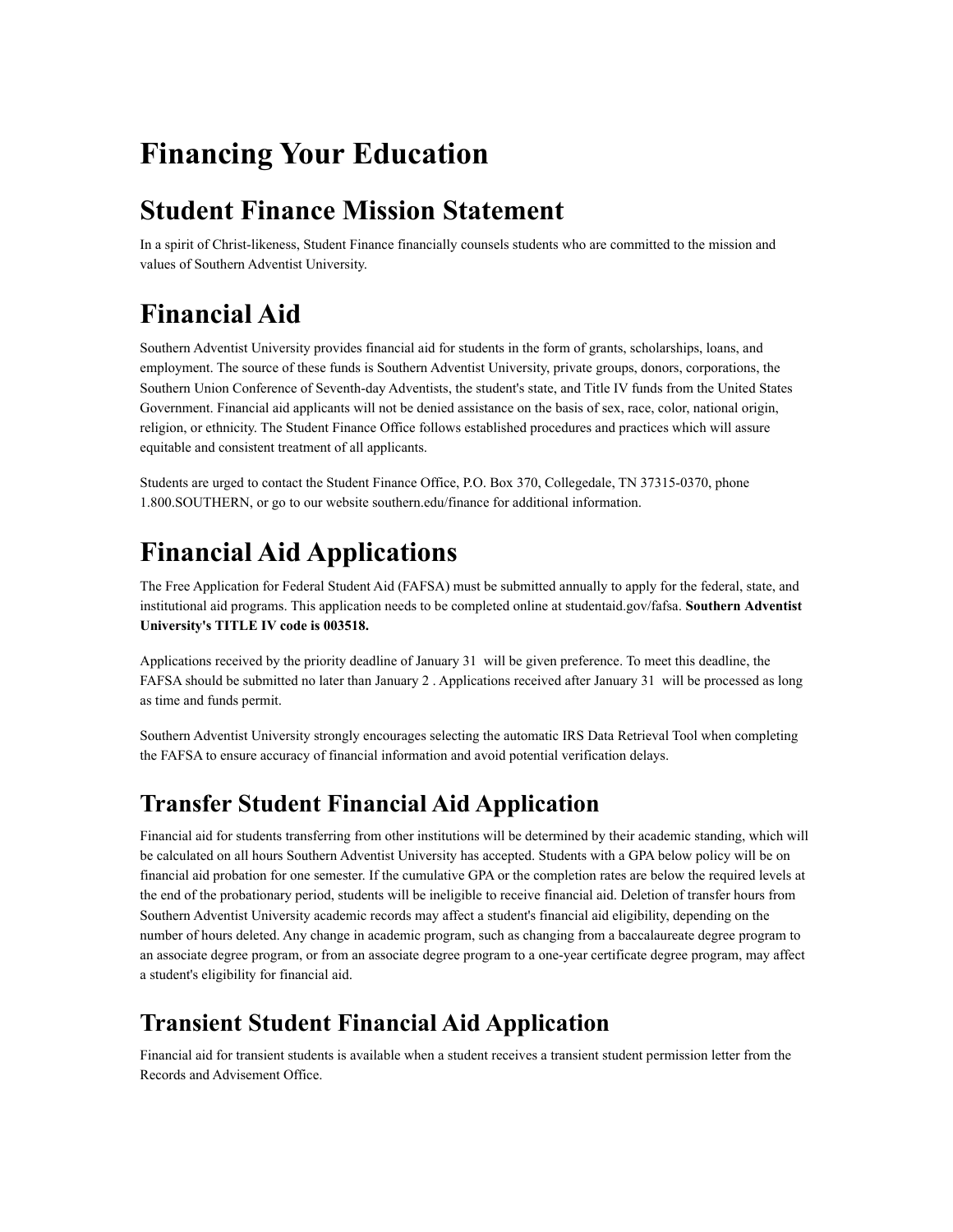Eligibility for Federal Pell Grant, Federal Direct Loans (Subsidized and Unsubsidized), or Federal Direct PLUS Loans will be based on total hours enrolled at both institutions. Costs at both institutions will be a factor in determining eligibility.

### **Professional Judgment**

Students may become eligible for an increase in financial aid if they have a significant change in finances since the FAFSA was filed. Please speak with a financial counselor at the Student Finance Office to evaluate eligibility for additional aid.

## **Financial Aid Available**

## **Federal Loans and Grants**

### **Direct Loans**

Federal low-interest loans for eligible students to help cover the cost of higher education. Funds are borrowed directly from the U.S. Department of Education and the student must meet the general eligibility requirements for federal student aid. For additional information on Federal Direct Loans, please visit StudentAid.gov/loans.

Direct Loan interest rates are set each year by Congress, and are fixed rates for the life of the loan. The interest rate varies depending on the loan type and first disbursement date of the loan. Most federal loans have loan fees that are a percentage of the total loan amount. The loan fee is deducted proportionally from each loan disbursement received. The percentage varies depending on when the loan was first disbursed. For additional information on Direct Loan interest rates and loan fees, please visit StudentAid.gov/loans.

**Direct Subsidized Loans**-Loans available to undergraduate students with financial need/financial status according to the FAFSA. The U.S. Department of Education pays the interest on the loan as long as the student is enrolled in school at least half-time. The student must sign a master promissory note (MPN) and complete entrance counseling online at StudentAid.gov before the loan is released to their account. Repayment of the loan generally begins six months after the student graduates, leaves school or drops below half-time enrollment. For additional information, please visit StudentAid.gov/sub-unsub.

**Direct Unsubsidized Loans**-Loans available to students, regardless of need/financial status according to the FAFSA. The student is responsible for paying the interest, which accrues while enrolled in school at least half-time. The student must sign a master promissory note (MPN) and complete entrance counseling online at StudentAid.gov before the loan is released to their account. Repayment of the loan generally begins six months after the student graduates, leaves school or drops below half-time enrollment. For additional information, please visit StudentAid.gov/sub-unsub.

**NOTE:** *Southern Adventist University can refuse to certify a loan application, or can certify a loan for an amount less than the maximum amount. Students will be notified in writing, with a full explanation, if such a circumstance should arise.*

### **Pell Grants**

The Federal Pell Grant Program is offered to undergraduates and is designed to assist students from low-income households. A Federal Pell Grant, unlike a loan, does not have to be repaid, except under certain circumstances.To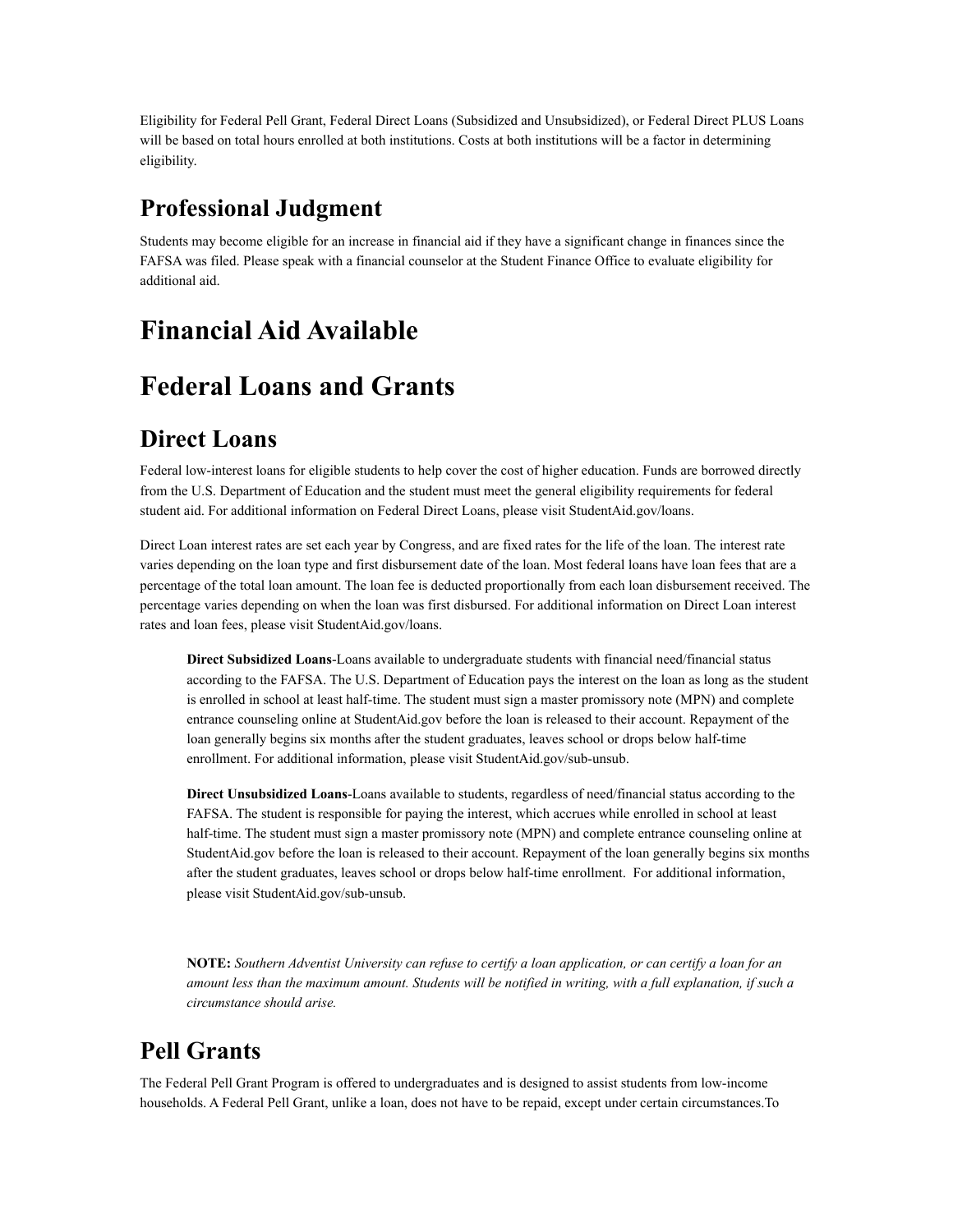qualify for a Pell Grant, a student must demonstrate exceptional financial need, as determined by the FAFSA and have not earned a bachelor's degree. For additional information regarding eligibility and grant amounts, please visit StudentAid.gov/grants.

### **Federal Work Study**

This program is available to undergraduate students with demonstrated financial need. Under the Federal Work-Study program, the employer pays a small part of the student's wages, and the government pays the remainder. Most work-study positions are on campus. Students are responsible for acquiring their own jobs. Students can work a maximum of 24 hours per week during the fall and winter semesters, including vacation periods. They can work a maximum of 38 hours a week during the summer. The basic pay rate is no less than the current minimum wage. The rate varies depending on the skill and experience needed for the job. Students who receive Federal Work-Study earnings will receive 100% of their earnings unless they give written permission for their earnings to be applied to their student account or their account is flagged as past due. The Federal Work-Study Program is a method of payment. It is not additional funding on top of the student's earnings. Further information is available from the Student Finance Office.

### **Veterans' Benefits**

Southern Adventist University is approved for the training of veterans as an accredited training institution. VA benefits are only available for students enrolled in classes at Southern Adventist University's main campus, in Collegedale, TN. Those who qualify for educational benefits should contact the nearest Department of Veterans' Affairs.

Veterans or other eligible persons are required to attend classes in order to be eligible for educational benefits. Southern Adventist University is required to report promptly to the VA the last day of attendance when an eligible student withdraws or stops attending classes regularly.

A recipient may not receive benefits for any course that does not fulfill requirements for his/her stated degree and major. Audited courses, non-credit courses (except for a required remedial course), and correspondence work cannot be certified.

# **Financial Aid Eligibility**

### **General Eligibility**

Financial aid awards are made for one academic year to students who are accepted for admission, demonstrate a financial need, and are enrolled for at least six credit hours. Recipients of government aid **must hold U.S. citizenship or a permanent resident visa**. Students desiring aid **must** reapply each year, have a GED or high school diploma on file in the Records and Advisement Office, and continue to make satisfactory academic progress (SAP) toward a degree to receive financial aid.

**WARNING**: If a student purposely gives false or misleading information on the federal aid application, s/he may be fined up to \$20,000 by the US Department of Education, sent to prison, or both.

### **Academic Progress Requirements and Standards**

#### *Academic Progress Policy*

Government regulations require all financial aid recipients to maintain satisfactory academic progress (SAP) toward a degree as measured both qualitatively and quantitatively, in order to receive financial aid. This requirement applies to the entire period of enrollment at Southern Adventist University, including periods during which a student does not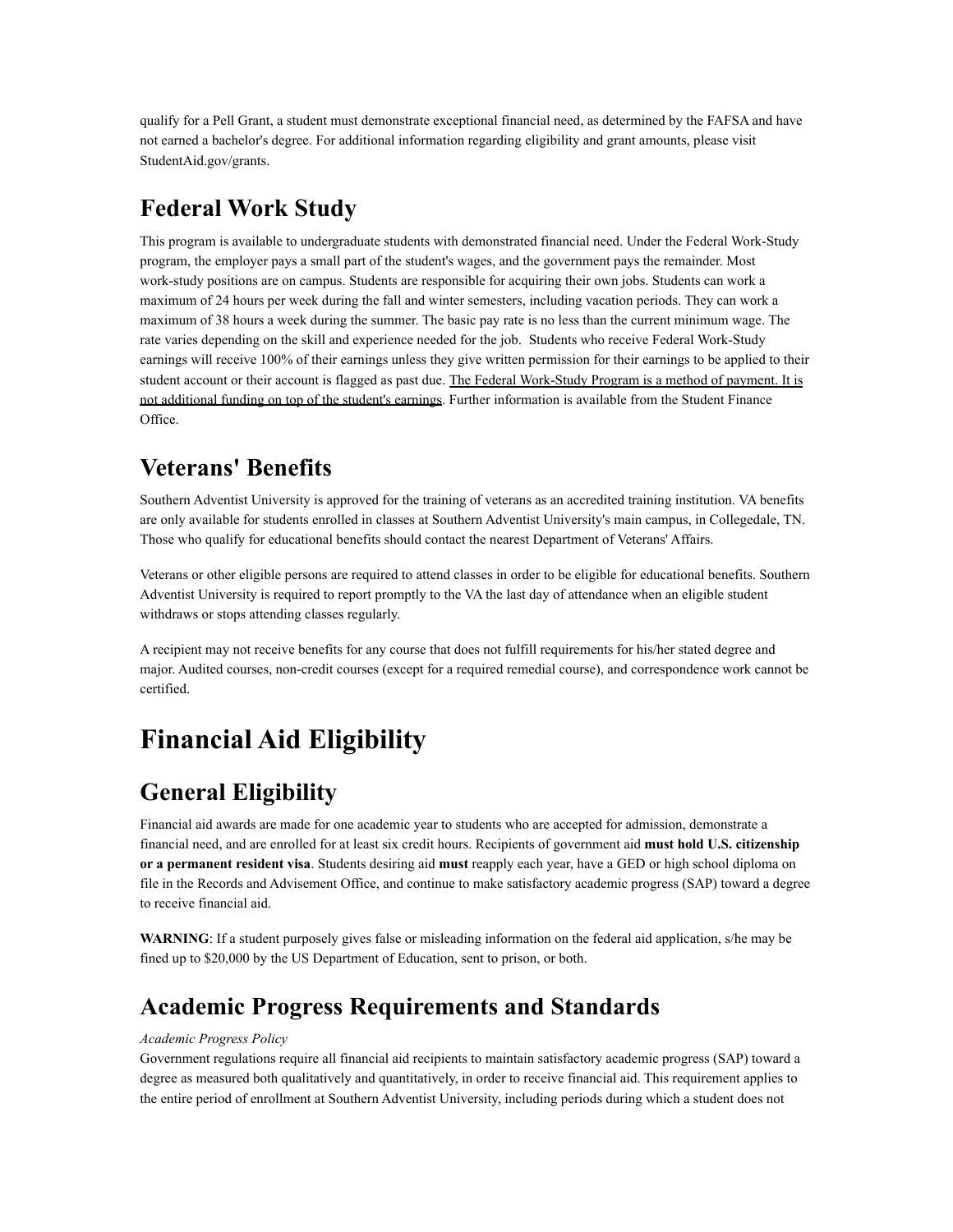receive financial aid. Failure to comply with this requirement may result in a student becoming ineligible for financial aid.

*Academic Progress Qualitative Standards*

| <b>CUMULATIVE CREDIT HOURS ATTEMPTED</b> | <b>CUMULATIVE GRADE POINT AVERAGE</b> |
|------------------------------------------|---------------------------------------|
| $0 - 23$                                 | 1.50 or above                         |
| 24-54                                    | 1.75 or above                         |
| 55 or above                              | 2.00 or above                         |

#### *Academic Progress Quantitative Standards*

Students must complete and pass a minimum of **67 percent** of attempted credit hours toward a degree to be making satisfactory academic progress (SAP). Incompletes, withdrawals, and failed courses count toward the total attempted credit hours. A repeated course counts as attempted credit hours each time it is taken.

*Time Frame for Receiving Financial Aid*

| <b>DEGREE PROGRAM</b> | <b>DEGREE</b> | <b>MAX. TIME TO RECEIVE FINANCIAL</b><br>AID. |
|-----------------------|---------------|-----------------------------------------------|
| General               | Baccalaureate | 186 attempted hours                           |
| General               | Associate     | 96 attempted hours                            |
| Art                   | Baccalaureate | 190 attempted hours                           |
| Music                 | Baccalaureate | 198 attempted hours                           |
| <b>Nursing</b>        | Associate     | 103 attempted hours                           |
| Second                | Baccalaureate | 231 attempted hours                           |
| Second                | Associate     | 132 attempted hours                           |

The above maximum time frame to receive financial aid is based on 1.5 times the number of credit hours to attain a degree. Hours from the first degree will be counted as attempted hours toward a second degree. Adding a second major does not count as a second degree.

Time frame for transfer students will be evaluated according to the hours accepted from previous institutions and the attempted hours toward Southern Adventist University's current degree program.

#### *Progress Review*

A financial aid recipient's progress at Southern Adventist University will be reviewed at the end of each semester and will be based on the number of attempted hours a student completes during each semester of an academic year and the cumulative grade point average (GPA).

Students who do not meet the above satisfactory GPA or completion requirements will be placed on financial aid warning. If the cumulative GPA or the completion rate is below the required level at the end of the warning period, the student will be ineligible to receive financial aid and may file an appeal with the Financial Appeals Committee.

Students may enroll for the summer sessions or subsequent terms at Southern Adventist University without financial aid assistance or attend another accredited institution to fulfill the progress requirements, subject to approval in accordance with transfer credit policies. Academic progress for these students will be reviewed prior to the release of financial aid for the following term in which the student reaches the necessary academic standard.

Students accepted to Southern Adventist University on conditional standing will be eligible for financial aid for the first semester in attendance. Financial aid thereafter is based on the guidelines set above.

#### *Procedure for Appeal and Reinstatement of Financial Aid*

Students who are found to be ineligible for financial aid based on progress will be notified in writing by the Student Finance Office. If unusual circumstances occur that include, but are not limited to, personal or family illness, injury, or death in the family, students may appeal in writing to the Financial Appeals Committee for continuation of financial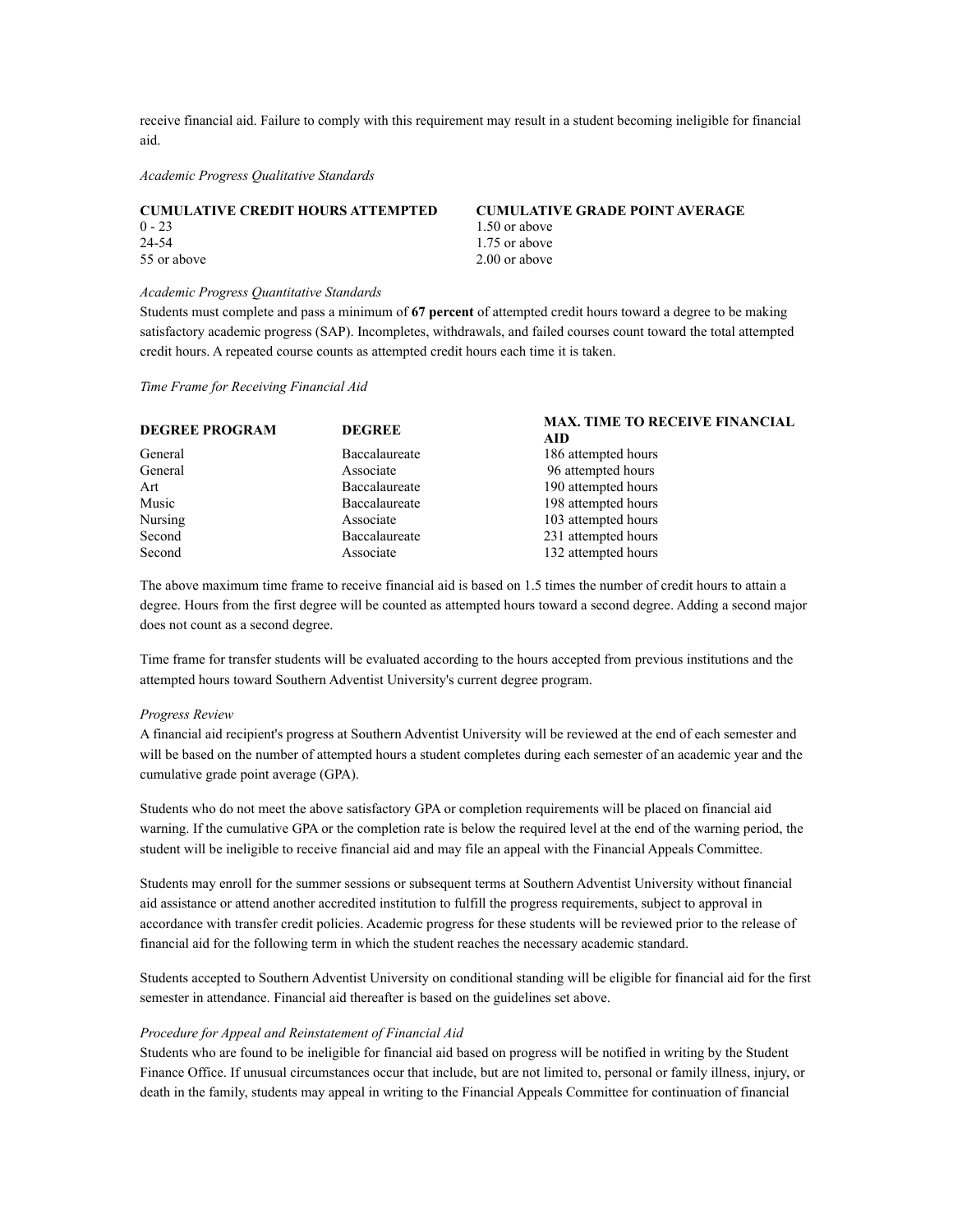aid. Students will receive a written notification as to the committee's decision. If approved, the student will be placed on financial aid probation and must sign the SAP Appeal Response Certification form before financial aid is reinstated.

### **Financial Aid Award and Disbursement Procedures**

### **Award & Overaward Procedures**

A financial aid offer letter will be available online through the Financial Planning section of MyAccess, to each accepted applicant after the Student Finance Office receives the FAFSA results. To confirm and reserve the funds offered, students should click accept on all awards they wish to receive.

Financial aid awards are made on a rolling basis, as long as funds are available, with the neediest students receiving priority. The financial aid award package may be a combination of the following:

- Federal, State, or Private, Scholarships & Grants
- Federal Work-Study
- Federal Student Loans

When financial aid recipients receive additional resources not included in the financial aid offer letter, it is the student's responsibility to report these funds to the Student Finance Office. Federal regulations prohibit overawards. Therefore, when the total of all resources exceeds the allowable student budget, financial aid awards must be adjusted. When financial aid funds have already been credited to the student's account, any adjustments due to overawards will be charged to the student's account.

Financial aid awards are disbursed based on enrollment status each semester. The disbursement will show as a credit on a student's account. Loan funds received from the federal loan programs will in most cases be automatically credited to the student's account after the semester's census date and once the master promissory note (MPN), and entrance counseling requirements are met.

### **Verification**

The following documents must be submitted **only** if you have been selected by the government for verification. The Student Finance Office will notify you if these documents are needed.

- The Federal Verification Worksheet
- Copies of parents' IRS Tax Transcript
- Copies of student's IRS Tax Transcript
- Supplemental Nutrition Assistance Program (SNAP) documents
- Child support documents
- Statement of Identity and Educational Purpose

### **Return of Title IV Funds**

Southern Adventist University is required by federal statute to recalculate federal financial aid eligibility for students who withdraw, drop out, are dismissed, or take a leave of absence prior to completing 60% of the payment period or period of enrollment. ALL Title IV financial aid programs must be recalculated in these situations.

The calculation is made for all federal financial aid recipients to determine whether a student who completely withdraws during a term has "*earned*" the monies disbursed. A student "*earns*" his/her aid based on the period of time they remain enrolled. During the first 60% of the term, a student "*earns*" student aid funds in direct proportion to the length of time he/she remains enrolled. **After the 60% point** in the payment period or period of enrollment, a student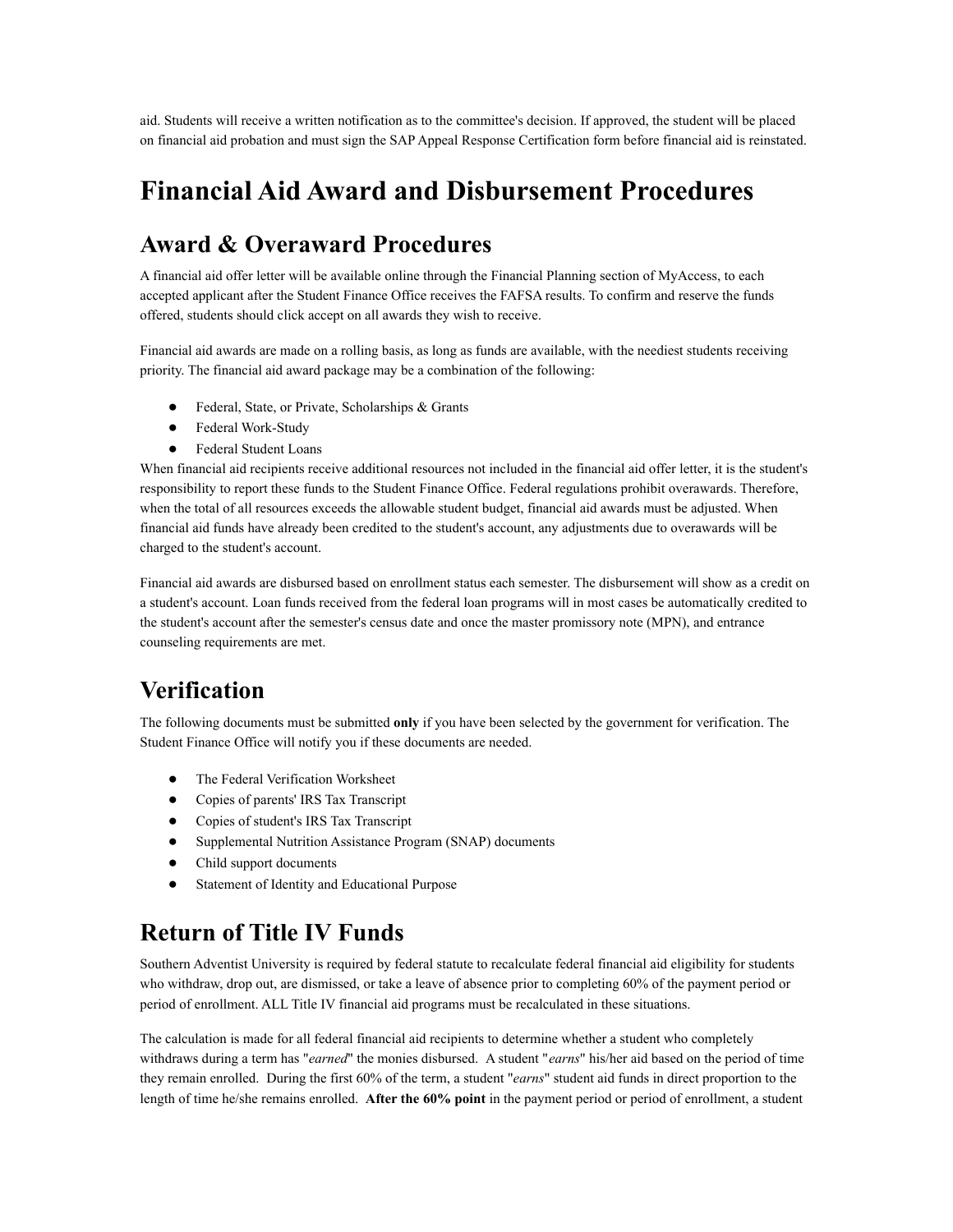has "*earned"* 100% of the Title IV funds he/she was scheduled to receive during the period. Any aid received in excess of the "*earned*" amount is considered "*unearned"*. If a student "*earned*" less aid than was disbursed, the institution would be required to return a portion of the funds and the student may also be required to return a portion of the funds.

This policy also applies to students who receive federal funds and receive all F grades for ceasing to attend classes. The Records and Advisement Office will determine the last day of class attendance.

This policy does not apply to those students who cancel their registration prior to the first day of classes nor does this policy apply to students who drop some but not all of their classes. In these particular cases, the Student Finance Office may have to recalculate the award based on the student's revised enrollment status.

### **Calculating Earned and Unearned Financial Aid**

The amount of *earned* financial aid is calculated on a daily basis from the first day of classes. The process uses calendar days rather than business days. *Earned* aid is determined by taking the number of days attended before withdrawing divided by the total number of days in the term (first day of instruction until the last day of finals). Breaks of at least 5 days are excluded.

### **Calculating the amount of Title IV aid to be returned**

Once the *earned* and *unearned* aid percentages are determined, the next step is to calculate the dollar amount of unearned aid that must be returned. The return amount is determined by multiplying the *unearned* aid percentage by the total of all Title IV aid received.

The responsibility to repay the *unearned* Title IV aid is shared by Southern Adventist University and the student. For example, the calculation may require Southern Adventist University to return a portion of federal funds to the Federal Title IV programs. In addition, the student may also be required to return funds based on the calculation.

### **Calculating the amount of Title IV aid due by the School**

The amount of *unearned* aid that must be returned by Southern Adventist University is a percentage of the institutional charges for the term. Southern Adventist University must return the lesser of:

- the amount of Title IV funds that the student does not *earn*; or
- the amount of institutional charges that the student incurred for the payment period multiplied by the percentage of funds that was not *earned*.

Southern Adventist University must return the amount of Title IV funds for which it is responsible no later than 45 days after the date of withdrawal. Funds will be returned in the following order, up to the total net amount disbursed from each source:

- Federal Direct Unsubsidized Loans
- Federal Direct Subsidized Loans
- Federal Parent (PLUS) Loans
- Federal Pell Grants
- Federal Supplemental Opportunity Grant (SEOG)
- TEACH Grant
- Iraq Afghanistan Service Grant

Once the institution's portion of the return of funds has been calculated, the Student Finance Office will reduce the student's original financial aid award and return the funds within 45 days to the appropriate program(s). If this creates a balance owed to Southern Adventist University, the student will be responsible for repaying the amount owed.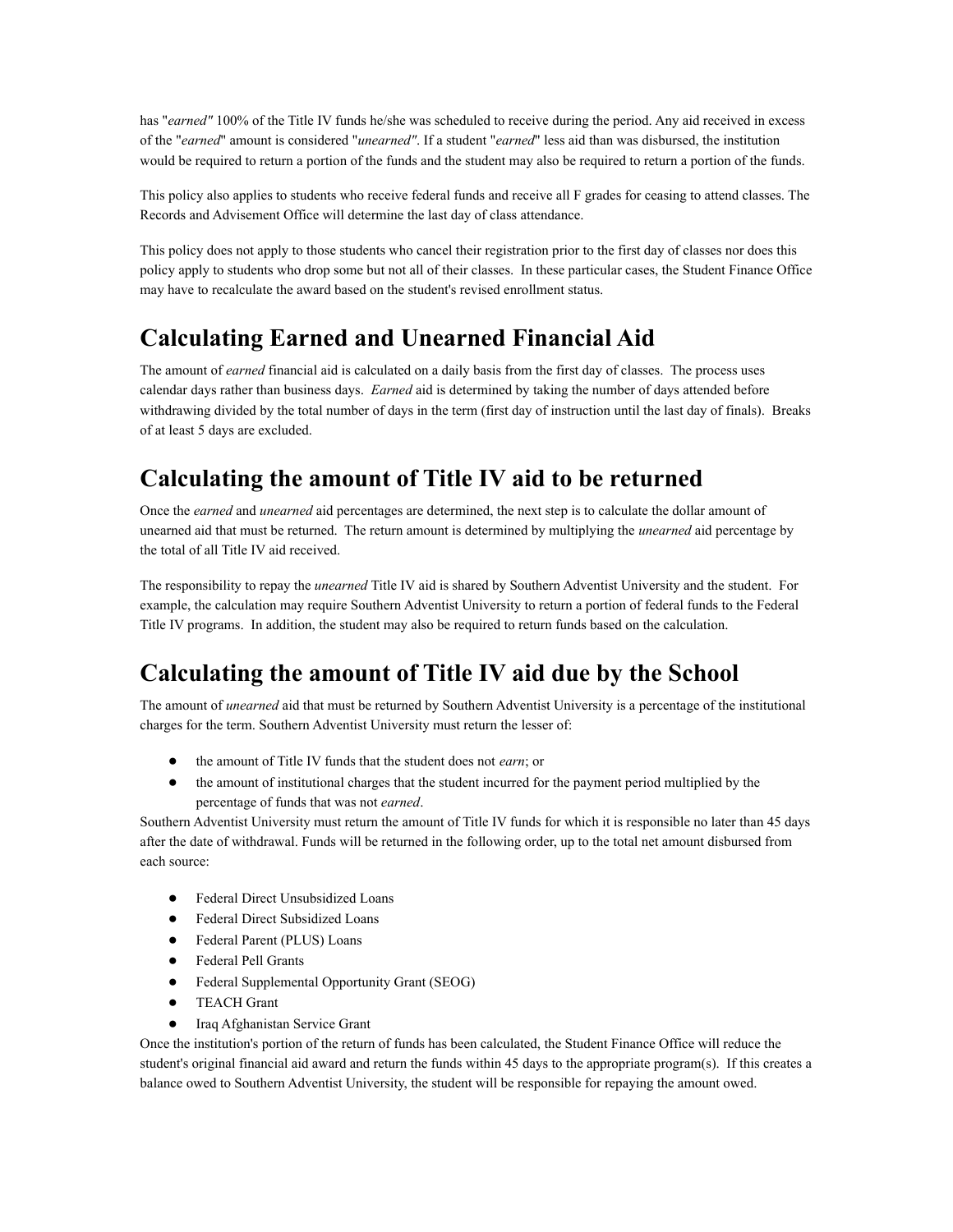### **Calculating the amount of Title IV aid due by the Student**

Any amount of the total *unearned* aid that remains becomes the student's portion of the return. The student portion of the return is calculated by subtracting the amount that the school had to return from the total *unearned* aid. Depending on the remaining sources of aid after the school return, the student portion of the return is distributed back to the aid program from which it was awarded. If the student is required to return either the entire Direct Loan or a portion thereof, the loan proceeds will be returned based on the terms and conditions of the Master Promissory Note (MPN). The student will not be billed for these funds upon withdrawal.

Any amount of *unearned* grant funds that the student must return is called an "overpayment". The grant funds returned by the student are applied in order as indicated below, up to the amount disbursed from that grant program minus any grant funds the school is responsible for returning to that program.

- 1. Federal Pell Grants
- 2. Federal Supplemental Opportunity Grant
- 3. TEACH Grant
- 4. Iraq Afghanistan Service Grant

#### **Note: The student is not responsible for returning funds to any program to which the student owes \$50.00 or less.**

If a student did not receive all of the funds that they earned, Southern Adventist University may offer the student a post-withdrawal disbursement, in writing, which, if accepted, will be paid within 180 days of the student's withdrawal. The student must accept or decline the post- withdrawal disbursement within 30 days of the date of withdrawal. Southern Adventist University will automatically use all or a portion of the post-withdrawal disbursement of grant funds for tuition, fees, and room and board charges (as contracted with the school).

The requirements for Title IV program funds when a student withdraws are separate from any other refund policy that Southern Adventist University has. Therefore, it is possible that the student will still owe funds to Southern Adventist University to cover unpaid institutional charges. As mentioned previously, Southern Adventist University may also charge the student account for any Title IV program funds that the school was required to return.

## **Student Financial Responsibility**

### **Student Responsibility for University Expenses**

The Student Finance Office will assist students in their financial planning. Financial aid is available to qualified recipients in the form of scholarships, grants, loans, and work opportunities. However, responsibility for payment of Southern Adventist University expenses rests with the student, regardless of any assistance which may be expected or received.

Each year, before registering, each student must sign the Financial Responsibility Agreement indicating acknowledgment of this responsibility.

Information on student costs and means of paying those costs is given throughout this "Financial Policies" section of the Catalog to assist students in financial planning. Student financial responsibility includes awareness of this information and the willingness to seek assistance from the Student Finance Office when help is needed.

Any charges to a student's account, outside of the normal educational expenses, must be approved by the Student Finance Office. Examples of charges which will not be approved are student club dues.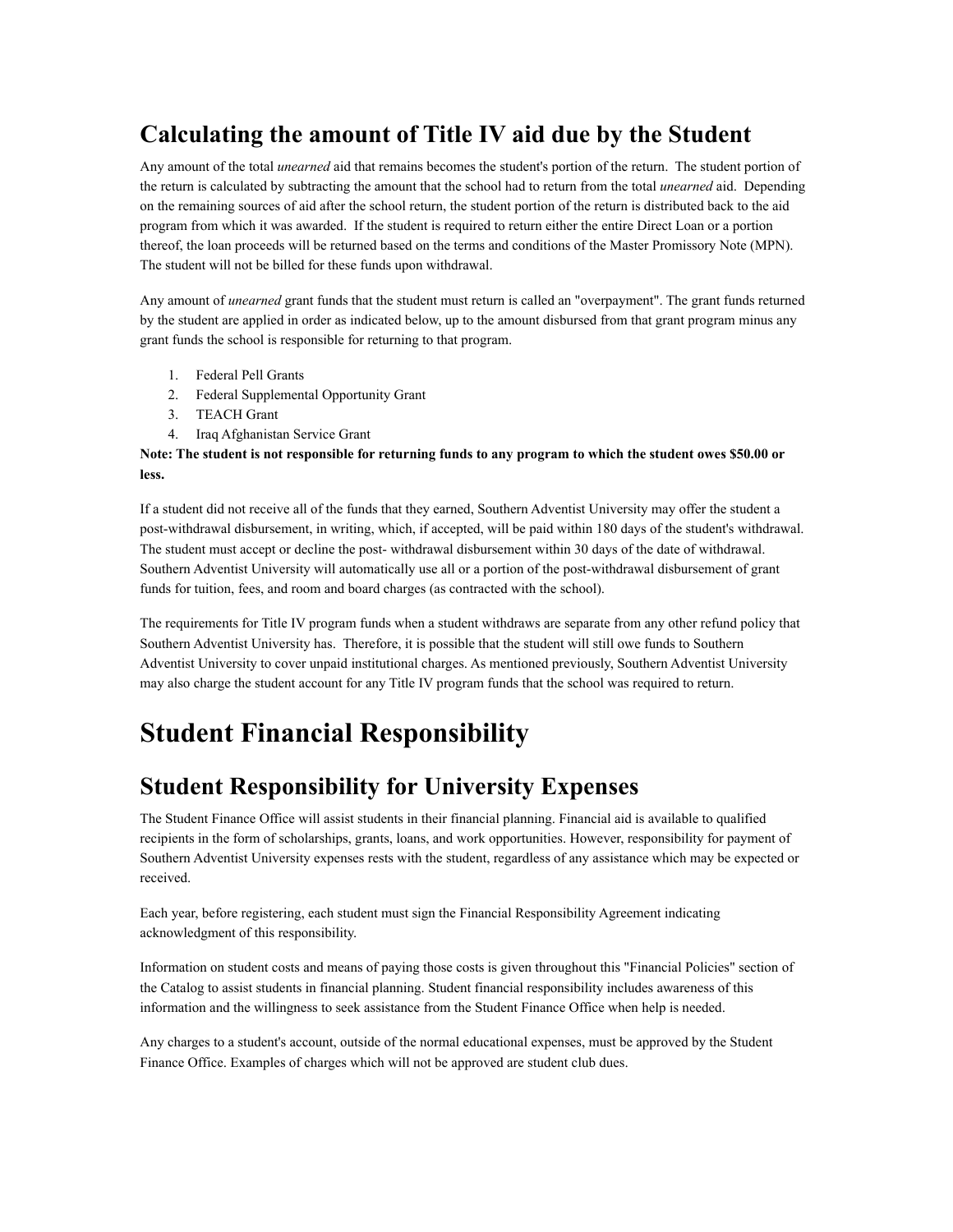## **Tuition and Fees**

Effective May 1, 2021, the following tuition and fees apply only to undergraduate students.

### **Tuition and General Fee**

Tuition per credit hour \$376

### **Other Charges and Fees**

The following charges and fees are assessed individually as applicable:

| Add/Drop Fee                              | \$25.00       |
|-------------------------------------------|---------------|
| Application Fee - online (non-refundable) | 25.00         |
| Application Fee - paper (non-refundable)  | 40.00         |
| <b>Continuing Education Units</b>         | 20.00         |
| Credentialing Fee - Domestic              | 25.00         |
| Credentialing Fee - International         | 100.00        |
| <b>Examination Fees:</b>                  |               |
| Challenge or waiver                       | 50.00         |
| <b>CLEP</b>                               | <b>ACTUAL</b> |
| Exam Recording (per credit hour)          | 40.00         |
| Rescheduling Midterm or Final Exam        | 100.00        |
| <b>TOEFL</b>                              | <b>ACTUAL</b> |
| ID Card Replacement Fee                   | 15.00         |
| Insufficient Funds Bank Fee               | 25.00         |
| Lab Fees:                                 |               |
| Lab Fee 1                                 | 10.00         |
| Lab Fee 2                                 | 15.00         |
| Lab Fee 3                                 | 20.00         |
| Lab Fee 4                                 | 30.00         |
| Lab Fee 5                                 | 60.00         |
| Lab Fee 6                                 | 90.00         |
| Lab Fee 7                                 | 120.00        |
| Lab Fee 8                                 | 150.00        |
| Lab Fee 9                                 | 180.00        |
| Lab Fee 10                                | 210.00        |
| Lab Fee 11                                | 240.00        |
| Lab Fee 12                                | 300.00        |
| Lab Fee 13                                | 325.00        |
| Lab Fee 14                                | 350.00        |
| Lab Fee 15                                | 400.00        |
| Lab Fee 16                                | 500.00        |
| Lab Fee 17                                | 600.00        |
| Lab Fee 18                                | 700.00        |
| Lab Fee 19                                | 800.00        |
| Lab Fee 20                                | 900.00        |
| Lab Fee 21                                | 1,000.00      |
| Lab Fee 22                                | 1,100.00      |
| Lab Fee 23                                | 1,200.00      |
| Lab Fee 24                                | 1,300.00      |
| Lab Fee 25                                | 1,400.00      |
| Lab Fee 26                                | 1,500.00      |
| Lab Fee 27                                | 1,600.00      |
| Lab Fee 28                                | 1,700.00      |
| Lab Fee 29                                | 1,800.00      |
| Lab Fee 30                                | 1,900.00      |
| Lab Fee 31                                | 2,000.00      |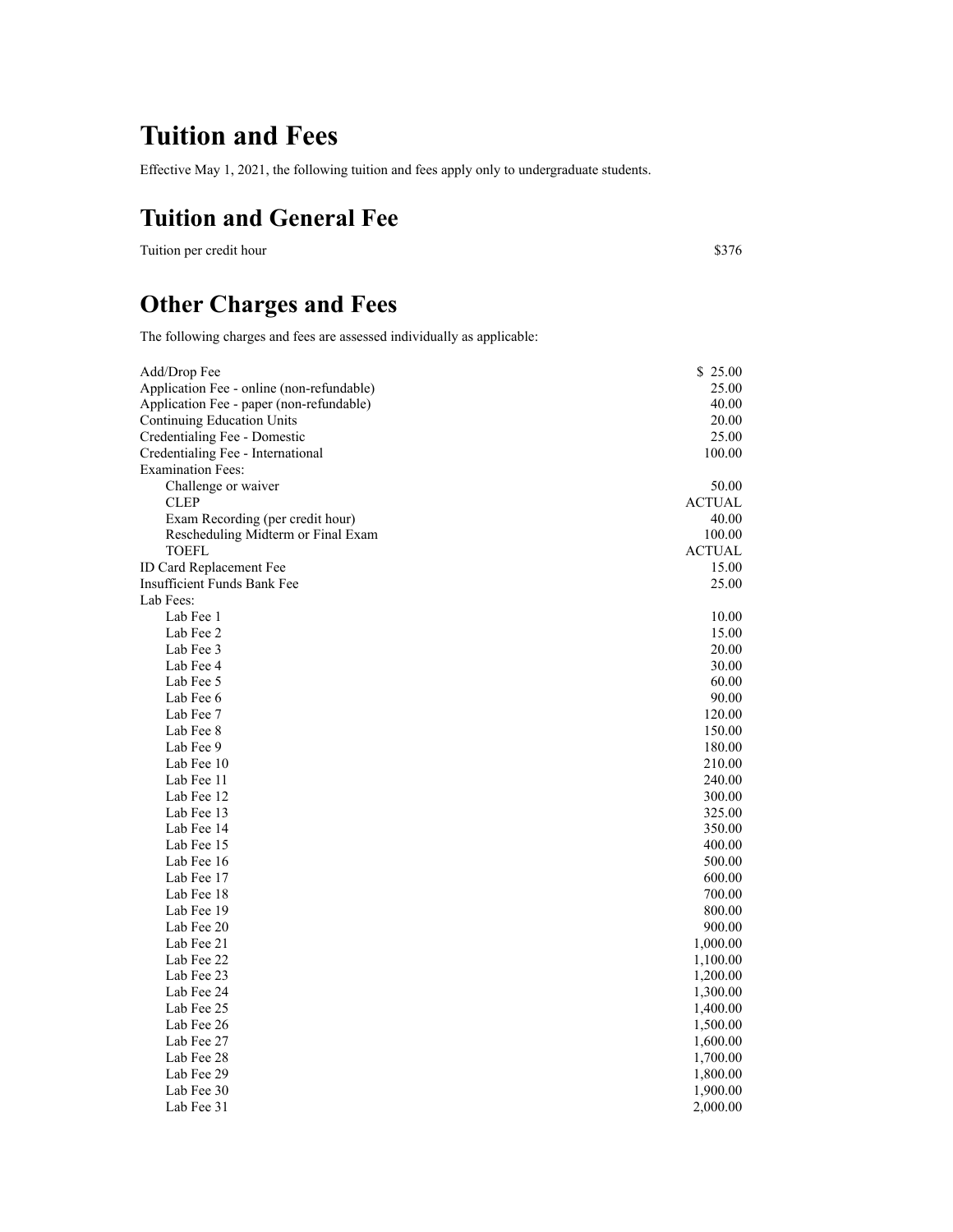| Lab Fee 32                                                              | 2,500.00      |
|-------------------------------------------------------------------------|---------------|
| Lab Fee 33                                                              | 3,000.00      |
| Late return of organizational uniform (The full cost will be charged if | 40.00         |
| damaged or not returned)                                                |               |
| Online Learning Fee (per credit hour)                                   | 150.00        |
| Online Program Identity Verification Fee                                | 15.00         |
| Packing and Moving Fee                                                  | <b>ACTUAL</b> |
| Parking Permit Fee (per semester)                                       | 45.00         |
| Proctoring Fee for an Online Class                                      | $17.50/h$ our |
| Transcript fees:                                                        |               |
| Printed Transcript (per destination)                                    | <b>ACTUAL</b> |
| Electronic PDF Transcript (per destination)                             | <b>ACTUAL</b> |
| FedEx Overnight Delivery Service (U.S. and Canada destinations only)    |               |
| (per destination)                                                       | 27.50         |
|                                                                         |               |

*\*\*Estimated annual fee that is subject to change by insurance company.*

## **Books**

Books may be charged to the student's account through the online bookstore. Students may not charge items from the Adventist Book Center or other book stores to their student accounts.

# **Campus Housing**

Southern Adventist University-owned apartments and houses may be rented by students who are enrolled at least half-time per semester. They are available on a first-come first-serve basis. Apartments range in size from one bedroom to three bedrooms and are rented unfurnished (furniture rental available). Additional information and housing application can be found at southern.edu/housing.

Rates range from \$480-\$955 per month and are subject to change without notice. Furniture, utilities, and similar services may be requested for an additional fee that varies by unit. Rent is charged in full, each semester. Approval must be obtained through the Student Finance Office for the rent to be billed on the student account. Charges are based on the date of issue/return of keys and proper check-in/out procedures. Additional keys are available for \$5/key and will be billed on the student account. Key charges are fully refundable unless they aren't returned at check-out. Additional cleaning and/or damage fees will be charged based on evaluation of apartment at check-out.

No refunds are made for vacation periods or absences from the campus. When a student withdraws, a prorated portion of the semester charge will be refunded, based on date of check-out. Failure to check-out properly may cause additional charges and fees.

## **Collection Policies and Procedures**

### **Current Account Collections Policies**

Each semester, students must have their account balance, less any eligible financial aid, paid in full or be current on a monthly payment plan otherwise classes will be dropped on the last day for a 100% refund. Once classes are dropped, students can only have them reinstated if the account is paid in full, the payment plan is brought current, arrangements are made with the Student Finance Office, or a different financial agreement is approved by the Financial Appeals Committee. Students who cannot reach a satisfactory financial agreement by the census date (last day to add a class), will need to stop attending classes and, if applicable, will be given one week to move out of campus housing.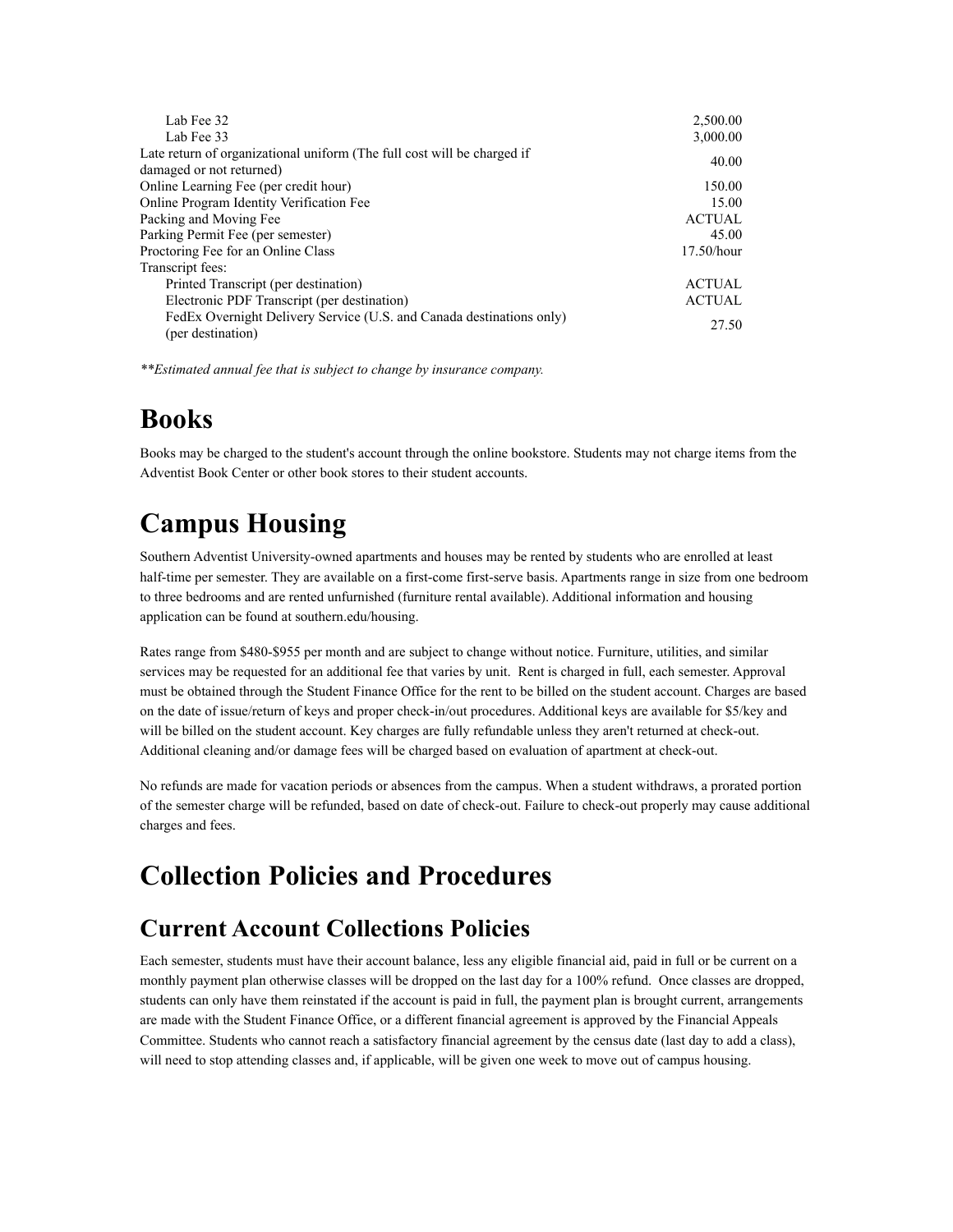Eligibility for returning students to register for future semesters will be based on having their account balance paid in full, less any eligible financial aid or current on their monthly payment plan.

Statements will be generated no later than the 5th business day of each month. Notification will be sent when the electronic statement is ready. Payment is due at the beginning of the semester, unless enrolled in a monthly payment plan, whereby the payment amount and payment plan due date will defer to the online payment plan. An automated reminder email will be sent two days before the payment plan due date and if necessary, a second email is sent once the payment is late. A \$25 late fee will be charged seven days after the payment plan due date or at the end of the month, if not enrolled in a payment plan.

When a non-current student account is brought current, and has previously been reported to the credit bureau, it must continue to be reported until the account is paid in full and has had no activity for six months. Current students whose accounts are being reported to the credit bureau may not be eligible to sign up for a monthly payment plan.

### **Non-Current Account Collections Policies**

Students completing or terminating their studies with Southern Adventist University should pay their account balance in full prior to leaving. If a student is no longer enrolled and has not paid their account in full, the account will be designated as non-current. A finance charge of one percent per month (or the maximum allowed by law, if lower) will apply to all non-current accounts. Southern Adventist University reserves the right to withhold payment, for services rendered, to satisfy a non-current account.

Non-current accounts are reported to the credit bureau 60 days after the account is designated as non-current. Once an account is reported to the credit bureau, it must continue to be reported until the account is paid-in-full and has had no activity for six months or is transferred to a collection agency.

If non-current accounts are not paid in full or satisfactory payment arrangements have not been made within 120 days, the account will be transferred to a collection agency and/or attorney. If Southern Adventist University deems it necessary to employ a collection agency and/or attorney to collect defaulted accounts, all charges for these services, including collection fees and/or court costs, will be added to the unpaid account. See Southern Adventist University's Financial Responsibility Agreement for additional details regarding the summary information provided here.

### **Bankruptcy Policies**

Student accounts are considered educational debt per Southern Adventist University's Financial Responsibility Agreement and constitute a student loan which is generally not dischargeable under the U.S. Bankruptcy Code at 11 U.S.C. §523(a)(8). Recognizing that the discharge of a debt through bankruptcy proceedings prohibits a creditor from subsequently pursuing the collection of the debt, Southern Adventist University, upon notification by the court of such filing, will comply with this legal prohibition. No further services will be extended. The bankruptcy of a financial sponsor in no way changes the underlying financial obligation of the student to pay their student account and/or student loans.

### **Transcript and Diploma Requests**

Under U.S. Department of Education regulations, Southern Adventist University will withhold official academic transcripts, diplomas, certificates of completion, and other records if a student has an unpaid or past due student account, has any Perkins, Nursing or Institutional loans that are past due or in default and/or has not completed exit counseling for ALL federal or Institutional loans. Exit counseling is required for each type of loan when a student graduates, leaves school, or drops below half-time enrollment.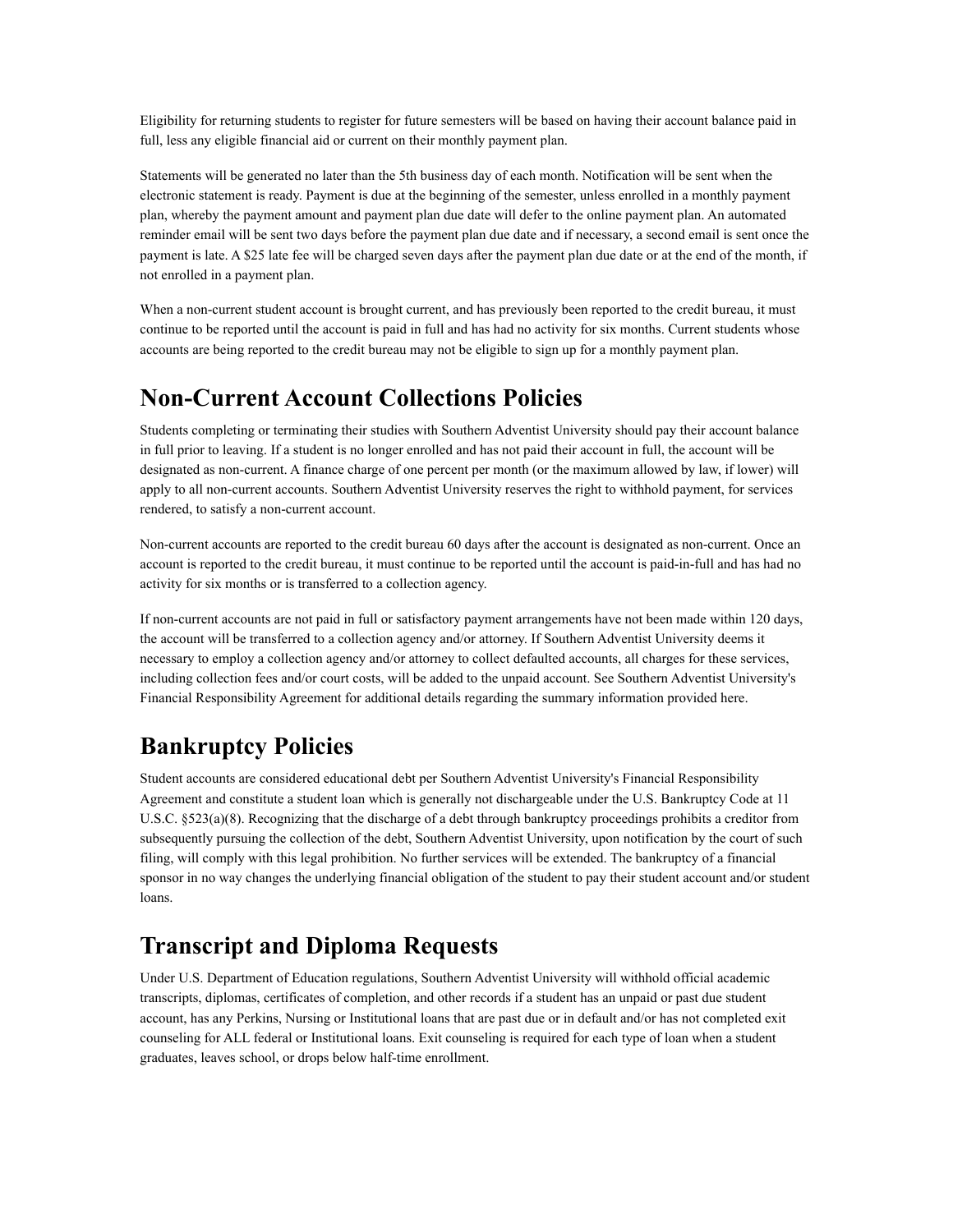For currently enrolled students, exceptions may be considered when the account is current except for the pending disbursement of financial aid. For non-enrolled students, official transcripts and/or diplomas will be released once the student account is paid in full, current on Perkins, Nursing, or Institutional loans, and all exit counseling's have been completed.

When payment is made by personal check, the transcript will be held for ten working days to allow the check to clear. TO EXPEDITE THE RELEASE OF THESE DOCUMENTS, THE STUDENT SHOULD SEND A MONEY ORDER, CASHIER'S CHECK OR PAY BY CREDIT CARD TO COVER THE BALANCE OF THE ACCOUNT.

# **Meal Plans**

Meal Plans allow students to purchase food from the Dining Hall, KR's place, the Kayak, Village Market Deli, and vending machines on campus. Meal Plan purchases are exempt from sales tax if student is living in Southern Adventist University-owned Housing. Meal Plan options are provided to assist students in establishing their desired monthly payment plan amount and do not change the actual costs incurred by students over the course of the semester.

### **Non-Residence Hall Plan (Southern Village, Campus Housing & Community)**

Students may sign up for a \$250 Optional Meal Plan at southern.edu/card. Students that reside in Southern Adventist University-owned housing and have this Meal Plan, will be exempt from paying sales tax on meal plan purchases. For all other individuals, sales tax will be applied to food purchases. Students can add money to their Meal Plan in \$100 increments, as necessary. Unused portions of the balance will be fully refunded at the end of the semester.

*Please Note: Those not on a Meal Plan must pay via cash, credit, or debit card when making food purchases.*

# **Payment Methods**

Students must grant access to authorized users, within the Student Account Payment Portal, before authorized users (including parents) can view or make payments to the student's account. Students use their Southern Adventist University user name and password to access the Payment Portal. In addition, students and/or authorized users can make payments in person or by mail (not recommended).

## **Credit Card Payments**

Southern Adventist University honors VISA, MasterCard, Discover, American Express and debit cards for making payments on a student's account. No cash withdrawal service is available from these cards (this service may be obtained from a local bank). Automatic credit card payments can be setup when the student and/or authorized user enrolls in a payment plan. Payment via electronic check can be made online at southern.edu/payment.

### **Personal Check Payments**

Payments made to a student's account through mail or in person by personal check should have the student's 6-digit ID number written on the check. If the ID number is not written on the check when it is received, it will be written on the check by a Southern Adventist University employee for posting purposes.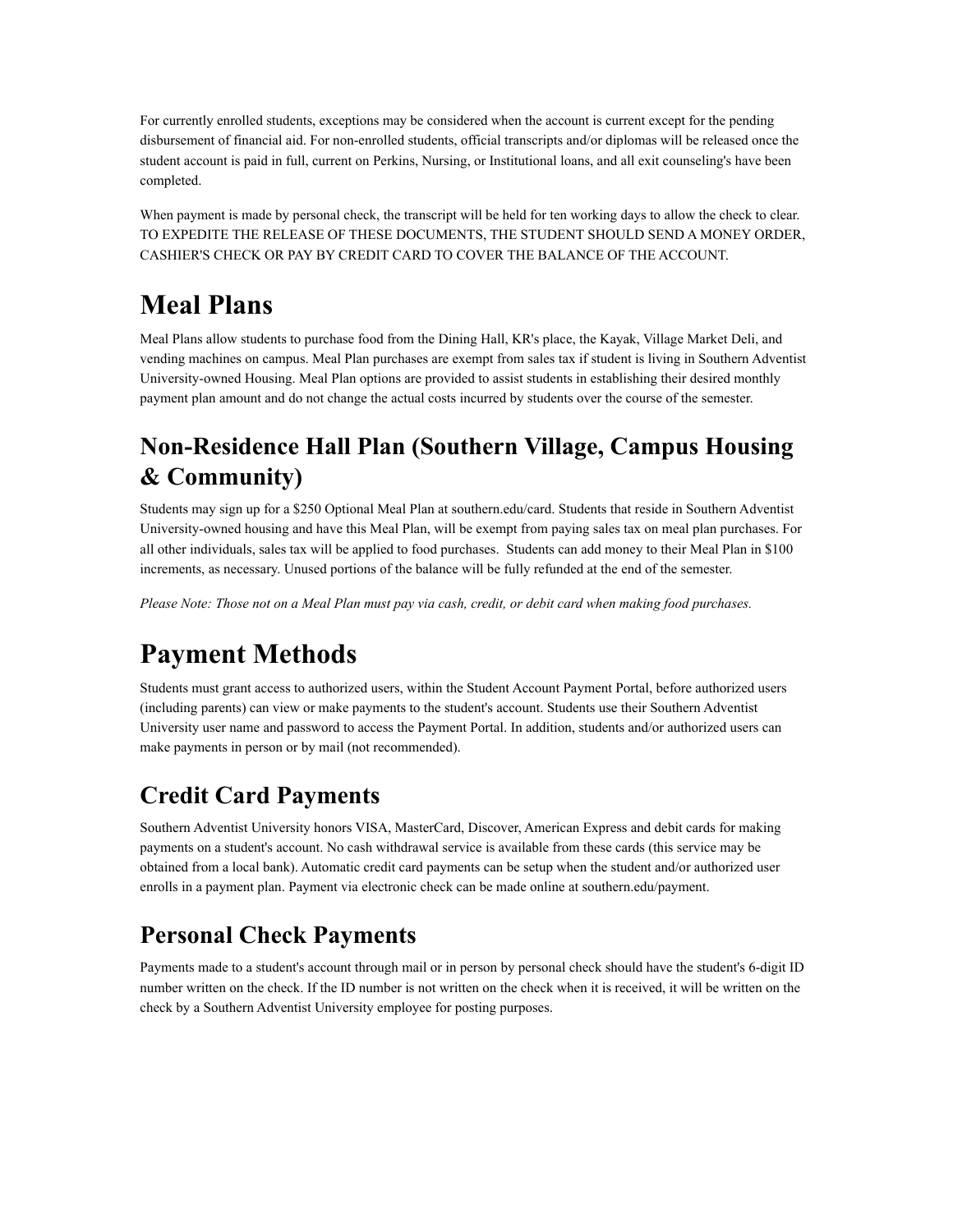### **Returned Check Policy**

If a check is returned by a bank for insufficient funds, a closed account, or any other reason, a \$25 returned check fee will be assessed to the student's account. The privilege of paying by check for any future payments may be forfeited.

### **Payment Options**

### **Default: Semester Balance**

Students are expected to pay the semester balance, less any financial aid, before the beginning of classes.

### **Optional: Monthly Payment Plans**

If a student is unable to pay the semester expenses upfront, Southern Adventist University offers various payment plans through the Student Account Payment Portal at southern.edu/payment.

Once a student registers, their account will be charged for tuition, fees, and other educational expenses. After the charges have been posted, students and/or authorized users can enroll in a payment plan. Payment due dates are specific to the payment plan. The monthly payment may be automatically increased to cover additional charges, in addition to tuition and fees, that are incurred over the course of the semester.

Students who have filed for bankruptcy are not eligible for monthly payment plans and should be prepared to pay their semester balance, in full, before classes begin. Students who have a history of non-payment on their account or whose accounts have been reported to a credit bureau may not be eligible for payment plans and may be offered the default payment terms.

# **Prepaid Campus Account**

Students have the option of purchasing items at the Village Market (non-deli), Campus Shop (non-books), and other places on campus, through their Prepaid Campus Card Plan. Funds can be added during the semester at southern.edu/card and the amount will be billed to their student account. At the end of the semester, any unused portion will be refunded in full. Students will not be able to use their ID card to make these types of purchases if there are no funds available in the Card Plan. Other payment options include cash, debit, or credit cards.

# **Refund Policies**

### **Refund for Dropping a Class or Complete Withdrawal**

A student who withdraws completely or drops a class during the semester will receive a refund of tuition and fees based on the date the completed withdrawal/drop form, with all required signatures, is filed with the Records and Advisement Office. Financial aid received will also be adjusted based on the refund amount that a student receives.

#### **16 weeks (77 Business Days) (Default)**

Last day for 100% - 6 business days Last day for 80% - 16 business days Last day for 60% - 26 business days Last day for 40% - 47 business days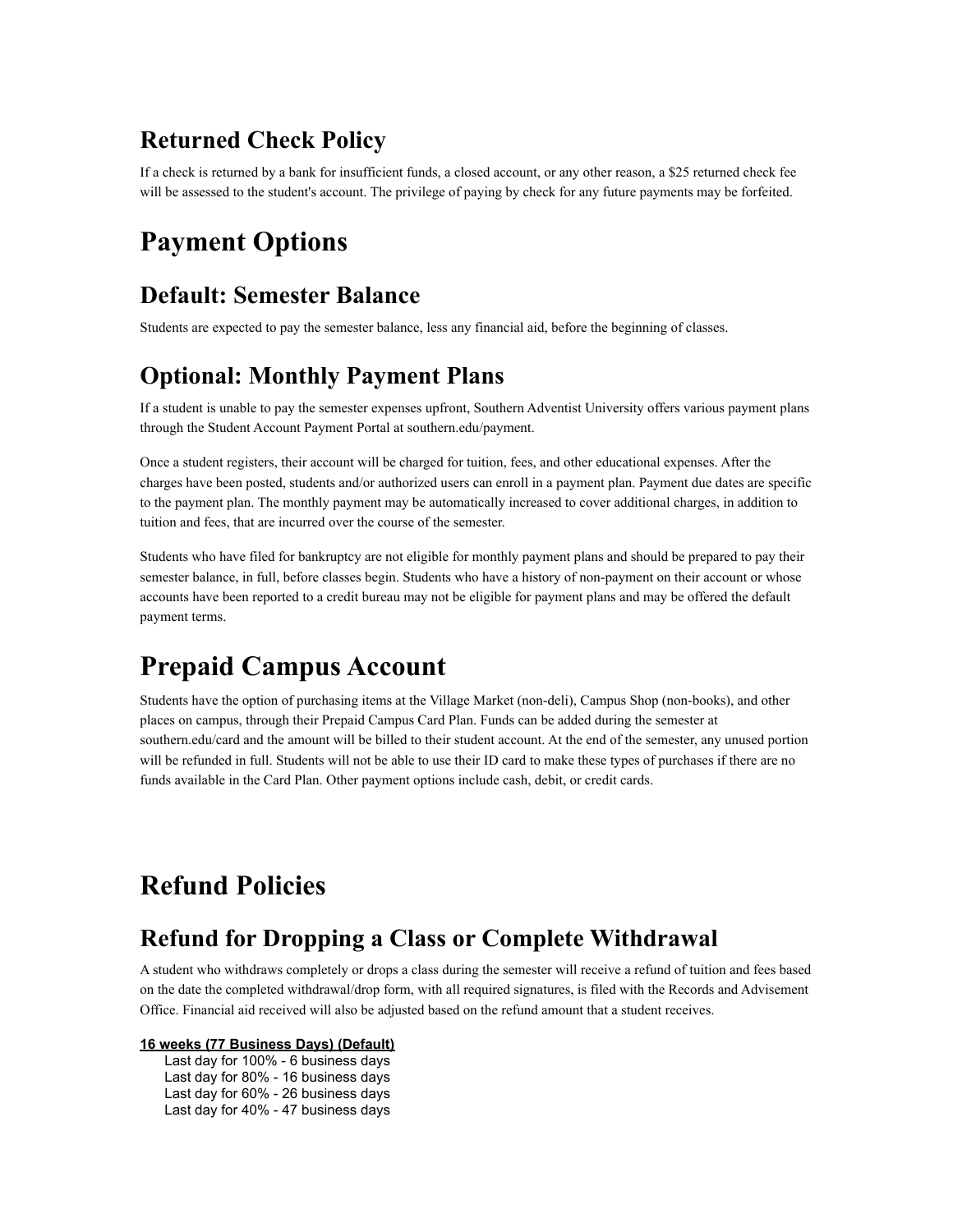#### **12 weeks (58 Business Days)**

Last day for 100% - 5 business days Last day for 80% - 12 business days Last day for 60% - 20 business days Last day for 40% - 35 business days

#### **8 weeks (39 Business Days)**

Last day for 100% - 3 business days Last day for 80% - 8 business days Last day for 60% - 13 business days Last day for 40% - 24 business days

#### **6 weeks (29 Business Days)**

Last day for 100% - 2 business days Last day for 80% - 6 business days Last day for 60% - 10 business days Last day for 40% - 18 business days

#### **4 weeks (19 Business Days)**

Last day for 100% - 2 business days Last day for 80% - 4 business days Last day for 60% - 6 business days Last day for 40% - 12 business days

*\*NOTE: Calculation is based on start date of class; Includes start date in count \*\* Days = Business Days. (Saturday's, Sunday's and Holidays are NOT included)*

### **Refund of Credit Balances**

Credit balances caused by federal financial aid will be released to the student or parent within 14 days of disbursement, unless the Student Finance office has received written permission to hold the credit balance. Credit balances are refundable, upon request, one month after the monthly statement is received for the last month the student was enrolled, in order to be certain that all charges have been processed. For example, if a student graduates in December, a full credit refund would not be made until after the January statement is processed during the first week of February. When the credit balance is large, a portion may be refunded earlier upon request to Student Finance - Billing and Collections Office.

If the student has a credit balance caused by a financial aid overaward, the necessary credit will be allocated to the financial aid funds, according to the Award and Overaward Procedures. If any credit remains, the refund will be credited back first to any credit card that was used to make payment within 90 days of the refund. If the refund involves a credit card payment exceeding \$2,000, the refund will be credited back first to the credit card regardless of the date of payment.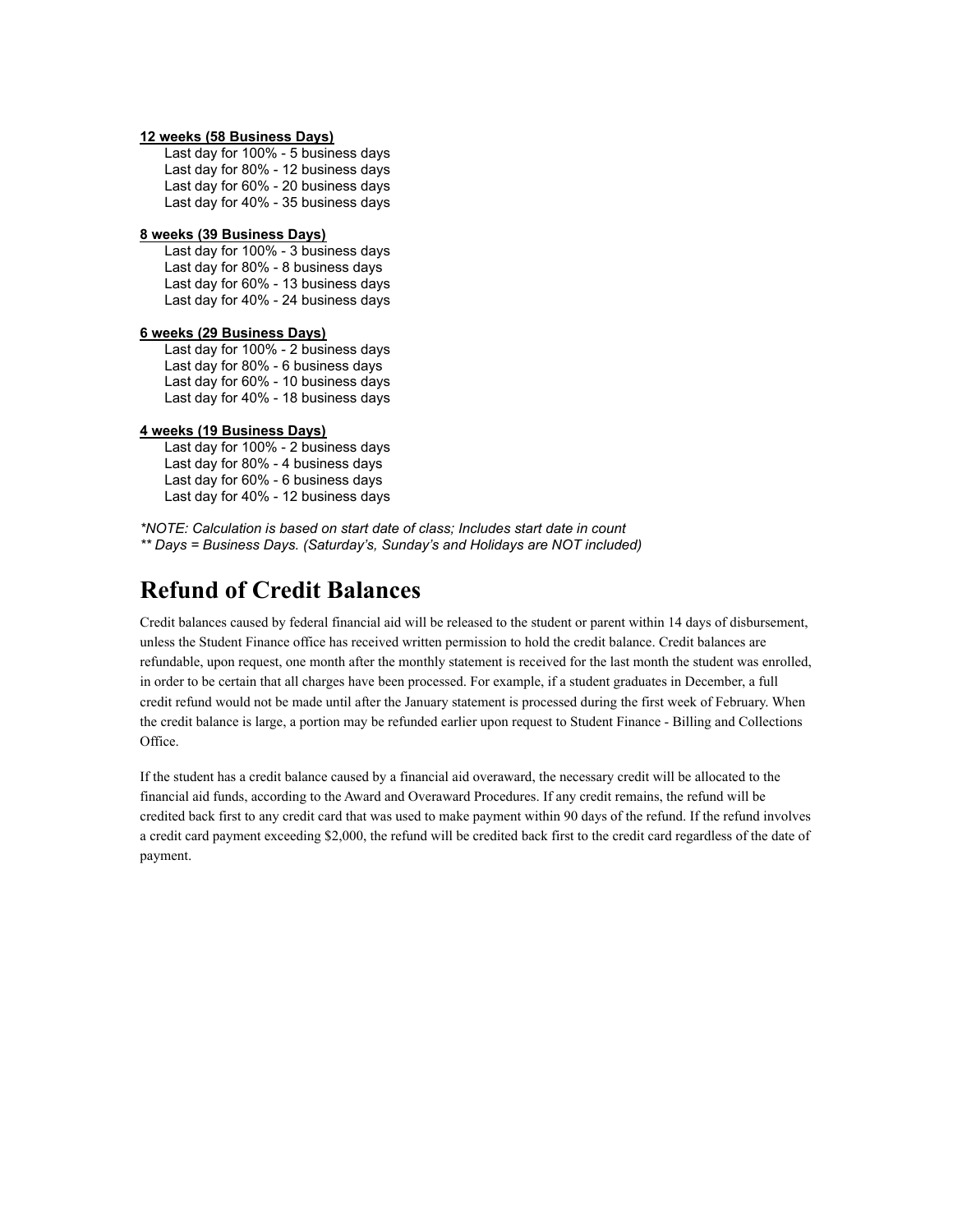# **Student Life and Services**

A university is not only classroom instruction, but also a mode of association. The effectiveness of the University program is enhanced if students develop their interests and meet their needs through participation in the nonacademic activities provided. Students are encouraged to take advantage of the facilities and opportunities planned for their cultural, social, and spiritual growth.

# **Campus Safety**

The Campus Safety Department serves and protects the people and property of Southern Adventist University. The department monitors and responds to life safety incidents, medical emergencies, and fire alarms. Additionally, Campus Safety sends emergency notifications, investigates and reports incidents, including crimes. Services provided include jump starts, air in tire, fuel assistance, emergency door access, safety escorts, and vehicle registration. The Department is staffed 24/7 by unarmed licensed patrol officers and student dispatchers and can be reached at 423.236.2100 or at 5061 Colcord Drive.

# **Career Services**

Career development is an integral part of a student's higher education. Career services facilitate lifelong career development through self-awareness, career exploration, career decision-making, and the implementation of career choices. A career counselor is available to help students clarify their interests, work values, abilities and personality type; choose an academic major; explore potential careers; and prepare for employment by creating a resume, writing a cover letter and practicing for interviews.

Meet the Firms and Graduate Schools is a twice-a-year event that provides students with opportunities to network with employers and investigate curricular and career opportunities. Career Services is part of the Student Success Center on the third floor of Lynn Wood Hall.

# **Office of Ministry and Missions**

The Office of Ministry and Missions seeks to ignite every student to be a missional leader by providing an exceptional spiritual environment that empowers each student to:

- 1. Find identity and value in Jesus
- 2. Belong in a faith community
- 3. Embrace a vocational calling
- 4. Go wherever He leads

#### **Find Identity and Value in Jesus**

Through Campus Ministries, Afterglow, LifeGroups (small groups) and Student Week of Prayer, students are enriched by finding their identity and value in an authentic, growing relationship with Jesus Christ.

- Campus Ministries hires and trains student leaders to develop and facilitate ministry and spiritual growth.
- Afterglow is held every Friday at 8:30 pm after the Vespers service. Afterglow provides spaces for students to build meaningful friendships, ask questions, share testimonies and engage in music.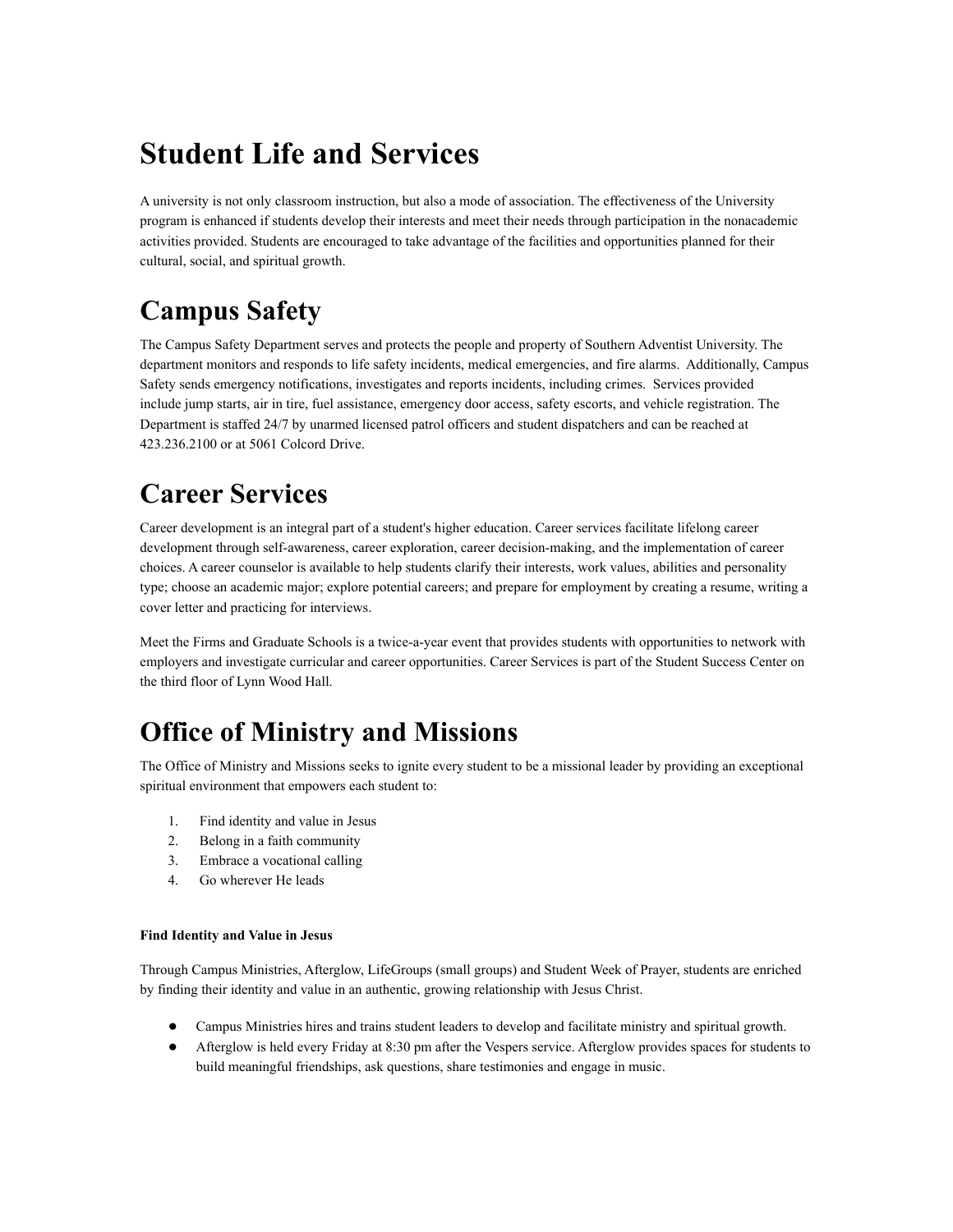- LifeGroups are available to our campus community based on a variety of topics, including prayer, Bible study, reading through a Christian book, discussing questions on faith and experiencing spiritual activities together. Every student is invited to be part of a LifeGroup as part of their Southern experience.
- Student Week of Prayer is held every Spring semester in the Collegedale Seventh-day Adventist Church. This week is run for the students and by the students through Campus Ministries.

#### **Belong in a Faith Community**

Partnering with student-focused Adventist churches and facilitating a connection between the local faith community and our students during their time at Southern and beyond. We desire our students to experience a vibrant faith through intergenerational faith communities and meaningful relationships. Students are invited to participate in

- Vespers is held every Friday night at 7:30 pm in the Collegedale Seventh-day Adventist Church. Various speakers powerfully share the Gospel each week with student-led music and prayer.
- Renewal Worship Service is Collegedale Seventh-day Adventist Church's student-led service. Renewal is held every Sabbath morning at 11:45 in the Sanctuary.
- Merge Worship is a gospel style, multicultural, student-led worship service. Merge is held every Sabbath morning at 11:30 in the Lynn Wood Hall Chapel.

#### **Embrace a Vocational Calling**

We desire to empower students by identifying their unique talents and gifts to further God's calling in their lives. At Southern students can take advantage of distinct resources made available to them, including:

- PathwayU, is a program offered by Career Services that guides students toward discovering purpose and meaning while exploring majors and occupations that align with their interests, personality, values, and workplace preferences.
- Clifton Strengths is available to students through The Center for Teaching Excellence and Biblical Foundations of Faith and Learning (CTE-BFFL). It helps students discover and develop their greatest God-given talents.

#### **Go Wherever He Leads**

Southern encourages students to live a countercultural faith through serving others. There are opportunities for students to serve others through:

- uQuest: Students are equipped to create, co-lead, or participate in short-term mission trips globally. uQuest trips primarily travel during spring break and early in the summer and are part of Campus Ministries at Southern Adventist University.
- Student Missions: The Student Missions program began in 1967 and since then, more than 2,000 students have taken a school year or summer to follow the calling God and serve around the nation and the world.
- ERC Summer Trips: The Evangelist Resource Center program sends student evangelists all across the globe to share the good news of salvation through an evangelistic series.
- Christian Service: The Christian Service program is an academic Service-Learning opportunity where credits are earned through classes taken here at Southern or through opportunities such as mission trips and approved student initiated projects.
- Outreach: Students enjoy ministering to people where they live in the communities near campus. Student-led organizations provide food for the homeless, cheer for the elderly and disheartened, and a witness to the wandering.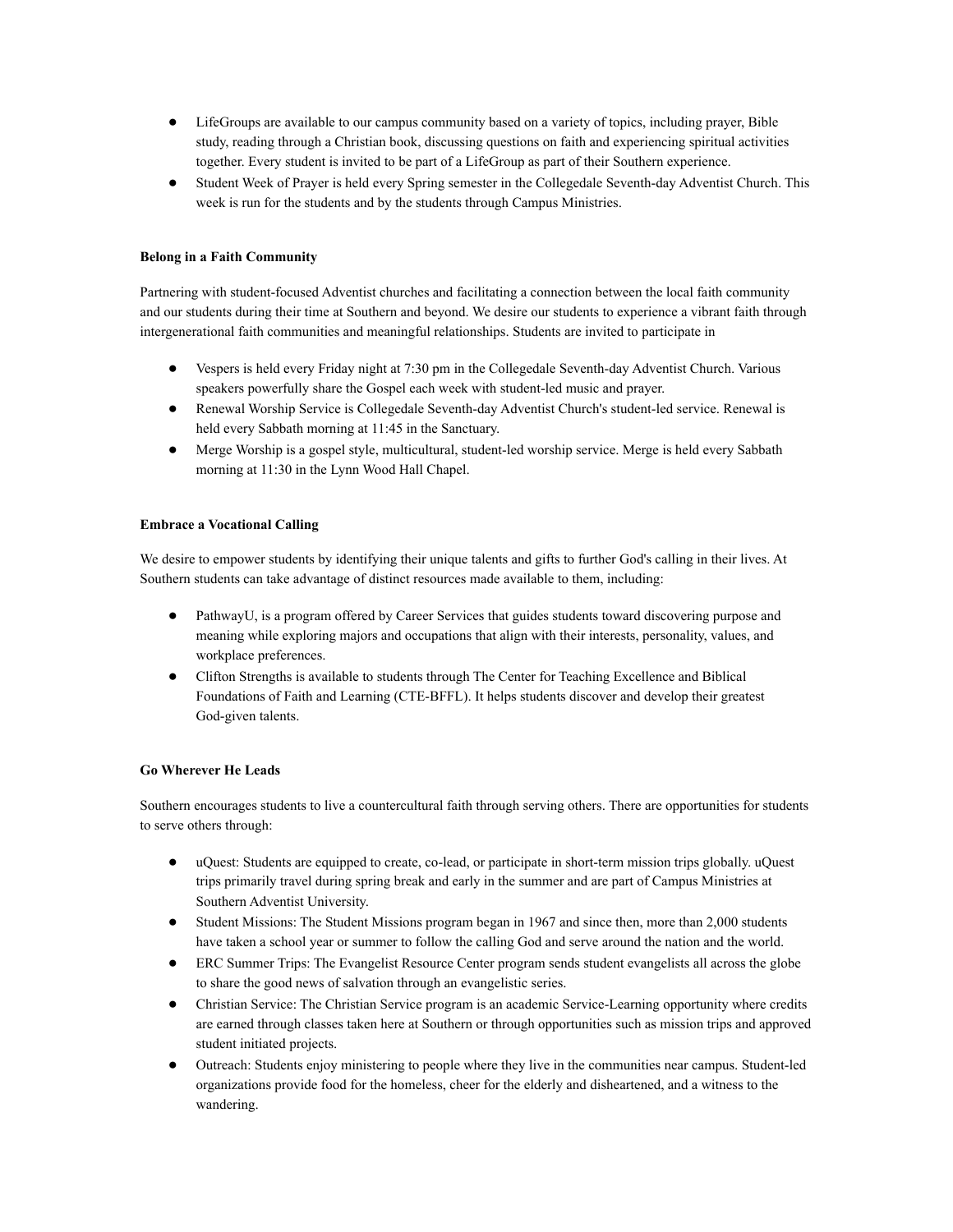The Chaplain of Southern Adventist University oversees the spiritual life of the campus and also is available for spiritual counseling, Bible studies, preparation for baptism, prayer and premarital counseling for all students, faculty, and staff.

### **Concert-Lecture Series**

Each year a concert-lecture series featuring significant artists and lecturers is provided for students, generally in connection with the weekly convocation program. The cost of admission for students is included in the tuition.

### **Counseling and Testing Services**

Students who wish to seek in-person assistance from a professional counselor should contact Counseling Services in the Student Success Center located on the third floor of the Bietz Center for Student Life (423.236.2782). A wide variety of resources to assist students adjust to university life are available. Personal and career counseling, consultation, testing, and referral services are provided in a confidential caring environment.

Southern Adventist University is an established non-Saturday National Test Center for the administration of entrance examinations for students applying to graduate and professional schools. Contact Testing Services in the Student Success Center for test information.

# **Dining**

For the promotion of student health and enjoyment, Southern Adventist University provides a complete vegetarian cafeteria service, organized to serve student needs. The spacious dining hall is an inviting center of social and cultural life at the University, and service by the cafeteria staff is available for the many student and faculty social functions. Auxiliary dining rooms are available for meetings of various student or faculty organizations. The Food Service Department also operates three vegetarian fast-food shops on the campus. K.R.'s Place is conveniently located in the back of Wright Hall, the Deli at the Village Market, and the Kayak is in the Hulsey Wellness Center. The Kayak offers all fruit smoothies and more healthy choices of sandwiches and snacks.

# **Disabilities - Rehabilitation Act (1973) Section 504: Services for Students with Disabilities**

Students with disabilities that could impact their learning experiences at Southern should contact Disability Support Services (DSS) by phone at  $423.236.2544$ , by email at  $DSS@s$  southern.edu, or in person on the third floor of the Bietz Center for Student Life to schedule an appointment regarding accommodations. Students are encouraged to reach out as soon as possible, as the process of certifying eligibility and arranging for reasonable accommodations could take some time.

Southern is in compliance with Section 504 of the Rehabilitation Act (1973) and is dedicated to the elimination of architectural and prejudicial barriers that prevent any qualified person from attending. Southern has established DSS to provide academic disability services according to the provisions of applicable disability law.

The University does not assume responsibility for identifying students who qualify for accommodations or services. Students must 1) voluntarily identify to the Disability Services Coordinator as having a qualifying disability and 2) provide appropriate documentation to support requests for accommodations.

Details about services as well as the requirements and processes involved in requesting accommodations at Southern can be found at southern.edu/disabilitysupport.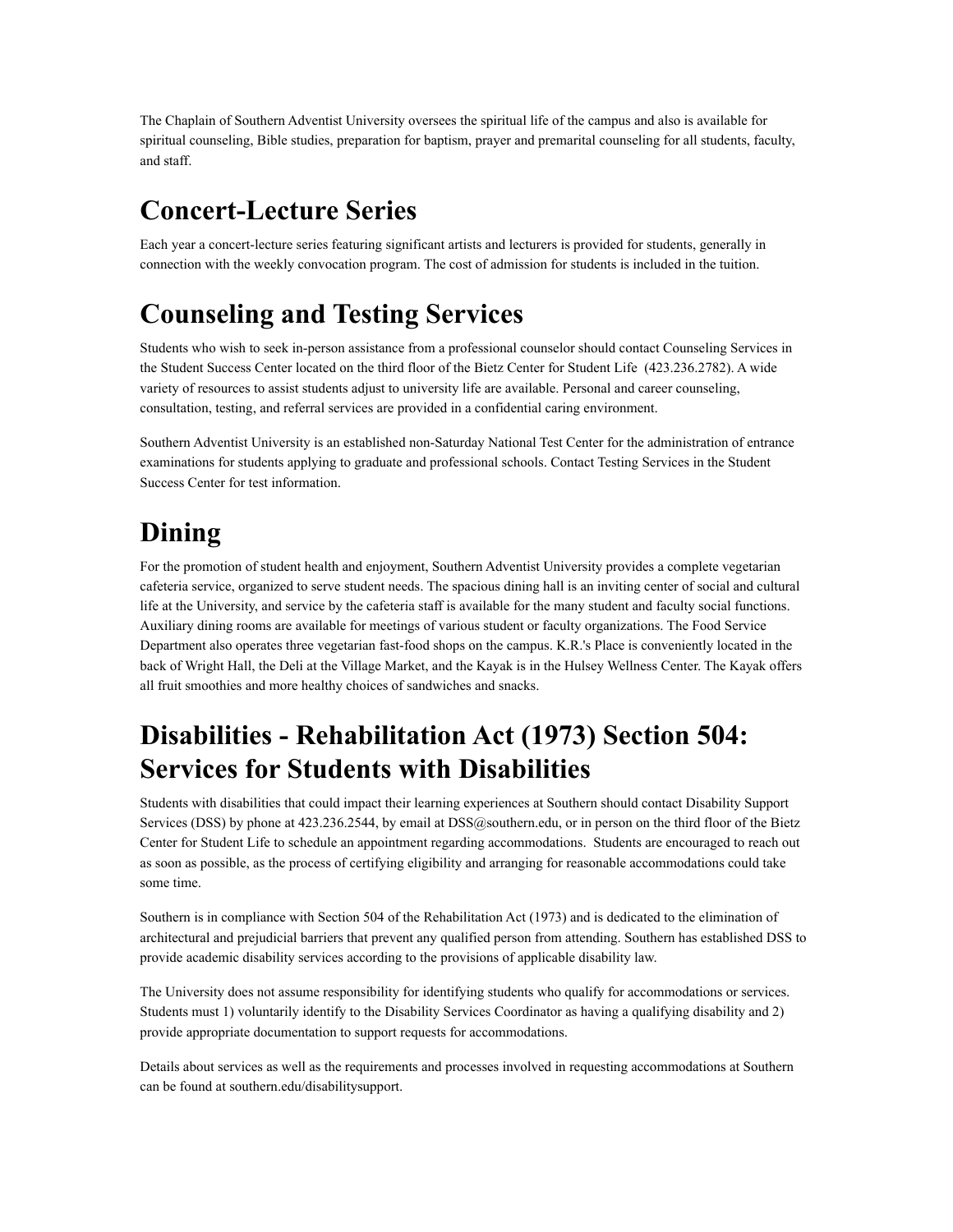# **Discipline**

Discipline refer to any action taken by Southern Adventist University relative to a student's social standing. All student disciplinary procedures are under the direction of the Dean of Students, who works in consultation with the Vice President for Student Development in situations that may involve dismissal. The Dean of Students may separate a student from the school, suspend a student, deny readmission, or place a student on citizenship probation. For further details, please consult the *Student Handbook*.

# **Mission of Southern's Convocation Calendar**

Southern accentuates it liberal arts curriculum with its weekly convocation series. Meeting at 11:00 am every Thursday of the academic year, it is an hour when the entire academic community assembles to celebrate God's good gifts of intellect. Convocation provides a unique opportunity to celebrate persons whose scholarship, art or public service embodies the ideals of a Christian, liberal arts university. The mission of the convocation program is to enhance the academic program of Southern by celebrating and honoring academic achievement and presenting programs that enrich the classroom experience (or the formal curriculum). Speakers bring a variety of perspectives on topics and issues drawn from across the spectrum of liberal arts disciplines in the arts, sciences and humanities. This Southern program is intended to promote broad discussion and active response from the academic community, extending beyond the convocation setting to classrooms and residence halls. The goal is to broaden and deepen our appreciation of creation and culture and to equip us to become discerning agents of redemption. Consistent with Southern's mission, the ultimate goal of convocation is to foster the development and application of a Christian worldview, though individual speakers need not endorse this goal. Other purposes of convocation include:

- 1. To present programs that will reinforce and/or challenge perspectives expressed elsewhere in the academic program;
- 2. To encourage students to listen respectfully and learn graciously both from those with whom we agree and disagree;
- 3. To have the opportunity to meet and understand those outside the community and to provide them opportunity to meet and understand us (i.e., the purposes of the program extend beyond just the period of formal presentation).

### **Personal Effects Liability**

When determining what to bring to campus, students should remember that Southern Adventist University is not responsible for the personal effects of any student, even though such effects may be required by Southern Adventist University for student use, or required by Southern Adventist University to be stored in a designated location. Insurance carried by Southern Adventist University does not insure the personal effects of any individual. Southern Adventist University recommends that students consider carrying insurance against possible losses.

# **Photo Release**

By enrolling at Southern Adventist University, students authorize the use and reproduction by the University, or anyone authorized by the University, of any images taken while enrolled at the University, whether video or photo, film or digital, whether distributed by print medium, video cassette, CD, DVD, Internet, television, or any other mode or medium, whether now existing or subsequently developed. All such images, however stored, shall constitute Southern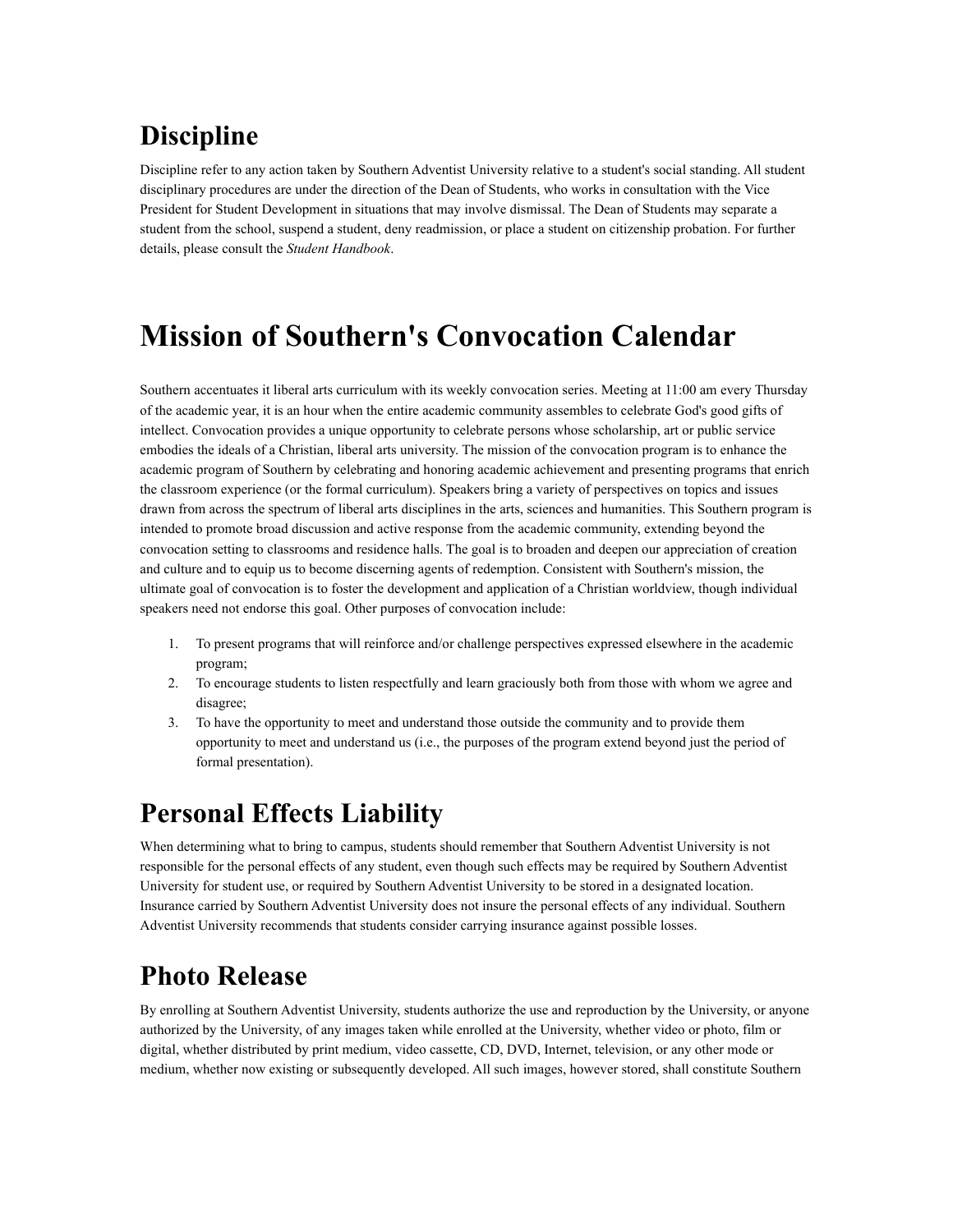Adventist University property solely and completely. Students will not be entitled to compensation for the use of the image

### **Sanctions**

Sanctions refer to any action taken by Southern Adventist University relative to a student's social standing. All student disciplinary procedures are under the direction of the Dean of Students, who works in consultation with the Vice President for Student Development in situations that may involve dismissal. The Dean of Students may separate a student from the school, suspend a student, deny readmission, or place a student on citizenship probation. For further details, please consult the *Student Handbook*.

# **Social Activities and Organizations**

The Director of Student Life and Activities plans social activities in consultation with the Student Activities Committee.

# **Standards of Conduct**

In harmony with the objectives of the University, high standards of behavior are maintained to encourage the development of genuine Christian character. Mature Christian students of sound spiritual and social integrity appreciate standards that elevate and ennoble. Admission to Southern Adventist University is a privilege that requires the acceptance of and compliance with published and announced regulations. Only those whose principles and interests are in harmony with the ideals of the University and who willingly subscribe to the social program as ordered are welcomed. It therefore follows that since students at Southern Adventist University receive an education subsidized by the Seventh-day Adventist Church, those who engage in activities determined to be detrimental to the church on or off campus will not be knowingly accepted or retained.

A student who is out of harmony with the social policies of the University, who is uncooperative, and whose attitude gives evidence of an unresponsive nature may be advised to withdraw without specific charge.

Each student is expected to become acquainted with the standards of conduct published in the Southern Adventist University Student Handbook. The handbook includes levels of social discipline and the appeal route. A copy may be obtained from the office of the Vice-President for Student Development. Interim announcements of policies adopted by the administration are of equal force with those listed in official publications.

# **Student Employment**

Southern Adventist University encourages every student to balance work and study. If a student wants to work, is physically and emotionally able to work, and has arranged his/her class schedule to accommodate a reasonable work schedule, he/she may be able to obtain employment on campus. Students seeking employment should contact the Human Resources Office for information; however, students are responsible for securing their own employment. Students are encouraged to visit the Student Employment

webpage: http://www.southern.edu/administration/hr/forstudents/index.html to learn about current openings, required documents prior to starting work, and other helpful resources.

# **Student Labor Regulations**

Although Southern Adventist University cannot guarantee a student employment, there are multiple work opportunities available in departments/schools and industries operated by the Southern Adventist University and at local private businesses. Students seeking employment should contact the Human Resources Office or visit www.southern.edu/hr for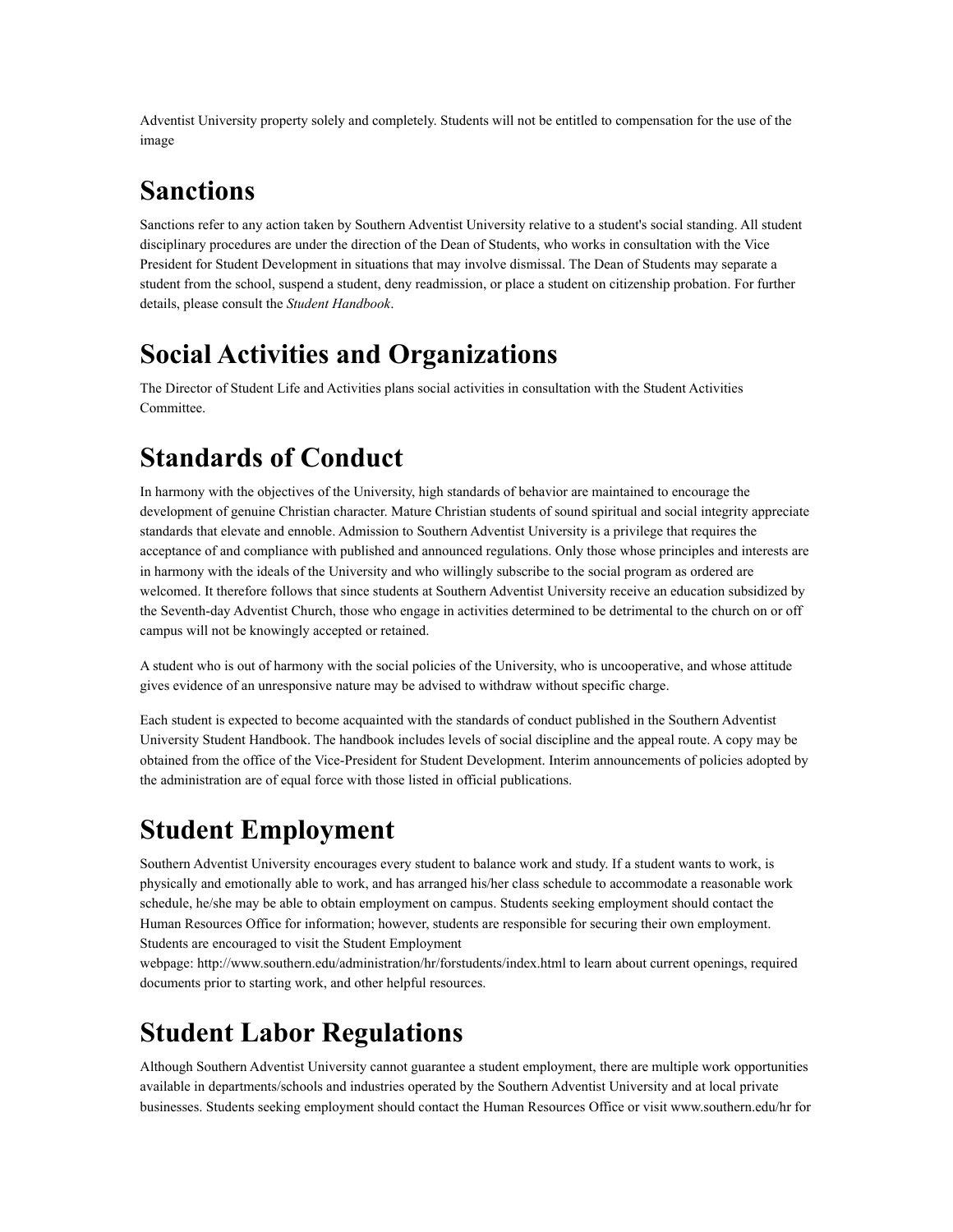a listing of available positions or to complete an employment application. Students are urged to arrange class schedules that allow blocks of time for work.

All hiring formalities are completed in the Human Resources Office. Students must bring documents, such as their Social Security card, passport, driver's license, or original birth certificate, in order to legally complete the hiring process. Students who are not American citizens must produce an unexpired employment authorization document such as a valid I-20 or other legal document before employment can be arranged.

Students are expected to maintain satisfactory job performance and meet all work appointments, including those during examination week. Work superintendents reserve the right to dismiss students if their service and work records are unsatisfactory. Should a student find it necessary to be absent from work, s/he must make arrangements with the work supervisor and, if ill, with the University Health Center.

A student accepting employment is expected to retain it for the entire semester except in cases where changes are recommended by the University Health Center or the Human Resources Office. Should a student receive opportunities for more favorable employment at another department on campus during the semester, the transfer must be made through the Human Resources Office and the two employing departments.

Students can work a maximum of 24 hours per week during the fall and winter semesters, including vacation periods. They can work a maximum of 38 hours per week during the summer sessions. The basic pay rate is no less than the current minimum wage. The rate varies depending on the skill and experience needed for the job.

Students who work more than 20 hours per individual week or who are enrolled for less than 12 credit hours may have Social Security taxes (FICA) withheld from their earnings.

### **Student Labor International Regulations**

International students on non-immigrant visas are required by law to secure permission before accepting any off-campus employment. Foreign students with student visas are allowed to work on campus up to 20 hours a week. Spouses may work only if they have student visas of their own or have immigrant visas.

### **Student Workers' Compensation Insurance**

As provided by the laws of the State of Tennessee, Southern Adventist University carries workers' compensation insurance to protect all employees in case of work-related accidents.

# **Tutoring Center**

**McKee Library, 3rd floor, 423.236.2578, southern.edu/tutoring**

The Tutoring Center offers free peer tutoring sessions to Southern students for multiple courses on campus including nursing, biology, chemistry, and math. In addition, we provide academic coaching and support for ACT test preparation. Schedule an appointment at southern.mywconline.com.

# **University Health Center**

The University Health Center strives to provide high quality health care for the students of Southern Adventist University. Services are provided by a mid-level practitioner under the supervision of a physician. The Health Center is open during regular university working hours.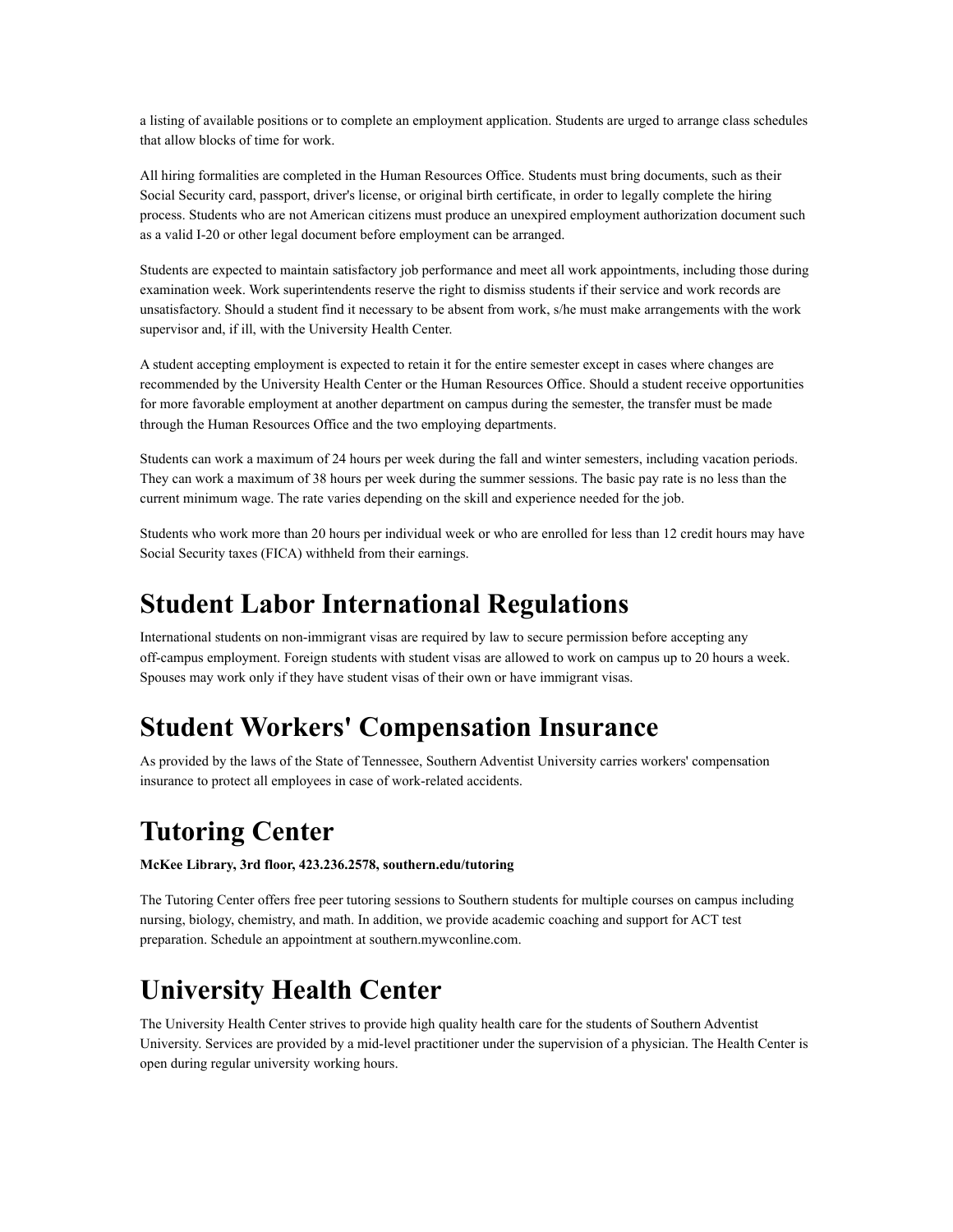The Health Center is available to all students. We can also see student dependents if they are covered on the school insurance (United Health Care).

All charges incurred at the UHC will be charged to the student's account. The UHC will submit claims for students using the United Healthcare plan through Southern. The insurance reimbursement is posted to the student's account when it is received. The UHC is unable to process claims for students with private insurance, so students should plan to file their own insurance. A walk-out statement summarizing fees for services provided is available upon request. For further details, consult the *Student Handbook*.

# **Writing Center**

**McKee Library, main floor, 423.236.2014, southern.edu/writingcenter**

The Writing Center is your writing resource on campus. We offer free one-to-one, individualized tutoring sessions for Southern students. Wherever you are in the writing process, regardless of the paper, course, or discipline, we can help. Schedule an appointment at southern.mywconline.com.

# **E. A. Anderson Lecture Series**

The E. A. Anderson Lecture Series is an annual feature of the business curriculum. The series is made possible by the generosity of E. A. Anderson of Atlanta, Georgia, for the purpose of giving the student a broader understanding of the business world. The public is invited to attend the lectures free of charge and continuing education credit is available. Lectures are presented at 7 p.m. on Monday evenings during the second semester, in the E. A. Anderson Business Seminar Room, Brock Hall, Room 3205. For more details visit http://southern.edu/events.

# **Eugene A. Anderson Organ Concert Series**

The Eugene A. Anderson Organ Concert Series was initiated in 1986 to provide world-class organ concerts on the campus of Southern Adventist University. The foremost organists from throughout the world present these concerts. Select performances are broadcast internationally on the American Public Radio Program, "Pipe Dreams." The series is made possible through the generosity of Eugene A. Anderson of Atlanta, Georgia, for the education and enjoyment of the students and the general public.

The Anton Heiller Memorial Organ, a 70-stop 108-rank tracker organ, was dedicated in the Collegedale Seventh-day Adventist Church in April, 1986, and is the largest of its kind in North America. A second instrument, a Renaissance mean-tone organ with two manuals and 13 stops, is housed in the music building's Ackerman Auditorium. Both were built by John Brombaugh and Associates of Eugene, Oregon.

# **Chamber Music Series**

Ackerman Auditorium in J. Mabel Wood Hall is the setting for the Chamber Music Series. Each semester two or three artists and/or ensembles provide a variety of listening experiences for students, faculty, and the community. Artists are chosen in such a fashion that over a four-year period a student can become acquainted with solo and ensemble music of many style periods. Master classes are often scheduled in conjunction with a concert.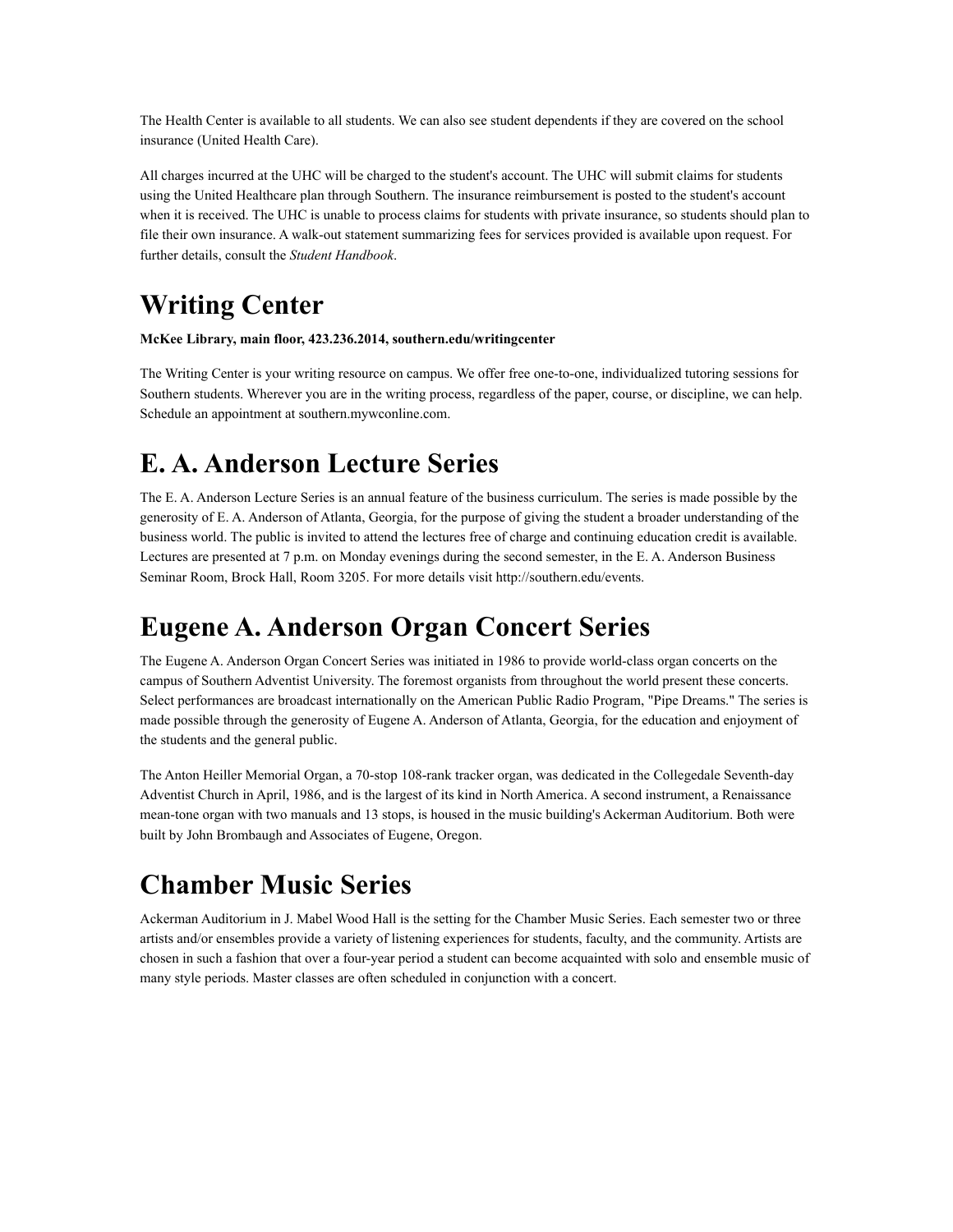# **E. O. Grundset Lecture Series**

The E. O. Grundset Lecture Series is jointly sponsored by the Southern Adventist University Chapter (Kappa Phi) of the Beta Beta Beta National Biological Honor Society and the Biology Department. Five or more lectures are presented each semester by guest speakers. The general public is invited.

The lectures are divided into two categories. The Technical Research Seminars are designed to update students, faculty, and the community on current biological research as well as to illustrate to students how biological knowledge is acquired through research. The Natural History Lectures are less technical and provide a general understanding of organismic and ecological biology, either by a description of the plants or animals in a certain region or an account of the behavior, habits, or ecology of certain species.

# **Gerhard F. Hasel Lectureship on Biblical Scholarship**

The Gerhard F. Hasel Lectureship on Biblical Scholarship serves to promote biblical scholarship, particularly by inviting recognized non-Seventh-day Adventist scholars to lecture on the campus of Southern Adventist University each winter semester. The lectureship also serves to maintain a mutually helpful interchange between Adventist and non-Adventist biblical scholars, and to expose students and faculty to varied research and views in order to challenge and fortify reasons for biblical faith.

# **Institute of Archaeology**

The Institute of Archaeology, under the auspices of the School of Religion, coordinates archaeological programs through course offerings, the Lynn H. Wood Archaeological Museum, laboratories, the William G. Dever Research Library, excavations, and publications.

# **Institute of Evangelism and World Missions**

The Robert H. Pierson Institute of Evangelism and World Missions, under the auspices of the School of Religion, provides coordination and funding for students and faculty to engage in direct evangelistic and missionary opportunities, as well as research and resources through the Evangelistic Resource Center.

# **Libraries**

To provide outstanding assistance for both residential and distance education students, McKee Library provides a wide range of resources and services through its web page and on site.

The southern.edu/library page provides access to an array of full-text databases, streaming media, indexes, e-books, peer-reviewed journals, serials, and digitized materials. Patrons utilize the library website to find books, articles, and media, submit interlibrary loan requests, schedule consultations with librarians, reserve study rooms, renew loans, view tutorials, access e-reserve items, and make use of the Ask-a-Librarian feature to get research advice.

When visiting the library, students can have a group study session in one of the study rooms, attend an information literacy session, meet with a librarian for one-on-one help with research, get help at the Writing Center or Tutoring Center, view special collection exhibits, study, read newspapers and journals, or enjoy an art display.

While on campus, users can also visit the Teaching Materials Center-an educational curriculum collection in Summerour Hall-to explore elementary and secondary curriculum materials and teaching guides and make use of Ellison dies, laminators, and other resources. In addition, users can visit the William G. Dever Research Library,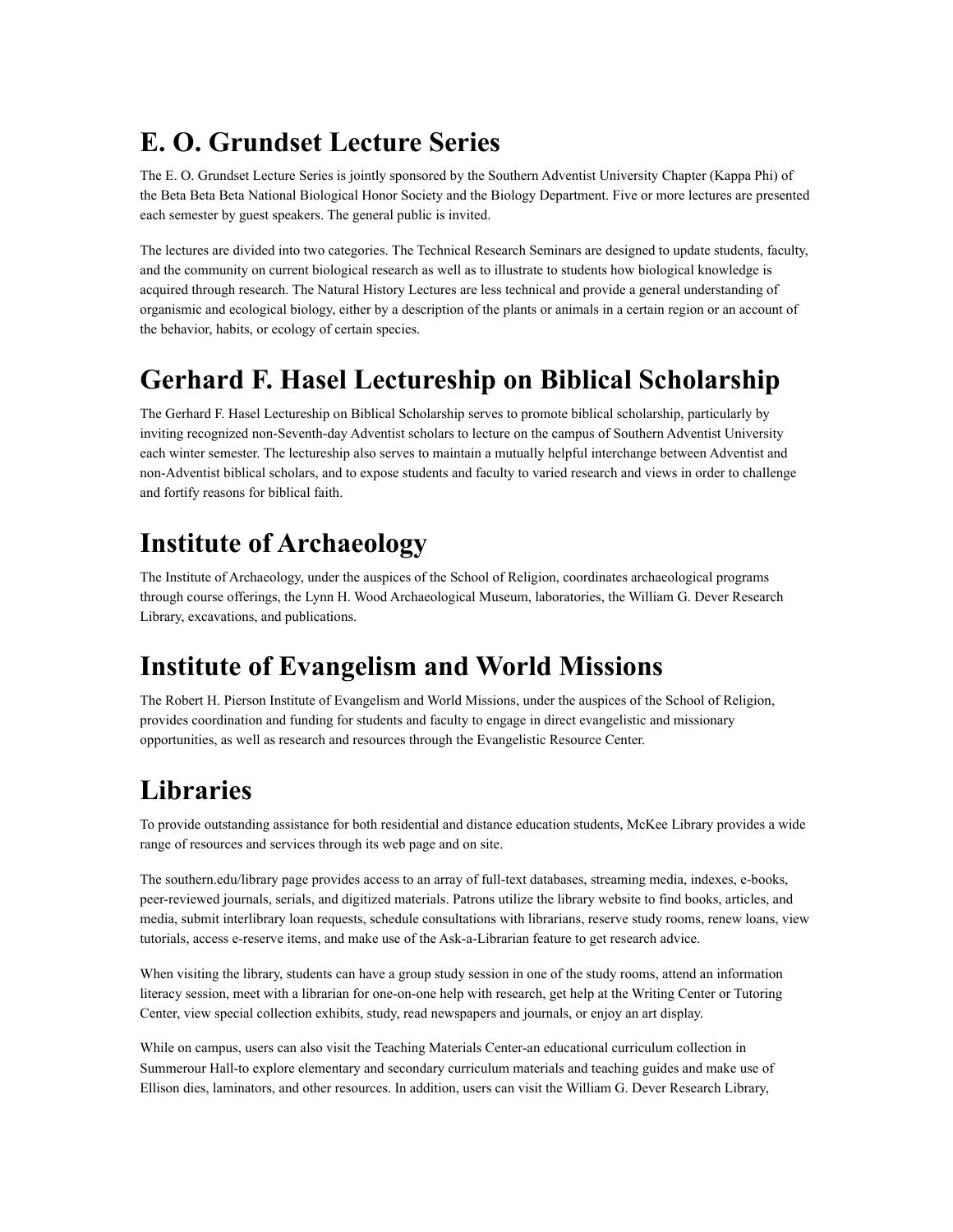Southern Adventist University's new archaeology library that houses a premier collection of archaeological resources, and the music collection, located in the School of Music.

### **Lynn H. Wood Archaeological Museum**

The Lynn H. Wood Archaeological Museum in Hackman Hall provides the basis for a stunning visual display of more than two hundred objects from Egypt, Babylonia, Persia, Syria-Palestine, Greece, Cyprus, and Anatolia. Illustrated through hundreds of photographs, drawings, and original art, the exhibit is designed to introduce artifacts in their ancient life-setting. Highlights include an ancient Babylonian brick stamped with Nebuchadnezzar's name, a complete series of lamps from the Chalcolithic to the earl Arabic periods, a rare Syrian clay model of a chariot complete with wheels, handwritten cuneiform tablets from ancient Ur in Mesopotamia, and a series of Syrian toggle pins from the Middle Bronze Age. Through teaching, exhibition, conservation, and the annual Museum Lecture Series, the museum provides educational opportunities for university students and the community at large.

# **Marine Biological Station**

Southern Adventist University is affiliated with Walla Walla University's Rosario Beach Marine Biological Station to enrich and supplement its on-campus programs.

This Marine Biological Station is located on Fidalgo Island in the Puget Sound in the state of Washington and provides students with opportunities to study marine habitats in a temperate climate. This station also furnishes facilities for summer class work and research. Its close proximity to biomes ranging from sea bottom to Alpine tundra provides an excellent opportunity for instruction and investigation.

# **Robert H. Pierson Lecture Series**

The Robert H. Pierson Lectureship is sponsored in November of every year by the School of Religion under the auspices of the Robert H. Pierson Institute of Evangelism and World Mission. The lectures are meant to facilitate the training of ministers and other religion majors in Biblical Studies, Theology, History, Adventist Studies, Homiletics, Church Leadership, and in other areas of preparation.

### **William G. Dever Research Library**

The William G. Dever Research Library located adjacent to the Lynn H. Wood Archaeological Museum in Hackman Hall contains three major collections that comprise nearly 3,000 volumes and 20 different journal titles in the areas of archaeology, biblical studies, ancient Near Eastern languages, and Egyptology. The collections are fully integrated with the university library system for searching and research.

# **WSMC FM90.5**

Classical 90.5 WSMC is a 100,000 watt, noncommercial, radio station licensed to Southern Adventist University.

WSMC provides training for students in the field of broadcasting, marketing, and community engagement. The station regularly hires students as on-air announcers, producers, and public relations assistants. The station is an excellent way for the student to receive hands-on experience in the field of broadcasting and public radio/development.

WSMC represents the University to the Greater Chattanooga community, with a coverage area including a 94-mile radius of Chattanooga. Founded in 1961, it is the oldest noncommercial fine arts station in southeastern Tennessee.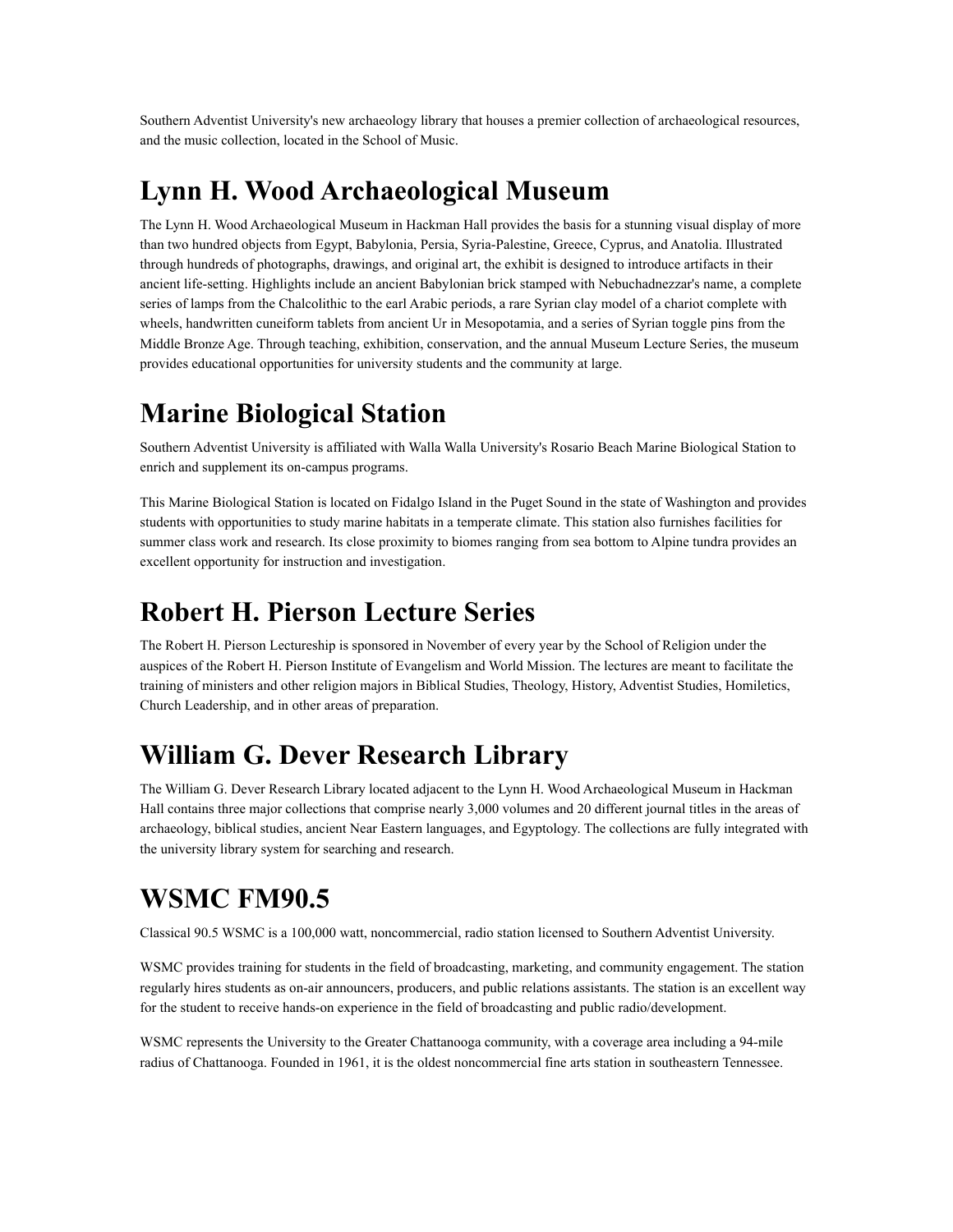WSMC was the first radio station in a seven-state region to receive satellite capability. The station also exists as an outreach of the University-striving to enhance the quality of life in the community.

The station produces high-quality fine arts, informational, educational, and inspirational programs. WSMC broadcasts programs from NPR and American Public Media.

WSMC's broadcast studios are located on Colcord Drive across from Brock Hall. The facility includes a production room, music library, on-air studio, and is part of the School of Journalism and Communication.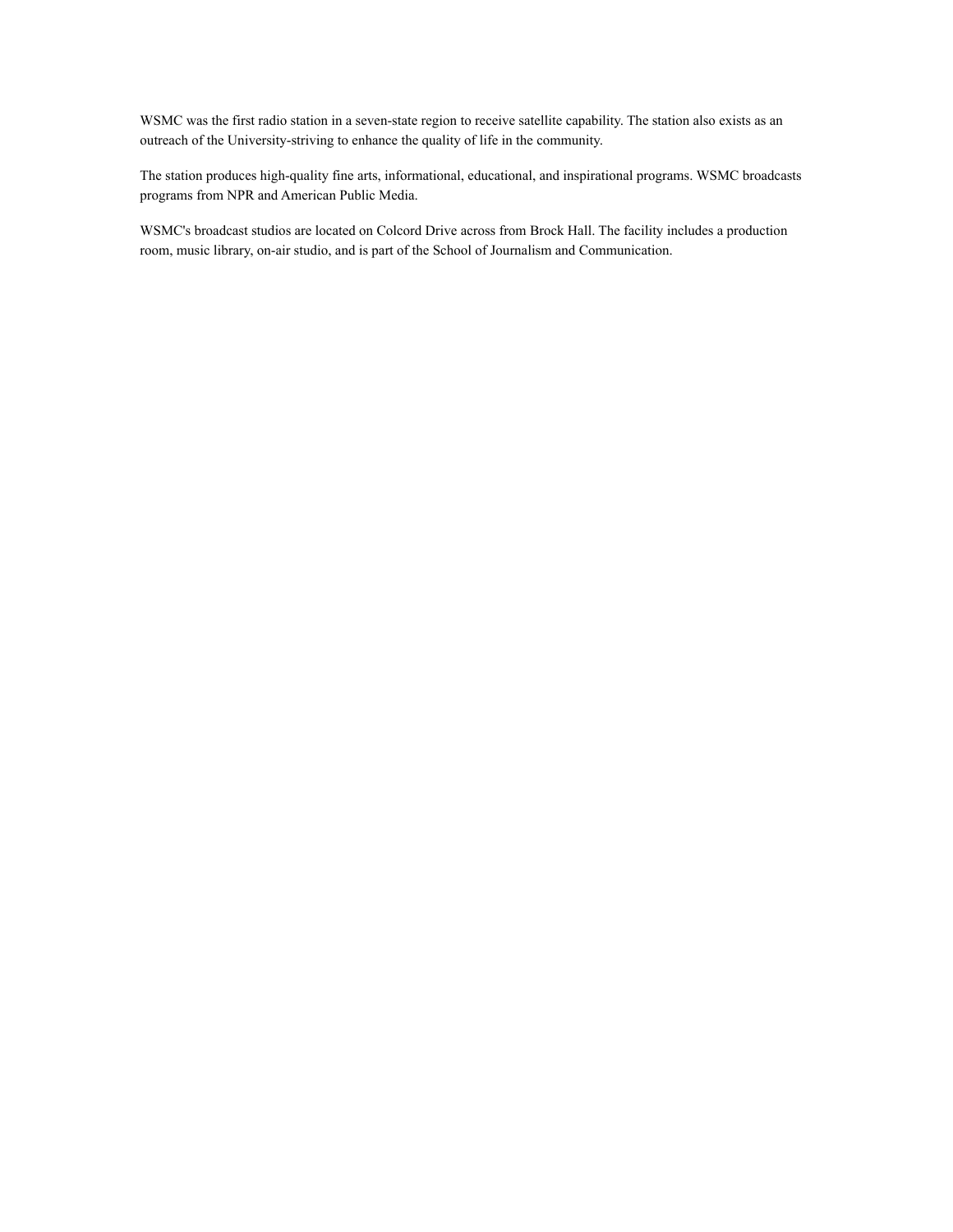# **General Education**

# **The Mission**

Southern Adventist University nurtures Christ-likeness, traditional Seventh-day Adventist values, academic excellence, and a life-long pursuit of truth, wholeness, and service.

### **Statement of Purpose**

The general education program develops scholarship from a variety of perspectives to prepare students for leadership in their churches, families, and in society. In developing the whole person, it challenges students to achieve physical fitness, to model Christ-likeness, to reflect on beauty, and to value truth.

General education is key to achieving Southern Adventist University's mission since that part of the curriculum is common to the student body as a whole. Hence, it is designed to help all students develop those traits that mark a Southern Adventist University graduate. The Student Learning Goals articulated below are specific dimensions arising from the institution's mission, and vision. Southern Adventist University students will demonstrate competency in each of the student learning goals by completing the associated requirements.

### **Student Learning Goals**

For each area the minimum number of credit hours are listed for bachelor's and associate degrees respectively. E.G. In area R, bachelor's degree candidates must complete 12 hours, while associate degree candidates must complete 6. Some courses may include more hours than required, but in every requirement there are options that meet the minimum number of hours.

### **R. Spiritual Development 12**

**Student Learning Goal:** Students will grow in a vibrant relationship with the Lord Jesus Christ while integrating into their lives Bible-based beliefs and values as understood by the Seventh-day Adventist church.

**Rationale:** A graduate of Southern Adventist University has a knowledge of the Bible and a sense of Christian community based on the teachings, beliefs, and history of the Seventh-day Adventist Church.

A correct understanding of the human condition results from a knowledge of the Bible as God's word, a commitment that springs from that truth, and a system of values derived from such knowledge and insight.

**Requirements:** Bachelor's degree students must take a minimum of 12 hours of Religion courses, at least 3 hours of which must be upper division. These hours must be distributed as follows.

Adult degree completion students must take 3 hours at an accredited Seventh-day Adventist college or university for each year or part thereof in attendance at an SDA college or university, with a minimum of 6 hours.

● Students entering Southern with at least 48 semester credit hours are required to take only 6 credits in Religion at Southern. One course must be taken from Area R-2 and the remaining Religion course from Area R-1, R-3, or R-4.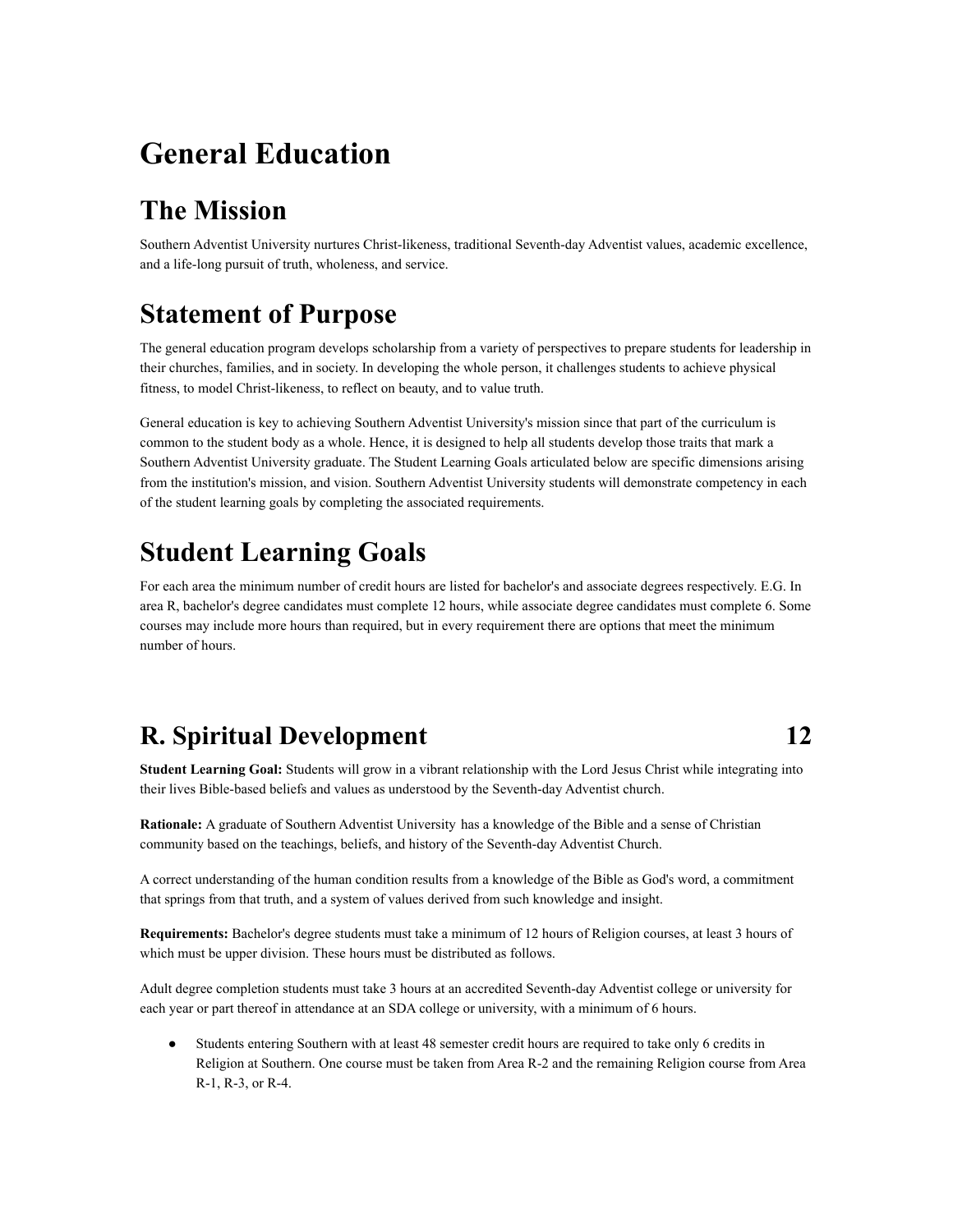● Students entering Southern with at least 24 semester credit hours are required to take only 9 credits or fewer in Religion at Southern. One course must be taken from Area R-2 and the remaining Religion courses from Area R-1, R-3, or R-4, but may not take more than one class from any single sub-area.

#### **1) Spiritual Development 0-3**

#### Students will

- 1. assess their personal spiritual experience and evaluate areas of growth
- 2. demonstrate that they know how to carefully study the Bible in a way that brings out the truth of the text and meaningfully applies it to their lives
- 3. demonstrate what it means to have a personal devotional experience and to live out their faith
- 4. show an understanding of Christ likeness and be able to reflect on practical ways in which they can make positive changes in their personal lives

Complete: RELB 125 or RELT 177

#### **2) Seventh-day Adventist Teachings 3**

Students will demonstrate an understanding of the Seventh-day Adventist theological identity while integrating into their lives Bible-based beliefs and values as understood by the Seventh-day Adventist Church.

Complete: RELT 138, RELT 225, or RELT 255

#### **3) Biblical Studies 0-3**

Students will grow in a vibrant relationship with the Lord Jesus Christ, while integrating into their lives Bible-based beliefs and values as understood by the Seventh-day Adventist Church.

Complete: Any Biblical studies class (RELB) except RELB 125, RELB 255, RELB 455, and RELB 497

#### **4) Required Elective: 0-3**

Students are required to complete one additional religion elective from the following options:

- RELB classes
- RELT classes
- RELP 240/RELP 340, RELP 251, RELP 252, RELP 264, RELP 363, RELP 405, or RELP 467

### **IN. Intellectual Development 29**

**Student Learning Goal:** Students will demonstrate the cognitive skills of critical reasoning, independent thinking, reflective judgment, communication; and the socio-emotional maturity to confront issues, ideas, and values of contemporary and historical civilization; and to become effective leaders and contributing members of their churches, families, groups and communities.

**Rationale:** The ability to appreciate and understand problems, people, and circumstances using a variety of skills and perspectives from a breadth of disciplines is an attribute of both leadership and effective work in churches, families, groups, and communities. Christian leaders integrate their knowledge in service to God and to humanity. Southern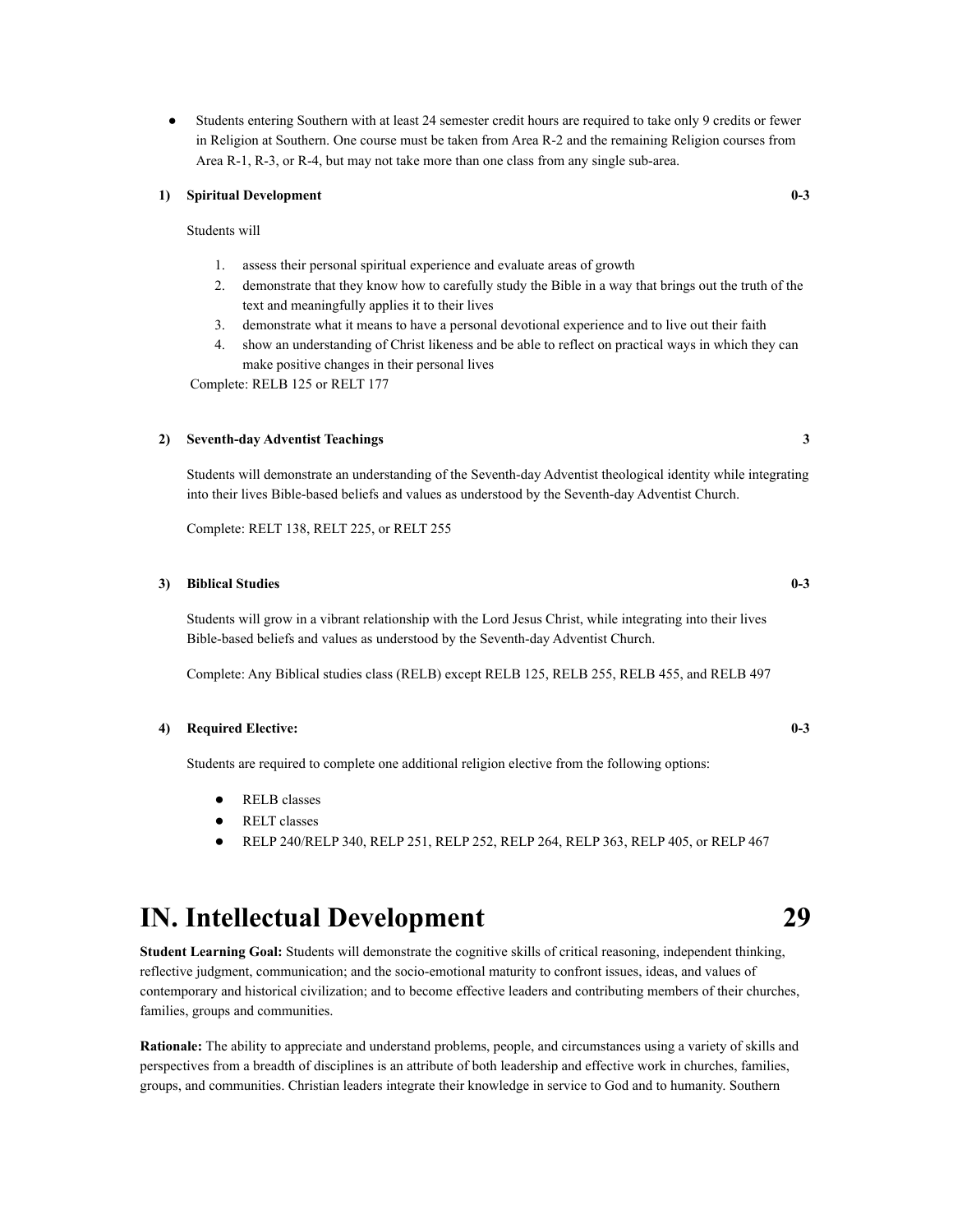Adventist University graduates will gain balanced perspectives, knowledge, and skills through intellectual study in the following areas: humanities/fine arts, social/behavioral science, science/mathematics.

The *humanities/fine* arts required in IN-2, IN-3, IN-6 and IN-10 develop communication skills, critical reasoning, independent thinking, and reflective judgment across English composition, oral communication, historical perspectives and aesthetic analysis.

The *social/behavioral* sciences required in IN-5, IN-8 and IN-9 develop understanding and encourage reflection on human and emotional development, and societal issues including the inter-relationship of humans with technological, political and/or economic systems.

The *science/mathematics* required in IN-4 and IN-7 develop knowledge and understanding of the scientific perspective and the ability to understand and use statistical concepts.

**Requirements:** Bachelor's degree students must complete all requirements in area IN.

#### **2) Written Communication Skills 6**

Students will demonstrate critical, independent thinking, clearly communicate their ideas in written form, and demonstrate the ability to select appropriate evidence from quality sources.

Complete: ENGL 101; ENGL 102 or ENGL 103 (Required for Southern Scholars).

Students with an ACT English score < 18 must register for ENGL 100 and achieve an ACT score of 18 or higher before entering ENGL 101.

#### **Candidates for the Bachelor of Integrative Studies degree must complete three writing-emphasis classes.**

These classes are identified by a "(W)" following the course name, (e.g., History of the South (W)] in the departmental listings. once such class must be in the student's major field and one must be outside the major field. The third may be chosen from any area. The writing done as a part of the program overseas completed by students majoring in International Studies, Spanish, or French will be accepted in place of a specially designated "W" course in the major.

#### **3) Oral Communication Skills 3**

Students will demonstrate critical, independent thinking, clearly communicate their ideas in oral form, and demonstrate the ability to select appropriate evidence from quality sources.

Complete: COMM 135 or COMM 145 (Required for Southern Scholars).

#### **4) Statistical Skills 3**

Students will understand basic statistics, correctly analyze statistical data, and interpret statistical conclusions on a substantial data set in a project.

Complete: MATH 215 or a major or minor from the department of Mathematics. Students with an ACT Mathematics score of 15 or below must complete MATH 081 with a grade of C or better before the student registers for any other mathematics course. Nursing majors with a MATH ACT score of 22 or higher, see the nursing program for additional information on Mathematics requirements.

\*AS degree seeking students may take either a math or a science to fulfill their general education

#### **5) Computing Concepts 1**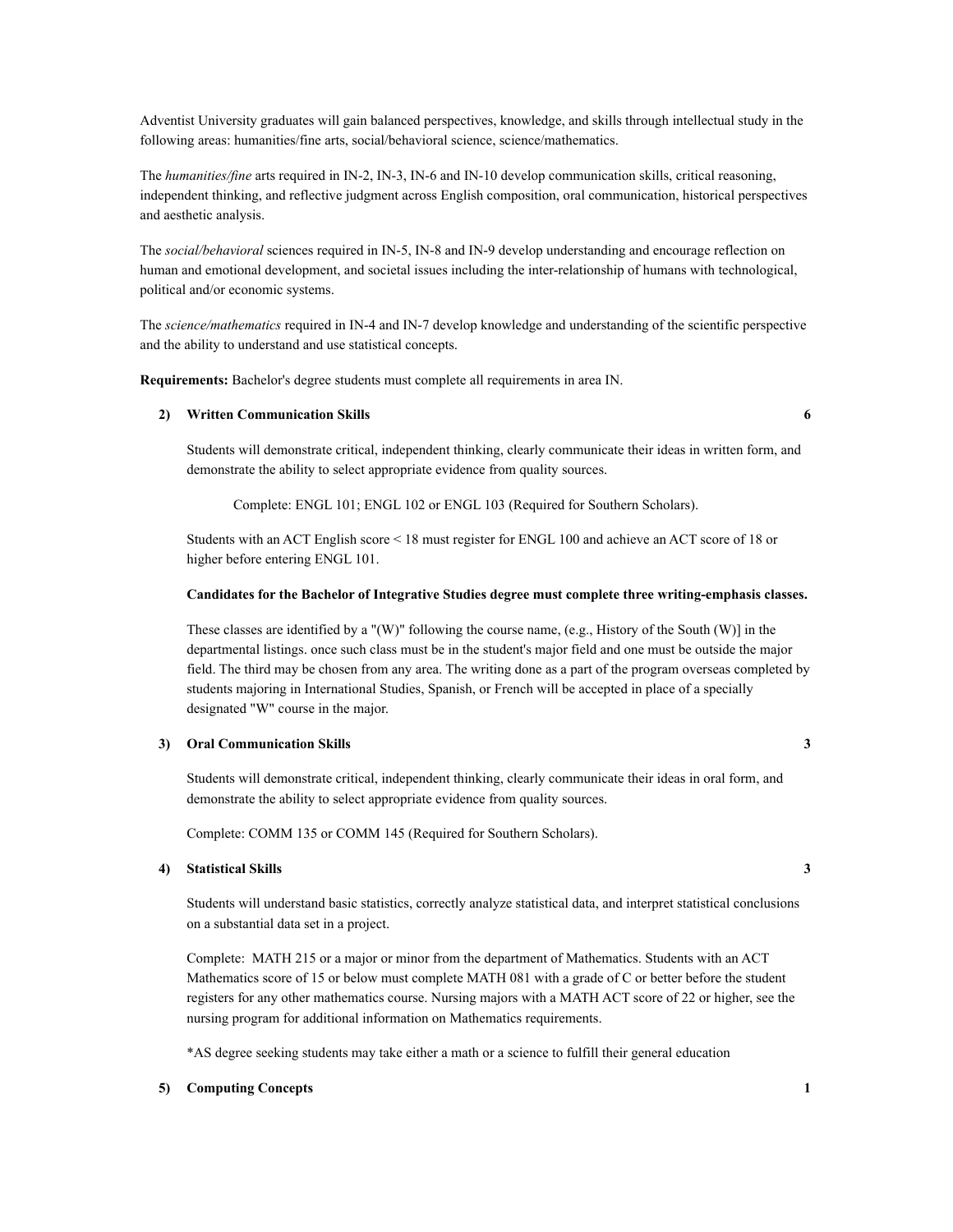Students will demonstrate an understanding of computer concepts related to the effective, safe, and responsible use of computing technology and demonstrate skill in evaluating technology and information.

Complete: CPTE 100 or a Major from the School of Computing. Students that have not completed a course covering word processing and spreadsheets must complete CPTE 105 and CPTE 106.

#### **6) Historical Perspectives 3**

Students will

- 1. recognize and articulate the interrelations between political, social, economic, religious, and/or intellectual developments within a particular historical era or across a range of historical periods
- 2. demonstrate their ability to think critically when they analyze the arguments of primary and secondary texts while considering the historical and/or cultural assumptions of these arguments

Complete 3 hours from: HIST 130, HIST 140, HIST 154, HIST 155, HIST 174, HIST 175, HIST 250, HIST 260, HIST 280, HIST 345, HIST 351, HIST 352, HIST 353, HIST 356, HIST 357, HIST 363, HIST 364, HIST 365, HIST 366, HIST 374, HIST 375, HIST 380, HIST 386, HIST 387, or HIST 388.

#### **7) Natural Science 3**

Students will be able to apply the scientific process correctly and demonstrate an understanding of the concepts and limitations of natural science in classroom and laboratory experiences within a Seventh-day Adventist world view.

Complete 3 hours from: BIOL 101, BIOL 103, BIOL 151, CHEM 107, CHEM 119, CHEM 151, ERSC 105, PHYS 137, PHYS 155, PHYS 211 and PHYS 213, or PHYS 221 and PHYS 223.

#### **8) Human Development 3**

Students will understand and reflect on a range of cognitive, emotional, social, and societal issues and developmental concepts across the human lifespan from a Seventh-day Adventist worldview.

Complete:PSYC 101, PSYC 128, PSYC 234, or SOCI 125.

#### **10) Aesthetic Analysis 3**

Apply critical thinking and reflective judgment to creative works of literature, music, or art from a Seventh-day Adventist world view.

Bachelor's degree candidates must complete 3 hours from: ARTH 218, ARTH 225, ARTH 235, ARTH 245, ARTH 318, ARTH 335, ARTH 325, ARTH 345, COMM 326, ELIT 175, ELIT 214, ELIT 215, ELIT 216, ELIT 323, ELIT 332, ELIT 333, ELIT 335, ELIT 337, ELIT 338, ELIT 340, ELIT 342, ELIT 346, ELIT 417, ELIT 425, ELIT 444, ELIT 445, ELIT 468, ENGL 220, HMNT 205, MUCH 216, MUHL 115, MUHL 120, or MUHL 218.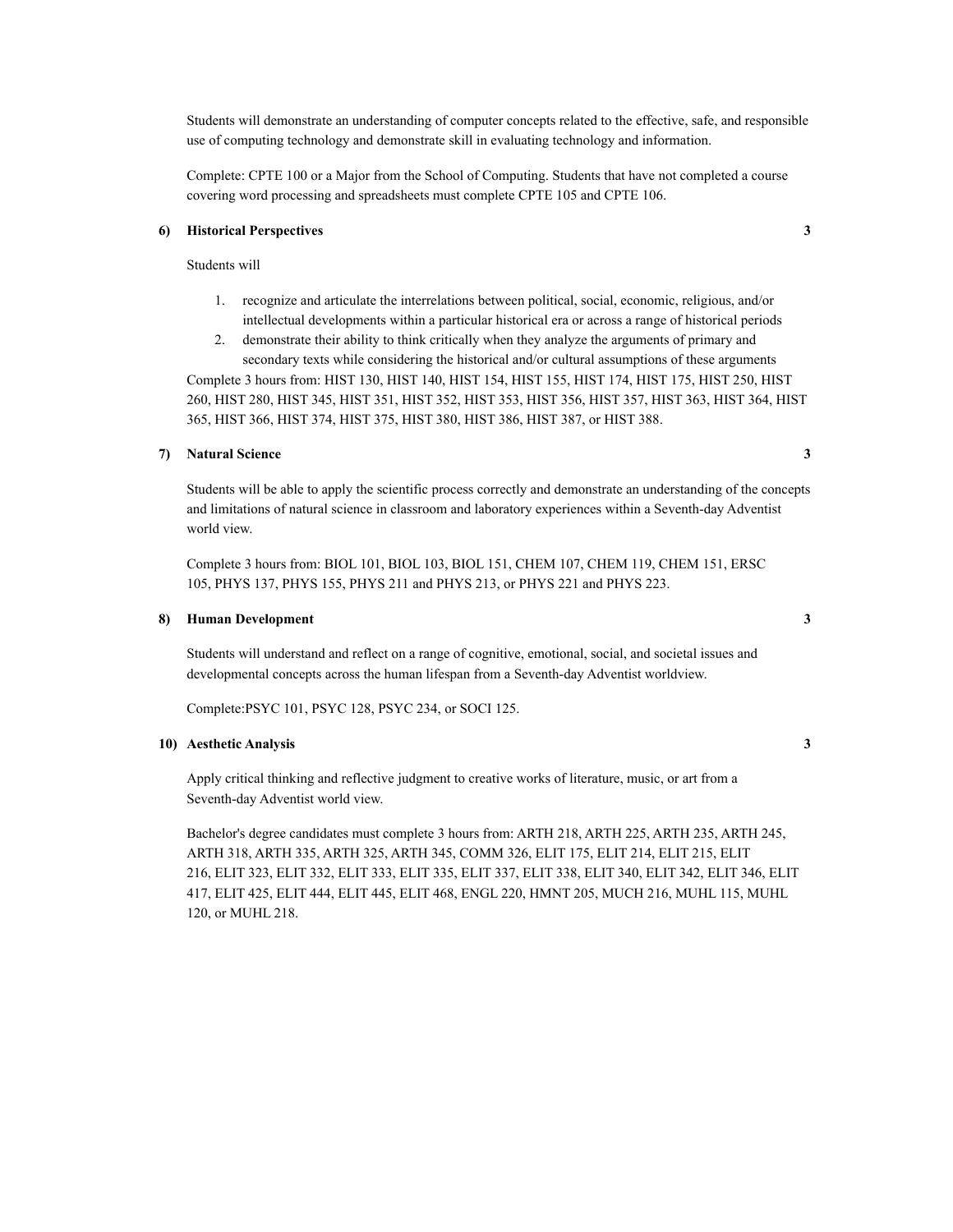### **P. Physical Development 2**

Student Learning Goal: Students will take responsibility for their own well-being through participating in physical activities that promote a healthy lifestyle and prepare for a healthy life in their career.

Rationale: Physical fitness impacts success in all areas of life. Hence, optimal success in life rests on a foundation of a balanced life that includes fitness. Southern Adventist University students participate in fitness as part of the whole-person education that comes from the Seventh-day Adventist philosophy of education.

Requirements: Bachelor's degree students must complete all requirements in area P.

#### **1-a) Fitness for Collegiate Life 1**

Students will demonstrate responsibility for the psycho motor component of their well-being by participating in appropriate health-promoting physical activities appropriate for college students. Must be completed before admission to any subsequent PEAC/ADAC courses.

Complete: PEAC 125.

#### **1-b) Physical Activity 1**

Students will participate in courses that introduce them to physical activities that promote healthy living for the present and future. PEAC 125 is a prerequisite for all PEAC and ADAC courses.

Bachelor's degree candidates must complete 2 hours from: ADAC 141, ADAC 142, ADAC 145, ADAC 146, ADAC 148, ADAC 151, ADAC 152, ADAC 155, ADAC 156, ADAC 160, ADAC 161, ADAC 162, ADAC 200, ADAC 212, ADAC 214, ADAC 215, ADAC 248, ADAC 262; PEAC 121, PEAC 123, PEAC 130, PEAC 131, PEAC 133, PEAC 134, PEAC 136, PEAC 137, PEAC 140, PEAC 143, PEAC 153, PEAC 215, PEAC 223, PEAC 230, PEAC 231, PEAC 232, PEAC 235, PEAC 241, PEAC 243, PEAC 247, PEAC 257, PEAC 261, PEAC 254/RECR 254, PEAC 325.

### **General Electives**

The number of general electives depends on the degree and program of choice. All students must meet the minimum number of hour requirement for their degree. Those hours remaining after fulfilling the requirements of their major/minor program(s) and general education are general elective hours and may be taken from any courses offered at the undergraduate level at Southern Adventist University.

| <b>Summary of General Education Hours</b> |       | <b>Bachelor's</b> |
|-------------------------------------------|-------|-------------------|
| Area R - Spiritual Development            |       | $6-9$             |
| Area IN - Intellectual Development        |       | 25                |
| Area P- Physical Development              |       | 2                 |
|                                           | Total | 33-36             |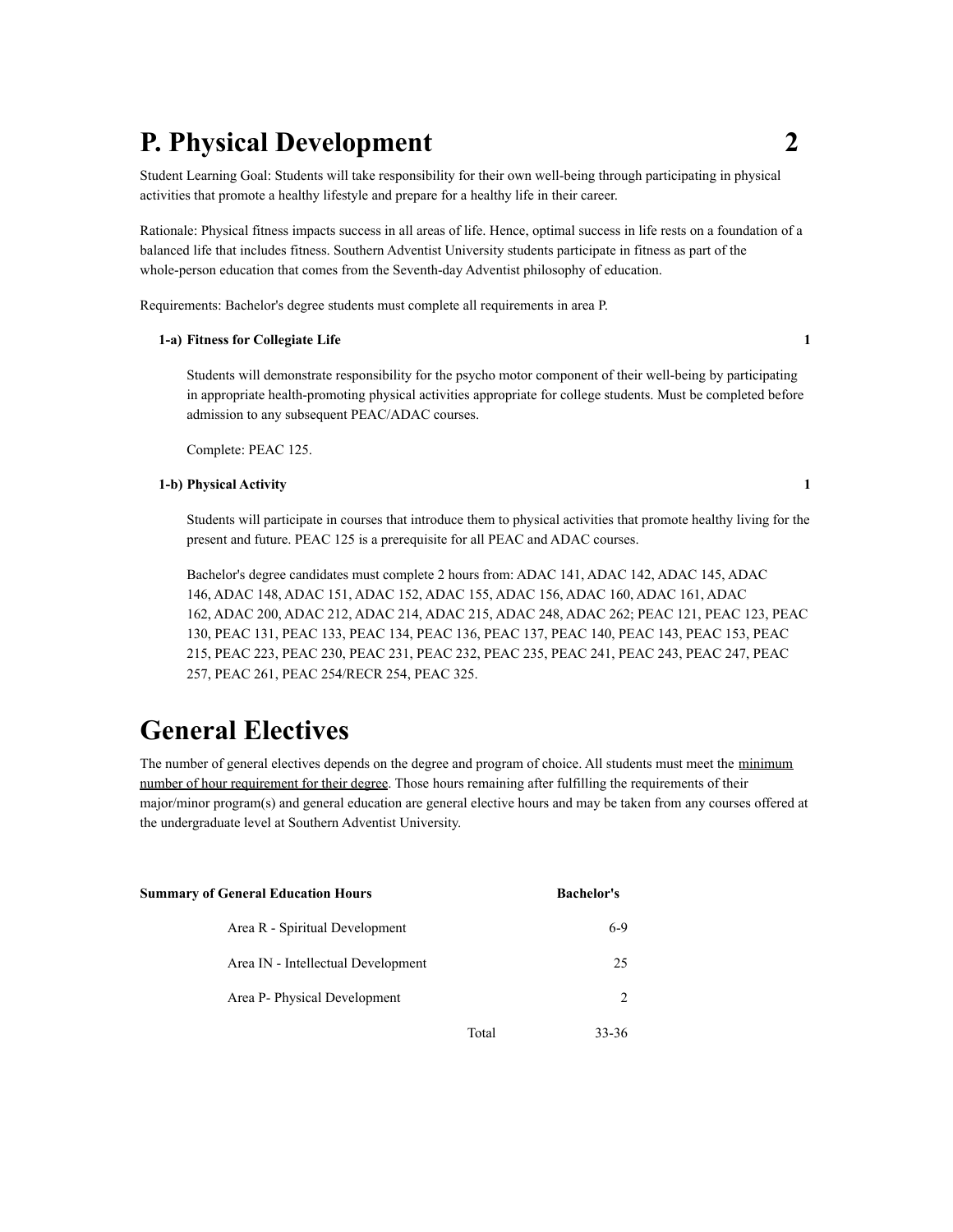# **Programs of Study- Southern Adventist University**

### **Bachelor of Science**

### **Business Management, B.S.**

| Major             | 40   |
|-------------------|------|
| General Education | 33   |
| Electives         | 51   |
| <b>TOTAL</b>      | 12.4 |

### Required Courses

- BUFN 201 Orientation to Business **1 hour**
- BUFN 351 Accounting Fundamentals **3 hours**
- BUFN 352 Business Analytics Fundamentals **3 hours**
- BUFN 353 Business Ethics and Law **3 hours**
- BUFN 354 Economics Fundamentals **3 hours**
- BUFN 355 Business Finance Fundamentals **3 hours**
- BUFN 356 Management Fundamentals **3 hours**
- BUFN 357 Marketing Fundamentals **3 hours**
- BUFN 480 Strategic Decision-Making **3 hours**
- BUFN 490 Missional Business **3 hours**
- BMMG 451 Human Resource Management **3 hours**
- BMMG 452 Multi-cultural Management **3 hours**
- BMMG 453 Operations Management **3 hours**
- BMMG 454 Organizational Behavior **3 hours**

Total 40 Hours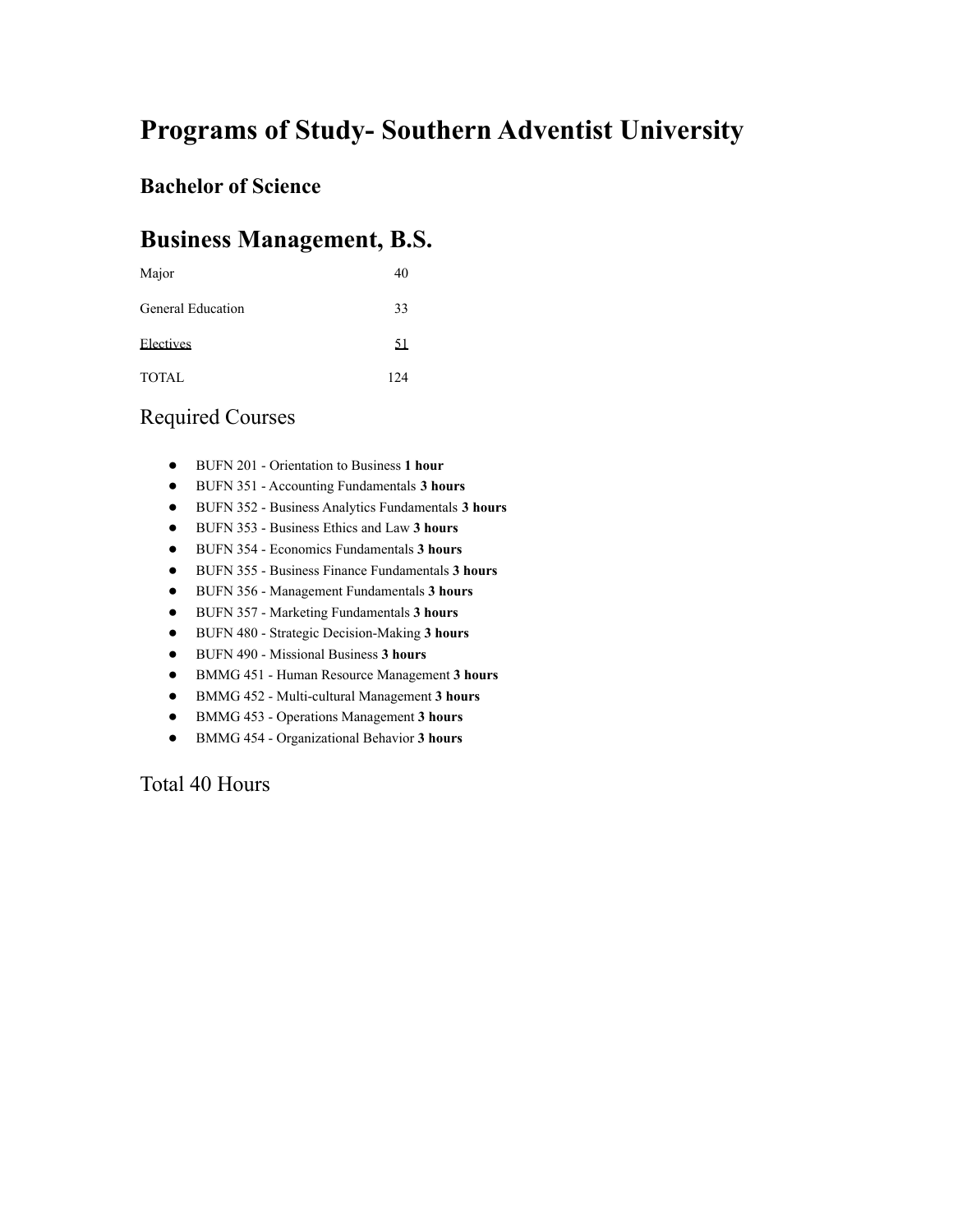### **Bachelor of Science**

### **Communication, B.S.**

| Core                     | 39   |
|--------------------------|------|
| <b>General Education</b> | 33   |
| Electives                | 52   |
| <b>TOTAL</b>             | 12.4 |

### Required Core

- COMM 240 Communication Theory **3 hours** *OR* PREL 235 PR Principles and Theory
- COMM 312 Professional Communication and Leadership **3 hours**
- COMM 330 Intercultural Communication (W) **3 hours**
- COMM 397 Communication Research (W) **3 hours**
- COMM 427 Mass Media Law and Ethics **3 hours**
- COMM 488 Mass Communication and Society **3 hours**
- JOUR 105 Writing for the Media **3 hours**
- PREL 310 Social Media Strategies **3 hours**

#### *Plus select 15 hours from the following*:

- BRDC 127 Introduction to Digital Storytelling 3 hours
- BRDC 417 Media Management and Ministry 3 hours
- COMM 242 Introduction to Web Design 3 hours
- COMM 336 Interpersonal Communication 3 hours
- COMM 406 Persuasion and Propaganda (W) 3 hours
- COMM 420 Professional and Technical Writing 3 hours
- JOUR 205 News Reporting 3 hours
- JOUR 316 Magazine and Feature Writing 3 hours
- PHTO 320 Digital Photography 3 hours
- PREL 235 PR Principles and Theory
- PREL 355 Advertising Copywriting 3 hours
- PREL 455 PR Strategies and Management 3 hours
- PREL 485 PR Techniques

Total 39 Hours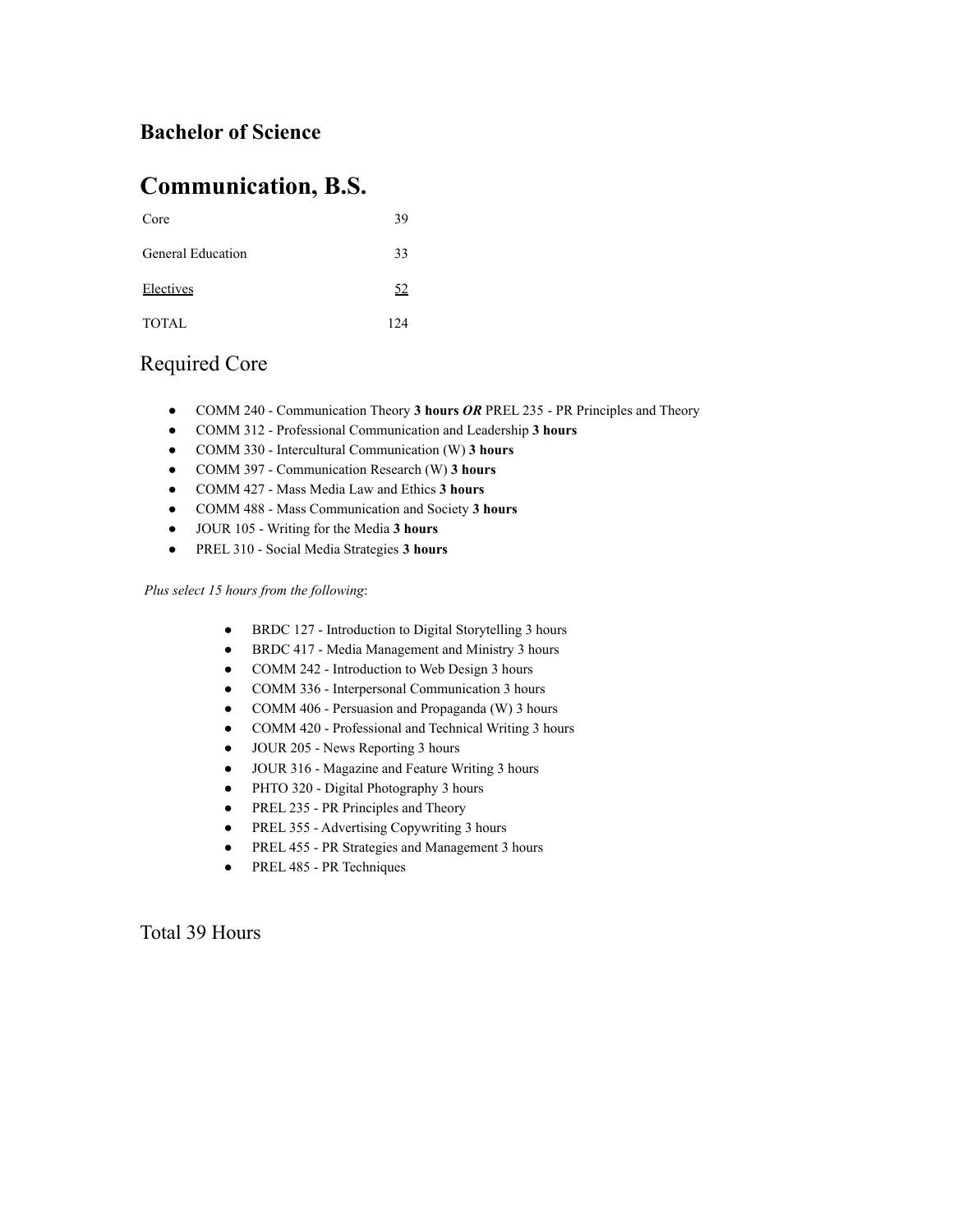### **Bachelor of Integrative Studies**

### **Integrative Studies, B.I.S.**

| Major                    | 30            |
|--------------------------|---------------|
| <b>General Education</b> | 33            |
| Electives                | <u>61</u>     |
| TOTAL                    | $\ast$<br>124 |

### Required Courses

● Courses in Area of Study and Supporting Area including at least 18 credit hours of upper-division courses

### Total 30 Hours

#### **\*Candidates for the BIS degree must complete three writing-emphasis classes.**

These classes are identified by a "(W)" following the course name, (e.g., History of the South (W)] in the departmental listings.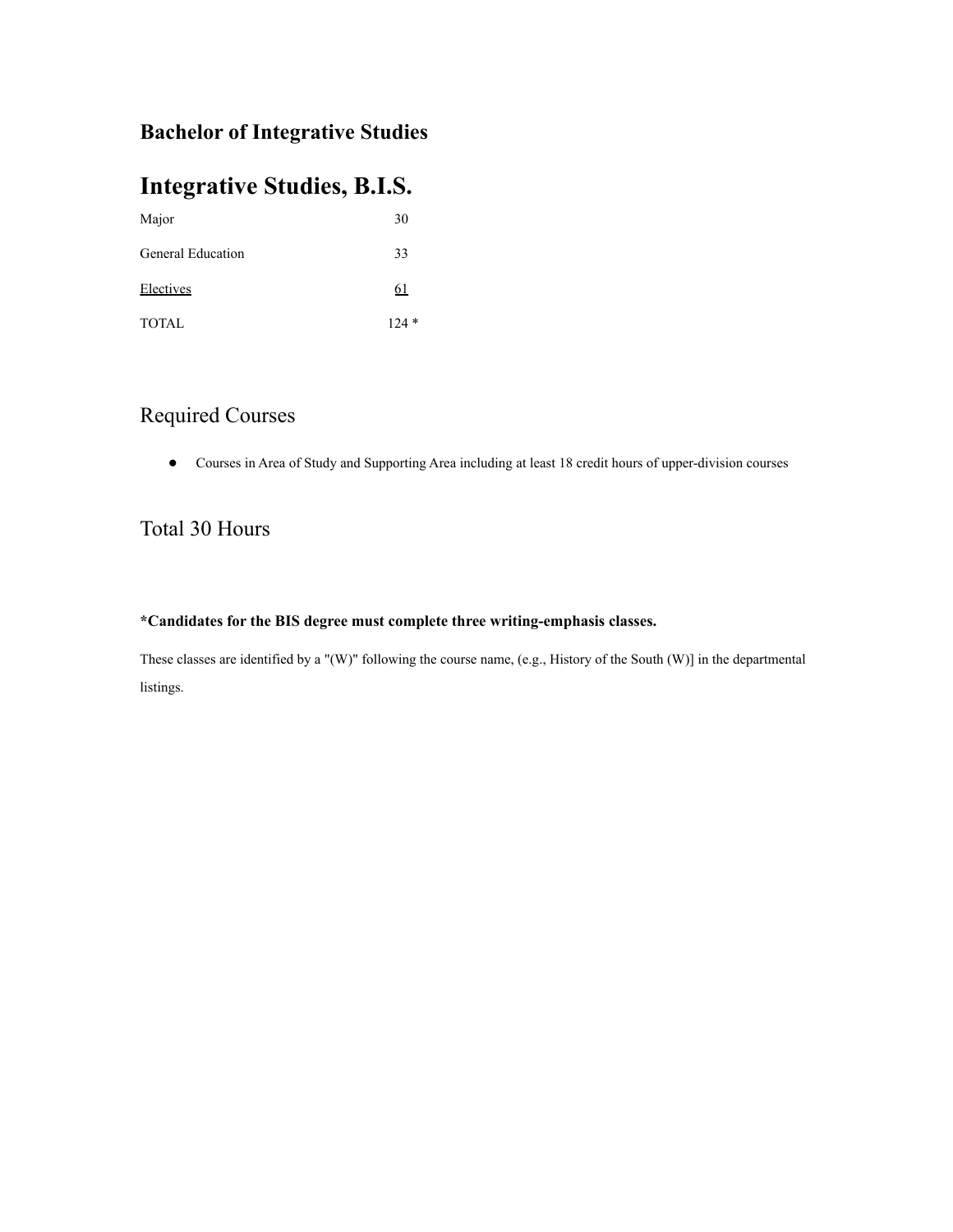### **Major Course Descriptions**

Only courses specific to the Adult Degree Completion program are listed here. A complete list of undergraduate course descriptions is available in the undergraduate catalog ([southern.edu/catalog\)](http://southern.edu/catalog)

#### **Broadcasting**

#### **BRDC 127 Introduction to Digital Storytelling - 3 hours**

Presents the fundamentals of shooting and editing video and still photographs, as well as recording audio. Students will learn basic principles and aesthetics of using digital cameras and sound equipment purposefully to tell stories that inform, promote, or inspire, laying a foundation for later coursework refining and applying these skills. Students supply their own digital SLR camera with HD video shooting capabilities and a tripod with a pan fluid head. A limited supply of digital SLRs and tripods is available for \$150 rental fee. **Lab Fee:** 11 (\$240). FALL | WINTER

#### **BRDC 417 -Media Management and Ministry - 3 hours**

An analysis of the challenges and management practices involved in planning and operating a media organization. Special emphasis is given to media ministry, content production, business ethics, community relations, sales, FCC policies, promotion and content distribution. Students interact with media managers from different platforms, visit network stations, and develop a project proposal for a specific media market. Prerequisite(s): BRDC 201. WINTER, odd years

#### **Business**

#### **BUFN 201 Orientation to Business - 1 hour**

This course provides an orientation to the school of business; business concepts and terminology; and business and learning technology. Business software application proficiency skills and assessments are required. Ideally this course should be completed prior to beginning any courses offered by the school of business, however, with permission of instructor may be completed during the first eight week session of business courses. This course is Pass/Fail. **Lab Fee:** 10 (\$210).

FALL I WINTER I SUMMER

#### **BUFN 351 Accounting Fundamentals - 3 hours**

An introduction to financial accounting. Emphasis is on uses of information contained in financial statements. Students are also introduced to the principles of managerial accounting. For students pursuing a MBA, an additional three hours of accounting will be required. Pre or Co-requisite: BUFN 201.

#### **BUFN 352 Business Analytics Fundamentals - 3 hours**

The course is an introduction to exploring and modeling large amounts of data to uncover previously unknown patterns. It includes the process of formulating, developing, analyzing and interpreting models for the purpose of visualizing and communicating information for problem-solving and decision making in areas such as finance, operations, marketing, retail, health care, insurance, supply chain networks, etc. Topics include: regression scenario analysis; project management; and others. **Lab Fee:** 6 (\$90). Pre or Co-requisite: BUFN 201 Prerequisite: MATH 215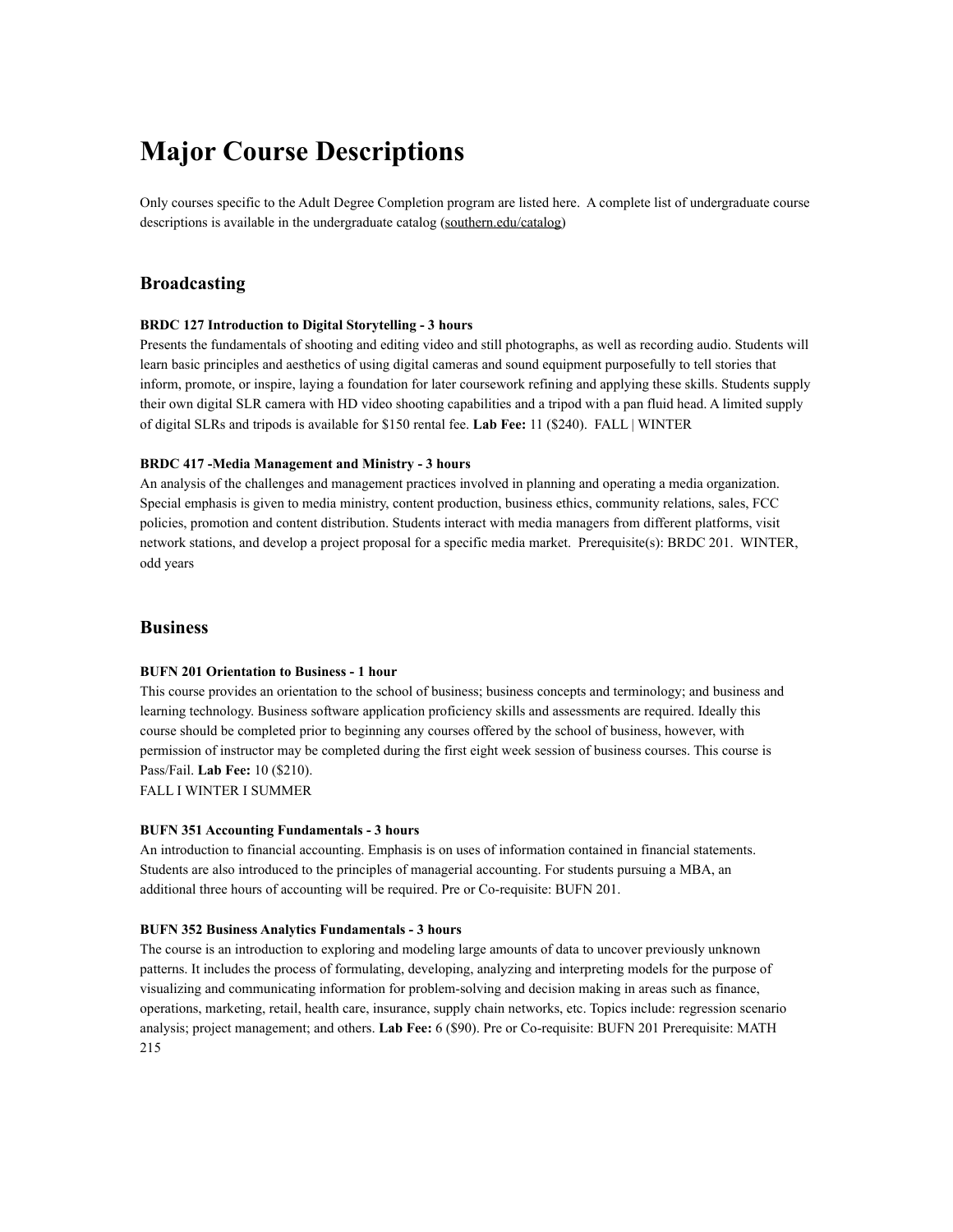#### **BUFN 353 Business Ethics and Law - 3 hours**

A study of how business should operate within the ethical, social, legal, and political environment, and how individuals in leadership should relate to various social and ethical problems. **Lab Fee:** (\$60). Pre or Co-requisite: BUFN 201.

#### **BUFN 354 Economics Fundamentals - 3 hours**

An introductory study of macroeconomics and microeconomics. Macroeconomic topics include total employment, output and income, inflation and recession, and the variables that influence these conditions. Microeconomic topics include scarcity and choice, individual goods and markets, and the price mechanism showing how it automatically directs the society's resources into the most desirable uses. Pre or Co-requisite: BUFN 201.

#### **BUFN 355 Business Finance Fundamentals - 3 hours**

A study of the fundamental principles of financial organization. Emphasis is on instruments of finance, policies of capitalization, problems pertaining to working capital, and corporate expansion and reorganization. Pre or Co-requisite(s): BUFN 201, BUFN 351.

#### **BUFN 356 Management Fundamentals - 3 hours**

A study of basic business management including an analysis of business policies viewed from the standpoint of the functional characteristics of the management process and current ethics. Pre or Co-requisite: BUFN 201.

#### **BUFN 357 Marketing Fundamentals - 3 hours**

A study of customer relationship management and the functions of marketing, including product, price, place, and promotion as they relate to consumers. Pre or Co-requisite: BUFN 201.

#### **BUFN 480 Strategic Decision-making - 3 hours**

This course integrates the functional business areas. It is designed to give the student experience in strategic analysis and decision-making. Attention is given to matching organizational resources to the external environment to achieve a strategic competitive advantage. Prerequisites: BUFN 351, BUFN 352, BUFN 353, BUFN 354, BUFN 355, BUFN 356, BUFN 357.

#### **BUFN 490 Missional Business - 3 hours**

A study and integration of the biblical foundations of calling and vocation in business professions. The concepts of individual and community reconciliation and transformation along the four dimensions of economic, environmental, social, and spiritual are explored within an organizational and professional context. Prerequisites: BUFN 351, BUFN 352, BUFN 353, BUFN 354, BUFN 355, BUFN 356, BUFN 357.

#### **Business Management**

#### **BMMG 451 Human Resource Management - 3 hours**

An introduction to the organization, training, motivation, and direction of employees with a view to maintaining their productivity and morale at high levels. Among topics covered are selection, training, compensation and financial incentives, work standards, techniques of supervision and leadership. Prerequisites: BUFN 353, BUFN 356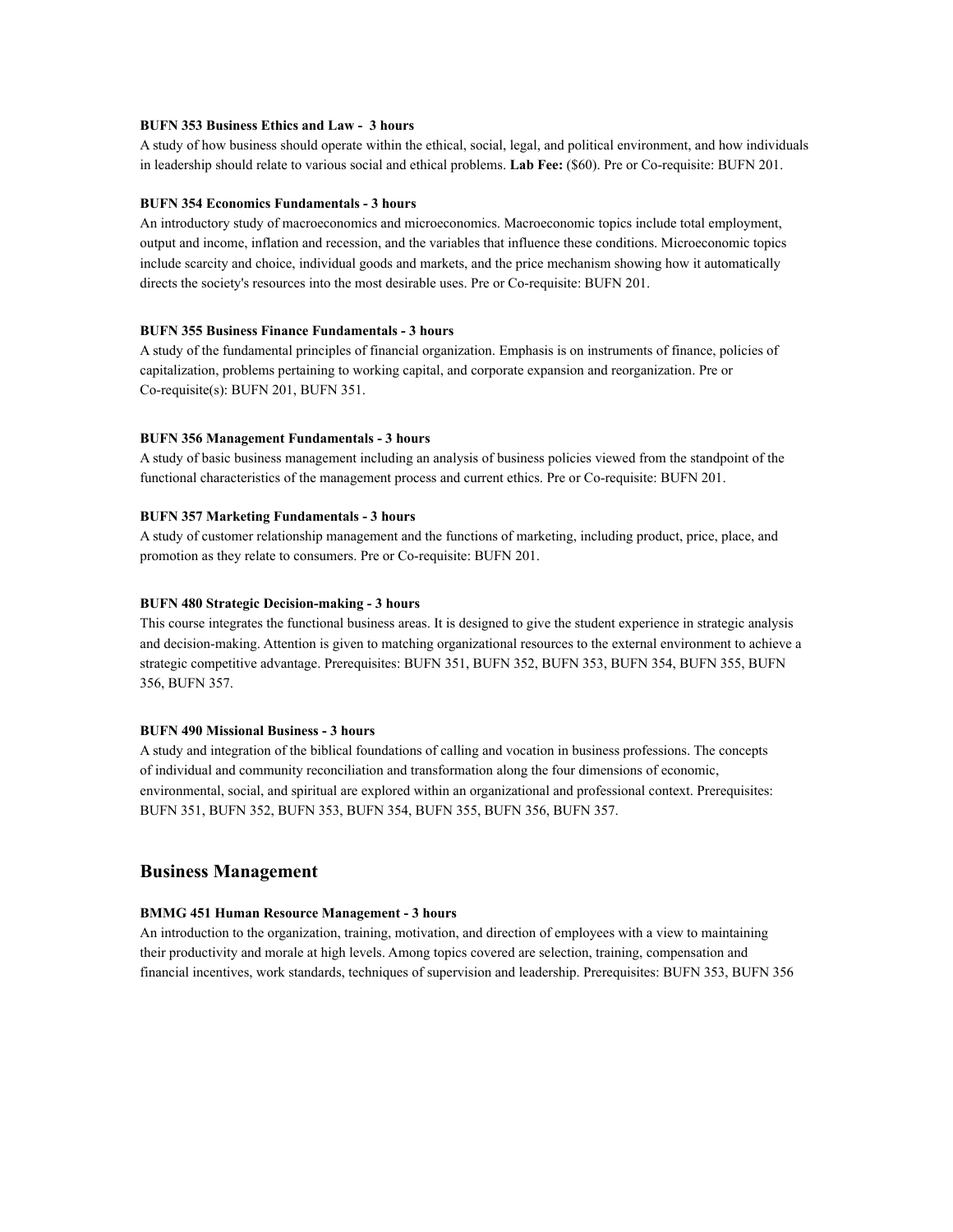#### **BMMG 452 Multi-Cultural Management - 3 hours**

Develops an understanding of the role and impact of cultural diversity in the workplace. The course focuses on how multiculturalism influences the local and international environments within which organizations operate, including economic, legal, and political aspects; markets and business customs; dealing with foreign governments and nationals; formulating, implementing, and evaluating cross-functional and cross-cultural decision processes that enable an organization to achieve its objectives. Pre or Co-requisite: BUFN 356.

#### **BMMG 453 Operations Management - 3 hours**

This course covers the conceptual models, decision making tools, and information systems used by managers and strategists to integrate operations, supply chain, and information systems toward increased productivity and competitive advantage. Pre or Co-requisite(s): BUFN 356, MATH 215.

#### **BMMG 454 Organizational Behavior - 3 hours**

Investigates the impact that individuals and groups have on values, attitudes, job satisfaction, motivation, and how the resultant organizational structure and culture are affected. The purpose of the course is the application of this knowledge toward improving an organization's effectiveness. Students learn the dynamics of leadership and management as they influence organizational behavior. Prerequisite: BUFN 356.

#### **Communication**

#### **COMM 240 Communication Theory - 3 hours**

This course offers the conceptual foundation for studying human communication. It offers a survey of the major theories of communication and rhetoric. FALL, odd years

#### **COMM 242 Introduction to Web Design - 3 hours**

This course introduces the student to Web design and content creation in both theory and technique. Students will learn how to use this medium effectively as well as learn how it differs from other more traditional media. In addition to learning basic design elements and Web writing, students will be introduced to HTML and CSS Web page creation utilizing industry standard design and coding tools. **Lab Fee:** 8 (\$150). **Prerequisite(s):** ARTG 115, CPTR 108 or JOUR 208. FALL

#### **COMM 312 Professional Communication and Leadership - 3 hours**

This course develops proficiency in written and oral communication that creates clear understanding in professional contexts with attention to developing and delivering strong presentations; the theory and practice of group dynamics and processes and effective leadership skills. **Prerequisite(s):** COMM 135; ENGL 102. FALL | WINTER

#### **COMM 326 Film Evaluation (IN-10) (W) - 3 hours**

The primary goal of this class is to help each student develop a set of criteria for critically evaluating films. Besides regular assigned reading, class activities include discussion of the contributions films make to our culture, studying how films are made, and how to write about films. Films are screened as a part of the class and weekly evaluation papers based on the screened film are expected. FALL | WINTER | SUMMER

#### **COMM 330 Intercultural Communication (W) - 3 hours**

This course deals with communication and culture as they relate to perception and values, language, nonverbal communication, ethics, intercultural relationships, as well as sociocultural, psychocultural, and environmental influences on the processes of communication. FALL|WINTER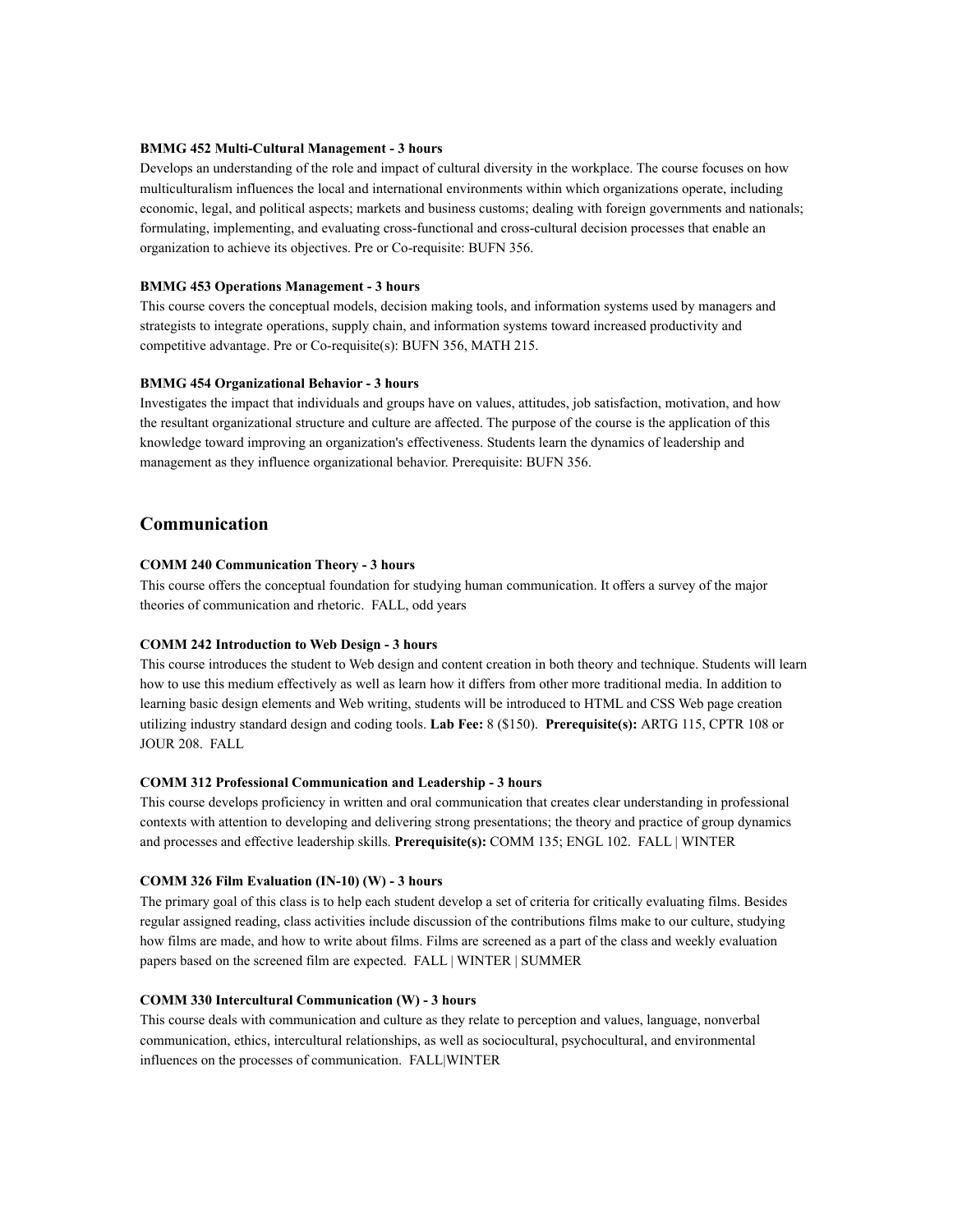#### **COMM 336 Interpersonal Communication - 3 hours**

Introduces students to the theory, research, and practice of communication in personal relationships. Topics include listening, verbal and nonverbal communication, emotions, conflict management, and the development and maintenance of effective personal relationships. This course utilizes readings and out-of-class activities to help students understand and apply interpersonal communication principles. WINTER

#### **COMM 397 Communication Research (W) - 3 hours**

Introduces students to scientific inquiry and the basic research techniques of advertising, communication, journalism, and public relations. Uses interdisciplinary approach to explain quantitative and qualitive research methodology and to evaluate different research designs. Emphasizes the importance of the development and exchange of scholarly information as students conduct primary research. This class should be completed before taking 400 level classes in the School of Journalism and Communication. FALL

#### **COMM 406 Persuasion and Propaganda (W) - 3 hours**

This course focuses on the historical origin and contemporary uses of persuasion and propaganda, the concept of public opinion, motivational tools and techniques to achieve public response, characteristics of publics, and how publics are influenced. We will examine artifacts of popular culture, politics, advertising, and mass media through the lens of persuasion and propaganda theories. WINTER

#### **COMM 420 Professional and Technical Writing - 3 hours**

A course created to teach students to design and produce documents that communicate professional and technical information effectively and efficiently. The course will emphasize the clarity, accuracy, and correctness demanded by writing in various workplace genres, for example, letters, memos, reports, directions, and explanations. Students will learn to analyze audience needs and modify their communications accordingly. **Lab Fee:** 4 (\$30). FALL

#### **COMM 427 Mass Media Law and Ethics - 3 hours**

This course provides an overview of the U.S. legal system, the press as The Fourth Estate, and The First Amendment's role in American law. The class focuses on issues, both legal and ethical, currently faced by communication professionals. Topics studied in the class include freedom of the press, the American legal system, defamation, invasion of privacy, information gathering, records and open meetings, free press and fair trial, obscenity, copyright, advertising and media regulation. The class will discuss issues affecting Seventh-day Adventists, such as intellectual property, church identity, and the church's stance on Separation of Church and State. Students present legal cases, write legal briefs, and conduct legal research, culminating in a final paper and presentation at the end of the class. WINTER

#### **COMM 488 Mass Communication and Society (W) - 3 hours**

This course provides for informed student participation in the examination of the role and function of the mass media system in the United States. Among the topics considered are: the concept of social responsibility as a constraint upon the media; and ethical, social, economic and political issues involved in the function of newspapers, magazines, radio, television, new media advertising, and public relations. Emphasis on reading, writing media critiques, and on analysis of concepts and ideas. WINTER

#### **Journalism**

#### **JOUR 105 Writing for the Media - 3 hours**

Basic writing skills for newspaper, magazines, advertising, public relations, online and broadcasting, with emphasis on learning the Associated Press Stylebook. **Prerequisite(s):** ENGL 101 with a minimum grade of C or ACT English minimum score of 18, SAT score of 430, or R-SAT score of 25. FALL | WINTER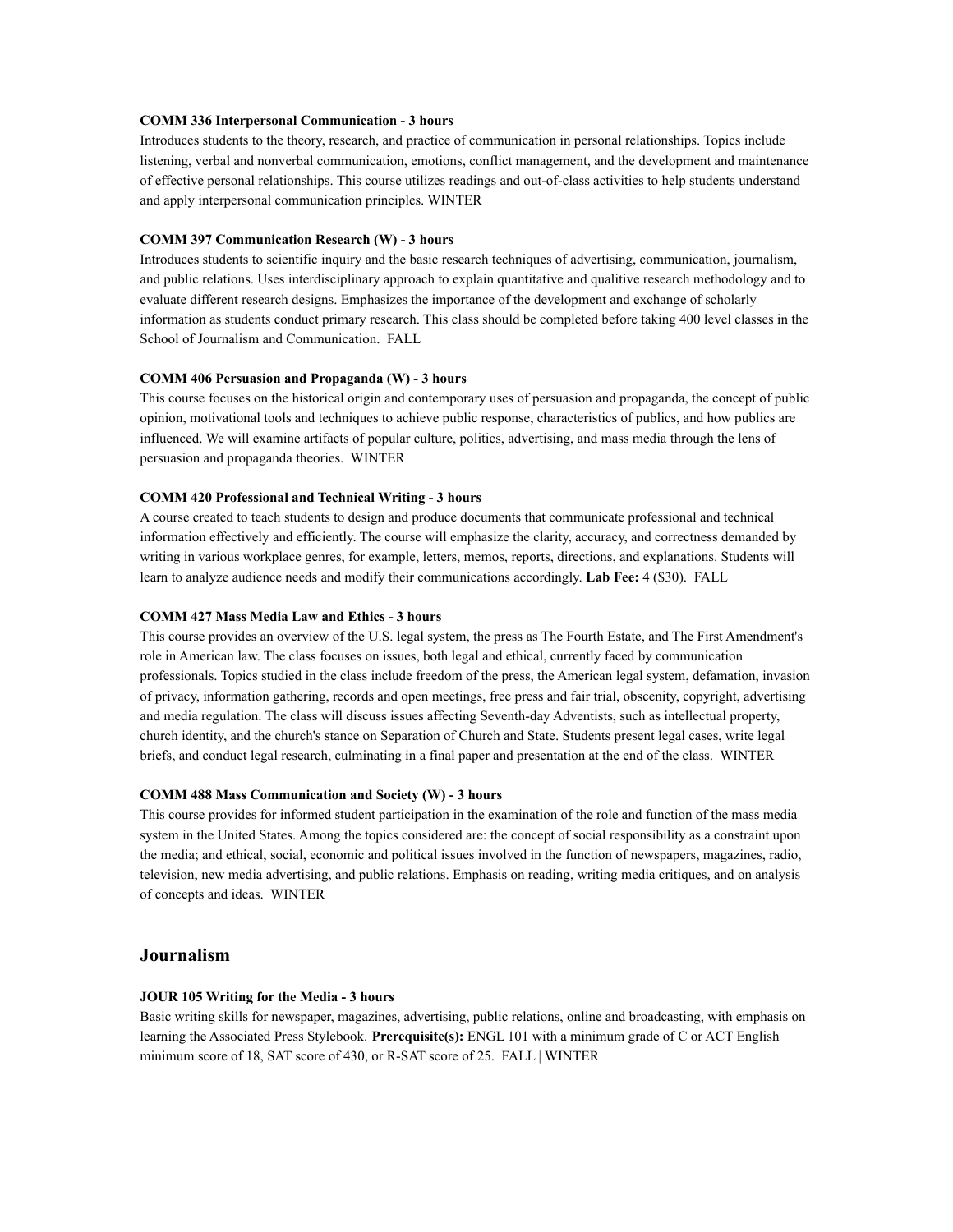#### **JOUR 205 News Reporting - 3 hours**

News gathering and research techniques; development of news writing skills and style. Emphasis on clarity of writing, accuracy, balance and fairness, and on meeting deadlines. Students are required to contribute bi-weekly stories to the University's newspaper, The Southern Accent. Oral communication emphasis: Interviewing. **Prerequisite(s):** JOUR 105. FALL | WINTER

#### **JOUR 316 Magazine and Feature Article Writing (W) - 3 hours**

The study and practice of researching, writing, and marketing non-fiction feature stories for magazines, newspapers, and other periodicals. Discusses the writing process from idea development and story focus through final revision and marketing of articles via query letters to editors. **Prerequisite(s):** JOUR 205. FALL

#### **Public Relations**

#### **PREL 235 Public Relations Principles and Theory - 3 hours**

Basic public relations principles, philosophy, and theory as they relate to the historical development and contemporary practice of public relations; analysis of the role of public relations in business, industry, and nonprofit organizations, and of the functions and responsibilities of the public relations practitioner. WINTER

#### **PREL 310 Social Media Strategies - 3 hours**

This class examines the strategic use of digital and social media platforms and tools for professional purposes with an emphasis on hands-on experience and skills. Students will plan, execute, and evaluate social media campaigns. Special focus will be given to the measures, mechanisms, and necessary considerations for evaluating outcomes and communication effectiveness. Students will discover content management strategies and learn how to gather and analyze data and present results and recommendation in multiple ways including written, oral, visual, and digital. Drawing on theoretical and cultural perspectives, the course will also examine the pervasive impact social media is having on the relationship between individuals, organizations, and society. **Prerequisite(s):** JOUR 105 or permission of instructor. FALL

#### **PREL 355 Advertising Copywriting - 3 hours**

Principles and practices in writing and preparing advertising messages for the mass media. Analysis of successful advertising copy as well as opportunity for students to develop their own copywriting skills are part of the course. Social responsibility and ethics of the advertiser and copywriter are an integral part of instruction. FALL, even years

#### **PREL 455 Public Relations Strategy and Management - 3 hours**

This capstone course analyzes the changing public relations environment from a managerial perspective. Topics include the growing need for strategic planning, measurement of return on investment, credibility management, crisis communication, and management of social media. Senior communication professionals will be invited to present "real life" challenges they have confronted. Through case review, discussion of reputation issues in the news, and class presentations, students will focus on strategic thinking and creative approaches to management responsibilities in public relations. WINTER

#### **PREL 485 Public Relations Techniques - 3 hours**

Communication techniques used in public relations to identify and reach specified audiences through mass media channels and through controlled media. Preparation of press releases, brochures, newsletters, reports, audio-visuals, speeches, and media campaigns; planning and conducting special events. **Prerequisite(s):** ARTG 115 or JOUR 208 ; JOUR 205; PREL 235. FALL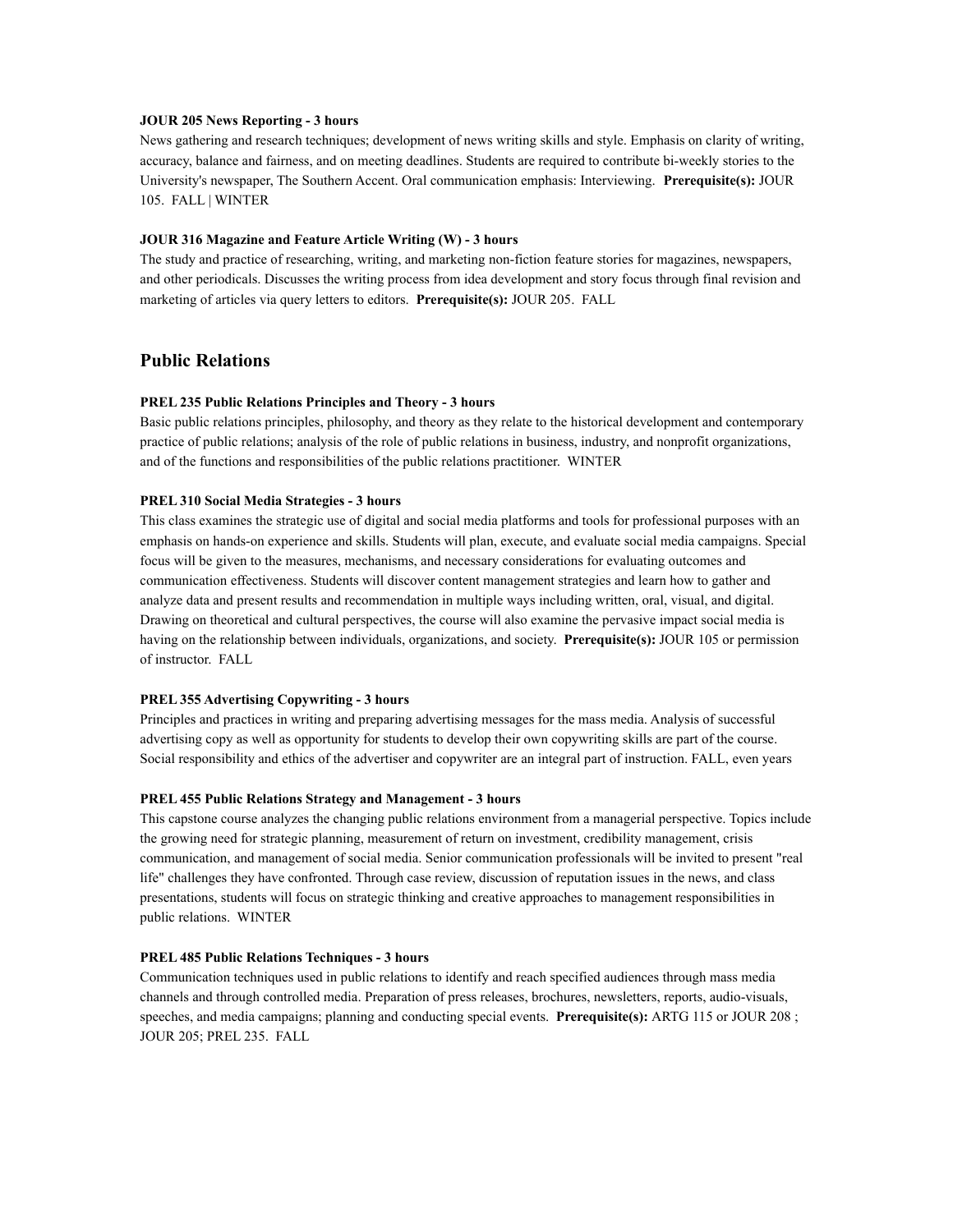### **Photography**

#### **PHTO 320 Digital Photography - 3 hours**

Students will learn image-capture processing and outputting of digitized photographic images utilizing Adobe Photoshop and Lightroom. Emphasis is on studio, wedding, and event photography. Topics include environmental and group portraits, illustrative techniques, industrial and commercial photography. Students supply their own digital SLR cameras. A limited supply of digital SLRs are available for \$100 rental fee. **Lab Fee:** 12 (\$300). FALL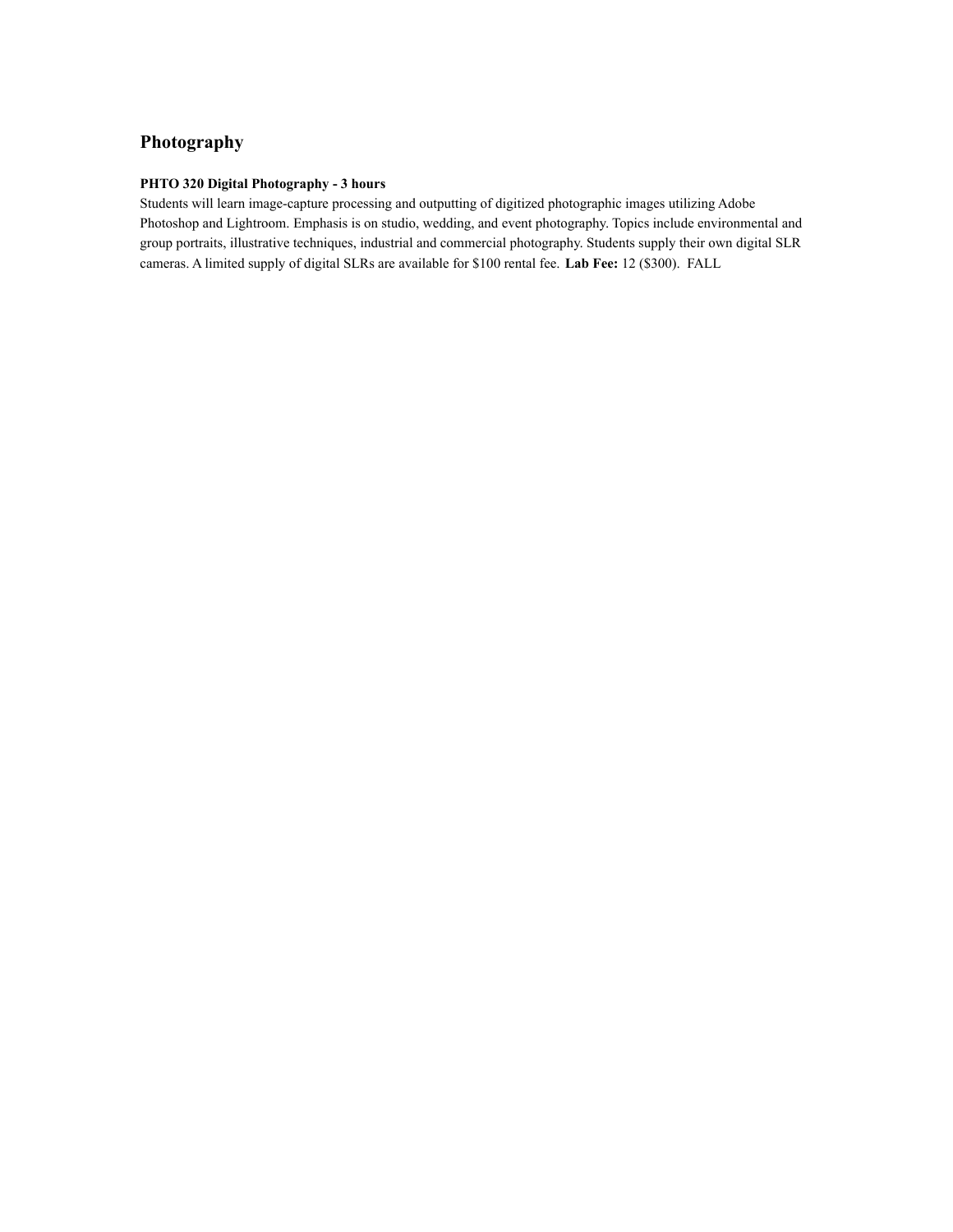# **University Registry**

### **Board of Trustees**

\*Ron Smith, Chair Allan Machado John Boskind Moses Maier Jeff Bromme Jack McClarty Karin Covi Scott McClure Brian Danese Todd McFarland \*Jim Davidson, Vice Chair +Bill McGhinnis Ken DeFoor +Ellsworth McKee \*Franklin Farrow Barbara McKinney David Ferguson Michael Owusu \*David Freedman +Gordon Retzer Debra Fryson Gary Rustad Steve Haley Kenneth Shaw \*Heather Hillard \*Jeanette Stepanski Danny Houghton \*Dan Turk A. David Jiménez Christine Waldrop Benjamin Jones William Winston \*Ruth Liu Doug Zinke Leslie Louis

*\* Executive Board*

### *+ Emerti*

### **University Administration**

### **President**

Kenneth Shaw, Ed.D. (2021) President Barb Edens, B.S. (2012) Director, Strategic Planning

### **Information Systems**

Brielle Bange, (2018) Systems Analyst Randi Buhl, A.A. (2001) Network Analyst Eli Courey, B.S. (2004) Network Analyst Luke Dunzweiler, B.S. (2016) Network Analyst Paul Irwin, B.S. (2011) Software Developer Shaina Mercer, B.A. (2017) Systems Analyst Ron Miller, B.S. (1995) Systems Administrator Miguel Rivas, M.S. (2012) Software Developer Derek Sherbondy, B.S. (2007) Network Analyst

Gary Sewell, B.S. (2012) **Associate Vice President**, Information Technology Herdy Moniyung, M.S. (1999) Director, Integration and Development Josh Rhodes, M.B.A. (2006) Associate Director, Infrastructure Mike McClung, B.A. (1996) Assistant Director, Workstation Support

### **Institutional Research and Planning**

Michele McFarlane, M.S.I.S. (2011) Business Intelligence Analyst

Chris Hansen, Ph.D. (1996) Director, Institutional Research and Planning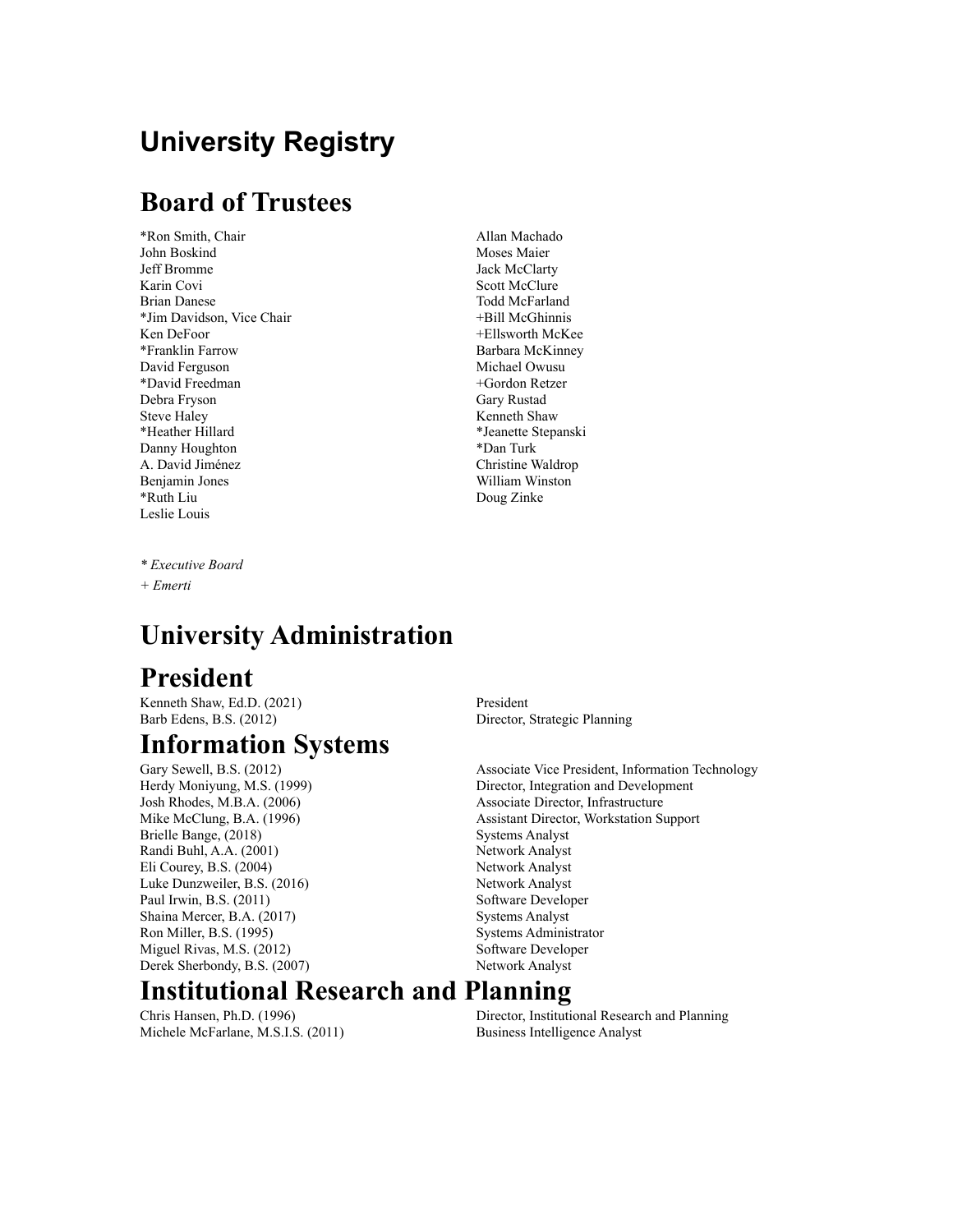### **Academic Administration**

Robert Young, Ph.D. (2007) Senior Vice President, Academic Administration Dionne Felix, Ph.D. (2018) Associate Vice President, Academic Administration and Dean of Student Success and Retention

# **Center of Teaching Excellence and the Integration of Faith and Learning**

Robert Overstreet, Ph.D. (2019) Director, Center for Teaching Excellence and Biblical Foundations of Faith and Learning

### **Graduate and Professional Studies**

Laurie Gauthier, M.B.A. (2008) Director, Graduate Marketing Ben Thompson, M.B.A. (2016) System Specialist

### **Library**

Deyse Bravo, M.L.S. (2011) Director, Library Sonja Fordham, Ph.D. (2014) Director, Writing/Tutorial Center Stanley Cottrell II, M.L.S. (2004) Technical Services Librarian Melissa Hortemiller, M.S.L.S. (2020) Public Services Librarian Donald Martin, M.S.L.S. (2014) Digital Resources Librarian Jessica Spears, M.Ed. (2013) Research Services Librarian

# **Online Campus**

Greg Merchant, B.S. (2012) Technology Manager

### **Records and Advisement**

Lisa Hess, B.S. (2010) Manager, Transcripts Omar Mendez (2017) Data Analyst Tami Wery, A.S. (2009) Manager, Registration

### **Advancement**

Carolyn Hamilton, B.A. (2003) Vice President, Advancement Kenny Turpen, B.S. (2013) Director, Advancement Sandra Delgado, (2019) Annual Giving Coordinator

# **Alumni Relations**

Evonne Crook, B.A. (1980) Director, Alumni Relations

# **Planned Giving**

Kimberly Bobenhausen, B.A. (2017) Director, Planned Giving

### **WSMC FM90.5**

Scott Kornblum, B.S./B.A. (2005) Director, WSMC

Tyson Hall, Ph.D. (2005) Associate Vice President, Academic Administration and Dean of Graduate Studies and Professional Studies Michelle Younkin, M.B.A. (2016) Director, Graduate Admissions and Academic Progress Cynthia Wright, M.P.A. (2021) Director, Adult Degree Completion

Seth Shaffer, M.S. (2013) Evening Reference/Periodicals Librarian

Gus Martin, Ph.D. (2019) Director, Academic Technology and Online Learning Polina Kadatska, Ph.D. (2019) Curriculum Development Specialist Deanna Walker, M.S. (2020) Course Development/Online Coach Manager

Karon Powell, J.D. (2015) Director, Records and Advisement Sharon Rogers, M.Ed. (1977) Assistant Director, Records and Advisement Sandy Tucker, B.S. (1997) Assistant Director, Records and Advisement

Robert Bovell, B.S. (2013) Associate Director, Advancement Lucas Patterson, B.A. (2011) Associate Director, Strategic Partnerships

Ashley Fox, B.S. (2015) Assistant Director, Alumni Relations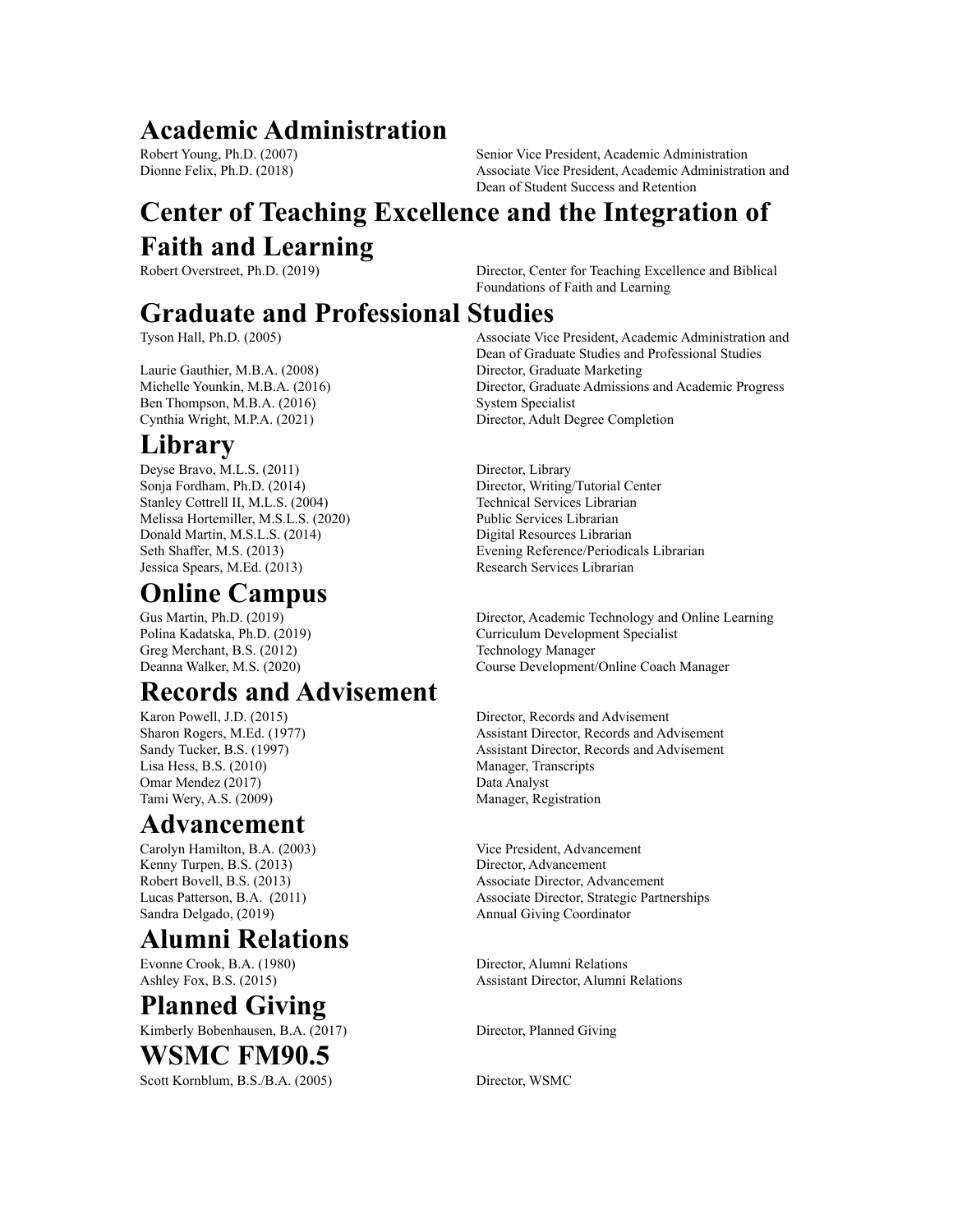# **Financial Administration**

Tom Verrill, M.S. (2008) Senior Vice President, Financial Administration

Martin Hamilton, B.A. (1998) Associate Vice President, Financial Administration

Doug Frood, M.S. (2001) Associate Vice President, Budgeting and Financial<br>Analysis Analysis

Justin Brooks, B.A. (2006) Director, Purchasing, QuickPrint and Mail Services

# **Accounting and Financial Services**

David Huisman, B.S., C.P.A. (1993) Controller Angela Teague, B.A. (2009) Senior Accountant

### **Campus Safety**

Kevin Penrod, B.S. (2007) Director, Campus Safety

### **Human Resources**

### **Industries**

# **Marketing and University Relations**

Janell Hullquist, B.S. (2016) Manager, Editorial Ryan Pierce, A.A. (2009) Manager, Graphic Design

# **Risk Management**

Andrew Myaing, M.B.A. (2014) Director, Risk Management

### **Services**

Mark Antone, A.S. (1984) Director, Landscape Services Teddy Kyraikidis, M.S. (2016) Director, Food Services Donnie Lighthall, B.S. (2000) Director, Service Fred Turner, B.ARCH. (1996) Corporate Architect

### **University Health Center**

Michelle Mix, M.S. (2017) Nurse Practitioner

### **Enrollment Management**

Brenda Flores-Lopez, B.S. (2011) Associate Vice President, Human Resources Sarah Shelburne (2005) Assistant Director, Manager Payroll

Danita Payne (1986) Manager, Campus Shop

Ingrid Skantz, M.S.A. (1990) Vice President, Marketing and University Relations Isaac James, B.S. (2008) Director, Marketing and University Relations Shana Fairchild, B.S. (2015) Manager, Digital Engagement Ben Schnell, M.B.A. (2019) Manager, Website Development Tina Smith, B.A. (2011) Manager, Project and Planning

Barry Becker (1993) Director, Transportation Services Dennis Clifford, B.S.EE (2016) Director, Building Systems Plant Services Bill Cruttenden (2011) Director, Plant Maintenance and Construction

Candace Wing, B.S. (2007) Director, University Health Center

Jason Merryman, M.A. (2020) Vice President, Enrollment Management Ryan Harrell, M.S. (2012) Manager, Website and Analytics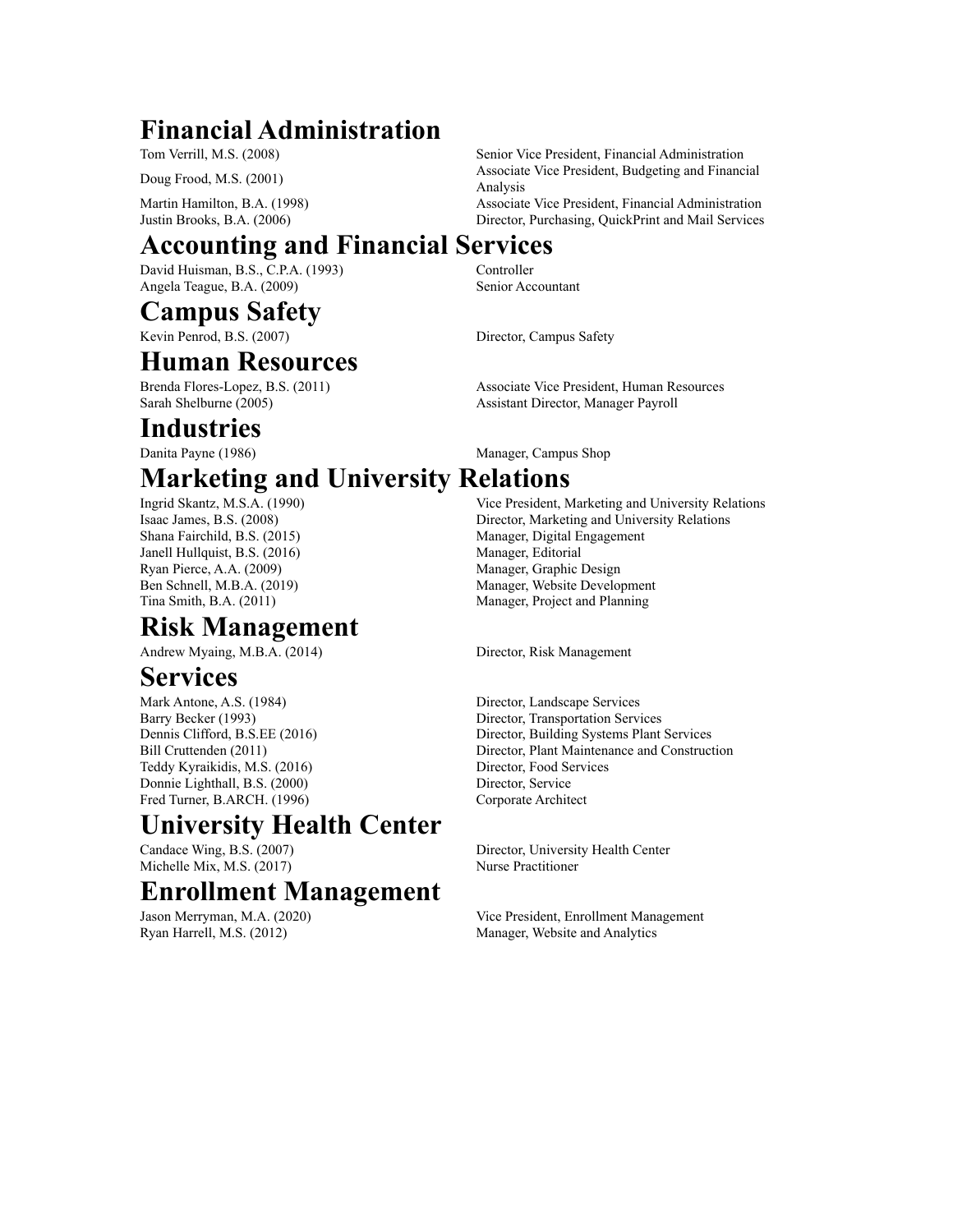# **Admissions**

Ryan Herman, M.S.A. (2003) Director, Admissions Christina Zaiback, M.A. (2019) Associate Director, Admissions Stahl Comete, M.A. (2018) Associate Director, Recruitment Jahnil Archeta, B.S.W. (2021) Transfer Admissions Counselor Janice Cosme, M.S. (2017) Admissions Counselor Christalee Crary, B.A. (2015) Campus Experience Manager Kayla Rodriguez, M.B.A. (2019) Admissions Counselor Jessica Williams, M.A. (2018) Admissions Counselor

### **Student Finance**

Paula Walters, B.S. (2005) Director Lillian Loza, M.S.A. (2006) Associate Director Michael Rumsey, B.S. (2013) Assistant Director Jana Dietsche, B.B.A. (2001) Systems Manager Faith Anderson, A.S. (2015) Student Finance Counselor Ginger Cheney, B.S. (2004) Graduate Finance Counselor Elias Martinez, B.S. (2017) Student Finance Counselor

### Fred McClanahan, B.A./B.S. (2004) Senior Student Finance Counselor **Student Development Administration**

# **Campus Chaplain**

Anna Bennett, B.A. (2014) Associate Chaplain

### **Residence Halls**

Lisa Hall, B.A. (2004) Dean, Students

Carl Patterson, M.A. (2004) Associate Dean of Men John Sager, B.A. (2001) Associate Dean of Men John Willis, B.S. (2012) Associate Dean of Men Brandon Dorn, B.B.A. (2019) Assistant Dean of Men Chamra Anthony, M.A. (2007) Associate Dean of Women Tisha Looby, B.A. (2011) Associate Dean of Women J.P. Mathis, B.S. (2008) Associate Dean of Women Susan Pennington, B.S. (2012) Associate Dean of Women

### **Student Success Center**

Tiffany Bartel, M.A. (2019) Counselor Richard Griffin, M.S. (2013) Counselor Cheri Durst, M.S. (2013) Retention Services Coordinator Renita Moore, M.S. (2003) First Year Experience Coordinator Daniel Olson, M.S. (2015) Career Services Coordinator Mariella Pechero, J.D., M.Ed. (2014) Disability Services Coordinator Loni Romero, M.S. (2021) Counselor

Ryan Becker, B.A. (2018) Admissions Counselor/Ministry Coordinator

Xenia Figueroa, B.B.A. (2015) Senior Student Finance Counselor

Dennis Negron, M.A. (1993) Vice President, Student Development and Title IX Coordinator Kari Shultz, M.A. (1999) Director, Student Life and Activities

Joseph Khabbaz, Ph.D. (2019) Vice President, Spiritual Life/Chaplain

Director, Residence Life

Jim Wampler, Psy.D. (1993) Director, Student Success Center/Testing Services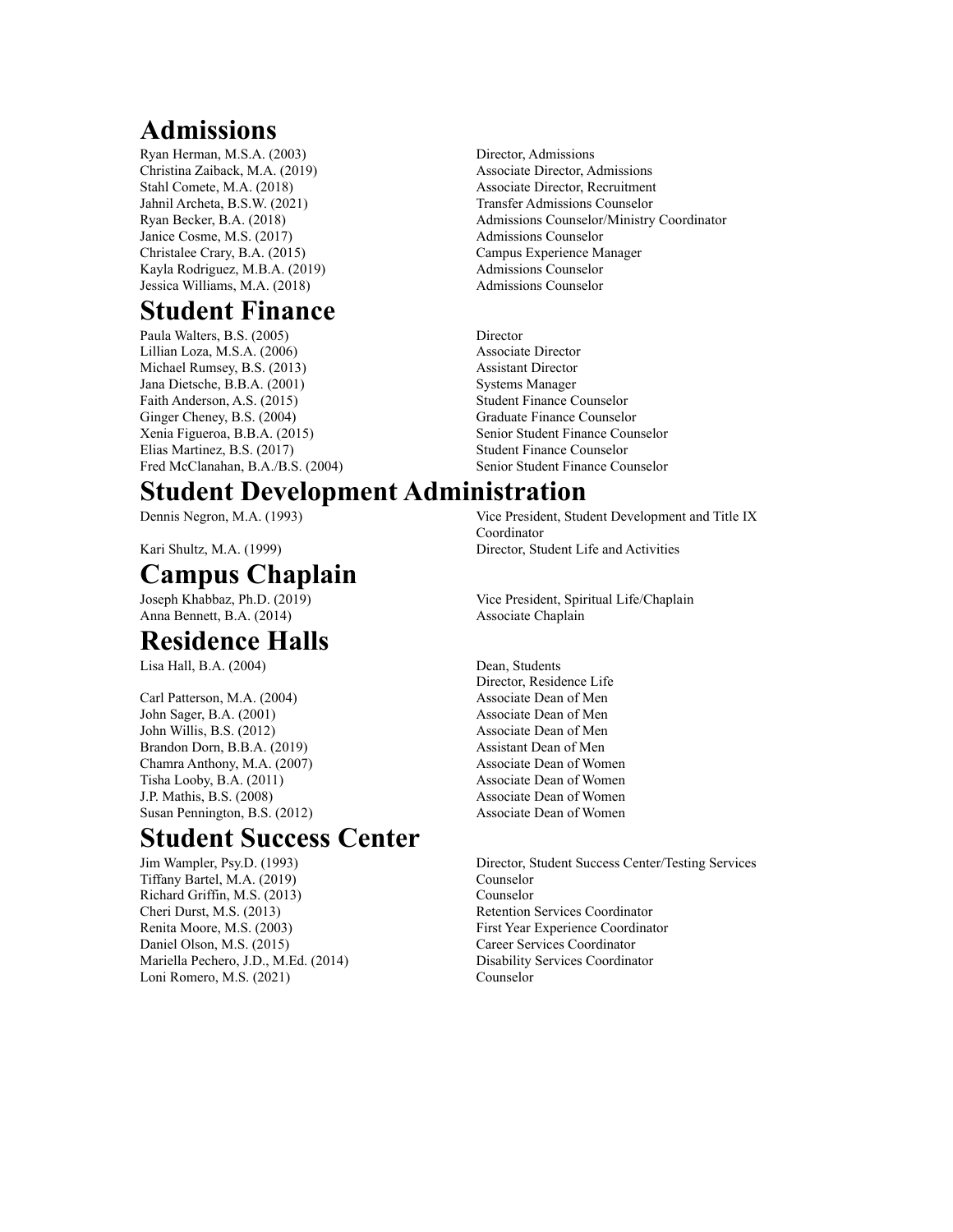# **Church Pastors**

David K. Ferguson, M.Div. (2017) Senior Pastor Kris Eckenroth, B.A. (2018) Associate Senior Pastor Tim Cross, M.Div. (2002) Group Life Jay Cole, B.S. (2017) Church Administrator Jim Moon, M.Div. (2015) Pastor of Worship Kircio Mota, M.Div. (2019) Youth Pastor

# **Faculty Emeriti**

Cherie Smith, B.S. (2011) Pastor of Spiritual Care, Visitation and Prayer Carole Verrill, M.A. (2008) Children's Ministries/Worship Coordinator

Bruce Ashton, D.M.A., Professor Emeritus of Music Ronald M. Barrow, Ph.D., Vice President Emeritus for Admissions and College Relations Peggy Bennett, M.S.L.S., Associate Professor Emerita of Library Science Jack Blanco, Ph.D., Professor Emeritus of Religion John Durichek, M.A., Associate Professor Emeritus of Computing and Technology Mary Elam, M.A., Associate Vice President Emerita of Academic Administration Richard Erickson, M.B.A., Professor Emeritus of Business Phil Garver, Ed.D., Professor Emeritus of Physical Education, Health and Wellness Loranne Grace, M.S.L.S., Associate Professor Emerita of Library Science Floyd Greenleaf, Ph.D., Vice President Emeritus of Academic Administration Leona Gulley, Ed.D., Professor Emerita of Psychology Larry Hanson, Ph.D., Professor Emeritus of Mathematics Carole Haynes, Ed.D., Professor Emerita of Education Shirley Howard, M.S., Associate Professor Emerita of Nursing Bonnie Hunt, M.S., Associate Professor Emerita of Nursing Barbara James, D.S.N., Professor Emerita of Nursing Henry Kuhlman, Ph.D., Professor Emeritus of Physics Ed Lamb, M.S.S.W., Professor Emeritus of Social Work and Family Studies Katie Lamb, Ph.D., Associate Vice President Emerita of Academic Administration Donn W. Leatherman, Ph.D., Professor Emeritus of Religion Callie McArthur, M.S.N, Professor Emerita of Nursing Cliff Olson, Ph.D., Professor Emeritus of Business Louesa Peters, B.A., Associate Treasurer Emerita Dennis Pettibone, Ph.D., Professor Emeritus of History Art Richert, Ph.D., Professor Emeritus of Mathematics Marvin Robertson, Ph.D., Professor Emeritus of Music Philip G. Samaan, D.Min., Professor Emeritus of Religion Shirley Spears, M.S., Associate Professor Emerita of Nursing Carleton Swafford, Ph.D., Graduate Dean Emeritus Mitchell Thiel, Ph.D., Professor Emeritus of Chemistry Thelma Wearner, M.A., Associate Professor Emerita of Home Economics Jon Wentworth, M.Tx., Professor of Emeritus of Business Bill Wohlers, Ph.D., Vice President Emeritus of Student Development Joni Zier, M.S.Ed., Director of Records and Advisement Emerita

# **Instructional Faculty**

*(Dates in parentheses indicate the beginning year of employment at Southern Adventist University.)*

#### **Kerry Allen-M.S.N, Associate Professor of Nursing**

B.S. and M.S.N., Southern Adventist University. (2010)

#### **Patricia Anderson-Ph.D., Professor of Mathematics**

B.S., Southwestern Adventist University; Ph.D., University of Texas at Arlington. (2007)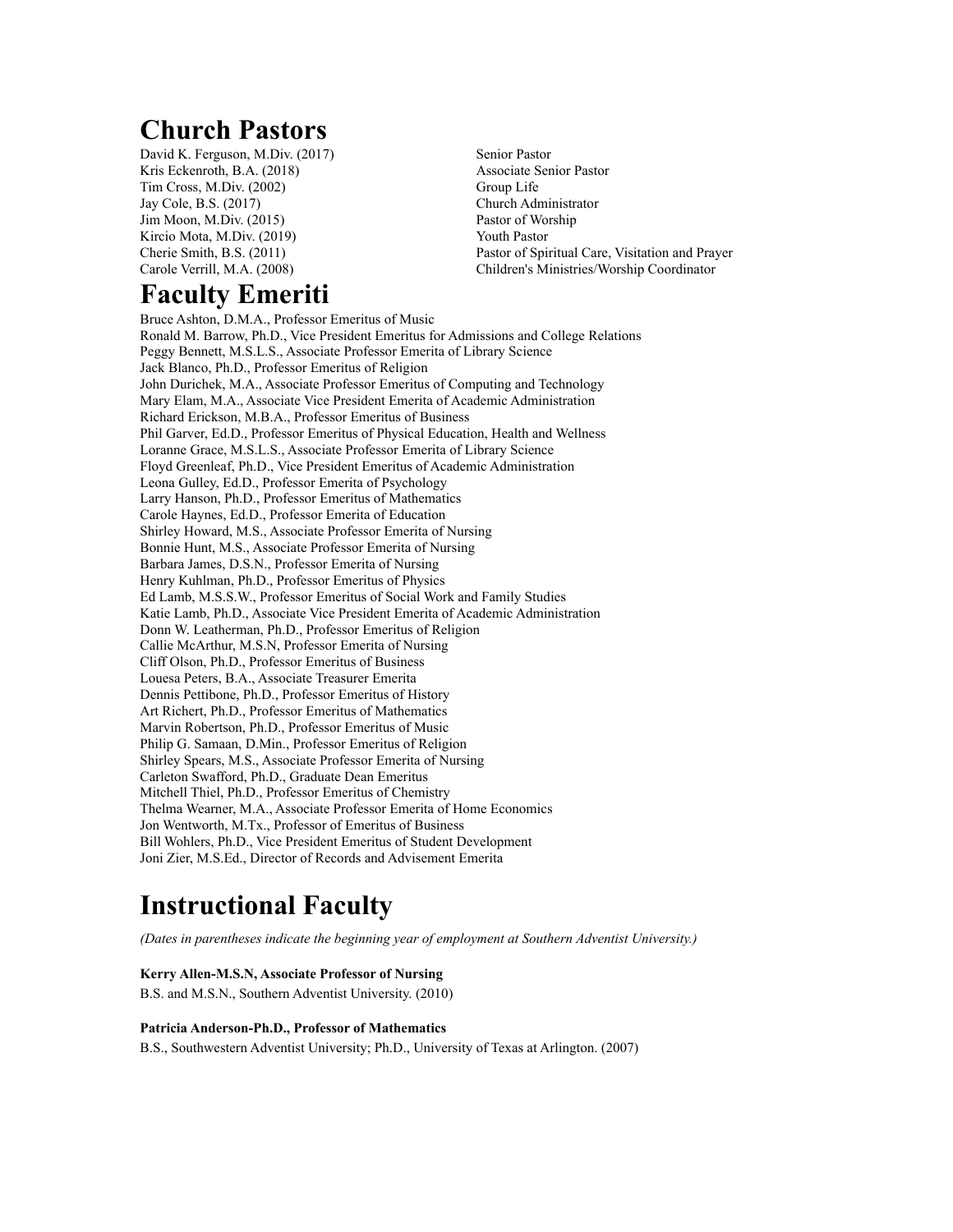#### **Scot Anderson-Ph.D., Professor of Computing**

B.S., Southwestern Adventist University; M.S. and Ph.D., University of Nebraska, Lincoln. (2007)

#### **Vola Andrianarijaona-Ph.D., Professor of Physics and Engineering**

B.A., Université Paris XIII; M.A., Université Paris VII, M.A., Université Paris VIII; Ph.D., Université Catholique de Louvain. (2020)

**Joyce Azevedo-Ph.D., Professor of Biology** B.S., Union College; M.A. and Ph.D., University of California, Riverside. (1992)

**Evie Nogales Baker-M.S.W., Associate Professor of Social Work** B.A., Southern Adventist University; M.S.W., University of Tennessee, Knoxville. (2005)

**Lorraine Ball-M.S., Associate Professor of Journalism and Communication** B.A., Atlantic Union College; M.S., Clark University. (2001)

**Stephen Bauer-Ph.D., Professor of Religion** B.A., Atlantic Union College; M.Div. and Ph.D., Andrews University. (1999)

**Nicholas Beaumonte, Jr.-M.S., Associate Professor of Nursing** A.S., Waukesha County Technical College; B.S., Andrews University; M.S., University of Phoenix. (2018)

**John Beckett-D.B.A., Professor of Computing** B.S. and M.B.A., Southern Adventist University; D.B.A., Nova Southeastern University. (1975)

**Robert Benge-Ph.D., Dean and Professor of Physical Education, Health and Wellness** B.S., Southern Adventist University; M.S.Ed., Old Dominion University; Ph.D., University of New Mexico. (1998)

**Lunelle Bertresse-M.S.N., Assistant Professor of Social Work** B.S.W. and M.S.W., Southern Adventist University. (2019)

**Krystal Bishop-Ed.D., Professor of Education**

B.S., Southern Adventist University; M.A. and Ed.D., University of South Florida, Tampa. (1996)

#### **Randy Bishop-M.P.T., Associate Professor of Biology/Allied Health**

B.B.A., Southern Adventist University; M.P.T., Andrews University. (2010)

**Mike Boyd-M.S.S., Associate Professor of Physical Education, Health and Wellness** B.S., Atlantic Union College; M.S.S., United States Sports Academy. (2007)

**Marc Boyson-M.F.A., Associate Professor of Visual Arts and Design** B.A. and M.A.T., Andrews University; M.F.A., University of the Arts. (2011)

**Gary Bradley, Jr.,-Ph.D., Professor of Education** B.A., Southern Adventist University; M.A.Ed., Western Carolina University; Ph.D., Andrews University. (2018)

**Deyse Bravo-M.L.S., Director and Associate Professor of Library Science** B.A., University of California, Berkeley; M.L.S., Queens College. (2011)

**Doug Brown-Ph.D., Associate Professor of Physical Education, Health and Wellness** B.A., Walla Walla University; M.Div., Andrews University; Ph.D., Prescott College. (2014)

**Kevin Brown-Ph.D., Chair and Professor of Mathematics**

B.S., Southern Adventist University; M.S. and Ph.D., University of Central Florida. (1999)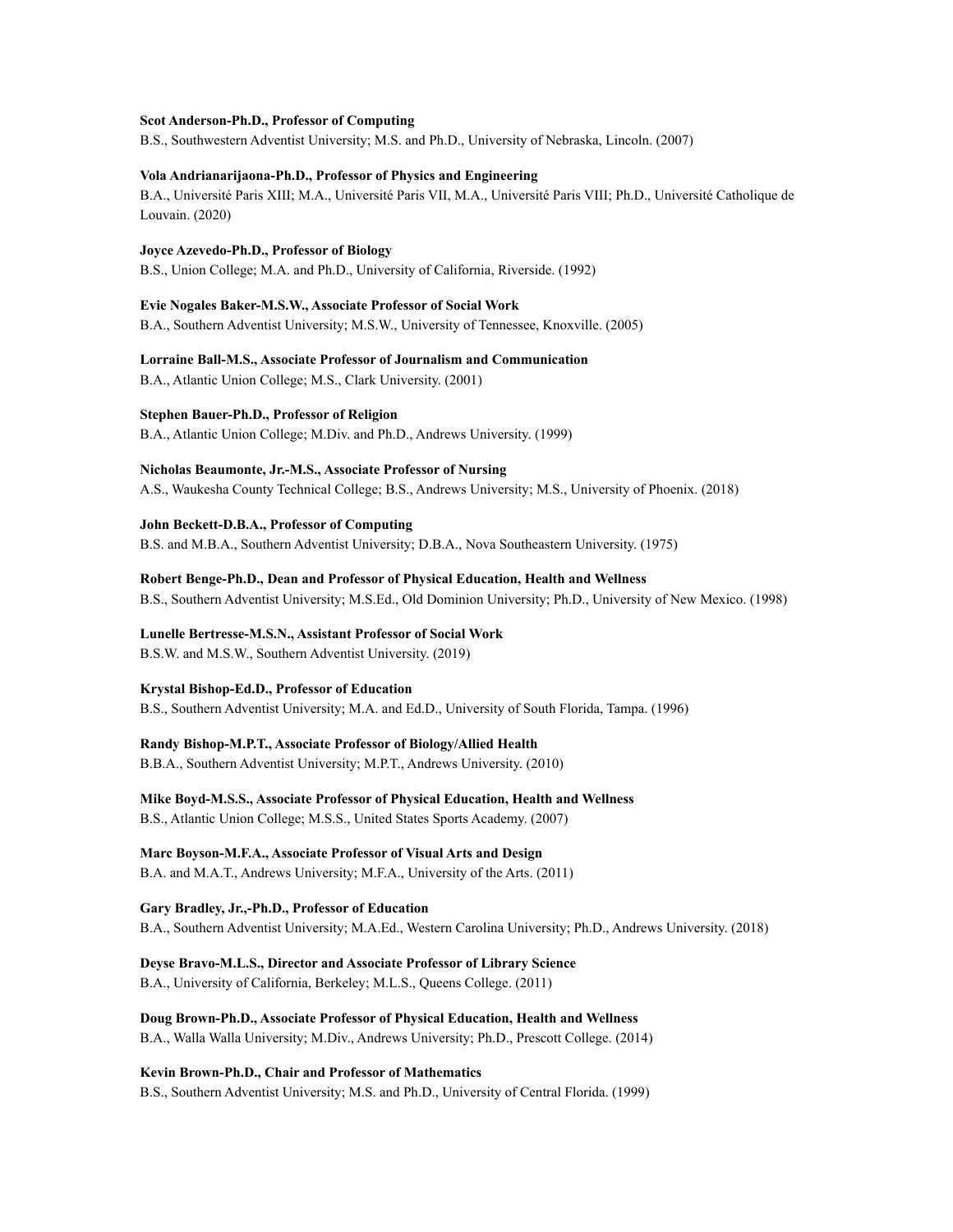#### **Gennevieve Brown-Kibble-D.M.A., Professor of Music**

B.A., Andrews University; M.Mus., Indiana University; D.M.A., University of Arizona. (2005)

**Jill Buchholz-D.N.P., Professor of Nursing** B.S.N. and M.S.N., Indiana University School of Nursing; D.N.P., Indiana Wesleyan University. (2016)

**Rod Bussey-Ph.D., Professor of Physical Education, Health and Wellness** B.Ed., Union College; M.Ed., Azusa Pacific University; Ph.D., Texas Woman's University. (2013)

**Hendel Butoy-Professor of Visual Art and Design**

**Rachel Byrd-Ph.D., Professor of English** B.A., Pacific Union College; M.A., Shippensburg University; Ph.D., University of Maryland. (1998)

**Laurie Redmer Cadwallader-M.Mus., Associate Professor of Music** B.Mus.Ed., Atlantic Union College; M.Mus., New England Conservatory of Music. (2000)

**Ken Caviness-Ph.D., Professor and Chair of Physics and Engineering** B.S., Southern Adventist University; Ph.D., University of Massachusetts at Lowell. (1996)

**Ronda Christman-Ph.D., Professor of Nursing** A.S., Southern Adventist University; B.A., M.A., M.S.N., and Ph.D., Andrews University. (2013)

**Peter J. Cooper-D.M.A., Dean and Professor of Music** B.Mus. and M.Mus., Conservatory of Music, University of Missouri-Kansas City; D.M.A., University of Michigan. (2006)

**Aaron Corbit-Ph.D., Professor of Biology** B.S. and Ph.D., Loma Linda University. (2012)

**Stanley Cottrell II-M.L.S., Associate Professor of Library Science** B.S. and M.A., Andrews University; M.L.S., University of Maryland. (2004)

**Randall Craven-M.F.A., Dean and Associate Professor of Visual Art and Design** B.A., University of Missouri, Kansas City; M.S.Ed., Southern Adventist University; M.F.A., Savannah College of Arts

and Design. (2000)

**Judith Dedeker-D.N.P., Professor of Nursing** B.S., M.S.N., and D.N.P., Southern Adventist University. (2006)

**Melanie DiBiase-Ed.D., Associate Professor of Education** A.A., Clayton State College; B.S., Loma Linda University; M.S., Southern Adventist University; Ph.D., Liberty University. (2021)

**Lisa Clark Diller-Ph.D., Chair and Professor of History and Political Studies** B.A., Southern Adventist University; M.A. and Ph.D., University of Chicago. (2002)

**Hyunsok (John) Doh-Ph.D., Professor of Religion** B.A. and M.A., Sahmyook University; Ph.D., Andrews University (2018)

**Michelle Doucoumes-M.B.A., Assistant Professor of Business** B.B.A. and M.B.A., Southern Adventist University. (2017)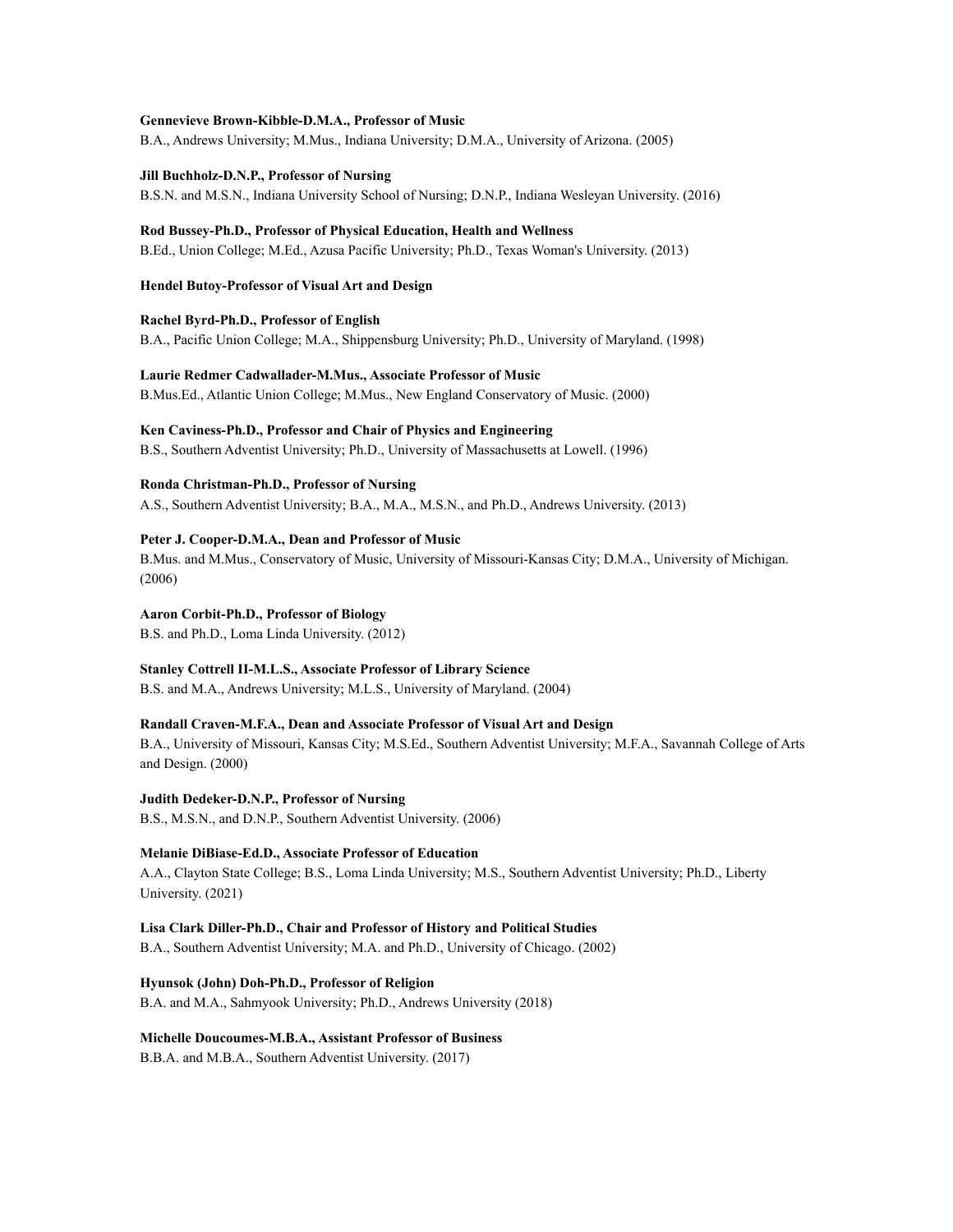#### **Matthew P. Duffy-Ph.D., Associate Professor of Chemistry**

B.S., La Sierra University; M.S., University of California, Riverside; Ph.D., Nanyang Technological University, Singapore. (2018)

#### **Marla Erskine-M.S.N., Assistant Professor of Nursing**

A.S.N., Cayuga County Community College; M.S.N., Southern Adventist Univeristy. (2019)

#### **Dionne Felix-Ph.D., Associate Vice President for Academic Administration and Dean of Student Success and Retention**

B.A., Oakwood University; M.A., University of Alabama in Huntsville; Ph.D., Capella University. (2018)

#### **Pablo Fernandez-M.A., Assistant Professor of Journalism and Communication**

B.S., Facaldad Cásper Líbero; M.A., Andrews University. (2018)

#### **Jennifer Fisher-M.S.N., Associate Professor of Nursing**

B.S.N., Andrews University; M.S.N. Frontier School of Midwifery and Family Nursing. (2019)

#### **Sonja Fordham-Ph.D., Associate Professor of Library Science**

B.S., Southern Adventist University; M.A. University of New England, Australia; M.A. and Ph.D., University of Arizona. (2014)

**Ann Foster-Ph.D., Professor of Biology** B.S., Southern Adventist University; M.S. and Ph.D., University of North Texas. (1996)

#### **Sunia Fukofuka-Ph.D., Professor of Business**

B.A., Pacific Adventist University; M.B.A. and Ph.D., Adventist International Institute of Advanced Studies. (2017)

#### **Holly Gadd-Ph.D., Dean and Professor of Nursing**

B.S., Andrews University; M.S., Loma Linda University; F.N.P., Midwestern State University Ph.D., Texas Woman's University. (2000)

#### **Pam Gammenthaler-M.S.N., Associate Professor of Nursing**

R.N. and B.S., Walla Walla University; M.S.N., Loma Linda University. (2006)

#### **Lisa Gano-M.Acc., Associate Professor of Business**

B.B.A., Southern Adventist University; M.Acc., University of Tennessee, Knoxville. (2017)

**Judith Glass-M.Mus., Professor of Music**

B.Mus. and M.Mus., University of Texas, Austin. (1975)

#### **Noemi Gonzalez-M.S., Associate Professor of Biology**

B.A., Antillean Adventist University; M.S., Andrews University. (2018)

#### **Eliezer A. Graterol-D.Min, Professor of Religion**

B.A., Venezuelan Adventist University; M.A., Fuller Theological Seminary; M.Div and D.Min, Andrews University. (2018)

#### **Zachary Gray-M.F.A., Associate Professor of Visual Art and Design**

B.S., Southern Adventist University; M.F.A., Savannah College of Art and Design. (2000)

#### **Mark Guild-M.A. and M.B.A., Associate Professor of Business**

B.A. and M.A., Andrews University; M.B.A., Thunderbird School of Global Management. (2015)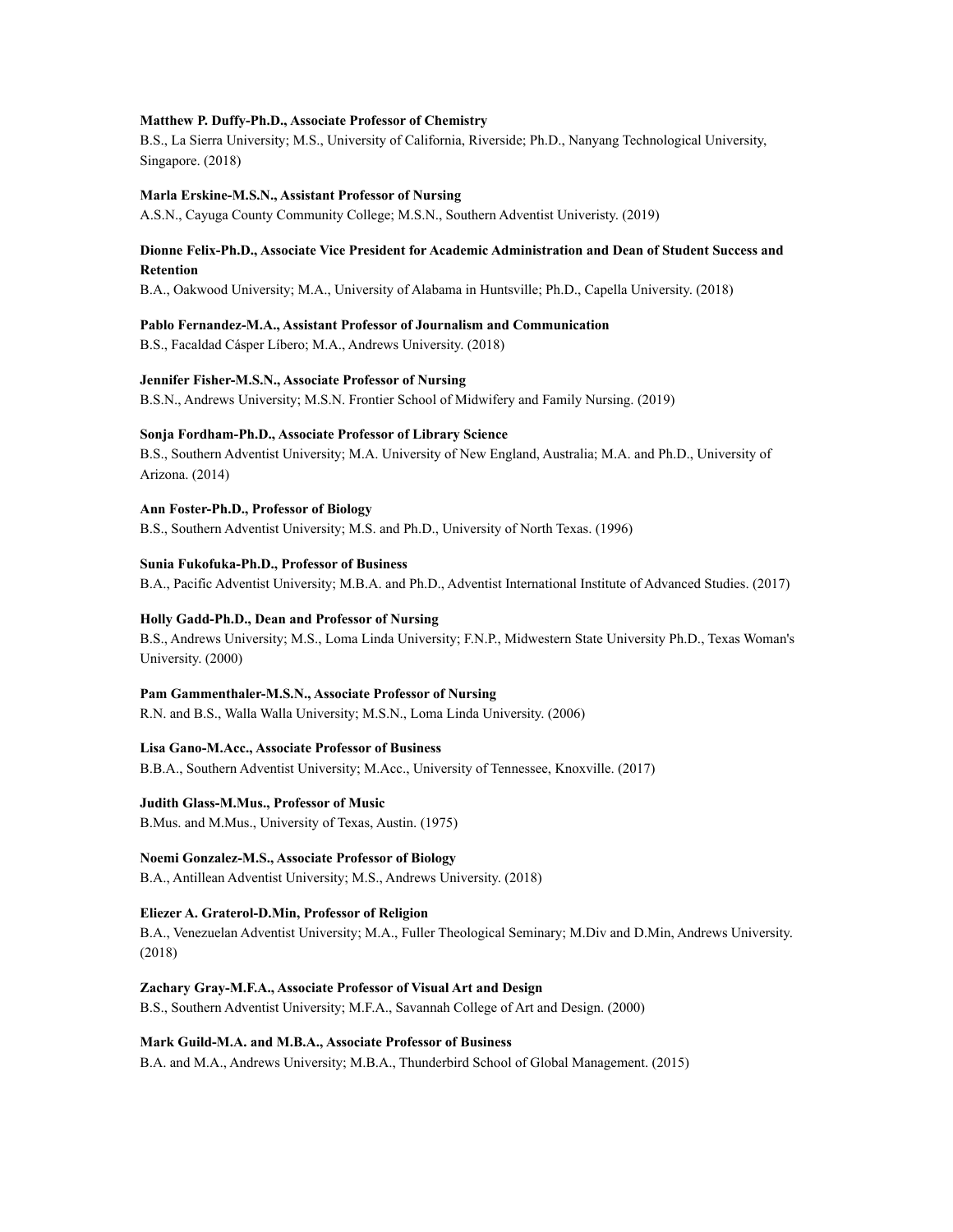#### **Stephanie Guster-M.S.W.-Associate Professor of Social Work**

B.S., Andrews University; M.S.W., Ohio State University. (2016)

#### **Richard Halterman-Ph.D., Dean and Professor of Computing**

B.S., Florida Southern College; M.S., Florida Atlantic University; Ph.D., University of Tennessee, Knoxville. (1987)

#### **Brent Hamstra-Ph.D., Chair and Professor of Chemistry**

B.S., Andrews University; Ph.D., University of Michigan. (1999)

#### **Pamela Maize Harris-Ph.D., Professor of Journalism and Communication**

B.A., Southern Adventist University; M.L.S., George Peabody College of Vanderbilt University; Ph.D., University of Tennessee, Knoxville. (2012)

#### **David Hartman-D.Min., Professor of Religion**

B.A., Southern Adventist University; M.Div. and D.Min., Andrews University. (2018)

#### **Tyson Hall-Ph.D., Associate Vice President for Academic Administration and Dean of Graduate and Professional Studies**

B.S.CmpE., Georgia Institute of Technology; M.S.E.C.E., Georgia Institute of Technology; Ph.D., Georgia Institute of Technology. (2005)

#### **Giselle Hasel-M.A., Associate Professor of Visual Art and Design**

B.A., Andrews University; M.A., Southern Adventist University. (2007)

#### **Michael G. Hasel-Ph.D., Professor of Religion, Director, Institute of Archaeology**

B.A. and M.A., Andrews University; M.A and Ph.D., University of Arizona. (1998)

#### **Adam Heck-M.S., Associate Professor of Mathematics**

B.S., Andrews University; M.S., University of Central Florida, Orlando. (2010)

#### **Lucinda Hill-M.D., Professor of Biology**

B.S., M.P.H. and M.D., Loma Linda University. (2010)

#### **Melissa Hortemiller-M.S.L.S., Public Services Librarian**

B.A., Southern Adventist University; M.S.L.S., Indiana University. (2020)

#### **LaShawn Horton-Ph.D., Professor of Nursing**

B.S.N., Georgia Regents University; M.S.N., California State University; Ph.D., Oregon Health and Science University. (2014)

### **Julie Hyde-Ph.D., M.Acc., C.P.A., Professor of Business, Wayne VandeVere Endowed Chair in Accounting**

B.S. and M.Acc., University of Tennessee at Chattanooga; Ph.D., University of Memphis. (2005)

#### **Mark Hyder-J.D., Professor of Business**

B.S., Southern Adventist University; M.S., University of Maryland University College; J.D., Emory University. (2013)

#### **Douglas Jacobs-D.Min., Research Professor of Religion**

B.A., Southern Adventist University; M.Div and D.Min., Andrews University (2002)

#### **Alva James-Johnson-M.A., Assistant Professor of Journalism and Communication**

B.A., Oakwood University; M.A., Kent State University. (2018)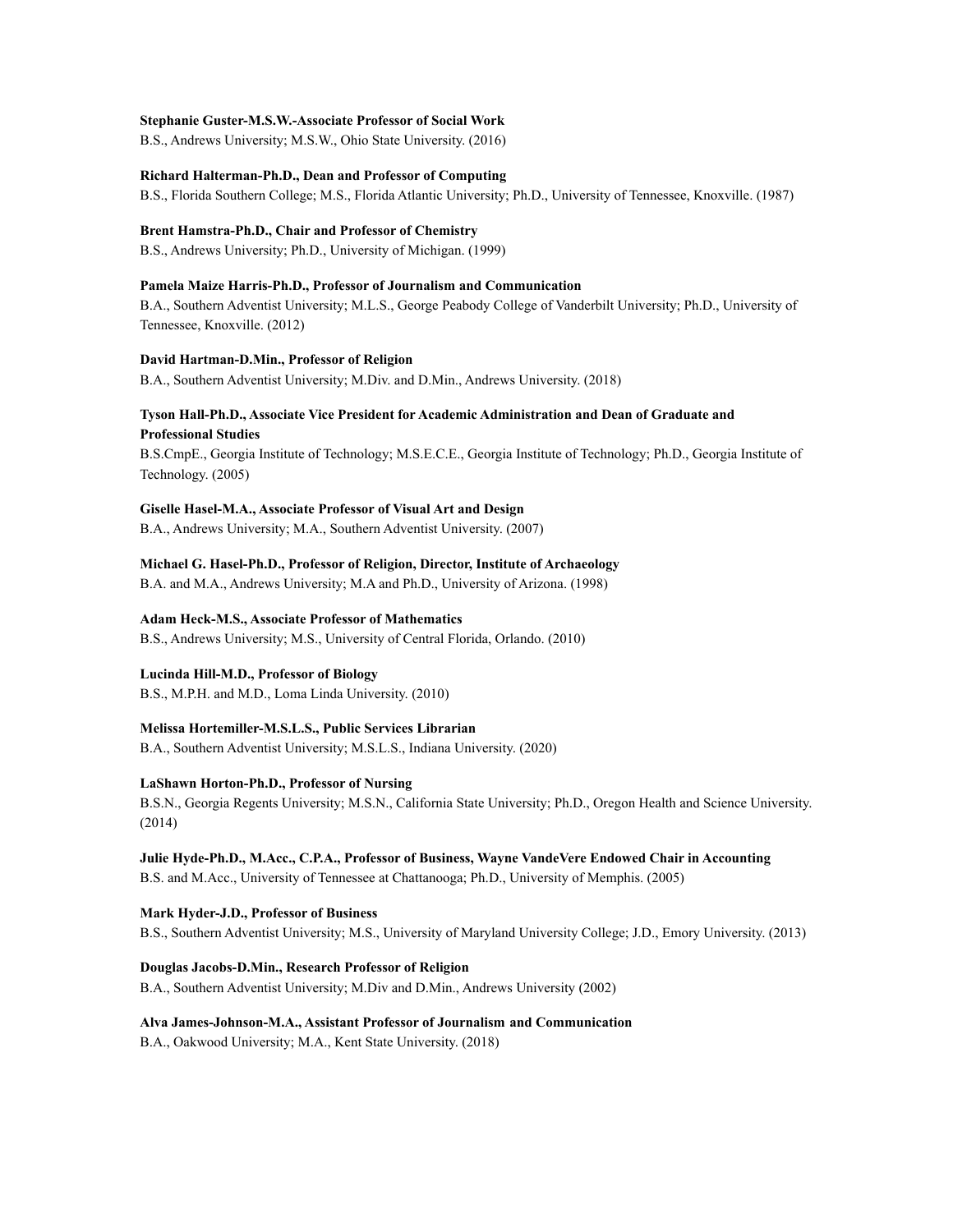#### **Cynthia Johnson-M.S.N., Associate Professor of Nursing**

M.S.N., Southern Adventist University. (2007)

#### **Frances Johnson-D.N.P., Associate Dean and Professor of Nursing**

B.S.N., University of Texas at Arlington; M.S.N., Andrews University; D.N.P., Rush University. (2008)

#### **Ronald D. Johnson-Ph.D., Professor of Mathematics**

B.S., Southern Adventist University; M.S. and Ph.D., University of Texas at Arlington. (2006)

#### **Victoria Joiner-Ed.D., Associate Professor of School of Journalism and Communication**

A.S. and B.A., Oakwood University; M.A., Regent University; Ed.D., Fielding Graduate University. (2019)

#### **Polina Kadatska-Ph.D., Assistant Professor of Online Campus**

B.A., Kiev National Economic University; B.A., Ukrainian College of Arts and Sciences; M.S., Andrews University; Ph.D., University of Missouri (2020)

#### **Donald Keefe-M.F.A., Associate Professor of Visual Art and Design**

B.F.A., University of Kentucky; M.F.A., University of Florida. (2015)

#### **Greg A. King-Ph.D., Dean and Professor of Religion**

B.A., Southern Adventist University; M.Div., Andrews University; Ph.D., Union Theological Seminary. (2004)

#### **Martin G. Klingbeil-D.Litt., Professor of Religion**

B.A., Andrews University; D.Litt., Stellenbosch University. (2011)

#### **Lisa Kuhlman-M.B.A., Associate Professor of Business**

B.B.A., The George Washington University; M.B.A., Southern Adventist University. (2006)

#### **Joe La Com-M.A., Associate Professor of Visual Art and Design**

B.S., Southern Adventist University; M.A., Savannah College of Art and Design. (2011)

#### **Blake Laing-Ph.D., Professor of Physics and Engineering**

B.S., Southern Adventist University; M.S. and Ph.D., University of Oklahoma. (2012)

#### **Judson Lake-Th.D., Professor of Religion**

B.A., Southern Adventist University; M.Div., Andrews University; D.Min., Reformed Theological Seminary; Th.D., University of South Africa. (1997)

#### **Faith Laughlin-Ed.D., Professor of Education** B.A., Andrews University; M.A. Pacific Union College; Ed.D, Shenandoah University. (2009)

**Antonio Lazcano-M.S.N., Associate Professor of Nursing** A.S., Miami-Dade College; B.S.N., University of Tennessee at Chattanooga; M.S.N., Southern Adventist University. (2019)

#### **Amanda Livanos-M.A., Associate Professor of English** B.A., Southern Adventist University; M.A., Andrews University. (2010)

#### **Nicholas Livanos-M.A., Associate Professor of Visual Art & Design** B.S., Southern Adventist University; M.A., Savannah College of Art and Design. (2012)

**Donald Martin-M.S.L.S., Associate Professor of Library Science** B.A., State University of NY; M.S.L.S., The Catholic University of America. (2014)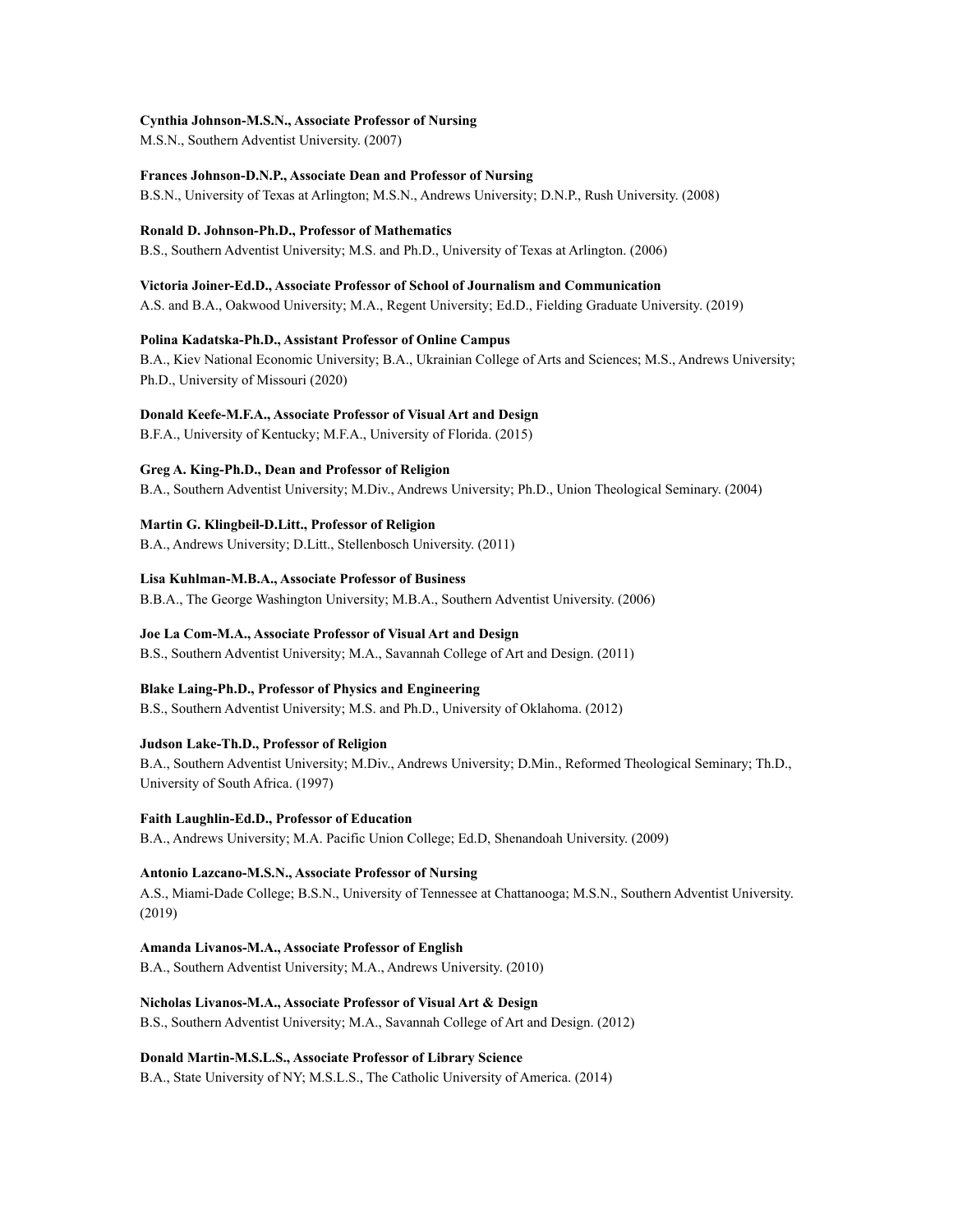**Gus Martin-Ph.D., Associate Professor and Director of Online Campus** B.A. and M.Ed., Aquinas College; Ph.D., Walden University. (2019)

**Shannon Martin-M.A., Associate Professor of History and Political Studies** B.A., State University of New York at Buffalo; M.A., Seton Hall University. (2015)

**Harold Mayer-Ph.D., Professor of Physical Education, Health and Wellness** B.S., Pacific Union College; M.P.H., Loma Linda University; Ph.D., Walden University. (2004)

**Sylvia Mayer-M.S., Associate Professor of Nursing** B.S., Southern Adventist University; M.S., San Jose State University. (2004)

**Kathryn McGrath-M.Ed., Associate Professor of Education** B.A., Southern Adventist University; M.Ed., East Tennessee State University. (2009)

**Mitch Menzmer-Ph.D., Professor of Chemistry** B.S., Pacific Union College; Ph.D., Clarkson University. (2007)

**Lorri Merchant-Ph.D., Professor of Social Work**

B.S.W., Southern Adventist University; M.S.W., University of Kansas; Ph.D., University of Nebraska-Lincoln. (2012)

**Kurt Miyashiro-Ph.D., Associate Professor of Music** B.S., Pacific Union College; M.A., Chico State; Ph.D., University of Minnesota. (2020)

**Christine Moniyung-Ph.D., Professor of Nursing** B.S. and M.S. and Ph.D., Andrews University. (2004)

**Willard Munger-Ph.D., Professor of Computing** B.A., La Sierra College; M.S., M.A. and Ph.D., Andrews University. (2019)

**Michael Murdoch-Ph.D., Professor of Education** B.S. Southern Adventist University; M.S., Loma Linda University; Ph.D., Andrews University. (2018)

**Bonny Musgrave-M.A., Assistant Professor of Physical Education, Health and Wellness** B.S. and M.A., Andrews University. (2016)

**Dennis Negron-M.A., Vice President for Student Development** B.A., Southern Adventist University; M.A., University of Tennessee at Chattanooga. (1993)

**David Nelsen-Ph.D., Associate Professor of Biology** B.S., University of Tennessee at Chattanooga; Ph.D., Loma Linda University. (2014)

**Nina Nelson-Ph.D., Associate Professor of Social Work** B.S.W and M.S.W., University of the West Indies, Jamaica; Ph.D., University of South Carolina. (2016)

**Clarice Nixon-M.A., Associate Professor of English** B.A., Oakwood University; M.A., Belmont University. (2012)

**Pierre Nzokizwa-Ph.D., Professor of Modern Languages** B.A., Institut Pedagogique National; M.A., Université Nationale du Rwanda; Ph.D., Michigan State University. (2006)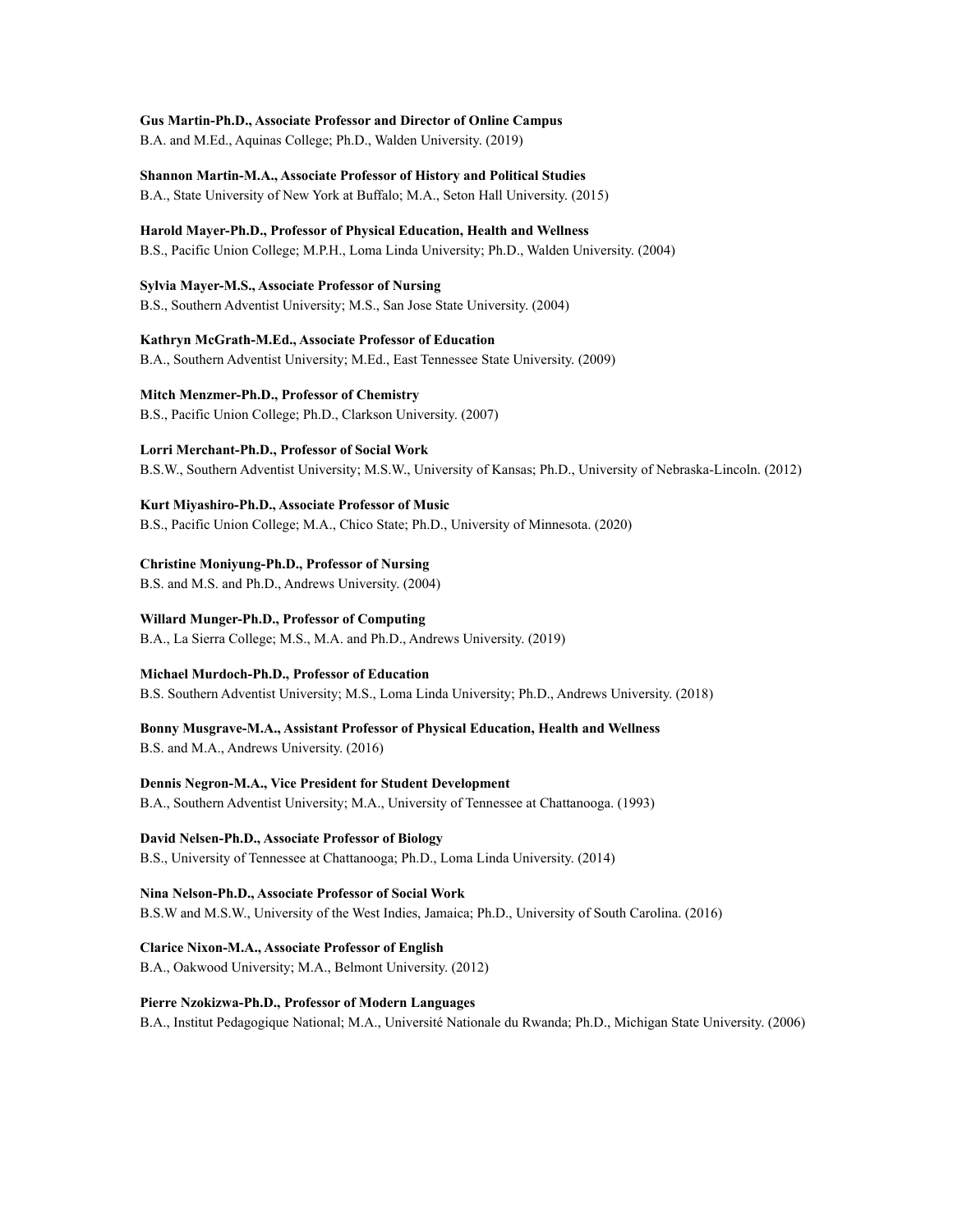# **Braam Oberholster-D.B.A., Professor of Business, Adventist Health System Endowed Chair of Business Administration**

B.B.A., Helderberg College; M.B.A., Andrews University; D.B.A., NOVA Southeast University. (2003)

#### **Robert Ordóñez-M.S., Associate Professor of Computing**

B.A. and B.S., Southern Adventist University; M.S., Andrews University. (2013)

## **Robert Overstreet-Ph.D., Director and Associate Professor of the Center for Teaching Excellence and Biblical Foundations of Faith and Learning**

B.S., Southern Adventist University; M.A., University of Tennessee at Chattanooga; Ph.D., Andrews University. (2019)

**Tammy Overstreet-Ph.D., Dean and Professor of Education and Psychology** B.S., Southern Adventist University; M.Ed., Walden University; Ph.D., Andrews University. (2015)

**Alan Parker-D.Th., Professor of Religion** B.A., Andrews University; M.Th. And D.Th., Stellenbosch University. (2007)

**Wilson Paroschi-Ph.D., Professor of Religion** B.Th. and M.Th., Latin American Adventist Theological Seminary; Ph.D., Andrews University (2018)

**Ken Parsons-M.Mus., Associate Professor of Music** B.Mus., Walla Walla University; M.Mus., University of Oregon. (2000)

**Amanda Patton-D.P.T., Assistant Professor of Physical Therapist Assistant**

A.S., Southern Adventist University; D.P.T., Andrews University. (2020)

**Mark Peach-Ph.D., Professor of History and Political Studies**

B.A., Walla Walla University; M.A., Washington State University; Ph.D., University of Chicago. (1987)

## **Julie Penner-D.A., Professor of Music**

B.Mus., University of Idaho; M.Mus., Eastman School of Music; D.A., University of Northern Colorado. (1993)

#### **Linda Peoples-Ph.D., Professor of Nursing**

B.S. and M.Ed., University of Tennessee at Chattanooga; M.S.N., Southern Adventist University; Ph.D., University of Tennessee, Knoxville. (2017)

#### **Cristy Pratt-M.S., Associate Professor of Psychology**

B.S., Southern Adventist University; M.S., Walden University (2013)

# **Laura Racovita-Ph.D., Dean and Professor of Social Work**

B.A., B.S.W., and M.S.W. Andrews University; Ph.D., Capella University. (2013)

**Jesse Rademacher-M.F.A., Associate Professor of Visual Art and Design** B.S., Southern Adventist University; M.F.A., Savannah College of Art and Design. (2010)

**Rebecca Retzer-M.S.N., Assistant Professor of Nursing**

A.D.N., University of Tennessee at Nashville; M.S.N., Southern Adventist University. (2016)

**Edwin Reynolds-Ph.D., Research Professor of Religion**

B.A., B.S., and M.A., Pacific Union College; M.A. and Ph.D., Andrews University. (2004)

#### **Andrew Richards-Ph.D., Associate Professor of Nursing**

B.S.N., South University; M.S.N., Western Governors University; Ph.D., Capella University. (2019)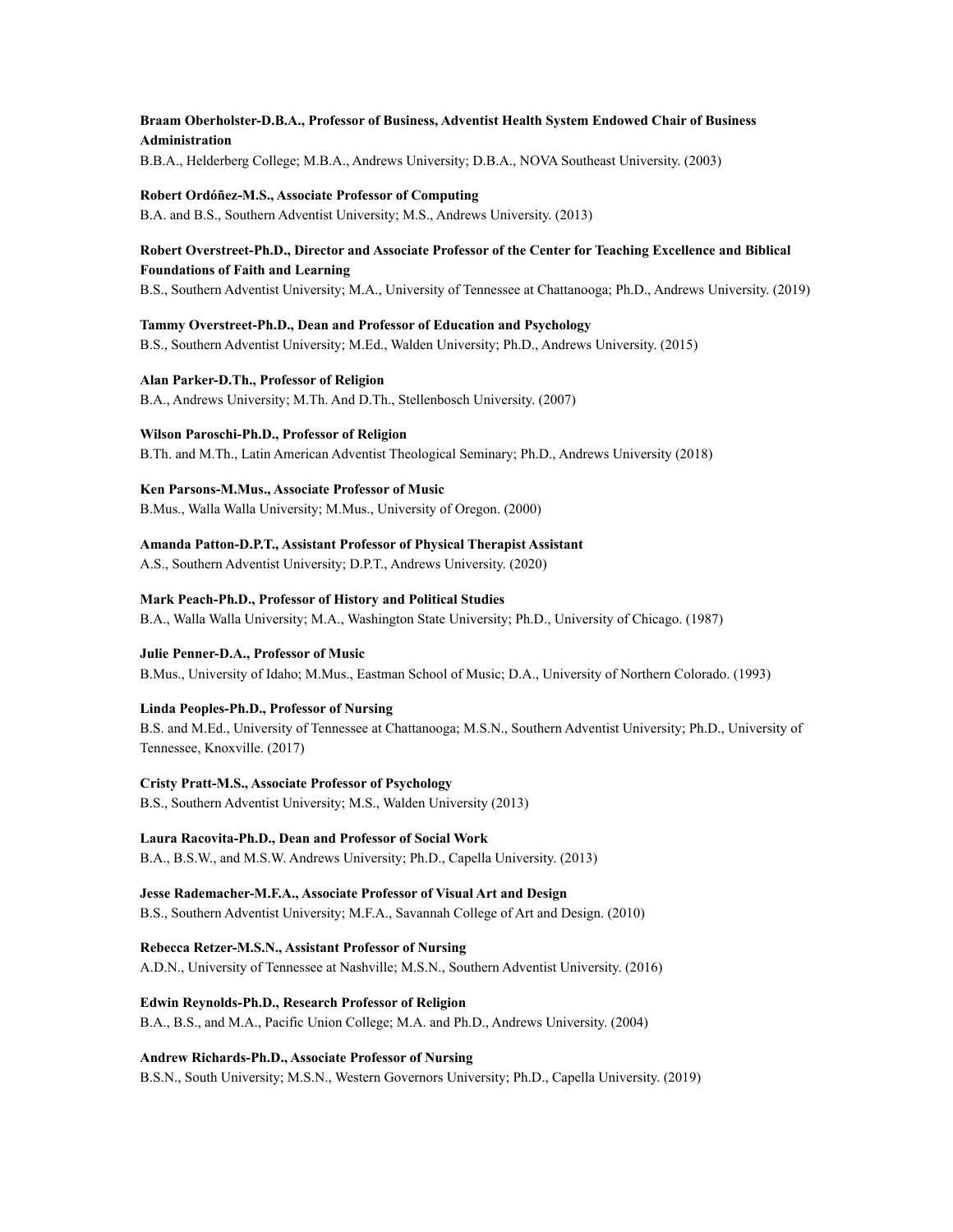**Cindy Rima-D.N.P., Professor of Nursing**

B.S.N. and M.S.N., George Mason University; D.N.P., Southern Adventist University. (2011)

**Adrienne Royo-Ph.D., Chair and Professor of Modern Languages** B.A., M.A., and Ph.D., University of North Carolina, Chapel Hill. (2009)

**Jodi Ruf-M.A., Associate Professor of English** B.A., Southern Adventist University; M.A., Andrews University. (2007)

**Stephen Ruf-M.S., Associate Professor of Journalism and Communication** B.S. and M.S., University of Tennessee, Knoxville. (1996)

**Corneliu Rusu-M.S.W., Professor of Social Work** B.A., SDA Theological Institute, Bucharest, Romania; M.A., Newbold College; M.S.W., Andrews University. (2009)

**Nuvia Saucedo-Ph.D., Assistant Professor of Chemistry** B.S., Andrews University; Ph.D., University of California, Riverside. (2017)

**Bruce Schilling-Ph.D., Professor of Chemistry**

B.S., Andrews University; Ph.D., California Institute of Technology. (1996)

**Richard Schwarz-M.S., Associate Professor of Physical Education, Health and Wellness** B.S., Andrews University; M.S., United States Sports Academy. (2000)

**Elizabeth Scott-Ph.D., Professor of Nursing** B.S.N. and M.S.N., Southern Adventist University; Ph.D., Capella University. (2015)

**Rhonda Scott-Ph.D., Professor of Chemistry** B.S., Union College; Ph.D., University of California, Riverside. (1997)

**Seth Shaffer-M.S., Instructor-Evening Reference/Periodicals Librarian** A.S., Cleveland State University; B.A., Southern Adventist University; M.S., Green Mountain College. (2019)

**Mandy Sharpe-D.P.T., Assistant Professor of Physical Therapist Assistant** B.S., Burman University; B.S. and D.P.T., Andrews University. (2018)

**Stephanie Sheehan-Ph.D., Dean and Associate Professor of Business and Chair of Applied Technology** B.S., Kennesaw State University; M.A., Southern Adventist University; Ph.D., Regent University. (2005)

**Marcus Sheffield-Ph.D., Professor of English** B.A., Pacific Union College; M.A., Andrews University; Ph.D., Michigan State University. (2011)

**Christy Showalter-M.S.N., Associate Professor of Nursing** B.S. and M.S.N., Southern Adventist University. (2008)

**Christina Shrode-M.S.N., Associate Professor of Nursing** B.S.N., Washington Adventist University; M.S.N., University of Maryland; M.B.A., University of Baltimore. (2017)

**Judy Sloan-Ph.D., Professor of Physical Education, Health and Wellness** B.S., Union College; M.S., Central Washington University; Ph.D., University of Nebraska. (2001)

**Elizabeth Snyder-M.S., Associate Professor of Nursing** B.S., Andrews University; M.S., Washington State University. (2005)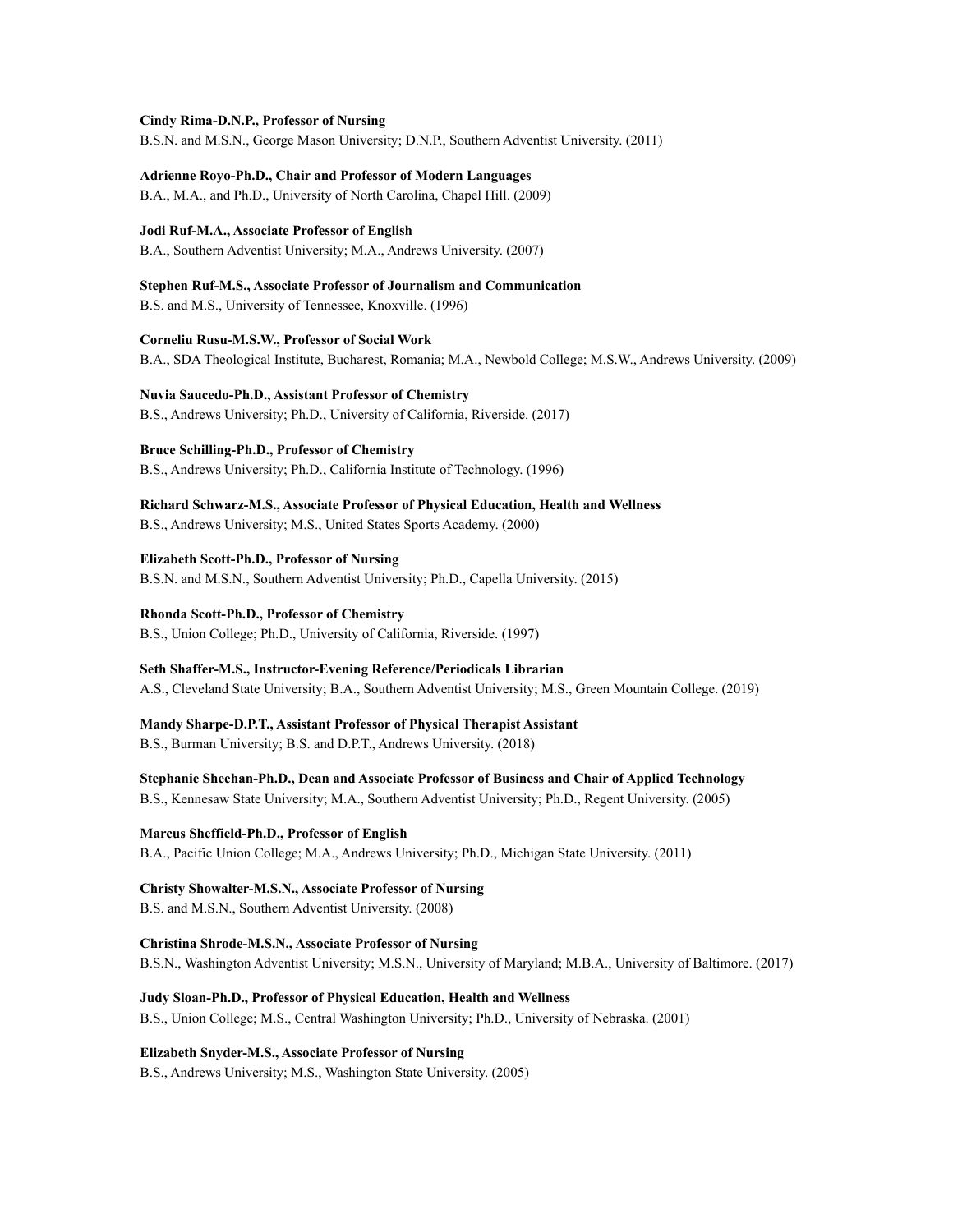#### **Keith Snyder-Ph.D., Chair and Professor of Biology**

B.S. and M.S., Andrews University; Ph.D., Washington State University. (1995)

#### **Jessica Spears-M.Ed., Assistant Professor of Library Science**

B.S., University of Tennessee at Chattanooga, M.Ed., Valdosta State University. (2013)

## **Laurie Stankavich-M.A., Associate Professor of English**

B.S., Andrews University; M.A., University of Texas at Arlington. (2010)

#### **Christopher Stewart-D.P.T., Chair and Associate Professor of Physical Therapist Assistant**

A.A.S., Bishop State Community College; M.B.A., University of Phoenix; D.P.T., University of South Alabama. (2016)

## **Tamie Suzuki-M.S., Assistant Professor of Chemistry**

B.S., Southern Adventist University; M.S., Syracuse University. (2019)

## **Keely Tary-Ph.D., Chair and Professor of English**

B.A. Southern Adventist University; M.A., La Sierra University; Ph.D., Washington State University. (2008)

## **Ben Thornton-Ph.D., Professor of Biology**

B.S., Southwestern Adventist University; M.S., Andrews University; Ph.D., University of Nebraska, Lincoln. (2010)

#### **Matthew W. Tolbert-Ph.D., Professor of Psychology**

B.A. and M.S., Southern Adventist University; Ph.D., University of Tennessee at Chattanooga (2017)

## **Mindy Trott-M.F.A., Associate Professor of Visual Art and Design**

B.A., Southern Adventist University; M.F.A. Academy of Art University. (2017)

## **Tim Trott-Ph.D., Professor of Biology**

B.S., Atlantic Union College; Ph.D., University of Vermont and State Agricultural College. (2011)

#### **Barry J. Tryon-Ph.D., Professor of Religion**

B.A., Southern Adventist University; M.Div., D.Min. and Ph.D., Andrews University. (2011)

# **Lilly Tryon-D.N.P., Professor of Nursing**

B.S.N. and M.S.N., Drexel University; D.N.P., Southern Adventist University. (2013)

#### **Linda Tym-Ph.D., Associate Professor of English**

B.A., Canadian University College; M.A., University of Toronto; Ph.D., University of Edinburgh. (2015)

# **Maria Valenca-M.D., Professor of Nursing**

B.S., Atlantic Union College; M.A., University of Massachusetts; M.D., Universidad México Americana del Norte. (2009)

### **Holly Walker-M.S.N., Associate Professor of Nursing**

A.S., Cleveland State Community College; A.S. and M.S.N., Southern Adventist University. (2018)

#### **Troy Walker-M.A., Associate Professor of Physical Education, Health and Wellness**

B.A and B.S., Southern Adventist University; M.A., University of Northern Colorado. (2013)

#### **Dale Walters-M.S., Associate Professor of Technology**

B.S., Southern Adventist University; M.S., East Tennessee State University. (1988)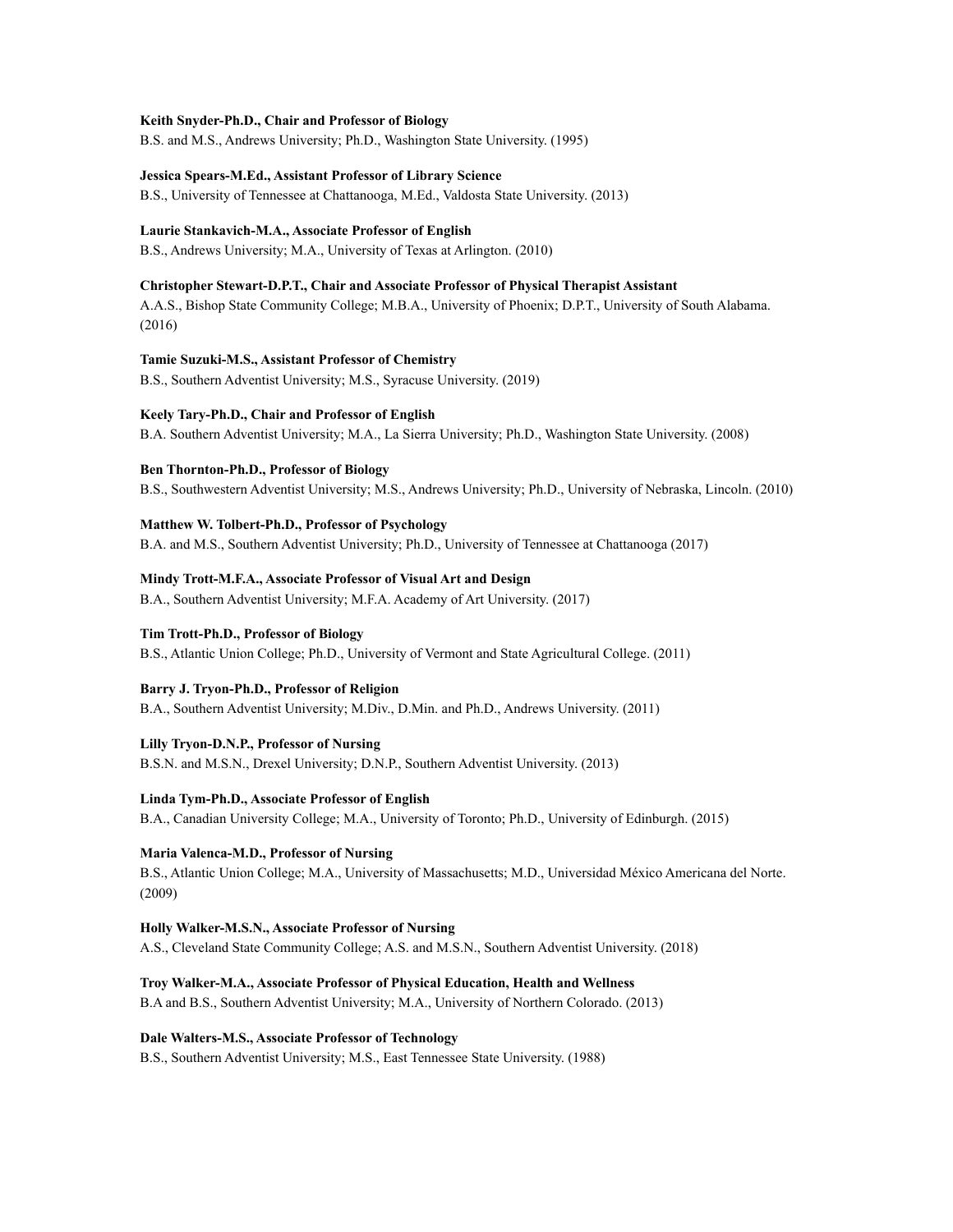#### **Leon Weeks-Ph.D., C.P.A., Associate Professor of Business**

B.S. and M.B.A., University of Tennessee at Chattanooga; Ph.D., University of Texas at Arlington. (2005)

### **Michael Weismeyer-Ph.D., Associate Professor of History and Political Studies**

B.A., B.S. and M.A., La Sierra University; M.B.A., Southern Adventist University, M.A. and Ph.D., University of California, Los Angeles. (2018)

### **Kristie Wilder-J.D., Professor of Social Work**

B.S.W., Southern Adventist University; M.S.W., University of Tennessee, Knoxville; J.D., Nashville School of Law. (2011)

# **Tron Wilder-Ph.D., Professor of Psychology**

B.A., Southern Adventist University; Ed.S., University of Tennessee at Chattanooga; Ph.D., Tennessee State University. (2013)

### **Ruth Williams-Ph.D., Professor of Psychology**

B.A., Oakwood College; M.A., Andrews University; Ph.D., University of Minnesota. (2000)

# **Rachel Williams-Smith-Ph.D., Dean and Professor of Journalism and Communication**

B.S., Oakwood University; M.A., University of Cincinnati; Ph.D., Regent University. (2017)

**Joelle Wolf-M.S.N., Associate Professor of Nursing** B.S.N. and M.S.N., Southern Adventist University. (2011)

**Robert Young-Ph.D., Senior Vice President for Academic Administration** B.S., Columbia Union College; Ph.D., The Catholic University of America. (2007)

#### **John Youngberg-M.Ed., Associate Professor of Technology**

B.I.T., Andrews University; M.Ed., Wright State University. (2010)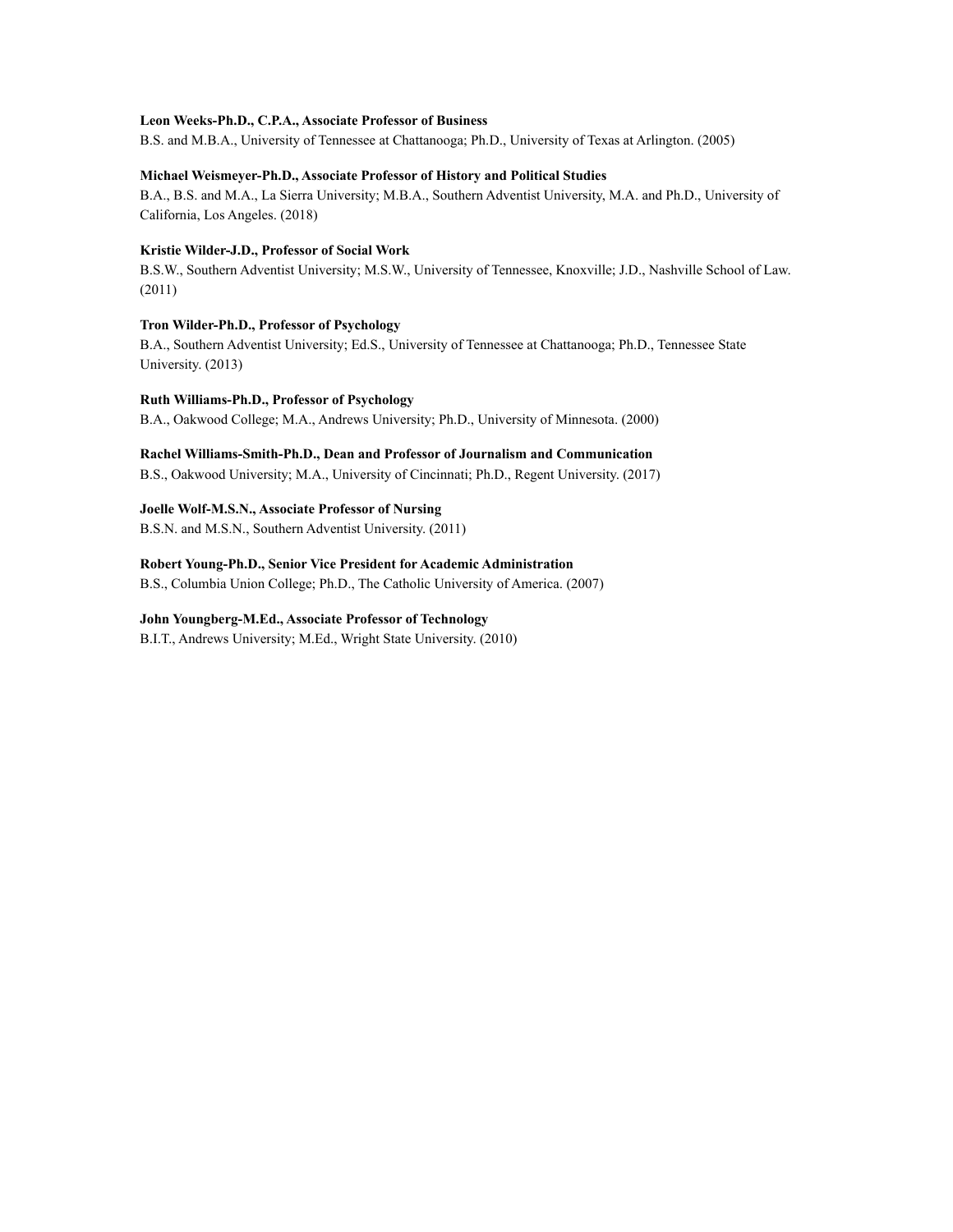# **2021-2022 University Committees**

# **Administrative Committees**

Administrative Council: Kenneth Shaw, Chair Distinguished Service Medallion Committee: Kevin Brown, Acting Chair Employee Wellness Committee: Bob Benge, Chair Environmental Sustainability Committee: Andrew Myaing, Chair Financial Appeals Committee: Paula Walters, Chair Fundraising Committee: Carolyn Hamilton, Chair; Kenny Turpen, Vice-Chair Human Resources Committee: Tom Verrill, Chair; Brenda Flores-Lopez, Associate Chair Key/Access Committee: Marty Hamilton, Chair Naming Committee: Ben Wygal, Chair New Student Orientation Committee: Renita Moore, Chair Planned Giving Committee: Carolyn Hamilton, Chair; Tom Verrill, Vice-Chair Presidents Cabinet: Kenneth Shaw, Chair Public Arts Committee: Ben Wygal, Chair Safety/Risk Control Committee: Tom Verrill, Chair; Kevin Penrod, Vice-Chair EPA and OSHA Compliance Audit Team: Andrew Myaing, Chair Safety Reporting Oversight Committee: Kevin Penrod, Associate Chair Traffic Appeals Committee: Dennis Negrón, Chair University Archives and Records Committee: , Chair

# **Other Committees**

Assessment and Effectiveness Review Committee: Robert Young, Chair Retention Committee: Dionne Felix, Chair Financial Statement Review: Tom Verrill, Chair Crisis Management Team: Kenneth Shaw, Chair Diversity Committee: Stephanie Guster, Chair Employee Handbook Editorial Committee: Dionne Felix, Chair Enrollment Priorities and Improvements Committee (EPIC): Ingrid Skantz and Ryan Herman Co-Chairs Faculty Affairs Committee: Kevin Brown, Chair Faculty Promotions Committee: Robert Young, Chair Grievance Committee: Mark Hyder, Chair Honorary Degrees Committee: Robert Young, Chair Missions and Evangelism Committee (SMEC): Greg King, Chair Sabbatical Subcommittee: Robert Young, Chair Social/Recreation Committee: Tricia Foster, Chair Strategic Planning and Budget Committee: Kenneth Shaw, Chair

# **University Senate Committees**

University Senate: Keith Snyder, Chair University Senate Executive Committee: Keith Snyder, Chair University Senate Nominating Committee: Matt Tolbert, Chair